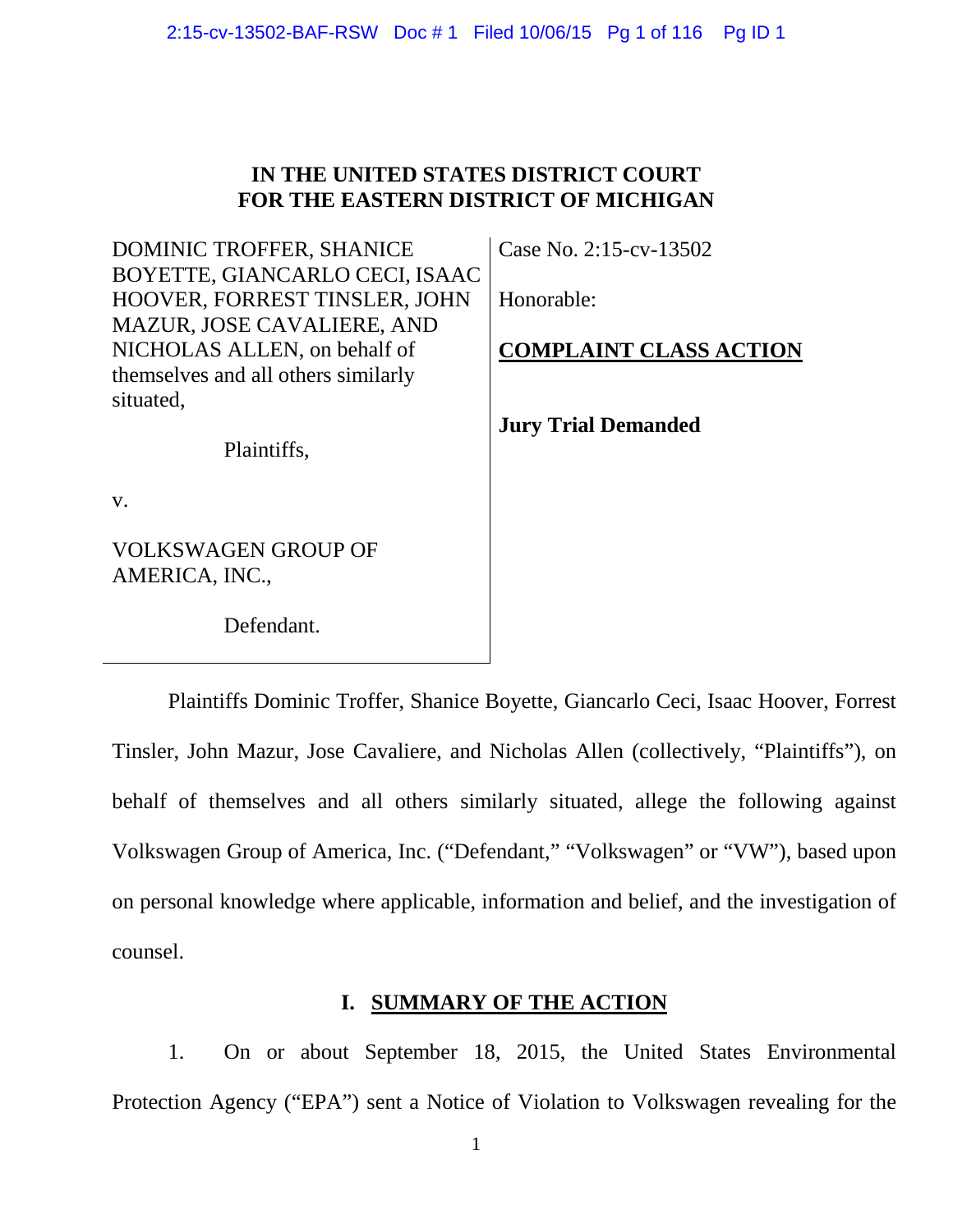### 2:15-cv-13502-BAF-RSW Doc # 1 Filed 10/06/15 Pg 2 of 116 Pg ID 2

first time that Volkswagen had misrepresented the benefits of the diesel vehicles it sold to thousands of U.S. customers, including those in the Class defined herein, regarding the vehicles' compliance with emissions tests. The EPA's Notice of Violation concluded:

> The United States Environmental Protection Agency (EPA) has investigated and continues to investigate Volkswagen AG, Audi AG, and Volkswagen Group of America (collectively, VW) for compliance with the Clean Air Act (CAA), 42 U.S.C. §§ 740 1-767 1q, and its implementing regulations. As detailed in this Notice of Violation (NOV), the EPA has determined that VW manufactured and installed defeat devices in certain model year 2009 through 2015 diesel light- duty vehicles equipped with 2.0 liter engines. These defeat devices bypass, defeat, or render inoperative elements of the vehicles' emission control system that exists to comply with CAA emission standards. Therefore, VW violated section 203(a)(3)(B) of the CAA, 42 U.S.C. §  $7522(a)(3)(B)$ . Additionally, the EPA has determined that, due to the existence of the defeat devices in these vehicles, these vehicles do not conform in all material respects to the vehicle specifications described in the applications for the certificates of conformity that purportedly cover them. Therefore, VW also violated section  $203(a)(1)$  of the CAA, 42 U.S.C.  $\frac{8}{3}$  7522(a)(1), by selling, offering for sale, introducing into commerce, delivering for introduction into commerce, or importing these vehicles, or for causing any of the foregoing acts.

Copy attached as Exhibit A and incorporated by reference herein. That same day the California Air Resources Board ("CARB") also sent a letter to Volkswagen addressing the same issues. A copy of CARB letter is attached as Exhibit B and incorporated by reference herein.

2. As the Los Angeles Times reported that day: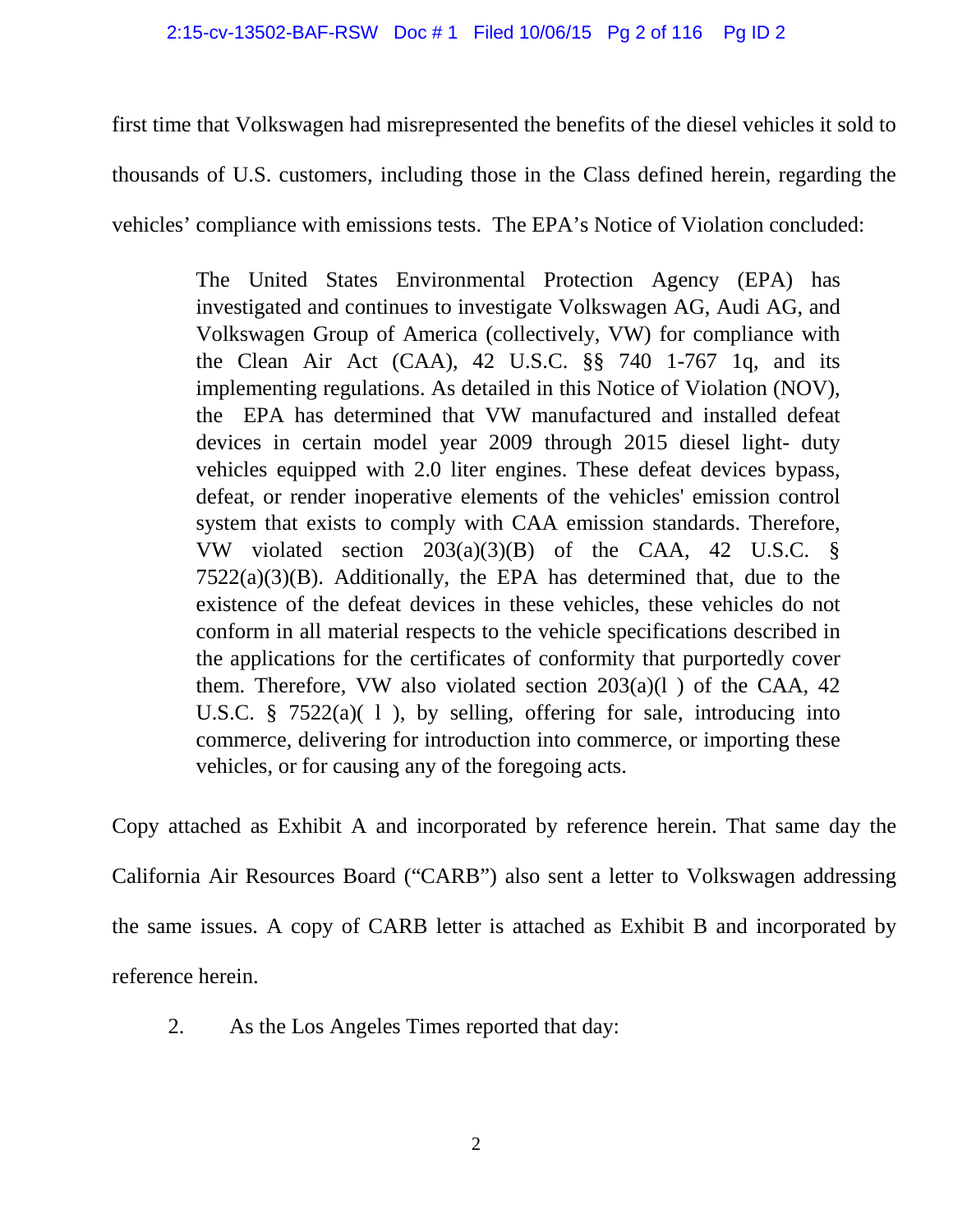Volkswagen called them "clean diesels," branding them as the fun-to-drive alternatives to hybrids as it dominated the U.S. market for the engine technology.

Turns out the increasingly eco-conscious buyers of the sporty German cars have been unwittingly pumping smog into the air — because of software VW installed to cheat on U.S. emissions tests.

The world's largest automaker has admitted selling 482,000 such diesels since 2009, California and U.S. regulators announced Friday.…VW's software trick allows the cars to emit up to 40 times the legally allowed amount of nitrogen oxide, environmental officials said. \* \* \*

Many owners of VW diesels — who tend to be enthusiasts — were enraged at being deceived. "It's just a blatant disregard and intentional manipulation of the system," said Priya Shah, a San Francisco owner of a 2012 VW diesel Jetta station wagon. "Not only lying to the government, but also lying to your consumer. People buy diesel cars from VW because they feel they are clean diesel cars."

The affected diesel models include: Jetta (model years 2009-15), Beetle (model years 2009-15), Audi A3 (model years 2009-15), Golf (model years 2009-15), and Passat (model years 2012-15).

\* \* \*

\* \* \*

The EPA made its charges by sending Volkswagen a notice of violation of the Clean Air Act. … Volkswagen and Audi vehicles from model years 2009 to 2015 have the software, which uses an algorithm that automatically detects when the vehicle is undergoing pollution tests and changes the way it performs. The EPA said the device senses the testing environment by analyzing a variety of data — steering position, speed, duration of engine operation and barometric pressure. "These inputs precisely track the parameters of the federal test procedure," the agency wrote in its notice of violation to VW. The test manipulation "is illegal and a threat to public health," said Cynthia Giles, assistant administrator for the Office of Enforcement and Compliance Assurance. "We expected better from VW."

Volkswagen admitted that the cars contained "defeat devices," after EPA and the state air regulator demanded an explanation for the emission problems.

\* \* \*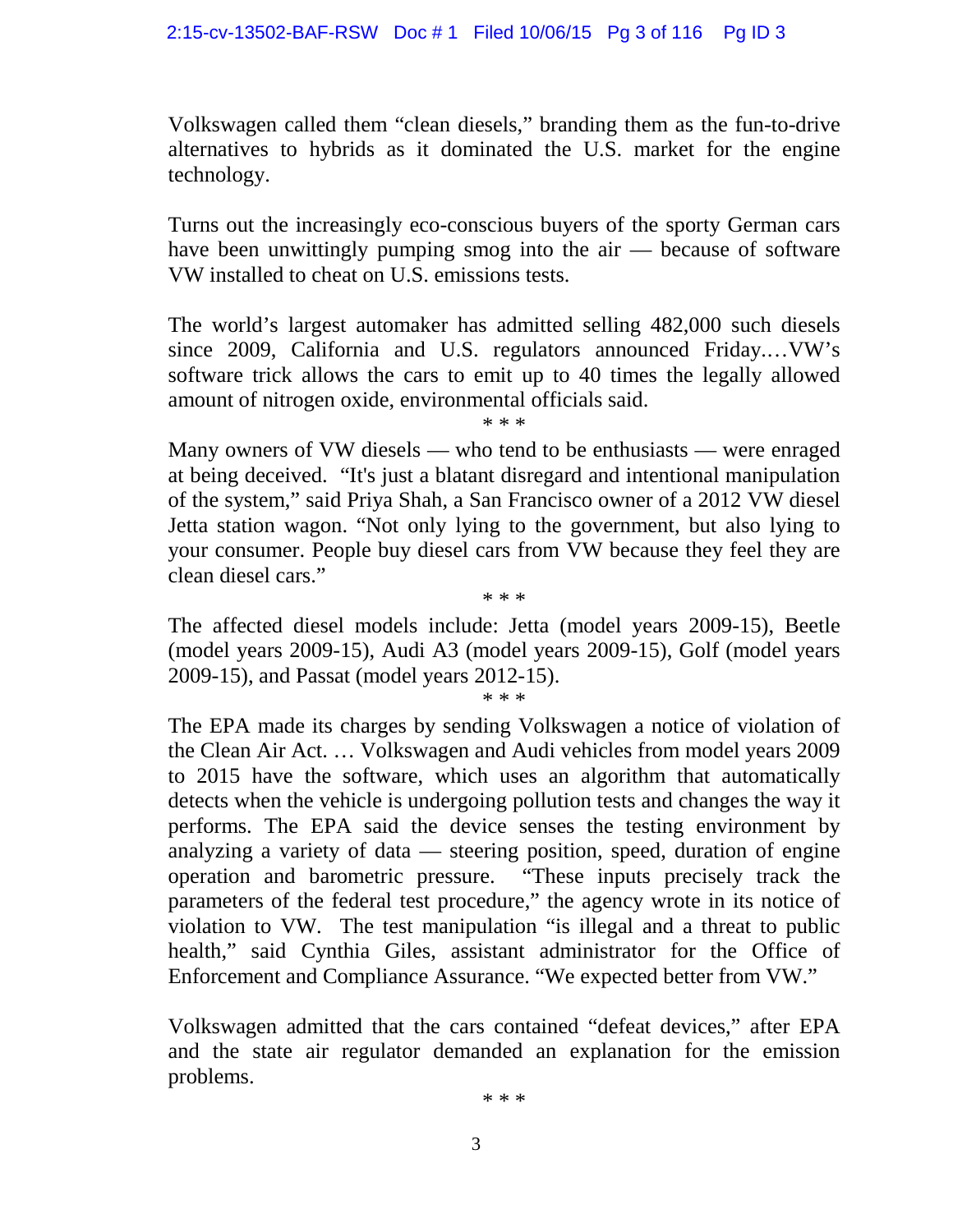It is also by far the industry leader in diesel car sales in the U.S. The German automaker last year sold 78,847 diesel passenger vehicles in the U.S., well ahead of its nearest competitor, according to online auto sales company TrueCar. Its corporate sibling Audi sold 15,732 vehicles during the same period.

*VW cheated on U.S. pollution tests for 'clean diesels'*, Los Angeles Times, September 18, 2015 (available at http://www.latimes.com/business/autos/la-fi-hyvolkswagen-probe-20150918-story.html)

3. On September 22, 2015, it was reported that the scope of the problem was actually broader and that 11 million Volkswagon diesel cars worldwide were equipped with software that could be used to cheat on emissions tests. *See Volkswagen Says 11 Million Cars Worldwide Are Affected in Diesel Deception,* New York Times, September 22, 2015 )(" Volkswagen said on Tuesday there was a "noticeable deviation" in the emissions that diesels equipped with so-called Type EA 189 engines produced during road driving, as opposed to a controlled setting. There are 11 million vehicles with that engine on the road, Volkswagen said. The cars are known to include Volkswagen Passat, Jetta, Golf and Beetle cars, as well as the Audi A3") (available at http://www.nytimes.com/2015/09/23/business/international/ volkswagen-diesel-carscandal.html?smprod=nytcore-ipad&smid=nytcore-ipad-share& r=0).

4. In turn, this class action challenges Volkswagen's conduct deceiving consumers and regulators by marketing its Jetta (model years 2009-15), Beetle (model years 2009-15), Audi A3 (model years 2009-15), Golf (model years 2009-15), and Passat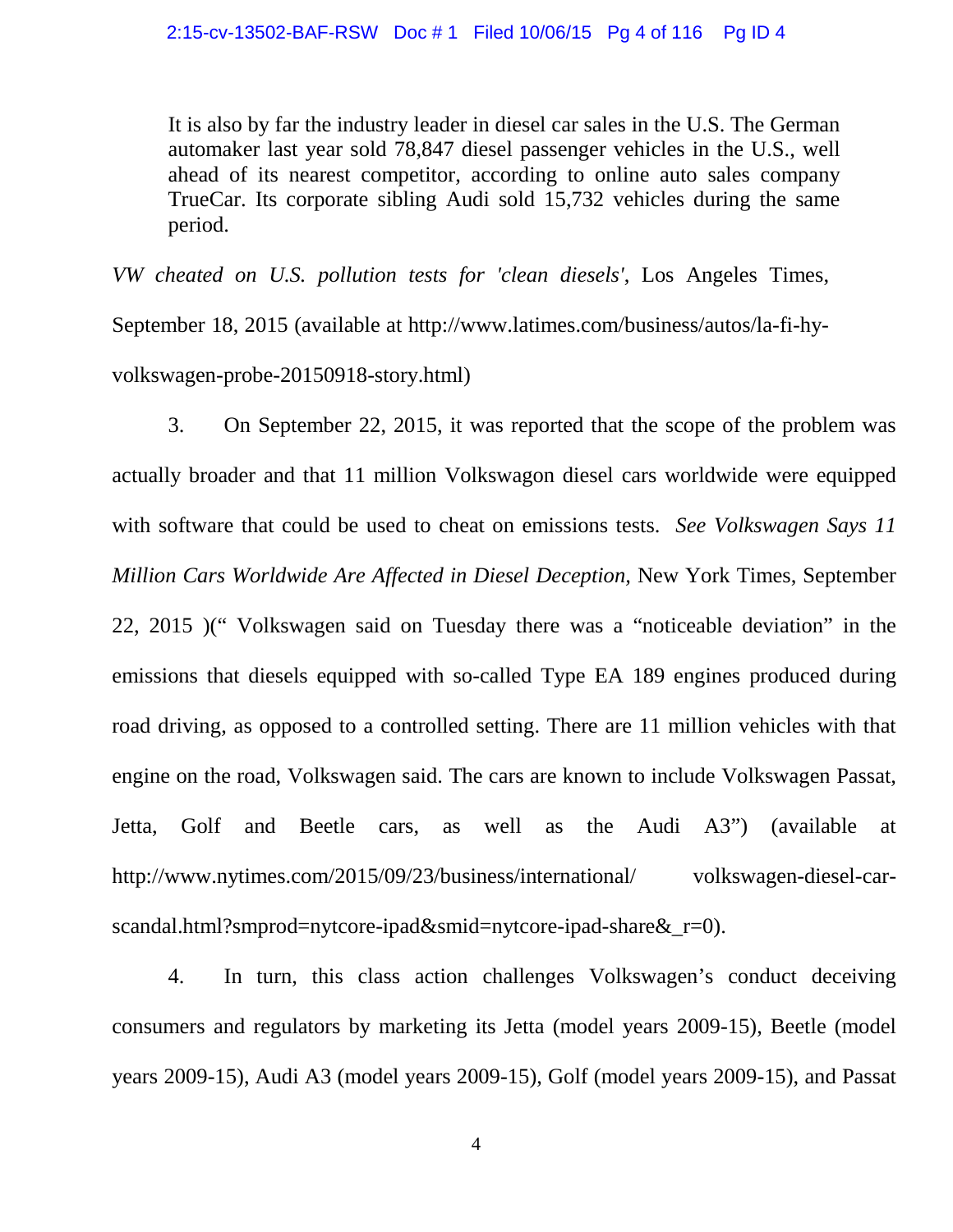## 2:15-cv-13502-BAF-RSW Doc # 1 Filed 10/06/15 Pg 5 of 116 Pg ID 5

(model years 2012-15) diesel vehicles (hereinafter "Defeat Device Vehicles") as environmentally-friendly cars that possessed superior automotive qualities, namely, extremely high fuel efficiency and performance, with very low emissions, when that was not true. Although Volkswagon successfully marketed these expensive cars as "green," their environmentally-friendly representations were false: Volkswagon did not actually make cars with those desirable and advertised attributes.

5. Volkswagen accomplished its deception by installing a design device (hereinafter "defeat device") in its diesel vehicles that made the cars it manufactured and sold appear to possess environmentally-friendly qualities – high fuel efficiency and performance – when they actually did not. *See* Exhibit A. The defeat devices Volkswagon designed and installed operate by switching on the full emissions control systems in Volkswagon's cars *only* when the car is undergoing periodic emissions testing. The technology needed to control emissions from Volkswagon's cars to meet state and federal emissions regulations reduces their performance, limiting acceleration, torque, and fuel efficiency. In order to hide this, the defeat device shuts off most of the emissions control systems in the car once the car has completed its emissions test. This resulted in Volkswagen's cars sending up to 40 times as much pollution into the environment as is allowed under the Clean Air Act and applicable state regulations.

6. As Cynthia Giles, Assistant Administrator for the Office of Enforcement and Compliance Assurance at the EPA stated: "Using a defeat device in cars to evade clean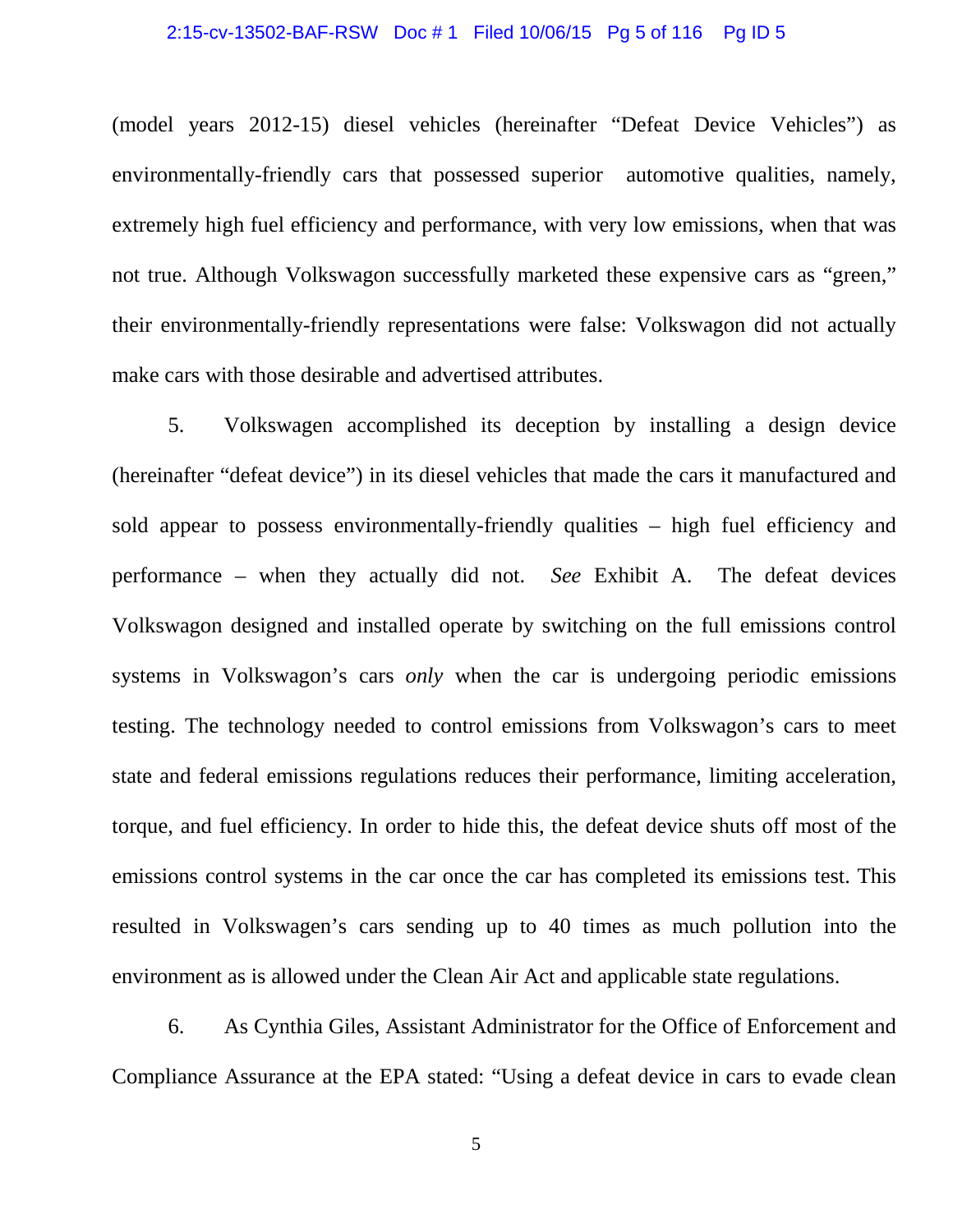### 2:15-cv-13502-BAF-RSW Doc # 1 Filed 10/06/15 Pg 6 of 116 Pg ID 6

air standards is illegal and a threat to public health." Yet that is exactly what Volkswagen did in its 2009-20015 Volkswagen and Audi diesel vehicles. *See* EPA News Release, *EPA, California Notify Volkswagen of Clean Air Act Violations*, September 18, 2015 (available at

http://yosemite.epa.gov/opa/admpress.nsf/0/DFC8E33B5AB162B985257EC40057813B).

7. The Defeat Device Vehicles that consumers purchased sold at a premium price because of the environmentally-friendly attributes that they were represented to have. But for Volkswagens' false representations and omissions, consumers in the Class would have paid less for the vehicles they purchased or not purchased the vehicles at all and instead purchased a less expensive alternative. As a result of Volkswagens' conduct, consumers who purchased these cars were injured and damaged financially. All purchasers overpaid for their vehicles and did not receive the benefit of their contractual bargain. Current owners now own cars which are, *inter alia*, of diminished value. As a result, compensation and other relief are due.

## **II. PARTIES & STANDING**

8. Plaintiff Dominic Troffer is a resident and citizen of Lake Havasu City, Arizona. At relative times, Dominic Troffer purchased and has owned a 2012 VW Jetta TDI Turbo, which is one of the Defeat Device Vehicles named in the EPA's Notice of Violation that was sent to Volkswagen. See Exhibit A. Dominic Troffer purchased the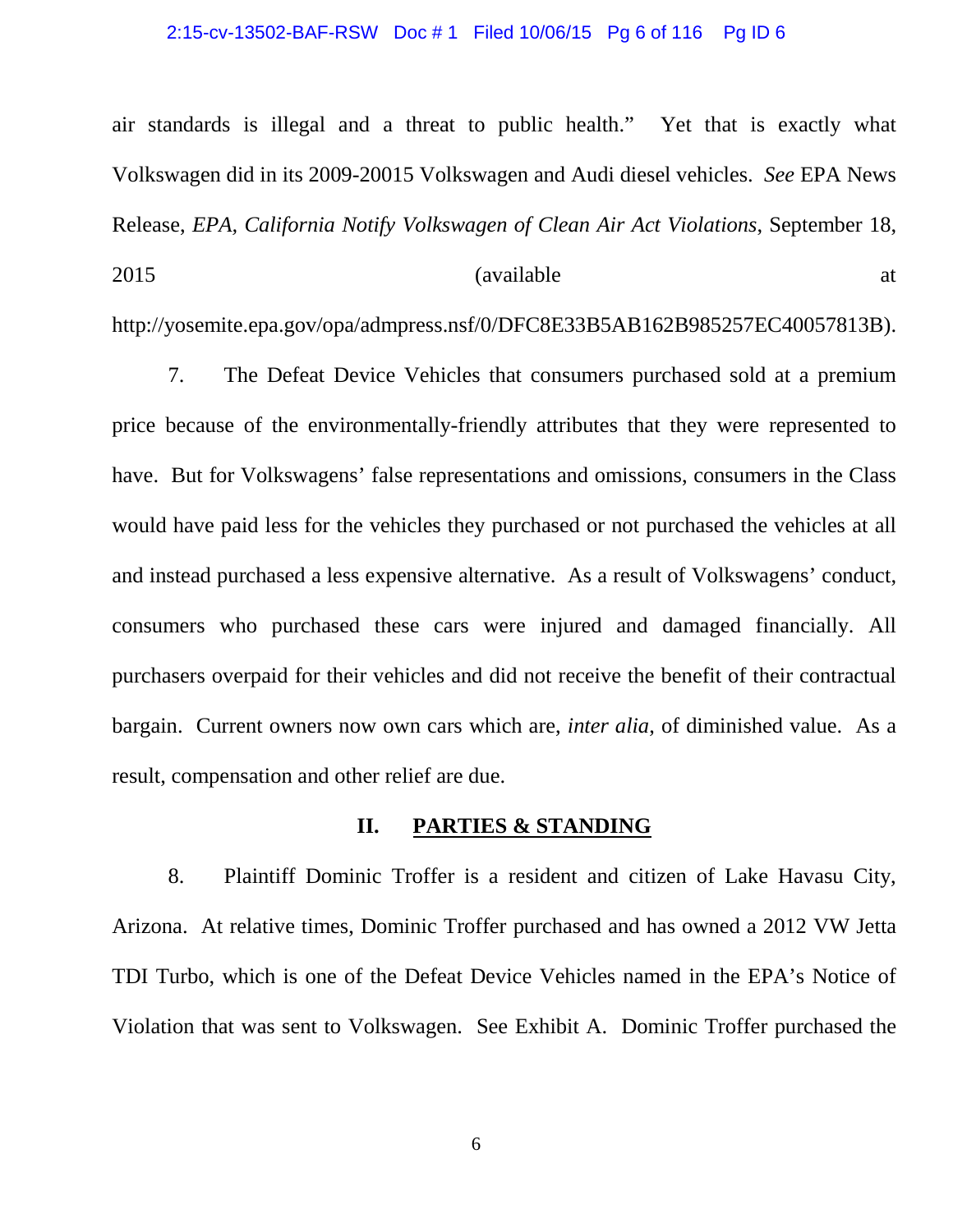### 2:15-cv-13502-BAF-RSW Doc # 1 Filed 10/06/15 Pg 7 of 116 Pg ID 7

vehicle new at Ontario Volkswagen, 701 S. Kettering Drive, Ontario, CA 91761 in or about November 2011.

9. Plaintiff Shanice Boyette is a resident and citizen of Vicarville, California. At relative times, Shanice Boyette purchased and has owned a 2014 Passat TDI, which is one of the Defeat Device Vehicles named in the EPA's Notice of Violation that was sent to Volkswagen. *See* Exhibit A. Shanice Boyette purchased the vehicle new at Dirito Bros Walnut Creek Volkswagen, 2020 N. Main St., Walnut Creek, CA 94596 in or about December 2013.

10. Plaintiff Giancarlo Ceci is a resident and citizen of Norwalk, Connecticut. At relative times, Giancarlo Ceci purchased and has owned a 2010 Jetta Sportswagon TDI, which is one of the Defeat Device Vehicles named in the EPA's Notice of Violation that was sent to Volkswagen. *See* Exhibit A. Giancarlo Ceci purchased the vehicle new at Dansbury Volkswagen, 29 Sugar Hollow Road, Danbury, CT 06810, in or about November 2009.

11. Plaintiff Isaac Hoover is a resident and citizen of Otley, Iowa. At relative times, Isaac Hoover purchased and has owned a 2013 Jetta TDI, which is one of the Defeat Device Vehicles named in the EPA's Notice of Violation that was sent to Volkswagen. *See* Exhibit A. Isaac Hoover purchased the vehicle new at Lithia Volkswagen of Des Moines, 5200 Merle Hay Rd., Johnston, IA 50131, in or about September 2014.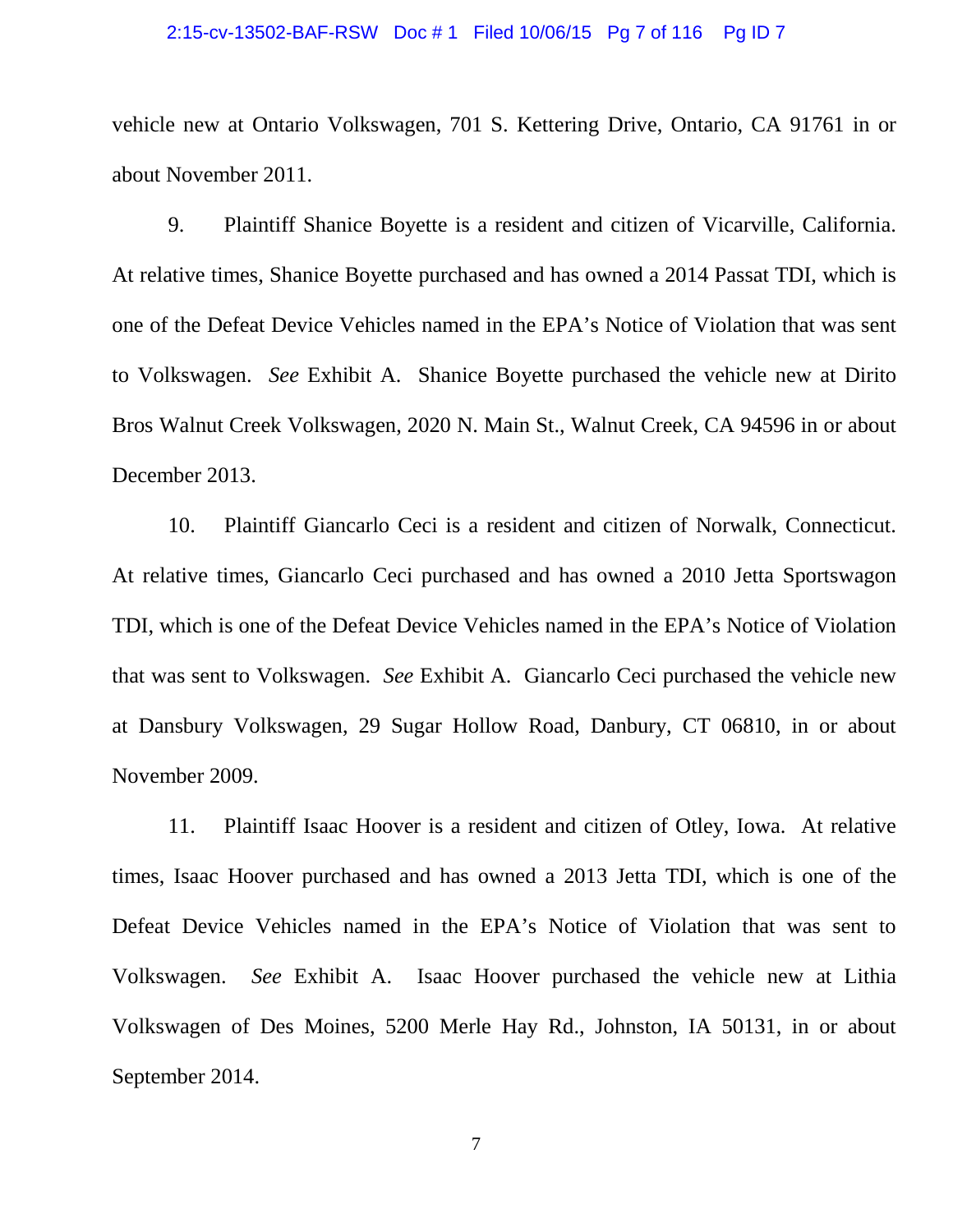## 2:15-cv-13502-BAF-RSW Doc # 1 Filed 10/06/15 Pg 8 of 116 Pg ID 8

12. Plaintiff Forrest Tinsler is a resident and citizen of Washington, D.C. At relative times, Forrest Tinsler purchased and has owned a 2014 Jetta TDI, which is one of the Defeat Device Vehicles named in the EPA's Notice of Violation that was sent to Volkswagen. *See* Exhibit A. Forrest Tinsler purchased the vehicle new at Ourisman Volkswagen, 7001 Arlington Rd, Bethesda, MD 20814, in or about July 2014.

13. Plaintiff John Mazur is a resident and citizen of Breckville, OH. At relative times, John Mazur purchased and has owned a 2011 VW Golf TDI, which is one of the Defeat Device Vehicles named in the EPA's Notice of Violation that was sent to Volkswagen. *See* Exhibit A. John Mazur purchased the vehicle new at Ganley Westside Volkswagen, 25580 Lorain Rd., North Olmsted, OH 44070, in or about January 2011.

14. Plaintiff Jose Cavaliere is a resident and citizen of Magnolia, Texas. At relative times, Jose Cavaliere purchased and has owned a 2014 Beetle TDI, which is one of the Defeat Device Vehicles named in the EPA's Notice of Violation that was sent to Volkswagen. *See* Exhibit A. Jose Cavaliere purchased the vehicle new at Momentum Volkswagen, 2405 Richmond Avenue, Houston, TX 77098, in or about February 2014.

15. Plaintiff Nicholas Allen is a resident and citizen of Walled Lake, MI. At relative times, Nicholas Allen purchased and has owned a 2015 Jetta TDI, which is one of the Defeat Device Vehicles named in the EPA's Notice of Violation that was sent to Volkswagen. *See* Exhibit A. Nicholas Allen purchased the vehicle new at Southern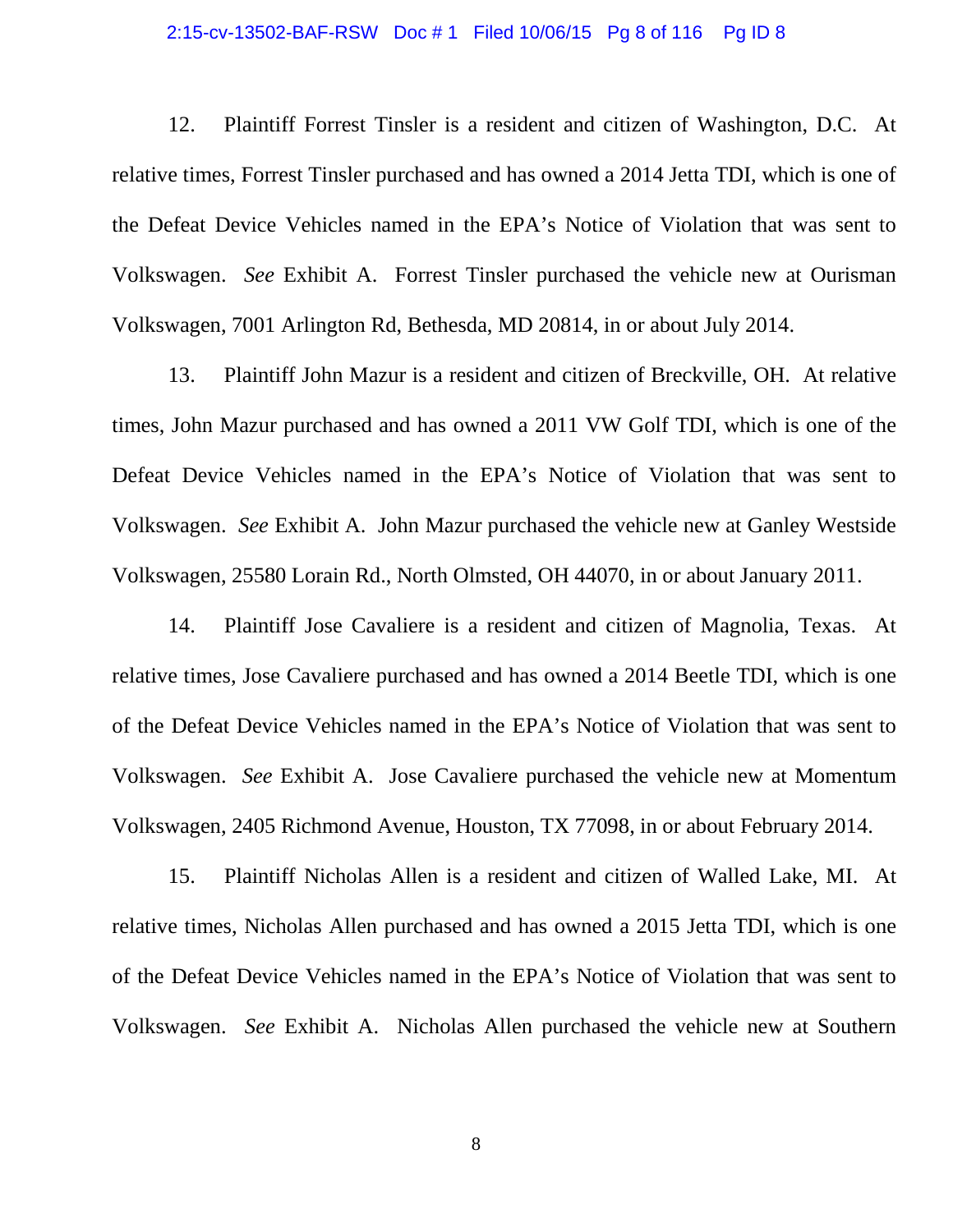### 2:15-cv-13502-BAF-RSW Doc # 1 Filed 10/06/15 Pg 9 of 116 Pg ID 9

Volkswagen Greenbrier, 1248 South Military Highway, Chesapeake, VA 23320, in or about July 2015.

16. Defendant Volkswagen Group of America, Inc. is a corporation doing business in every U.S. state and the District of Columbia, and is organized under the laws of New Jersey, with its principal place of business at 2200 Ferdinand Porsche Dr., Herndon, Virginia 20171. Volkswagen is therefore a citizen of New Jersey and Virginia. *See* 28 U.S.C. § 1332(d)(10). Volkswagen operates the Volkswagen Electronic Research Laboratory in Belmont, California.

17. At all relevant times, Volkswagen manufactured, distributed, sold, leased, and warranted the Defeat Device Vehicles under the Volkswagen and Audi brand names throughout the nation. Volkswagen and/or its agents designed the CleanDiesel engines and engine control systems in the Defeat Device Vehicles, including the "defeat device." Volkswagen also developed and disseminated the owners' manuals and warranty booklets, advertisements, and other promotional materials relating to the Defeat Device Vehicles.

## **III. JURISDICTION & VENUE**

18. This Court has jurisdiction over this action pursuant to the Class Action Fairness Act ("CAFA"), 28 U.S.C. § 1332(d), because at least one Class member is of diverse citizenship from one defendant, there are more than 100 Class members, and the aggregate amount in controversy exceeds \$5 million, exclusive of interest and costs. This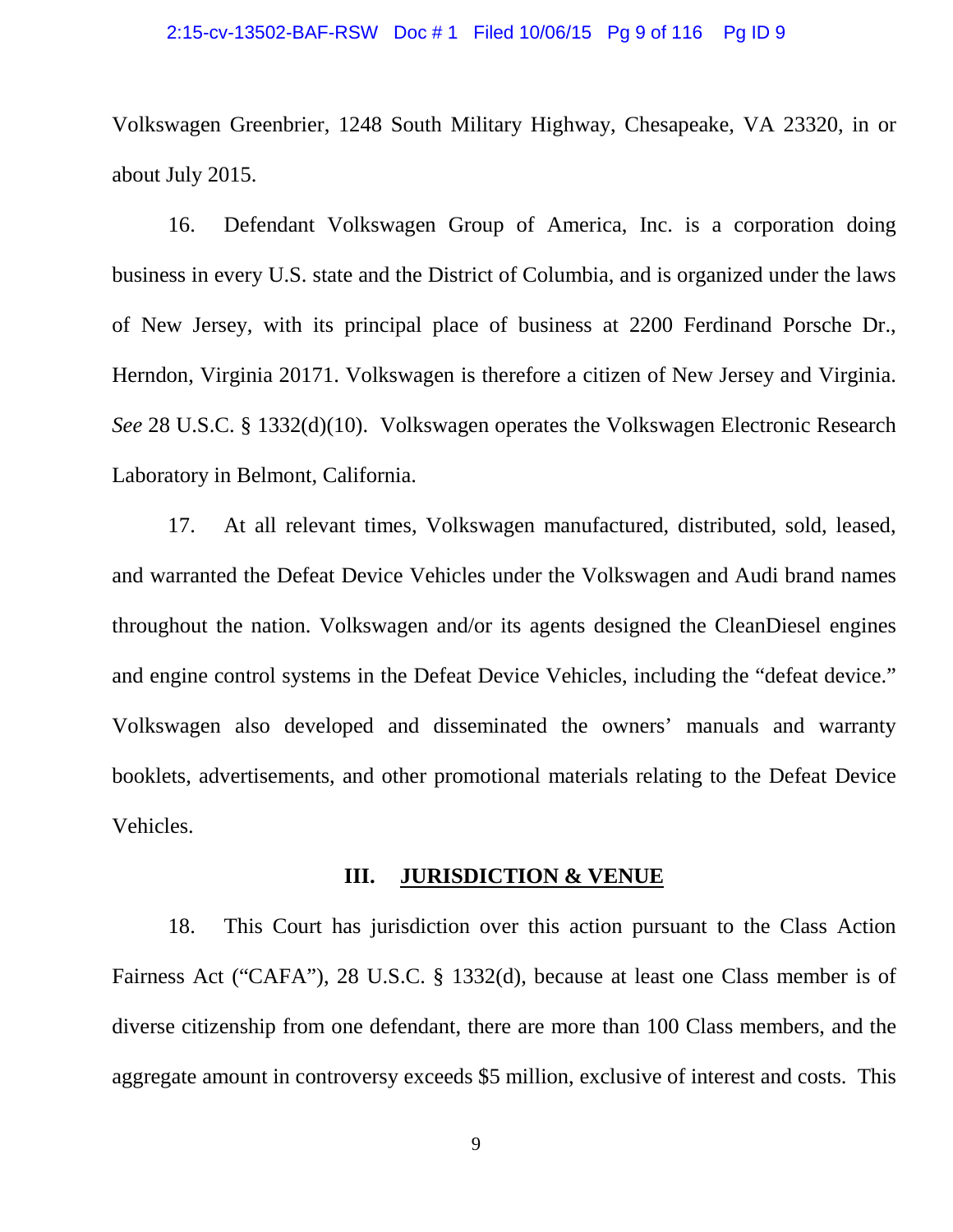### 2:15-cv-13502-BAF-RSW Doc # 1 Filed 10/06/15 Pg 10 of 116 Pg ID 10

Court has personal jurisdiction over Defendant because it conducts business in Michigan, and has sufficient minimum contacts with Michigan.

19. Venue is proper in this District under 28 U.S.C. § 1391(b) because a substantial part of the events or omissions giving rise to the claims occurred in this District, and because Defendant has caused harm to Class members residing in this District. Plaintiff Nicholas Allen resides in this District and Volkswagen has marketed, advertised, sold, and leased the Defeat Design Vehicles within this District.

### **IV. APPLICABLE STATUTES OF LIMITATION ARE TOLLED**

## **A. Discovery Rule Tolling**

20. Throughout the relevant time period, all applicable statutes of limitation have been tolled by the discovery rule with respect to all claims.

21. Through the exercise of reasonable diligence, and within any applicable statutes of limitation, Plaintiffs and members of the proposed Classes could not have discovered that Volkswagen was concealing and misrepresenting the true emissions levels of its vehicles, including but not limited to its use of defeat devices.

22. As reported in the *New York Times* on September 19, 2015, the International Council on Clean Transportation, a research group, first noticed the difference between Volkswagen's emissions in testing laboratories and in normal use on the road. The International Council on Clean Transportation brought the defeat device issue to the attention of the EPA. The EPA, in turn, conducted further tests on the vehicles, and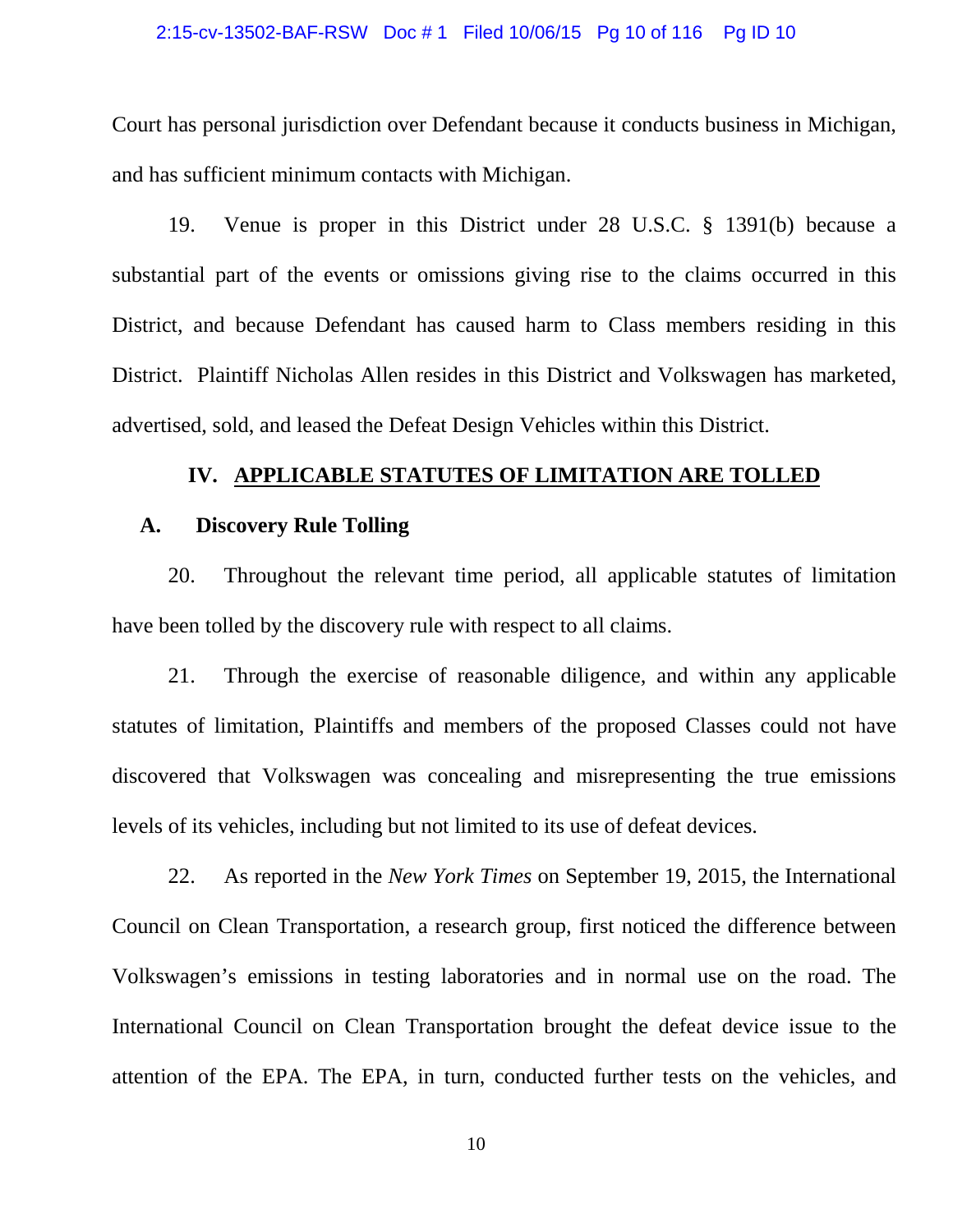### 2:15-cv-13502-BAF-RSW Doc # 1 Filed 10/06/15 Pg 11 of 116 Pg ID 11

ultimately uncovered the unlawful use of the defeat device software. Thus, Volkswagen's deception with respect to its CleanDiesel engines, engine control systems, and "defeat devices" was painstakingly concealed from consumers and regulators alike.

23. Prior to September 18, 2015 Plaintiffs and the other Class members could not reasonably discover, and did not know of facts that would have caused a reasonable person to suspect, that Volkswagen intentionally failed to report information within its knowledge to federal and state authorities, its dealerships, or consumers.

24. Likewise, a reasonable and diligent investigation could not have disclosed that Volkswagen had information in its sole possession about the existence of its sophisticated emissions deception and that it concealed that information, which was discovered by Plaintiffs immediately before this action was filed. Plaintiffs and other Class members could not have previously learned that Volkswagen valued profits over compliance with applicable federal and state emissions and consumer law.

## **B. Fraudulent Concealment**

25. Throughout the relevant time period, all applicable statutes of limitation have been tolled by Volkswagen's knowing and active fraudulent concealment and denial of the facts alleged in this Complaint.

26. Instead of disclosing its emissions deception, or that the emissions from the Defeat Device Vehicles were far worse than represented, Volkswagen falsely represented that its vehicles complied with federal and state emissions standards and that it was a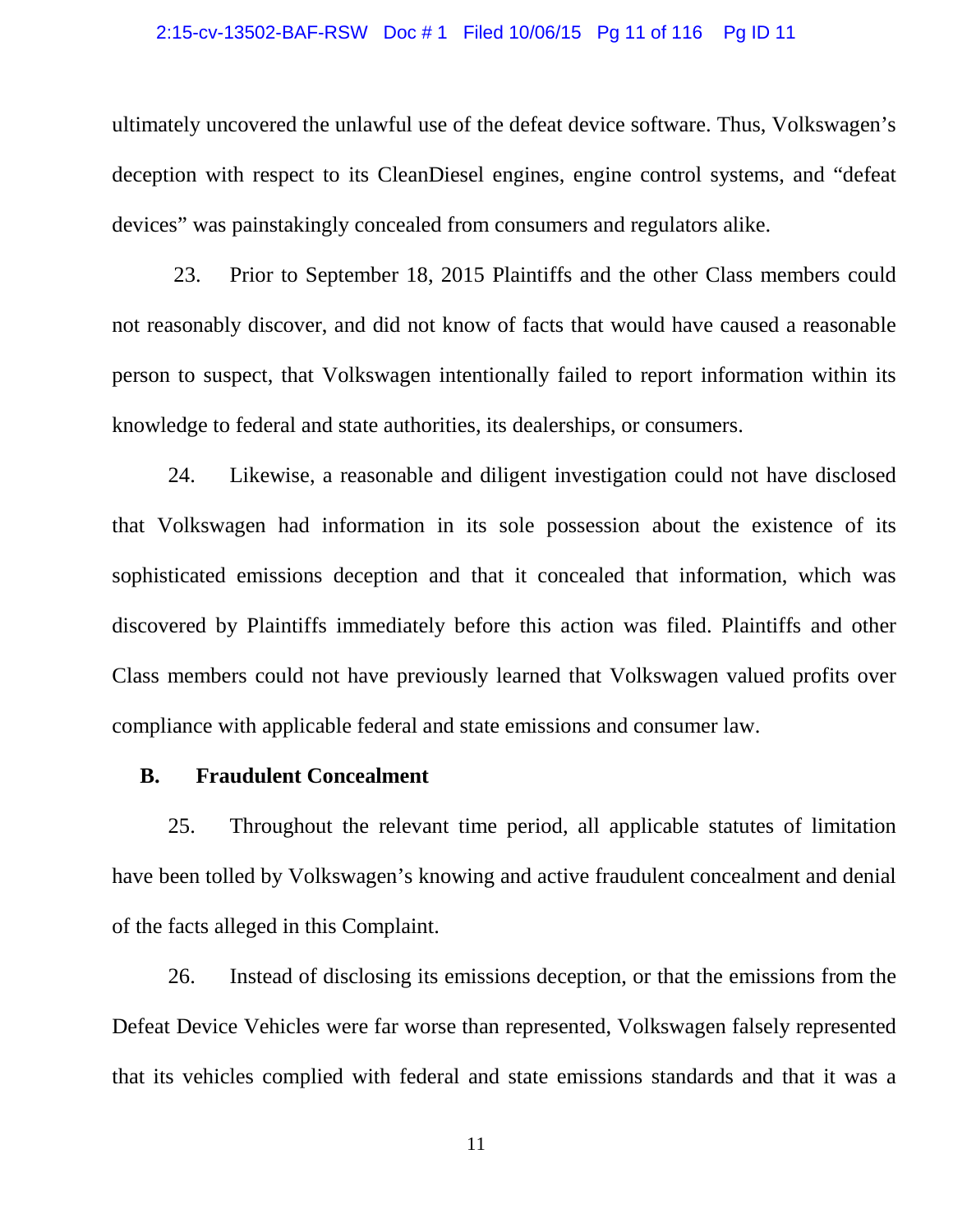### 2:15-cv-13502-BAF-RSW Doc # 1 Filed 10/06/15 Pg 12 of 116 Pg ID 12

reputable manufacturer whose representations could be trusted.

## **C. Estoppel**

27. Volkswagen was under a continuous duty to disclose to Plaintiffs and the other Class members the facts that it knew about the emissions from Defeat Device Vehicles, and of those vehicles' failure to comply with federal and state laws.

28. Although it had the duty throughout the relevant period to disclose to Plaintiffs and Class members that it had engaged in the deception described in this Complaint, Volkswagen chose to evade federal and state emissions and clean air standards with respect to the Defeat Device Vehicles, and it intentionally misrepresented its blatant and deceptive lack of compliance with state law regulating vehicle emissions and clean air.

29. Thus, Volkswagen is estopped from relying on any statutes of limitations in defense of this action.

## **V. FACTUAL ALLEGATIONS APPLICABLE TO ALL COUNTS**

30. Volkswagen intentionally designed and sold cars that misled consumers and regulators about the amount of pollution those cars created and the fuel efficiency they produced. Despite touting themselves as an environmentally conscientious company that produced thoughtful cars for people who cared about the environment, Defendant sold expensive cars that produced pollution at levels well above federal and state regulations, and then intentionally and knowingly hid the truth from consumers in the Class about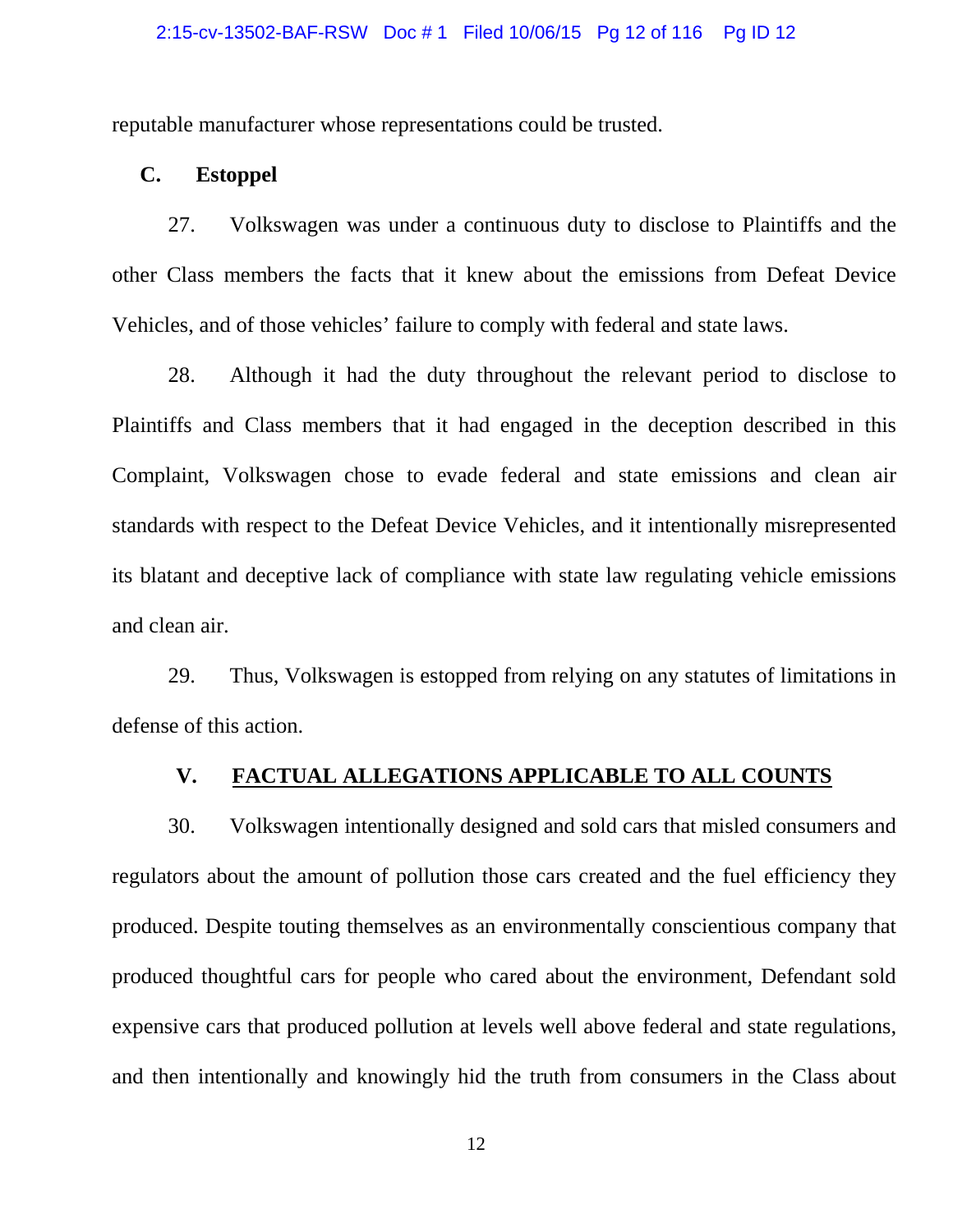those cars.

# **A. Defendant Touts their Diesel Vehicles as Being Fuel Efficient and Good for the Environment.**

31. For years, Volkswagen has advertised its diesel vehicles as low-emission, fuel-efficient cars. Indeed, this marketing message is at the core of its image in the United States. It has been a successful advertising campaign; Volkswagen has become the largest seller of diesel passenger vehicles in the United States, selling approximately 482,000 diesels in the U.S. since 2009.

32. Volkswagen's success is based in large part on promoting their diesel cars as "clean" and "green" vehicles. Indeed, being both highly efficient and "clean" are the centerpieces of Defendant's "CleanDiesel" marketing campaign. "CleanDiesel" is in the very name of the vehicles about which Defendant lied.

33. Volkswagen's attempt to appeal to environmentally conscious customers is evident beyond just the model names and purported attributes of their vehicles. For example, on the "Environment" page of its website, Volkswagen Group of America states that it takes "environmental responsibility very seriously. When it comes to making our cars as green as possible, Volkswagen has an integrated strategy focused on reducing fuel consumption and emissions, building the world's cleanest diesel engines and developing totally new power systems, which utilize new fuel alternatives."

34. Volkswagen further bolsters its appeal to environmentally conscious customers by emphasizing the fact that the Audi A3 TDI and VW Jetta TDI were named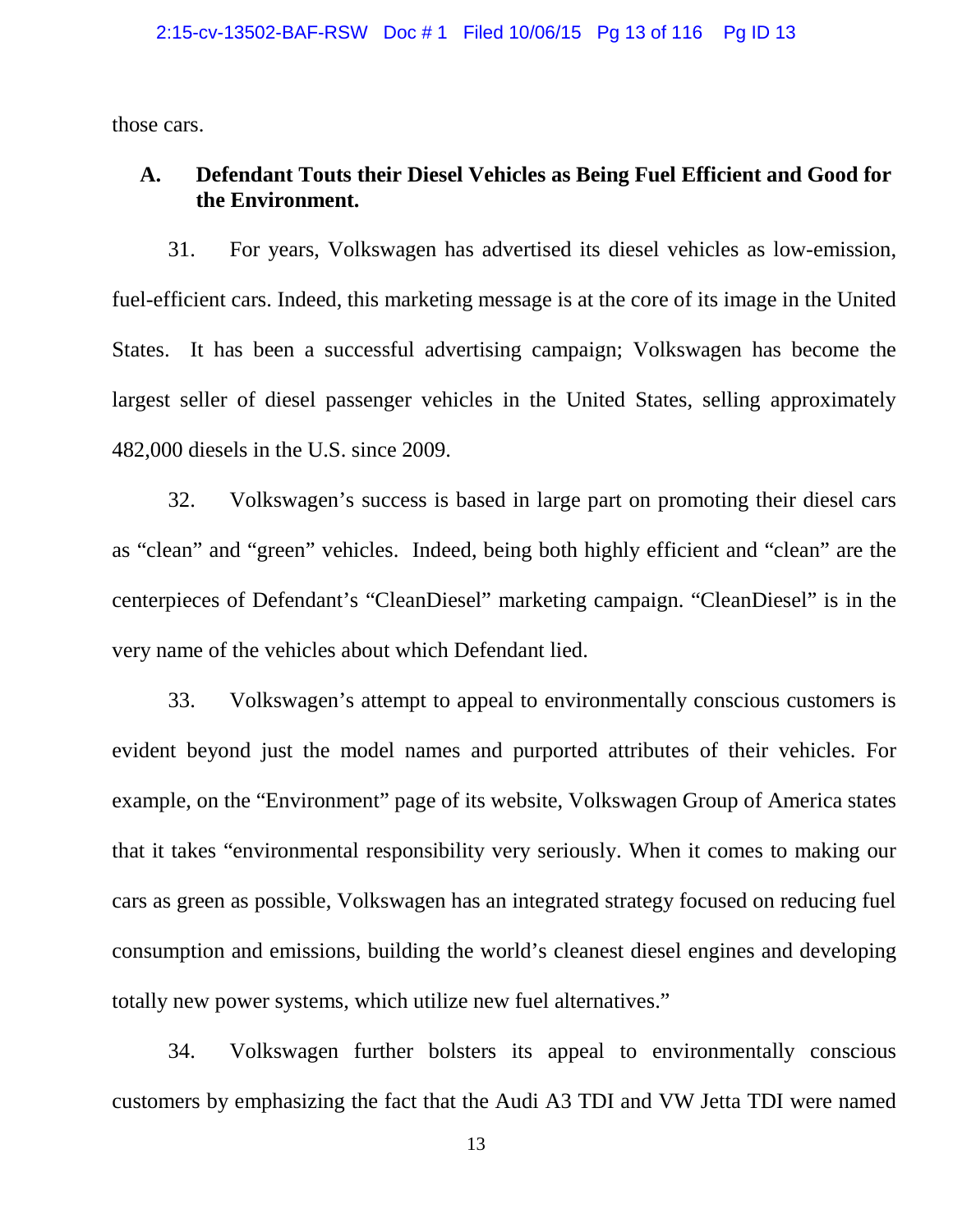### 2:15-cv-13502-BAF-RSW Doc # 1 Filed 10/06/15 Pg 14 of 116 Pg ID 14

the 2010 Green Car of the Year and the 2009 Green Car of the Year, respectively.

35. Volkswagen also launched a "Think Blue" program, which they explained is part of their policy of being "more responsible on the road and more environmentally conscious—not just in our cars."

36. Beyond merely advertising, Volkswagen supported and directed a website to promote its "clean" diesel technology, www.clearlybetterdiesel.org, which says the technology reduces smog and "meets the highest standards in all 50 states, thanks to ultra-low sulfur diesel (ULSD) fuel and innovative engine technology that burns cleaner."

37. Volkswagen goes so far as to use the tagline "Truth in Engineering" to promote its Audi brand.

38. In reality, Volkswagen's engineering, however, was far from "truthful." In truth, Volkswagen designed and sold cars that emit pollutants at high levels, failing state and federal environmental regulations by significant margins.

# **B. Volkswagen Intentionally Hid the Excessive and Illegal Levels of Pollution Emitted from its Cars.**

39. In contrast to Volkswagen's marketing campaign touting the environmentally friendly attributes of its diesel cars, its diesel cars are unhealthy and unlawful.

40. In contrast to Volkswagen's marketing campaign touting the environmentally friendly attributes of its diesel cars, its diesel cars are unhealthy and unlawful.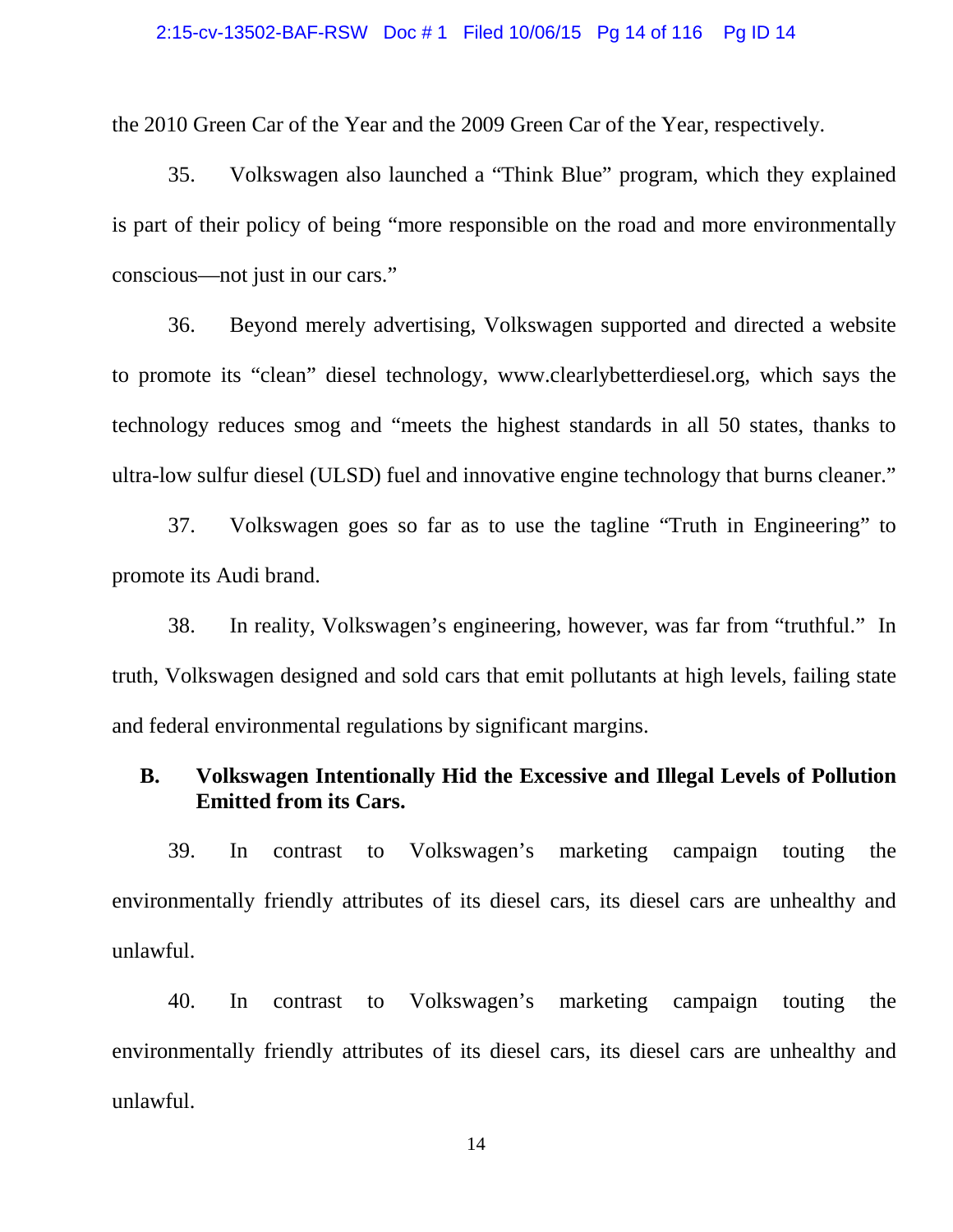### 2:15-cv-13502-BAF-RSW Doc # 1 Filed 10/06/15 Pg 15 of 116 Pg ID 15

41. On September 18, 2015, the EPA issued a Notice of Violation ("NOV"). Exhibit A. The NOV states that Volkswagen has installed sophisticated software in the Volkswagen and Audi diesel vehicles sold by Volkswagen in the United States that detects when the vehicle is undergoing official emissions testing and turns full emissions controls on only during the test. At all other times that the vehicle is running, however, the emissions controls are deactivated, meaning that pollution is freely released into the environment at levels that exceed those allowed by federal and state clean air regulators. This software produced and used by Volkswagen is a "defeat device" as defined by the Clean Air Act. *See* Exhibit A.

42. Most modern engines, including Volkswagen's "CleanDiesel" engines, use computerized engine control systems to monitor sensors throughout a car's engine and exhaust systems and control operation of the car's systems to ensure optimal performance and efficiency. These functions can include controlling fuel injection, valve and ignition timing, and, as in Volkswagen's "CleanDiesel" engines, operating the engine's turbocharger. The engine control computer can, for example, ensure that the air-to-fuel mixture is correct based on sensor readings such as throttle position, amount of air flowing into the engine, and engine temperature.

43. These engine control computers also receive data from sensors in the car's exhaust system that measure the amounts of chemical substances included in the car's exhaust. That data provides a measure of the engine's operation and efficiency, and is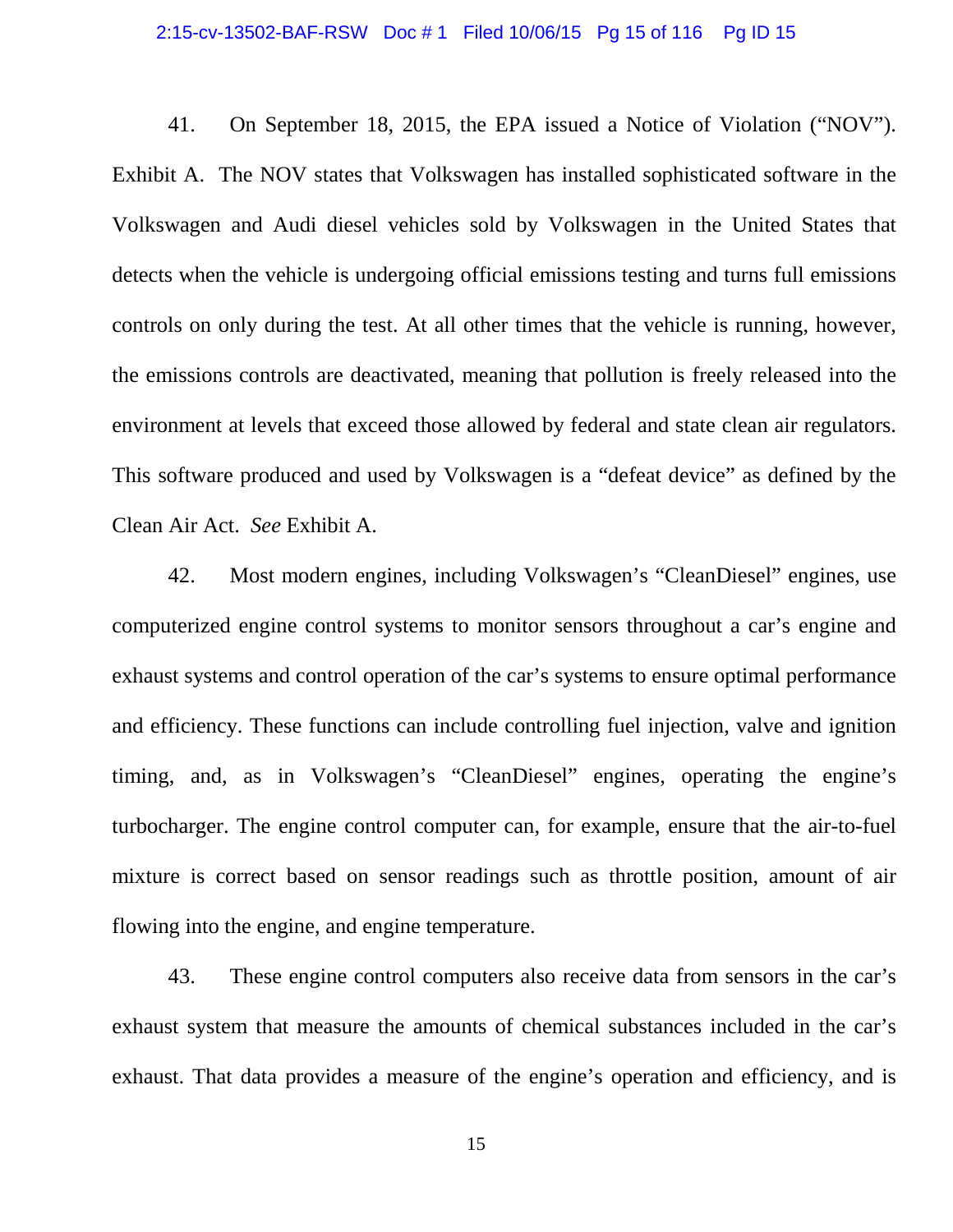### 2:15-cv-13502-BAF-RSW Doc # 1 Filed 10/06/15 Pg 16 of 116 Pg ID 16

thus used by the engine control computer in operating the car's systems to ensure the desired performance and efficiency.

44. Because modern cars include these sophisticated computers and sensors throughout the car's systems, emissions testing sometimes uses a car's existing sensors to measure the presence of pollutants and track compliance with EPA and state emissions standards. Emissions testing stations plug a diagnostic device into the car's on-board diagnostics ("OBD II") port and use the car's exhaust sensors during the testing procedure to measure the substances emitted. Some states, instead of or in addition to an OBD II diagnostic device, use a measurement probe inserted into the car's exhaust pipe to measure the chemicals emitted.

45. Volkswagen programmed the engine control computers in the Defeat Device Vehicles with software that detects when the cars are undergoing emissions testing, and then operates the car's engine and exhaust systems to ensure that emissions comply with EPA pollutant standards. When the car is not being emissions tested—that is, under the vast majority of operating conditions—the engine control systems operate the vehicle in a manner that does not comply with EPA emissions requirements.

46. In short, this software allows Volkswagen's diesel vehicles to meet emissions standards in labs or state testing stations, while permitting the vehicles to emit nitrogen oxides (NOx) at up to 40 times the standard allowed under United States laws and regulations during the normal operation of the vehicles.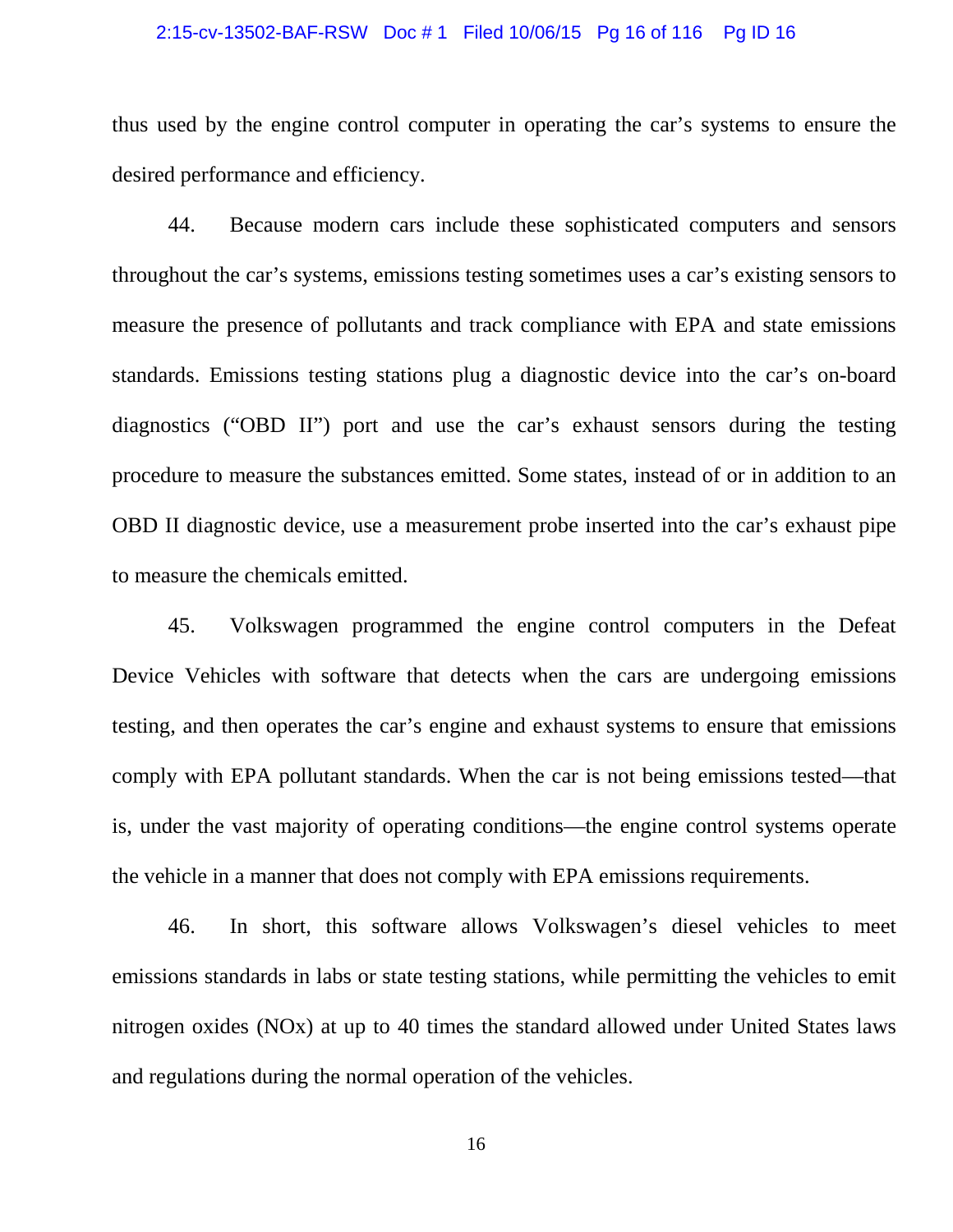### 2:15-cv-13502-BAF-RSW Doc # 1 Filed 10/06/15 Pg 17 of 116 Pg ID 17

47. NOx pollution contributes to nitrogen dioxide, ground-level ozone, and fine particulate matter. Exposure to these pollutants has been linked with serious health dangers, including asthma attacks and other respiratory illness serious enough to send people to the hospital. Ozone and particulate matter exposure have been associated with premature death due to respiratory-related or cardiovascular-related effects. Children, the elderly, and people with pre-existing respiratory illness are at an acute risk of health effects from these pollutants.

48. The Clean Air Act has strict emissions standards for vehicles and it requires vehicle manufacturers to certify to the EPA that the vehicles sold in the United States meet applicable federal emissions standards to control air pollution. Every vehicle sold in the United States must be covered by an EPA-issued certificate of conformity. Under federal law, cars equipped with defeat devices, which reduce the effectiveness of emissions control systems during normal driving conditions, cannot be certified.

49. By manufacturing and selling cars with defeat devices that allowed for higher levels of emissions than were certified to the EPA, Volkswagen violated the Clean Air Act, defrauded its customers, and engaged in unfair competition and deceptive and misleading conduct under state and federal laws.

## **C. Defendant Has Reaped Significant Profits From Its Conduct Misrepresenting the Attributes of Its Diesel Vehicles.**

50. Defendant charges substantial premiums for the Defeat Device Vehicles. For example, for the 2015 Volkswagen Jetta, the base S model with a gasoline engine has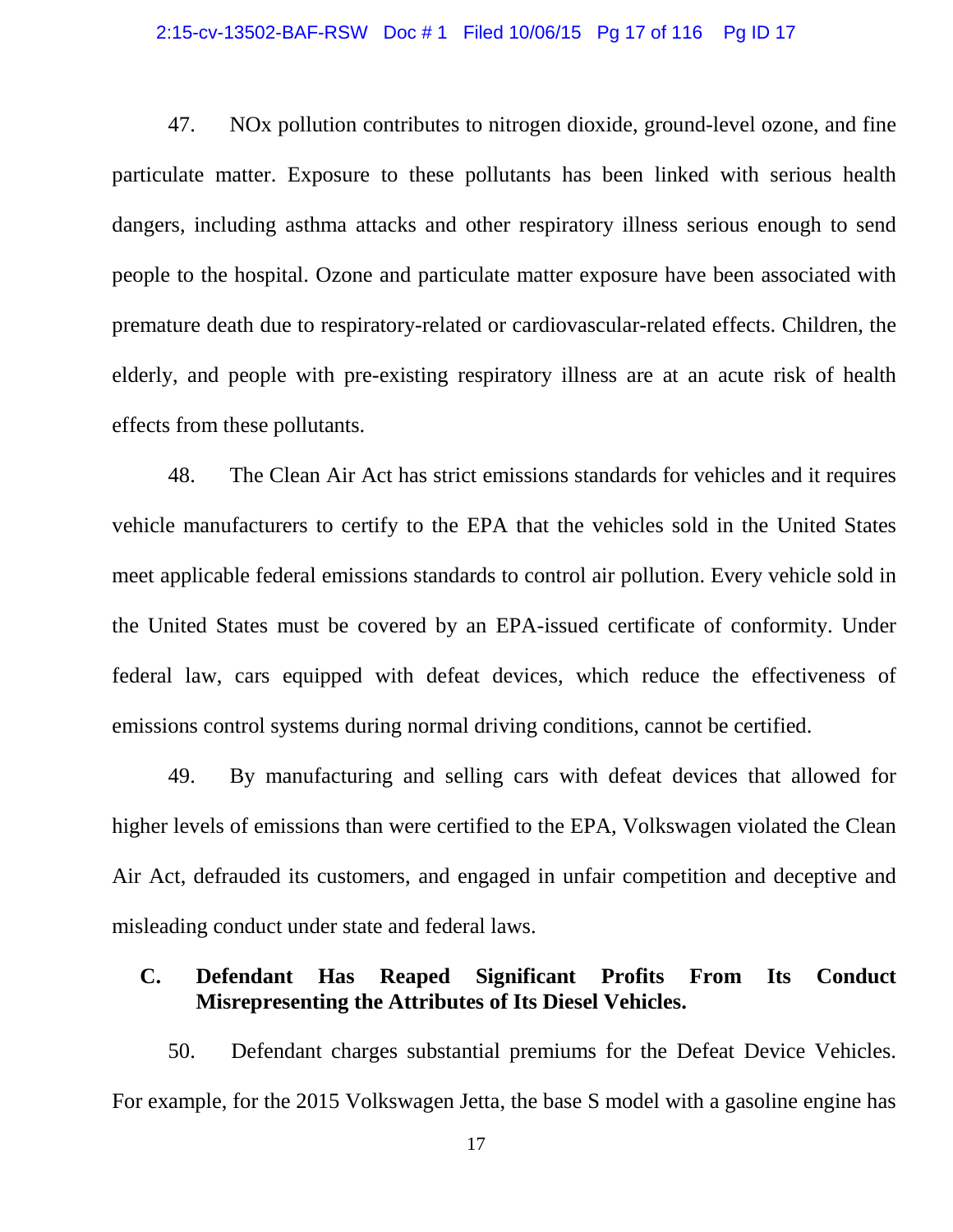a starting MSRP of \$18,780. The base TDI S CleanDiesel, however, has a starting MSRP of \$21,640, a price premium of \$2,860. The CleanDiesel premium for the highest trim Jetta models with a comparable gasoline engine is substantially higher: The Jetta SE has a starting MSRP of \$20,095, while the CleanDiesel TDI SEL MSRP is \$26,410, a \$6,315 (or 31%) premium.

51. These premiums occur across all of the vehicles in which Defendant installed its "defeat device" for emissions testing. The table below sets forth the price premium for each comparable base, mid-level, and top-line trim for each affected model:

| <b>Model</b>     | <b>Base</b> | Mid-level | <b>Top-line</b> |
|------------------|-------------|-----------|-----------------|
| VW Jetta         | \$2,860     | \$4,300   | \$6,315         |
| <b>VW Beetle</b> | \$4,635     | n/a       | \$2,640         |
| VW Golf          | \$2,950     | \$1,000   | \$1,000         |
| <b>VW Passat</b> | \$5,755     | \$4,750   | \$6,855         |
| Audi A3          | \$2,805     | \$3,095   | \$2,925         |

## **D. Volkswagen's Illegal Actions Have Caused Class Members Significant Harm.**

52. Although the EPA has ordered Defendant to recall the Defeat Device Vehicles and repair them so that they comply with EPA emissions requirements at all times during normal operation, purchasers of the Defeat Device Vehicles have and will continue to suffer significant harm for several reasons. First, Volkswagen will not be able to make the Defeat Device Vehicles comply with emissions standards without substantially degrading their performance characteristics, including their horsepower and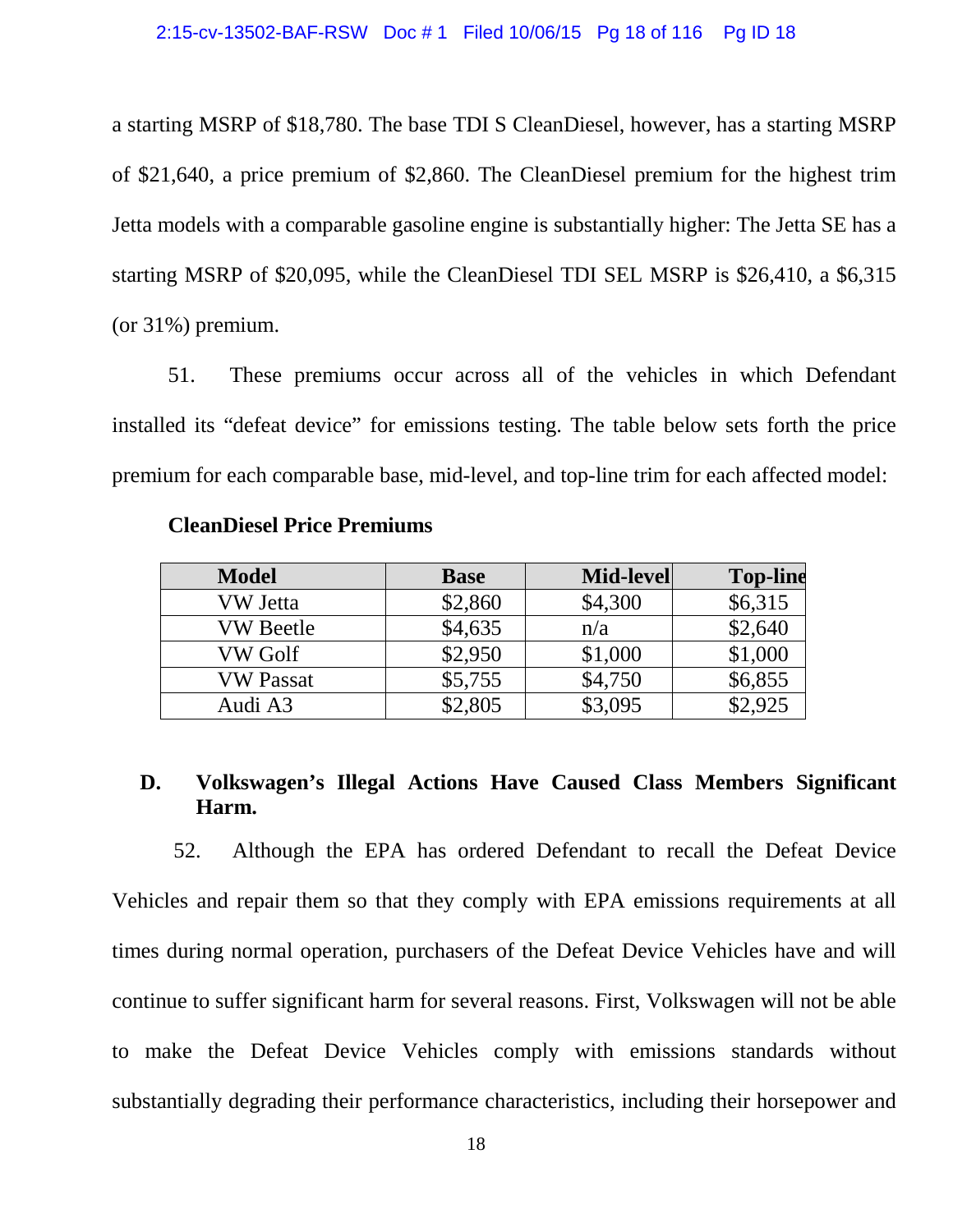### 2:15-cv-13502-BAF-RSW Doc # 1 Filed 10/06/15 Pg 19 of 116 Pg ID 19

their efficiency. As a result, even if Volkswagen is able to make Class members' Defeat Device Vehicles EPA compliant, Class members will nonetheless suffer actual harm and damages because their vehicles will no longer perform as they did when purchased and as advertised. Second, this will necessarily result in a diminution in value of every Defeat Device Vehicle. Not only did Class members pay too much for cars now worth substantially less, but they will end up paying more to fuel their less efficient cars over the years they own their vehicles.

53. As a result of Volkswagen's unfair, deceptive, and/or misleading business practices, and its failure to disclose that under normal operating conditions the Defeat Device Vehicles emit 40 times the allowed levels, owners and/or lessees of the Defeat Device Vehicles have suffered losses in money and/or property.

54. The omitted facts were material to reasonable consumers, such as Plaintiffs and the Class. Had Plaintiffs and Class members known the truth regarding the "defeat device" at the time they purchased or leased their Defeat Device Vehicles, they would not have purchased or leased those vehicles, but instead obtained an alternative vehicle, or would have paid substantially less for the Defeat Device Vehicles than they did. Further, when and if Volkswagen recalls the Defeat Device Vehicles and degrades the CleanDiesel engine performance in order to make the Defeat Device Vehicles compliant with EPA standards, Plaintiffs and Class members will be required to spend more on fuel and will not benefit from the performance qualities of their vehicles as advertised.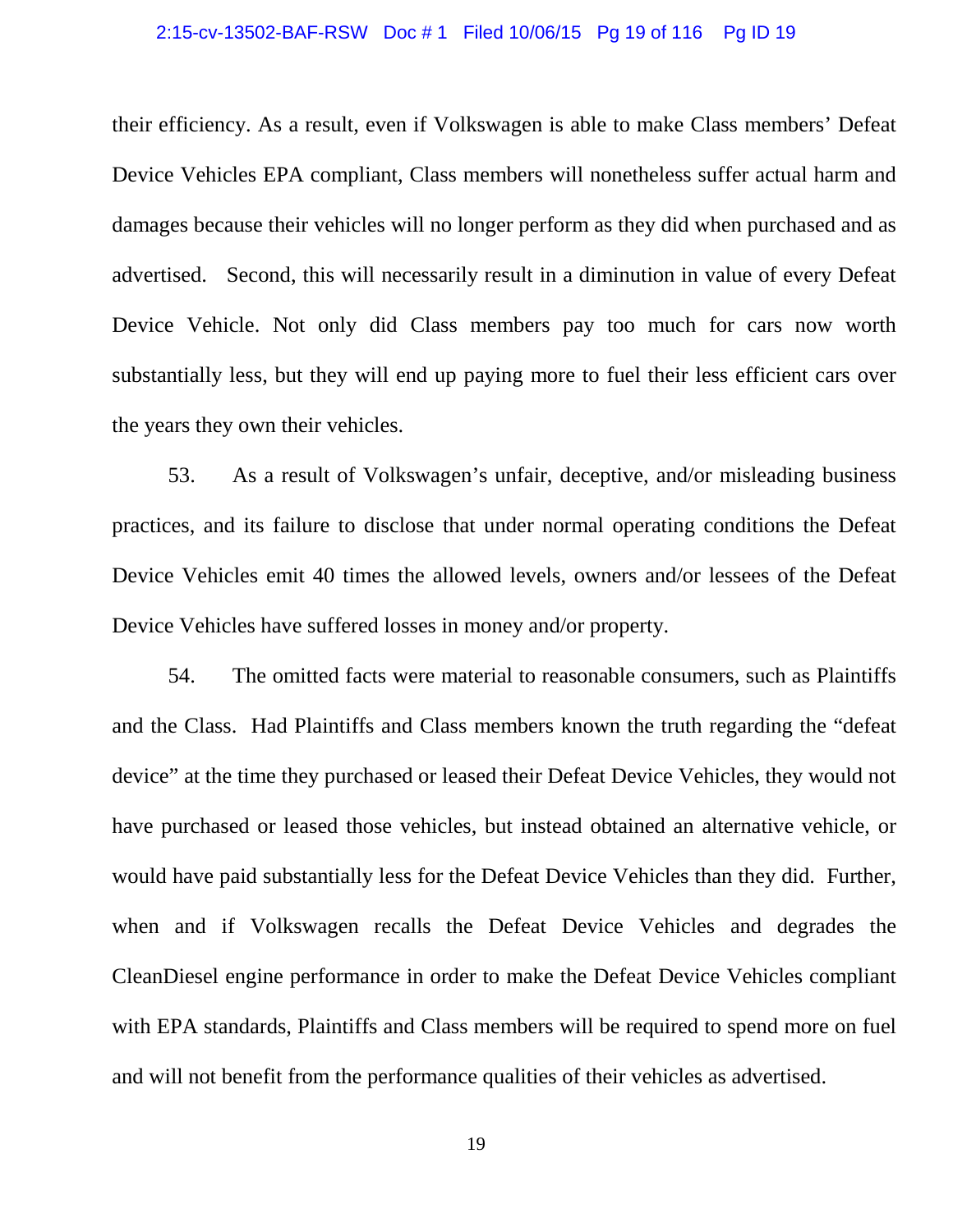55. In addition, Defeat Device Vehicles will necessarily be worth less in the used vehicle marketplace because of their decrease in performance and efficiency, which means that owners of Defeat Device Vehicles will not be able to recoup nearly as much value in the future.

56. Volkswagen's conduct has caused harm to consumers nationwide.

### **VI. PLAINTIFFS' FACTS**

57. Dominic Troffer is a resident of Lake Havasu City, AZ, who purchased a 2012 VW Jetta TDI Turbo, which is one of the Defeat Device Vehicles named in the EPA's Notice of Violation. Troffer purchased the vehicle new at Ontario Volkswagen, 701 S. Kettering Drive, Ontario, CA 91761 in or about November 2011.

58. Troffer would not have paid as much for the 2012 VW Jetta TDI Turbo, or likely would not have purchased it at all, if he had known that the emissions were much higher than advertised

59. Shanice Boyette is a resident of Vicarville, CA, who purchased a 2014 Passat TDI, which is one of the Defeat Device Vehicles named in the EPA's Notice of Violation. Boyette purchased the vehicle new at Dirito Bros Walnut Creek Volkswagen, 2020 N. Main St., Walnut Creek, CA 94596 in or about December 2013.

60. Boyette would not have paid as much for the 2014 Passat TDI, or likely would not have purchased it at all, if she had known that the emissions were much higher than advertised.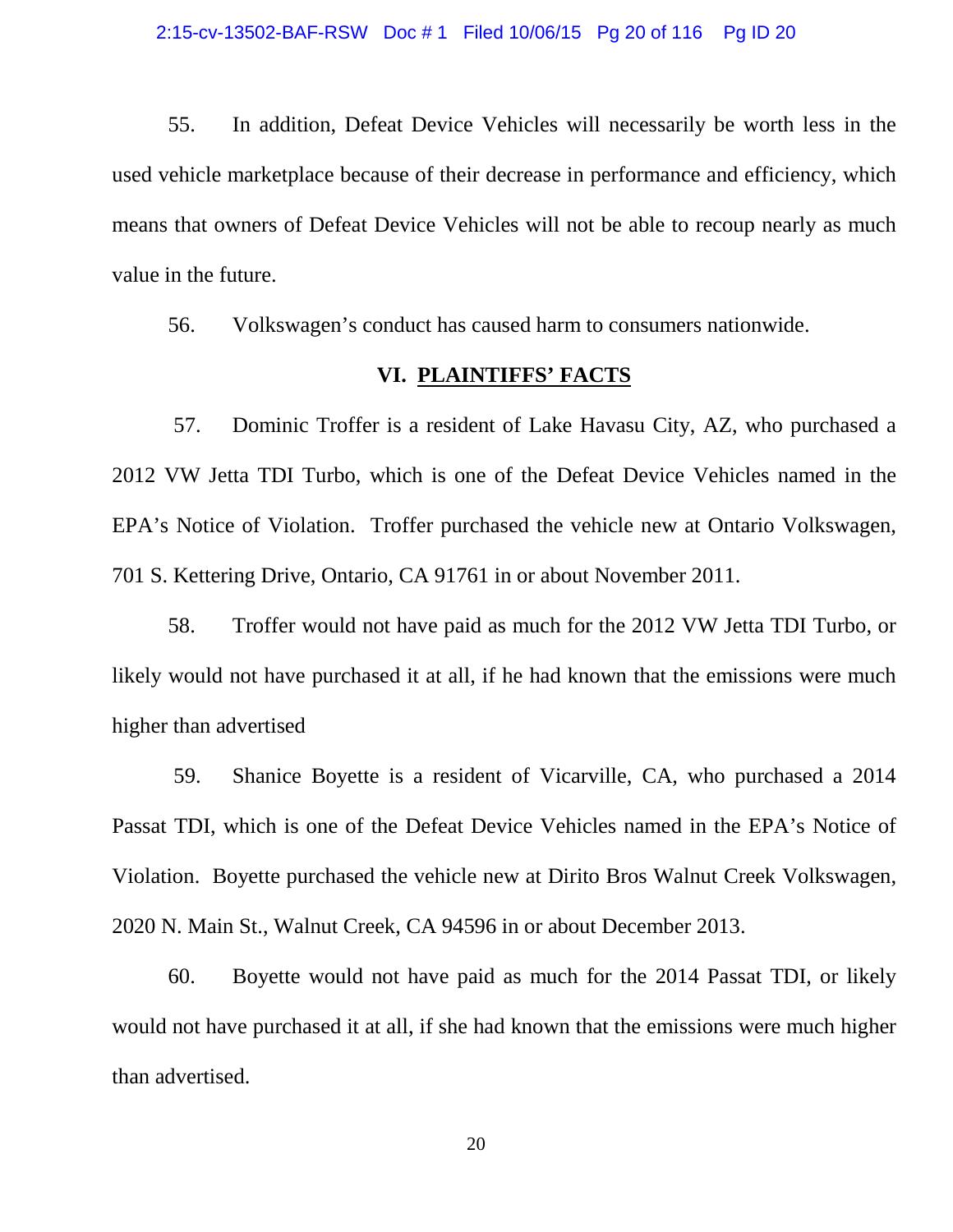### 2:15-cv-13502-BAF-RSW Doc # 1 Filed 10/06/15 Pg 21 of 116 Pg ID 21

61. Giancarlo Ceci is a resident of Norwalk, CT, who purchased a 2010 Jetta Sportswagon TDI, which is one of the Defeat Device Vehicles named in the EPA's Notice of Violation. Ceci purchased the vehicle new at Dansbury Volkswagen, 29 Sugar Hollow Road, Danbury, CT 06810, in or about November 2009.

62. Ceci would not have paid as much for the 2010 Jetta Sportswagon TDI, or likely would not have purchased it at all, if he had known that the emissions were much higher than advertised.

63. Isaac Hoover is a resident of Otley, Iowa, who purchased a 2013 Jetta TDI, which is one of the Defeat Device Vehicles named in the EPA's Notice of Violation. Hoover purchased the vehicle new at Lithia Volkswagen of Des Moines, 5200 Merle Hay Rd., Johnston, IA 50131, in or about September 2014.

64. Hoover would not have paid as much for the 2013 Jetta TDI, or likely would not have purchased it at all, if he had known that the emissions were much higher than advertised.

65. Forrest Tinsler is a resident of Washington, D.C., who purchased a 2014 Jetta TDI, which is one of the Defeat Device Vehicles named in the EPA's Notice of Violation. Tinsler purchased the vehicle new at Ourisman Volkswagen, 7001 Arlington Rd, Bethesda, MD 20814, in or about July 2014.

66. Tinsler would not have paid as much for the 2014 Jetta TDI, or likely would not have purchased it at all, if he had known that the emissions were much higher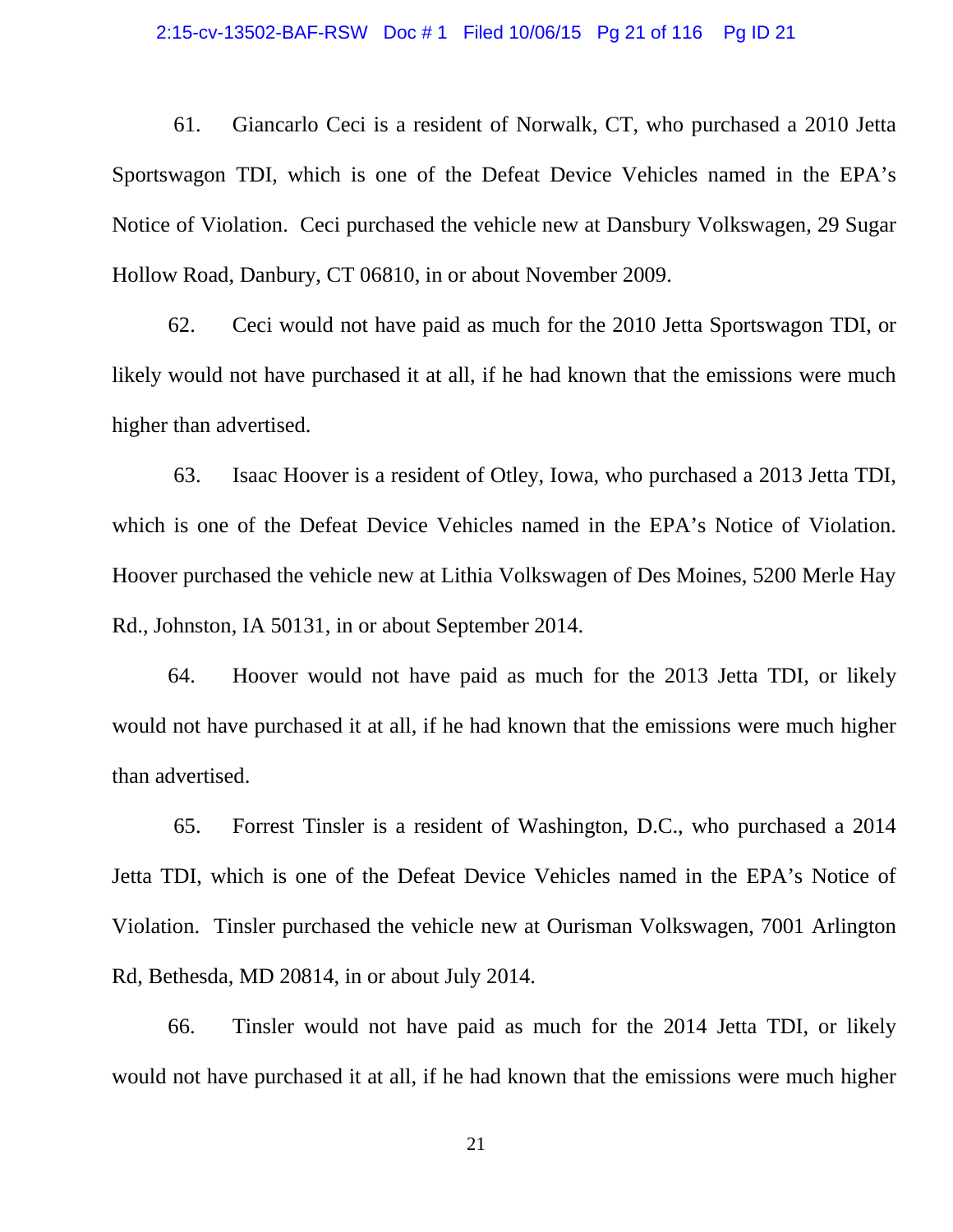than advertised.

67. John Mazur is a resident of Breckville, OH, who purchased a 2011 VW Golf TDI, which is one of the Defeat Device Vehicles named in the EPA's Notice of Violation. Mazur purchased the vehicle new at Ganley Westside Volkswagen, 25580 Lorain Rd., North Olmsted, OH 44070, in or about January 2011.

68. Mazur would not have paid as much for the 2011 VW Golf TDI, or likely would not have purchased it at all, if he had known that the emissions were much higher than advertised.

69. Jose Cavaliere, is a resident of Magnolia, TX, who purchased a 2014 Beetle TDI, which is one of the Defeat Device Vehicles named in the EPA's Notice of Violation. Cavaliere purchased the vehicle new at Momentum Volkswagen, 2405 Richmond Avenue, Houston, TX 77098, in or about February 2014.

70. Cavaliere would not have paid as much for the 2014 Beetle TDI, or likely would not have purchased it at all, if he had known that the emissions were much higher than advertised.

71. Nicholas Allen, is a resident of Walled Lake, MI, who purchased a 2015 Jetta TDI, which is one of the Defeat Device Vehicles named in the EPA's Notice of Violation. Allen purchased the vehicle new at Southern Volkswagen Greenbrier, 1248 South Military Highway, Chesapeake, VA 23320, in or about July 2015.

72. Plaintiff would not have paid as much for the 2015 Jetta TDI, or likely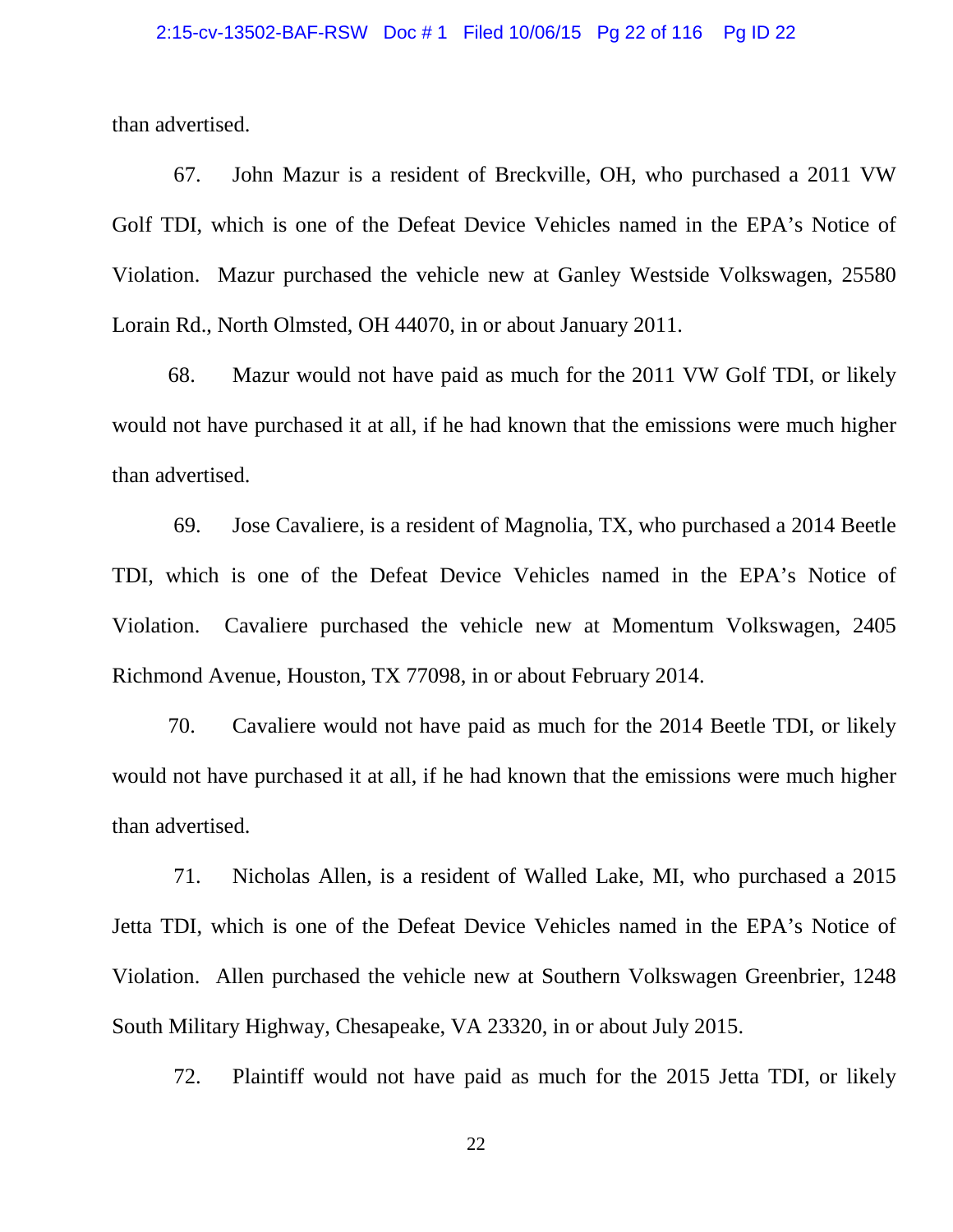would not have purchased it at all, if he had known that the emissions were much higher than advertised.

# **VII. CLASS ACTION ALLEGATIONS**

73. Plaintiffs bring this action on behalf of themselves and as a class action, pursuant to the provisions of Rules 23(a), (b)(2), and (b)(3) of the Federal Rules of Civil Procedure on behalf of the following class and subclasses (collectively, the "Classes"):

## **The Nationwide Class**

All persons or entities who purchased or leased a "Defeat Device Vehicle" in the United States during the Relevant Time Period.

# **The California Subclass**

All persons or entities who purchased or leased a "Defeat Device Vehicle" in California during the Relevant Time Period.

# **The Connecticut Subclass**

All persons or entities who purchased or leased a "Defeat Device Vehicle" in Connecticut during the Relevant Time Period.

## **The Iowa Subclass**

All persons or entities who purchased or leased a "Defeat Device Vehicle" in Iowa during the Relevant Time Period.

## **The Maryland Subclass**

All persons or entities who purchased or leased a "Defeat Device Vehicle" in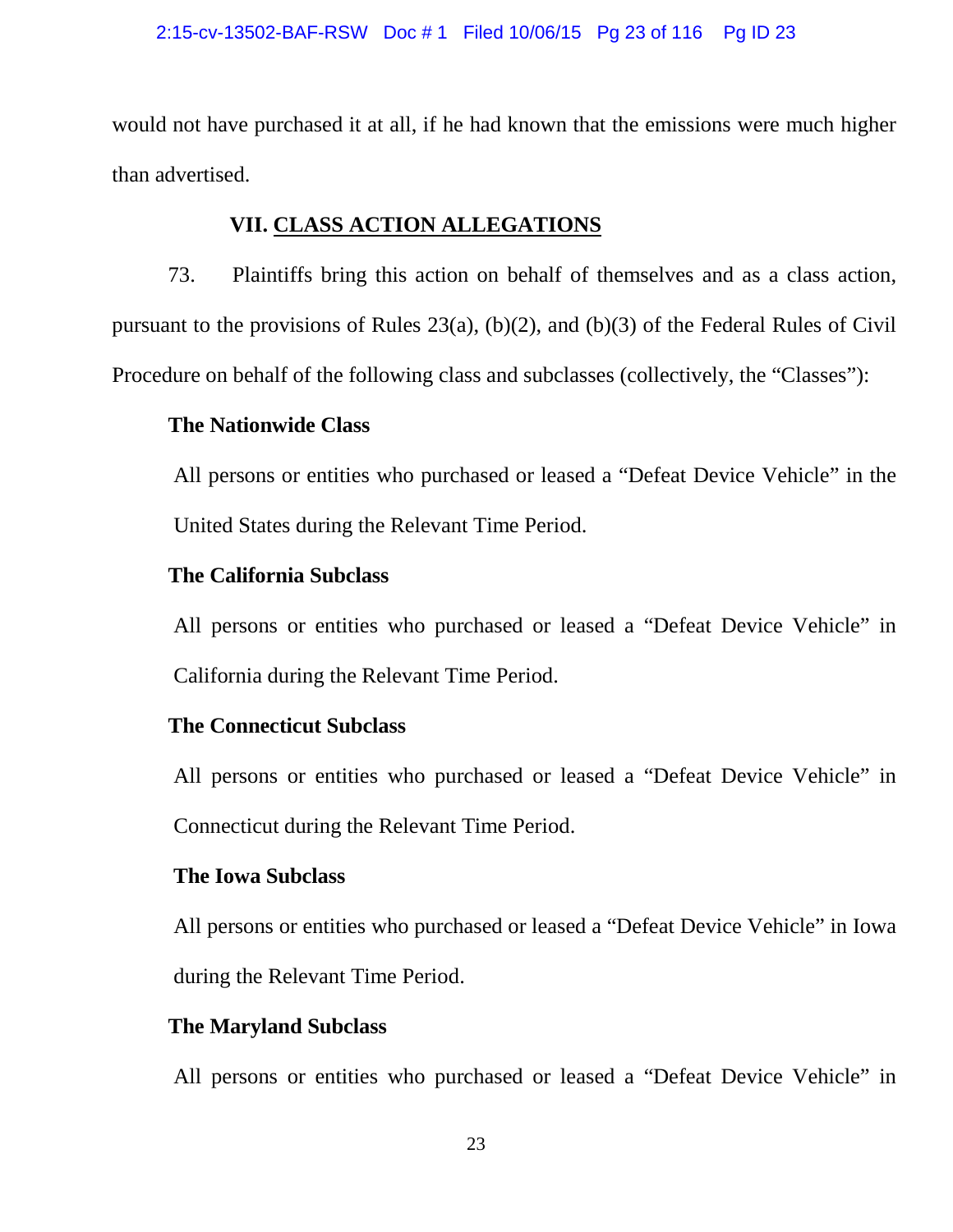Maryland during the Relevant Time Period.

## **The Ohio Subclass**

All persons or entities who purchased or leased a "Defeat Device Vehicle" in Ohio during the Relevant Time Period.

## **The Texas Subclass**

All persons or entities who purchased or leased a "Defeat Device Vehicle" in Texas during the Relevant Time Period.

## **The Virginia Subclass**

All persons or entities who purchased or leased a "Defeat Device Vehicle" in Virginia during the Relevant Time Period.

74. Excluded from the Classes are individuals who have personal injury claims resulting from the "defeat device" in the CleanDiesel system. Also excluded from the Class are Volkswagen and its subsidiaries and affiliates; all employees of Volkswagen; all persons who make a timely election to be excluded from the Class; governmental entities; and the judge to whom this case is assigned and his/her immediate family and his/her court staff. Plaintiffs reserve the right to revise the Class definition based upon information learned through discovery.

75. Defeat Device Vehicles, as identified on the EPA's September 18, 2015 Notice of Violation to Volkswagen, are Model Year ("MY") 2009-2015 VW Jetta; MY 2009-2015 VW Beetle; MY 2009-2015 VW Golf; MY 2014-2015 VW Passat; and MY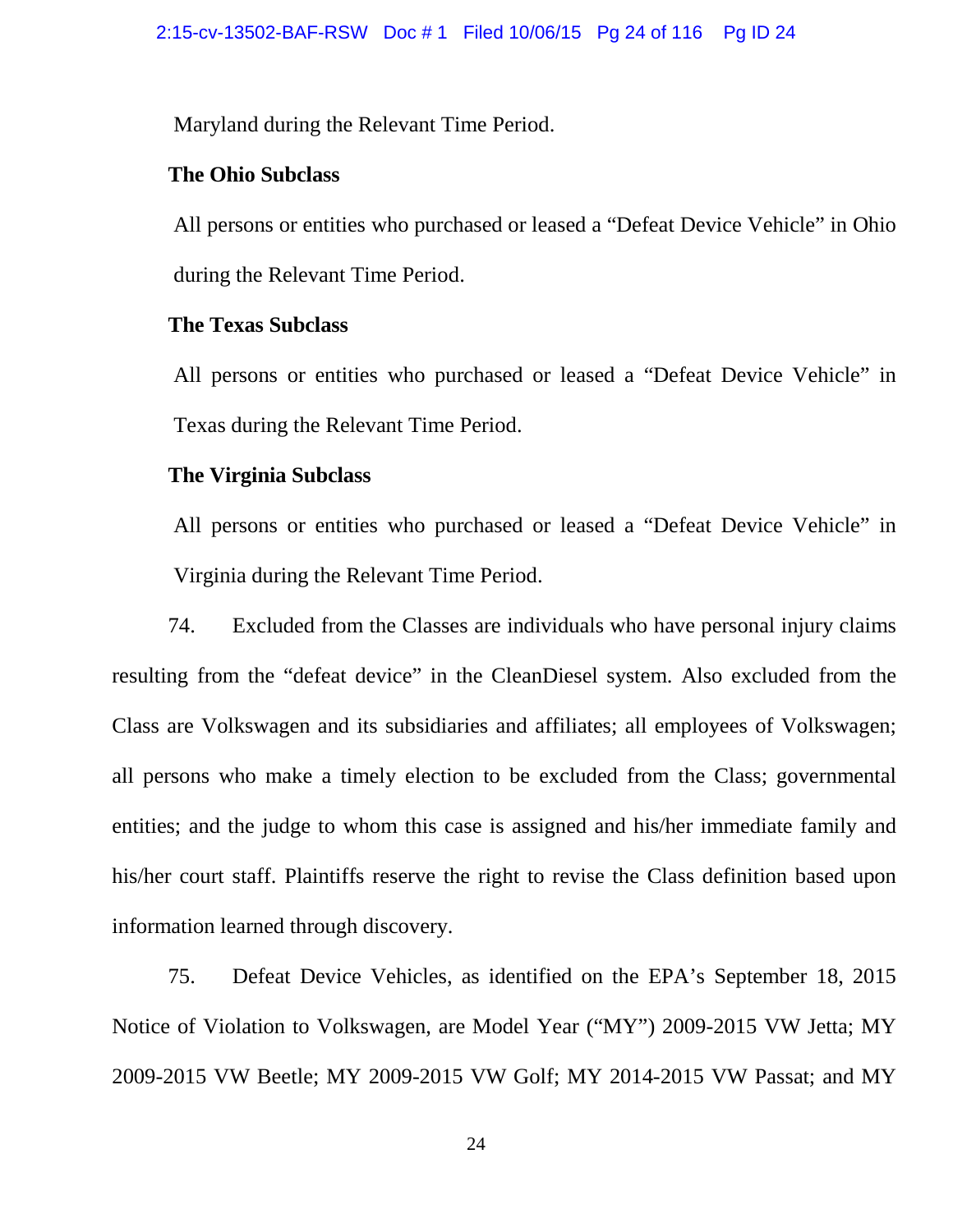2009-2015 Audi A3.

76. The "Relevant Time Period" is from the date any of the 2009 model year Defeat Device Vehicles were first sold in the United States and continues through the present. Alternatively, the Relevant Time Period is from the date this action was filed back through the length of the longest statute of limitation applicable for any claims asserted below and continues through the present.

77. Certification of Plaintiffs' claims for class-wide treatment is appropriate because all elements of Fed. R. Civ. P. 23(a), 23(b)(2) and 23(b)(3) are satisfied. Plaintiffs can prove the elements of their claims on a class-wide basis using the same evidence as would be used to prove those elements in individual actions alleging the same claim.

78. Numerousity: All requirements of Fed. R. Civ. P. 23(a)(1) are satisfied. The members of the Classes are so numerous and geographically dispersed that individual joinder of all Class members is impracticable. While Plaintiffs are informed and believe that there are not less than hundreds of thousands of members of the Classes, the precise number of Class members is unknown to Plaintiffs, but may be ascertained from Volkswagen's records. Further, the class is ascertainable. Class members are able to be identified through objective means, including Defendants' sales, warranty and repair records. Class members may be notified of the pendency of this action by recognized, Court-approved notice dissemination methods, which may include U.S. mail,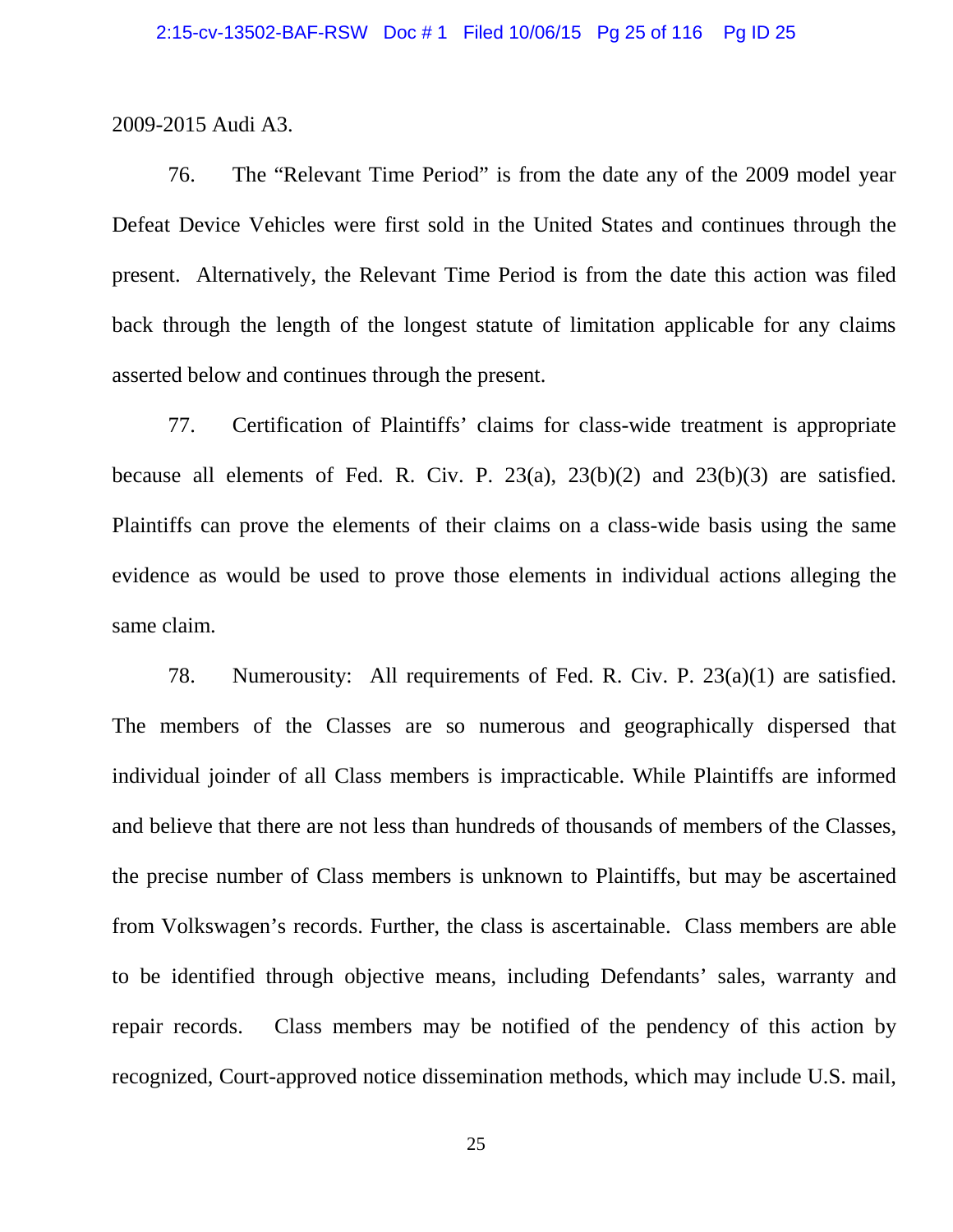### 2:15-cv-13502-BAF-RSW Doc # 1 Filed 10/06/15 Pg 26 of 116 Pg ID 26

electronic mail, Internet postings, and/or published notice.

79. Commonality and Predominance: All requirements of Fed. R. Civ. P.  $23(a)(2)$  and  $23(b)(3)$  are satisfied. This action involves common questions of law and fact, which predominate over any questions affecting individual Class members, including, without limitation:

- (a) Whether Volkswagen engaged in the conduct alleged herein;
- (b) Whether Volkswagen designed, advertised, marketed, distributed, leased, sold, or otherwise placed Defeat Device Vehicles into the stream of commerce in the United States;
- (c) Whether the statements in the EPA's Notice of Violation (Exhibit A) are true;
- (d) Whether the CleanDiesel engine system in the Defeat Device Vehicles contains a defect in that it does not comply with EPA requirements;
- (e) Whether the CleanDiesel engine system in the Defeat Device Vehicles contains a defect in that it does not comply with EPA requirements;
- (f) Whether the CleanDiesel engine systems in Defeat Device Vehicles can be made to comply with EPA standards without substantially degrading the performance and/or efficiency of the Defeat Device Vehicles;
- (g) Whether Volkswagen knew about the "defeat device" and, if so, how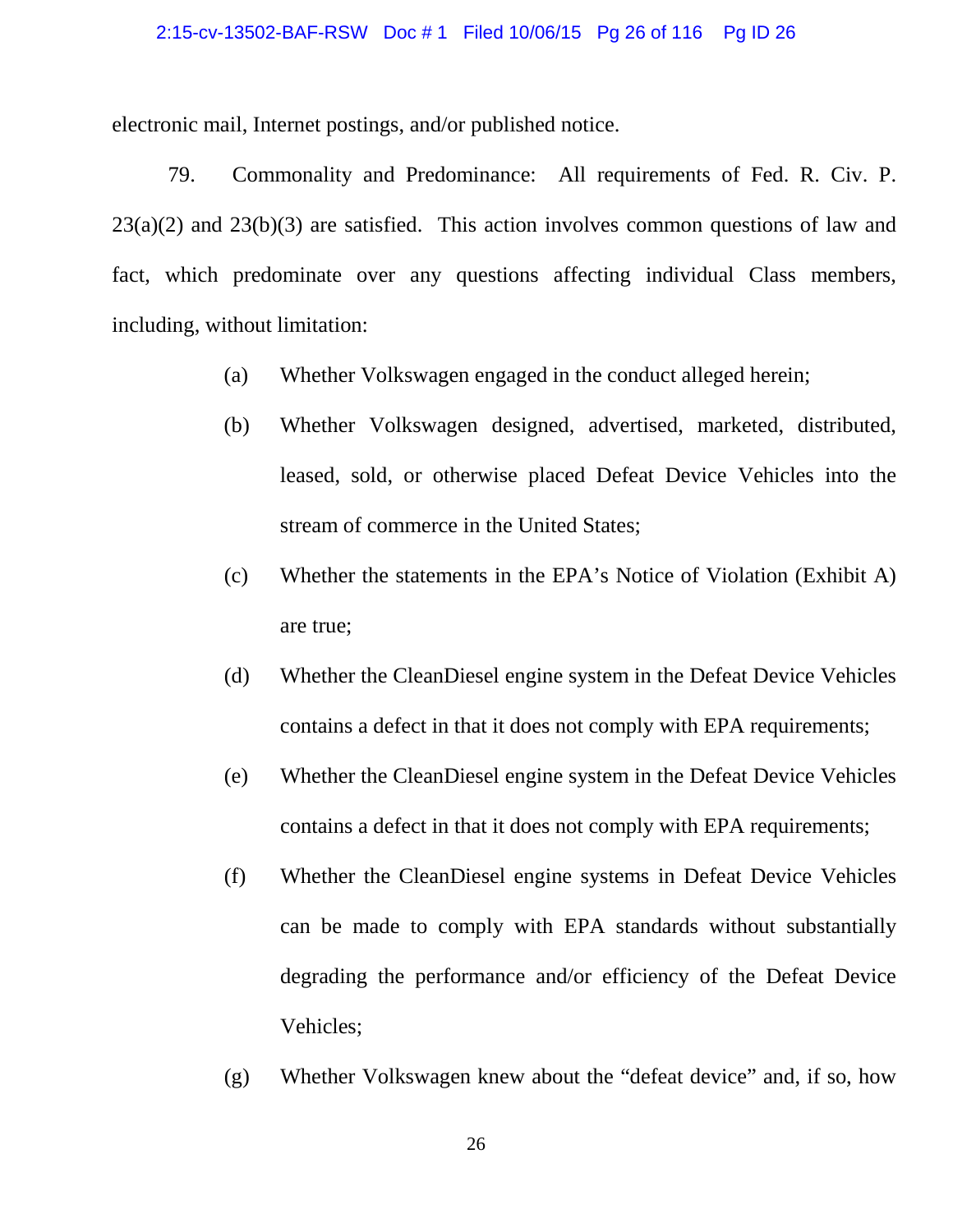long Volkswagen has known;

- (h) Whether Volkswagen designed, manufactured, marketed, and distributed Defeat Device Vehicles with a "defeat device";
- (i) Whether Volkswagen's conduct violates consumer protection statutes, warranty laws, and other laws as asserted herein;
- (j) Whether Plaintiffs and the other Class members overpaid for their Defeat Device Vehicles;
- (k) Whether Defendant's conduct was intentional and willful;
- (l) Whether Plaintiffs and the other Class members are entitled to equitable relief, including, but not limited to, restitution or injunctive relief; and
- (m) Whether Plaintiffs and the other Class members are entitled to damages, restitution and/or other relief and, if so, in what amount.

80. Typicality: All requirements of Fed. R. Civ. P. 23(a)(3) are satisfied. Plaintiffs are member of the Class and Subclasses, having purchased and owned a Defeat Device Vehicle at relevant times. Plaintiffs' claims are typical of the other Class members' claims because, among other things, all Class members were comparably injured through Volkswagen's wrongful conduct as described within.

81. Adequacy of Representation: All requirements of Fed. R. Civ. P. 23(a)(4) are satisfied. Plaintiffs are adequate Class representatives because they are members of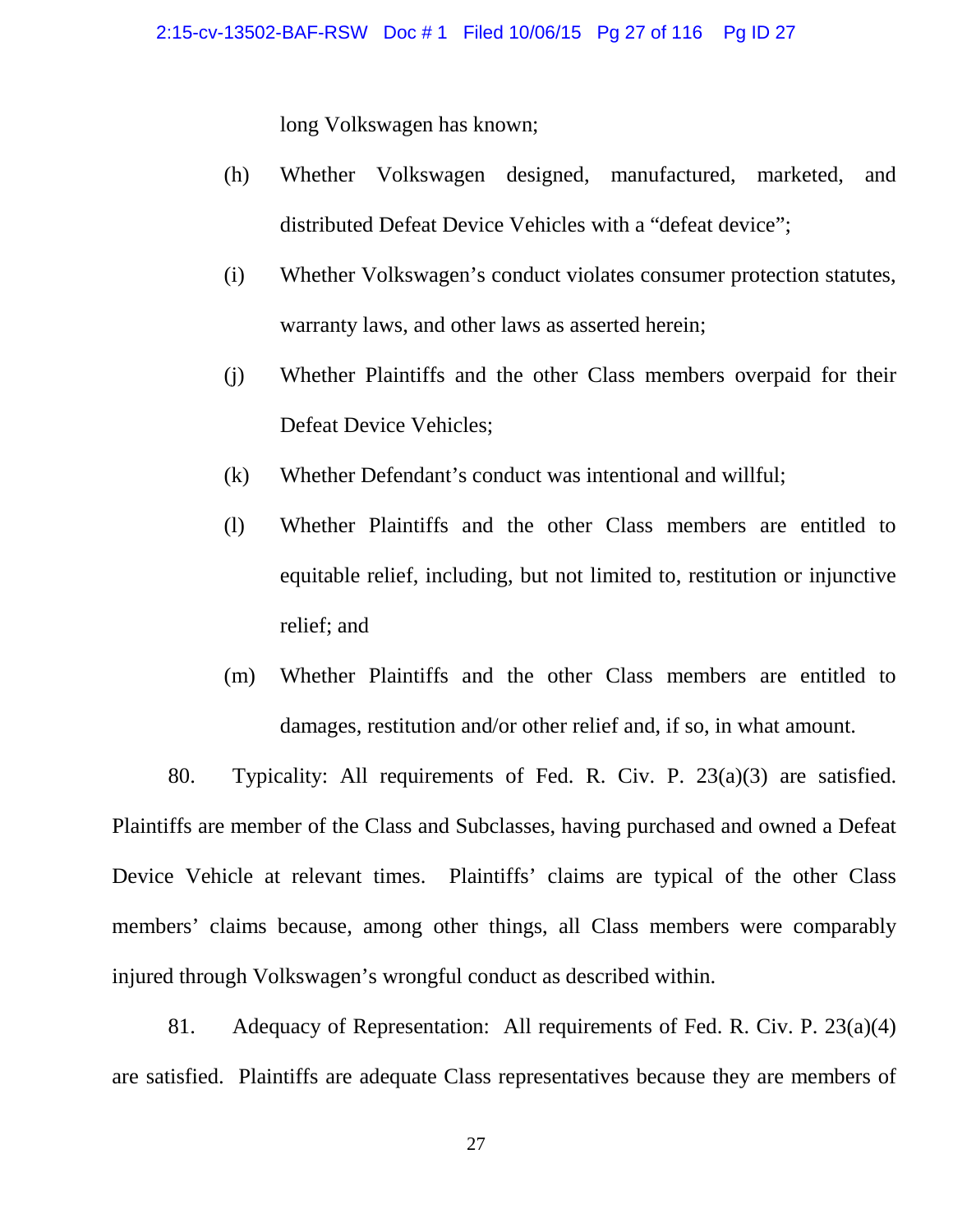### 2:15-cv-13502-BAF-RSW Doc # 1 Filed 10/06/15 Pg 28 of 116 Pg ID 28

the Classes and their interests do not conflict with the interests of the other members of the Classes that they seek to represent. Plaintiffs are committed to pursuing this matter for the Classes with the Classes' collective best interests in mind. Plaintiffs have retained counsel competent and experienced in complex class action litigation; and Plaintiffs intend to prosecute this action vigorously. The Classes' interests will be fairly and adequately protected by Plaintiffs and the undersigned counsel.

82. Declaratory and Injunctive Relief: All requirements of Fed. R. Civ. P. 23(b)(2) are satisfied. Volkswagen has acted or refused to act on grounds generally applicable to Plaintiffs and the other members of the Classes, thereby making appropriate final injunctive relief and declaratory relief, as described below, with respect to the Classes as a whole.

83. Predominance and Superiority: All requirements of Fed. R. Civ. P. 23(b)(3) are satisfied. As described above, common issues of law or fact predominate over individual issues. Resolution of those common issues in Plaintiffs' individual cases will also resolve them for the Classes' claims. In addition, a class action is superior to any other available means for the fair and efficient adjudication of this controversy, and no unusual difficulties are likely to be encountered in the management of this class action. The damages or other financial detriment suffered by Plaintiffs and the other Class members are relatively small compared to the burden and expense that would be required to individually litigate their claims against Volkswagen, so it would be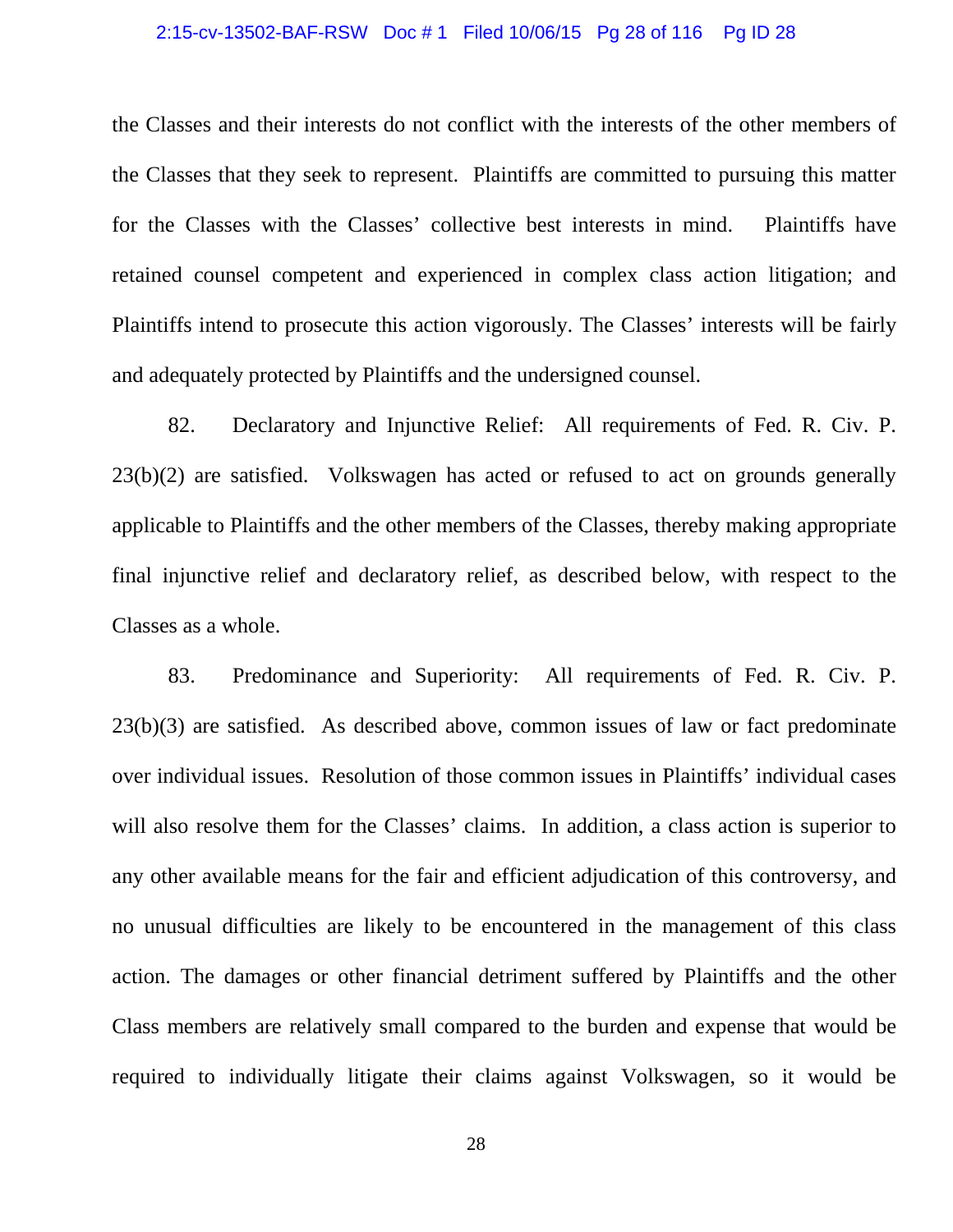impracticable for members of the Classes to individually seek redress for Volkswagen's wrongful conduct. Even if Class members could afford individual litigation, the court system could not. Individualized litigation creates a potential for inconsistent or contradictory judgments, and increases the delay and expense to all parties and the court system. By contrast, the class action device presents far fewer management difficulties, and provides the benefits of single adjudication, economy of scale, and comprehensive supervision by a single court.

## **VIII. CAUSES OF ACTION**

## **A. Claims on Behalf of the Nationwide Class**

## **COUNT I MAGNUSON - MOSS ACT (15 U.S.C. §§ 2301,** *et seq***.) Implied Warranty**

84. Plaintiffs incorporate by reference each and every prior and subsequent allegation of this Complaint as if fully restated here.

85. Plaintiffs assert this cause of action on behalf of themselves and the other members of the Nationwide Class.

86. This Court has jurisdiction to decide claims brought under 15 U.S.C. § 2301 by virtue of 28 U.S.C. § 2301(3).

87. Volkswagen's Defeat Device Vehicles are a "consumer product," as that term is defined in 15 U.S.C. § 2301(1).

88. Plaintiffs and Class members are "consumers," as that term is defined in 15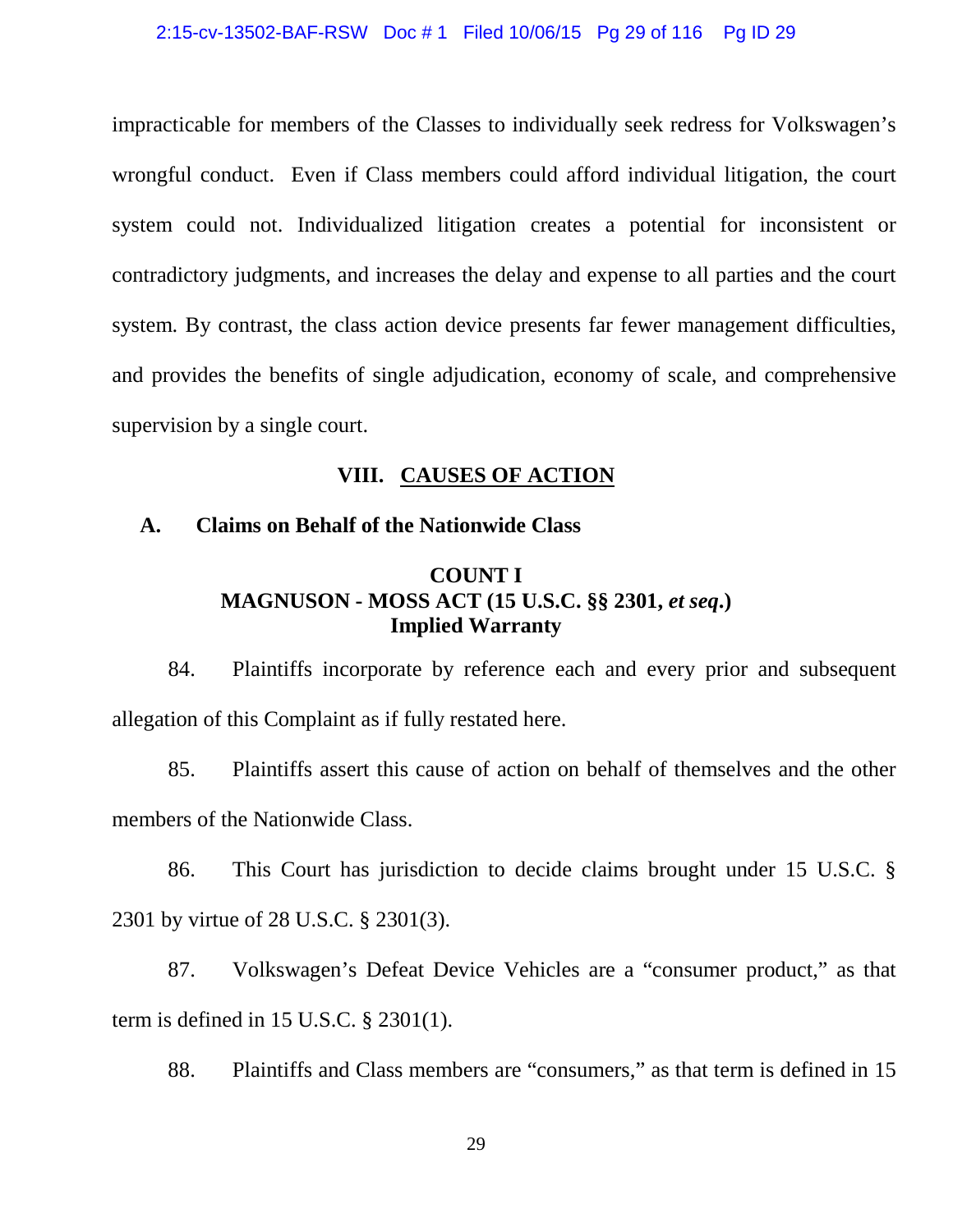U.S.C. § 2301(3).

89. Volkswagen is a "warrantor" and "supplier" as those terms are defined in 15 U.S.C. § 2301(4) and (5).

90. 15 U.S.C. § 2310(d)(1) provides a cause of action for any consumer who is damaged by the failure of a warrantor to comply with an implied warranty.

91. Volkswagen provided Plaintiffs and Class members with "implied warranties," as that term is defined in 15 U.S.C. § 2301(7).

92. Volkswagen has breached these implied warranties as described in more detail within. Without limitation, Volkswagen's Defeat Device vehicles are defective, as described above, which resulted in the problems and failures also described within.

93. By Volkswagen's conduct as described herein, including Volkswagen's knowledge of the defects inherent in the vehicles and its action, and inaction, in the face of the knowledge, Volkswagen has failed to comply with its obligations under its written and implied promises, warranties, and representations.

94. In its capacity as a warrantor, and by the conduct described herein, any attempts by Volkswagen to limit the implied warranties in a manner that would exclude coverage of the defective software and system is unconscionable and any such effort to disclaim, or otherwise limit, liability for the defective software and system is null and void.

95. All jurisdictional prerequisites have been satisfied.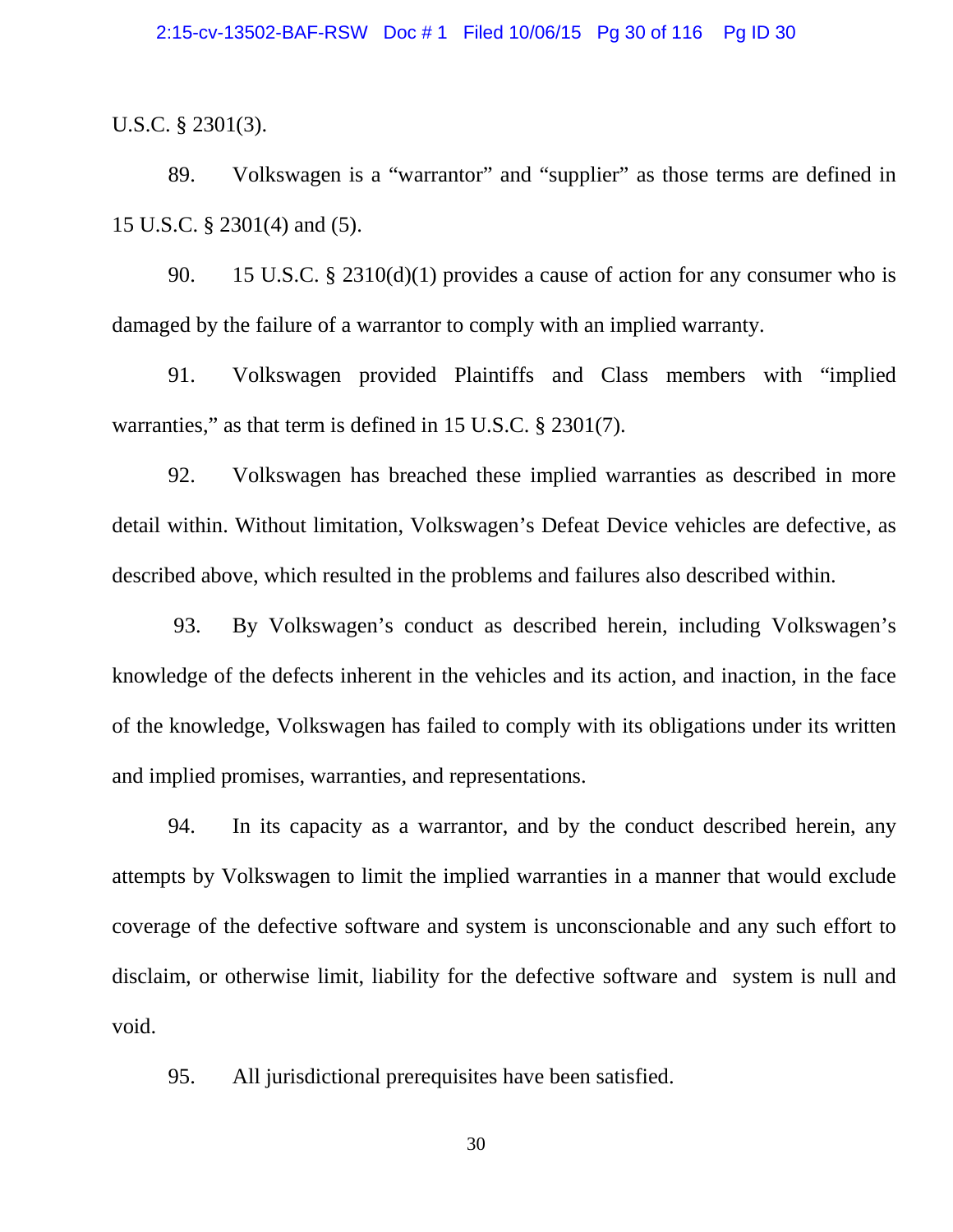### 2:15-cv-13502-BAF-RSW Doc # 1 Filed 10/06/15 Pg 31 of 116 Pg ID 31

96. Plaintiffs and members of the Classes are in privity with Volkswagen in that they purchased the software and system from Volkswagen or its agents.

97. As a result of Volkswagen's breach of implied warranties, Plaintiffs and the members of the classes are entitled to revoke their acceptance of the vehicles, obtain damages and equitable relief, and obtain costs pursuant to 15 U.S.C. §2310.

## **COUNT II VIOLATIONS OF § 1962(c) OF THE RACKETEER INFLUENCED AND CORRUPT ORGANIZATIONS ("RICO") ACT, 18 U.S.C. §§ 1961-1968**

98. Plaintiffs allege all foregoing paragraphs as if fully stated herein.

99. Plaintiffs bring this Count on behalf of the Nationwide Class.

100. Section 1962(c) of the RICO Act makes it "unlawful for any person employed by or associated with any enterprise engaged in, or the activities of which affect, interstate or foreign commerce, to conduct or participate, directly or indirectly, in the conduct of such enterprise's affairs through a pattern of racketeering activity or collection of unlawful debt."

101. As described herein, Defendant (by and through its employees) have operated, managed, and used an enterprise to obtain money and property from each Plaintiff and the Class through a pattern of mail and wire fraud, and through financial institution fraud.

102. The enterprises through which Defendant deprived Plaintiffs and the Class of money and property are comprised of the independently-owned franchise dealerships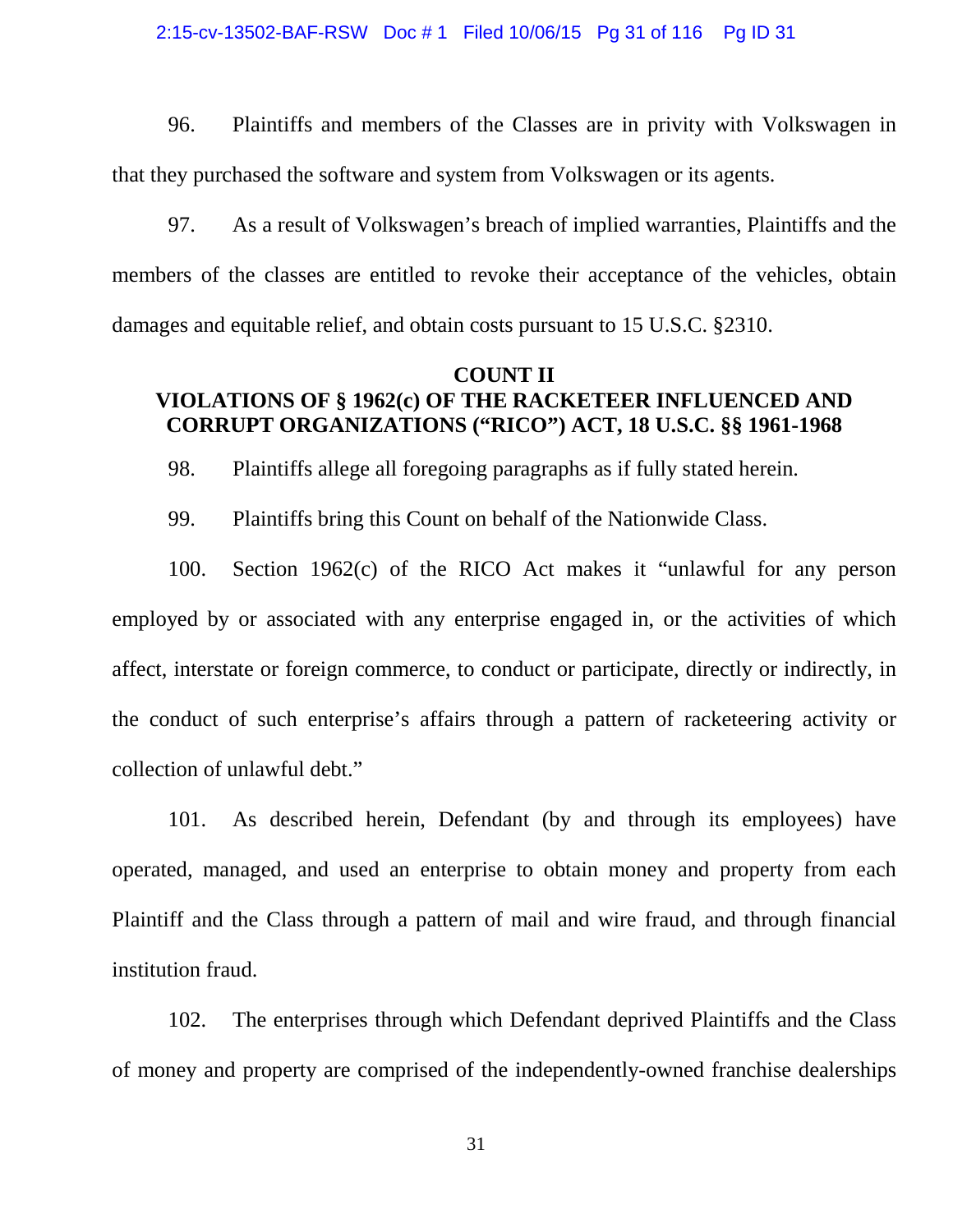### 2:15-cv-13502-BAF-RSW Doc # 1 Filed 10/06/15 Pg 32 of 116 Pg ID 32

through which Defendant brought every Defeat Device Vehicles here at issue to market.

103. Plaintiffs and members of the Class purchased or leased Defeat Device Vehicles either new, directly from a Volkswagen franchised, independently-owned dealership, or used from another source after it was introduced to the market through a Volkswagen franchised, independently-owned dealership.

104. Each of the independently owned Volkswagen dealerships through which Defendant introduced every Defeat Device Vehicle, separately, are an "individual, partnership, corporation, association or other legal entity" and therefore each constitutes a cognizable enterprise under § 1961(4) of the RICO Act.

105. Each dealership through which Volkswagen brought the Defeat Device Vehicles to market are separately owned legal entities distinct from Defendant Volkswagen.

106. Throughout the relevant time period and pattern of racketeering described herein, Volkswagen utilized the enterprise dealerships for both the legal purpose of selling and leasing proper automobiles to consumers and for the illegal purpose of entering fraudulent Defeat Device Vehicles into the market.

107. Throughout the relevant time period and pattern of racketeering described herein, Volkswagen operated and managed all of the dealerships through which it entered the Defeat Device Vehicles to the market. Volkswagen operated and managed the dealerships through formal franchise or other contracts that allowed Volkswagen to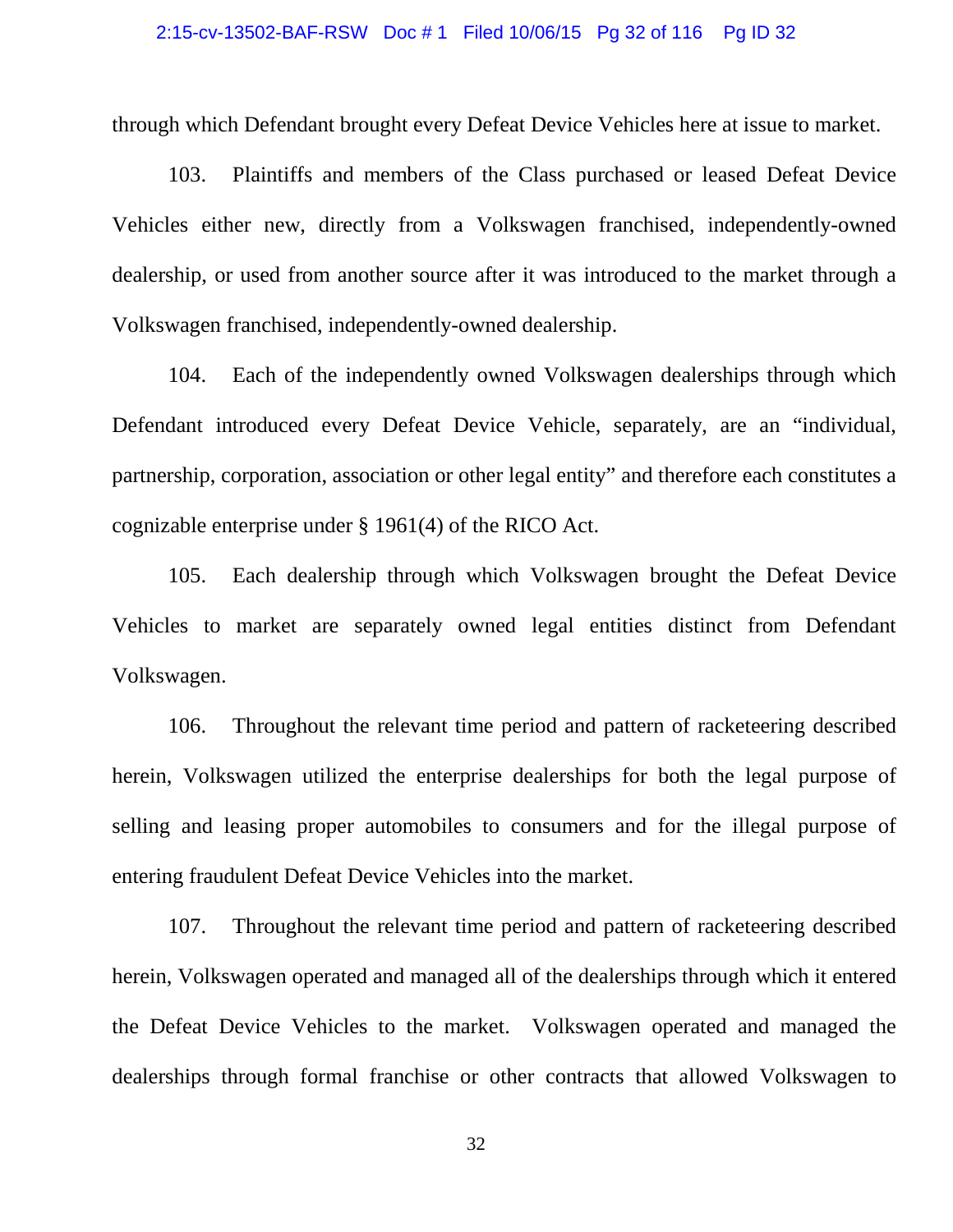#### 2:15-cv-13502-BAF-RSW Doc # 1 Filed 10/06/15 Pg 33 of 116 Pg ID 33

strictly control the messages and products the dealerships provided to consumers and the market. Through these contracts, Volkswagen exercised such control as designing and providing the specific automobiles to be sold (including the Defeat Device Vehicles), dictating minimum pricing, crafting and mandating advertising and marketing messages (including fraudulent marketing messages described in this complaint), and other standards.

108. As described in detail herein, throughout the relevant time period, Defendant Volkswagen issued, or caused to be issued, countless false statements, and statements containing material omissions, regarding the performance and emissions standards of its Defeat Device Vehicles. These messages were sent via the internet, by email, by broadcast and satellite television, and through the U.S. Mail. These false statements and omissions induced Plaintiffs and the Class to purchase the Defeat Device Vehicles at issue and induced financial institutions to distribute monies to finance the acquisition of Defeat Device Vehicles under false pretenses.

109. Defendants carried out their predicate activity of mail, wire, and financial institution fraud described herein unabated from at least 2009, when Defendant began causing misrepresentations and omissions regarding the emissions of its diesel engines to be disseminated to the public, until September 2015, when Defendants' fraud was first brought to light by U.S. regulators. Defendants' racketeering thus constituted a closedended pattern in violation of the RICO Act.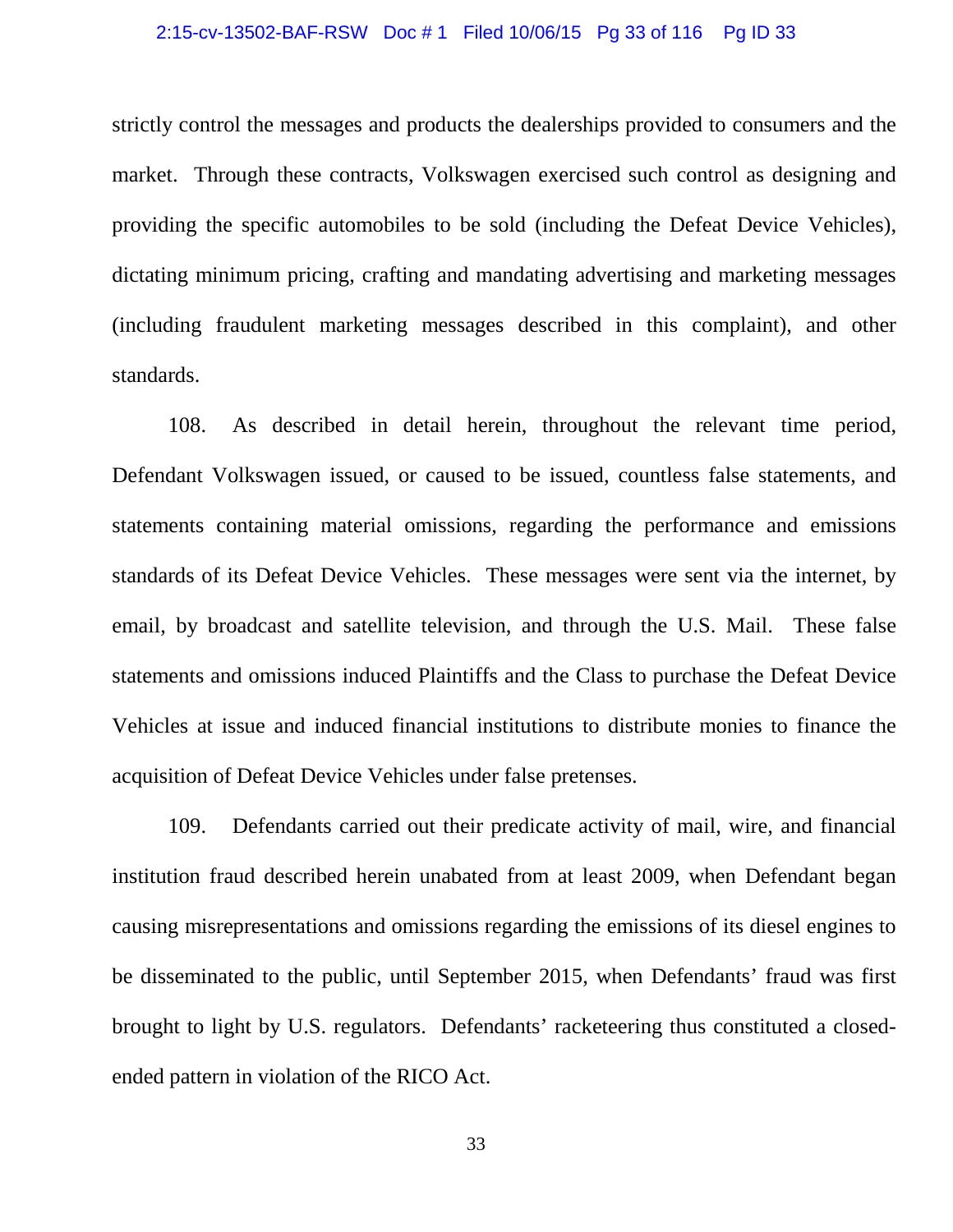### 2:15-cv-13502-BAF-RSW Doc # 1 Filed 10/06/15 Pg 34 of 116 Pg ID 34

110. Throughout the relevant time period and pattern of racketeering described herein, Defendant also actively sought to hide its misdeeds from consumers and others. Defendant, in fact, hid its misdeeds from Plaintiffs and the Class until September 2015, when its scheme was exposed by government regulators. Due to the highly fraudulent and evasive nature of Defendant's fraud, and further actions in support thereof, Plaintiffs and the Class were unaware, until September 2015, that they had been defrauded and injured.

111. Plaintiff and members of the Class have suffered serious and substantial injury to their business and property as a direct and proximate result of Defendants' racketeering.

112. Through its pattern of racketeering, Defendant induced Plaintiffs and the Class to pay a premium of several thousand dollars more for vehicle attributes that the Defeat Device Vehicles never had and that Defendant never intended to deliver. As a result of Volkswagens' conduct, consumers who purchased these cars were injured and damaged financially. All purchasers overpaid for their vehicles and did not receive what they paid for.

# **COUNT III BREACH OF CONTRACT**

113. Plaintiffs incorporate by reference all preceding allegations as though fully set forth herein.

114. Plaintiffs bring this Count on behalf of the Nationwide Class.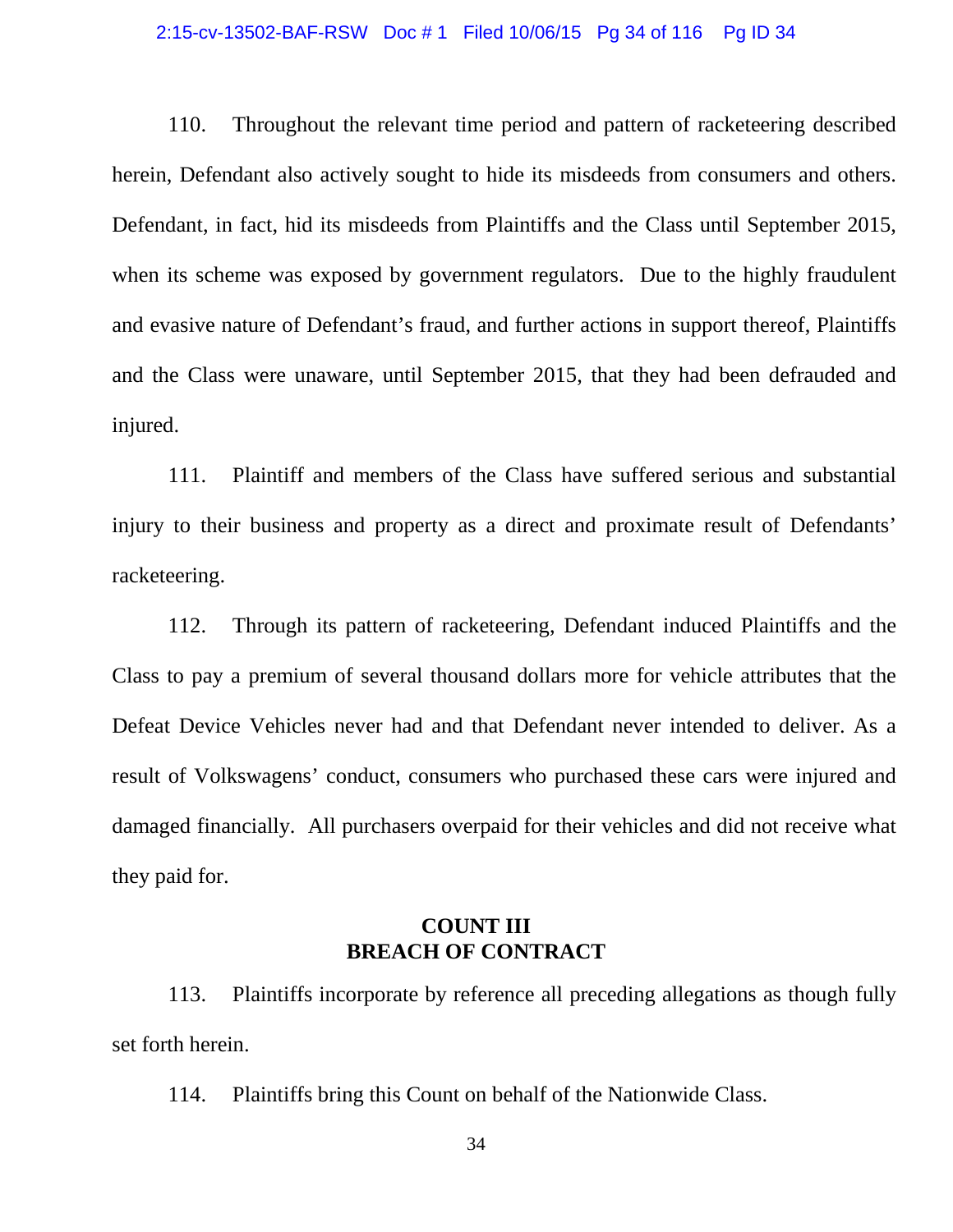### 2:15-cv-13502-BAF-RSW Doc # 1 Filed 10/06/15 Pg 35 of 116 Pg ID 35

115. Volkswagen's misrepresentations and omissions alleged herein, including Volkswagen's failure to disclose the existence of the "defeat device" and/or defective design as alleged herein, caused Plaintiffs and the other Class members to make their purchases or leases of their Defeat Device Vehicles. Absent those misrepresentations and omissions, Plaintiffs and the other Class members would not have purchased or leased these Defeat Device Vehicles, would not have purchased or leased these Defeat Device Vehicles at the prices they paid, and/or would have purchased or leased less expensive alternative vehicles that did not contain the CleanDiesel engine system and the "defeat device." Accordingly, Plaintiffs and the other Class members overpaid for their Defeat Device Vehicles and did not receive the benefit of their bargain.

116. Each and every sale or lease of a Defeat Device Vehicle constitutes a contract between Volkswagen and the purchaser or lessee. Volkswagen breached these contracts by selling or leasing Plaintiffs and the other Class members defective Defeat Device Vehicles and by misrepresenting or failing to disclose the existence of the "defeat device" and/or defective design, including information known to Volkswagen rendering each Defeat Device Vehicle less safe and emissions compliant, and thus less valuable, than vehicles not equipped with CleanDiesel engine systems and "defeat devices."

117. Volkswagen failed to deliver to Plaintiffs and the Classes what it contractually promised to provide in exchange for the valid consideration they paid, breaching Class Members' contracts.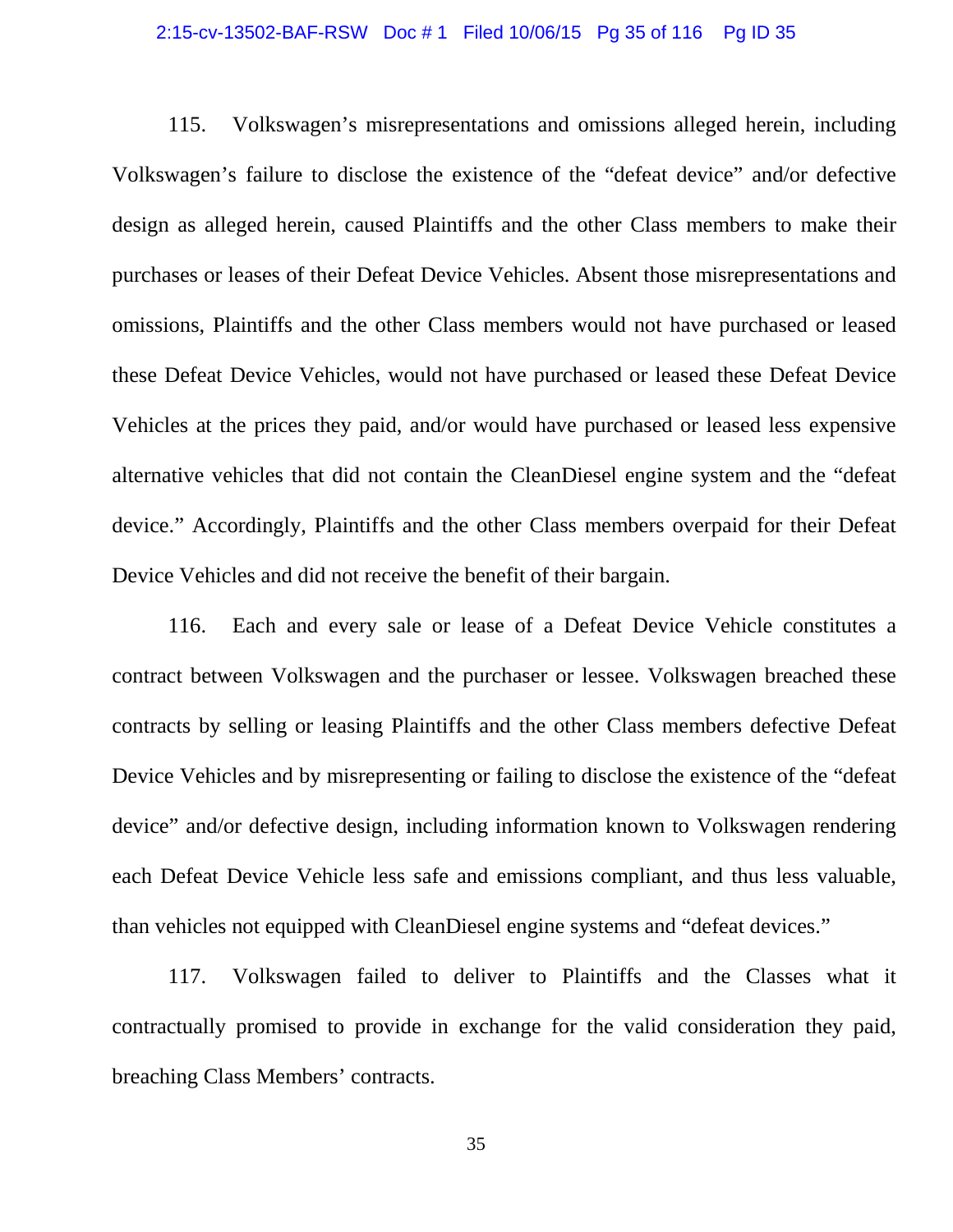118. As a direct and proximate result of Volkswagen's breach of contract, Plaintiffs and the Class have been damaged in an amount to be proven at trial, which shall include, but is not limited to, all compensatory damages, incidental and consequential damages, and other damages and relief allowed by law.

## **COUNT IV FRAUD BY CONCEALMENT**

119. Plaintiffs incorporate by reference all preceding allegations as though fully set forth herein.

120. Plaintiffs bring this Count on behalf of the Nationwide Class.

121. Volkswagen intentionally concealed and suppressed material facts concerning the quality of the Defeat Device Vehicles. As alleged in this Complaint, notwithstanding references in the very model names of the subject vehicles as "Clean Diesel," or to their engines as "TDI Clean Diesel" engines, Volkswagen engaged in a secret scheme to evade federal and state vehicle emissions standards by installing software designed to conceal its vehicles' emissions of the pollutant nitrogen oxide, which contributes to the creation of ozone and smog. The software installed on the vehicles at issue was designed nefariously to kick-in during emissions certification testing, such that the vehicles would show far lower emissions than when actually operating on the road. The result was what Volkswagen intended: vehicles passed emissions certifications by way of deliberately induced false readings. Reportedly, Volkswagen's deliberate, secret scheme resulted in noxious emissions from these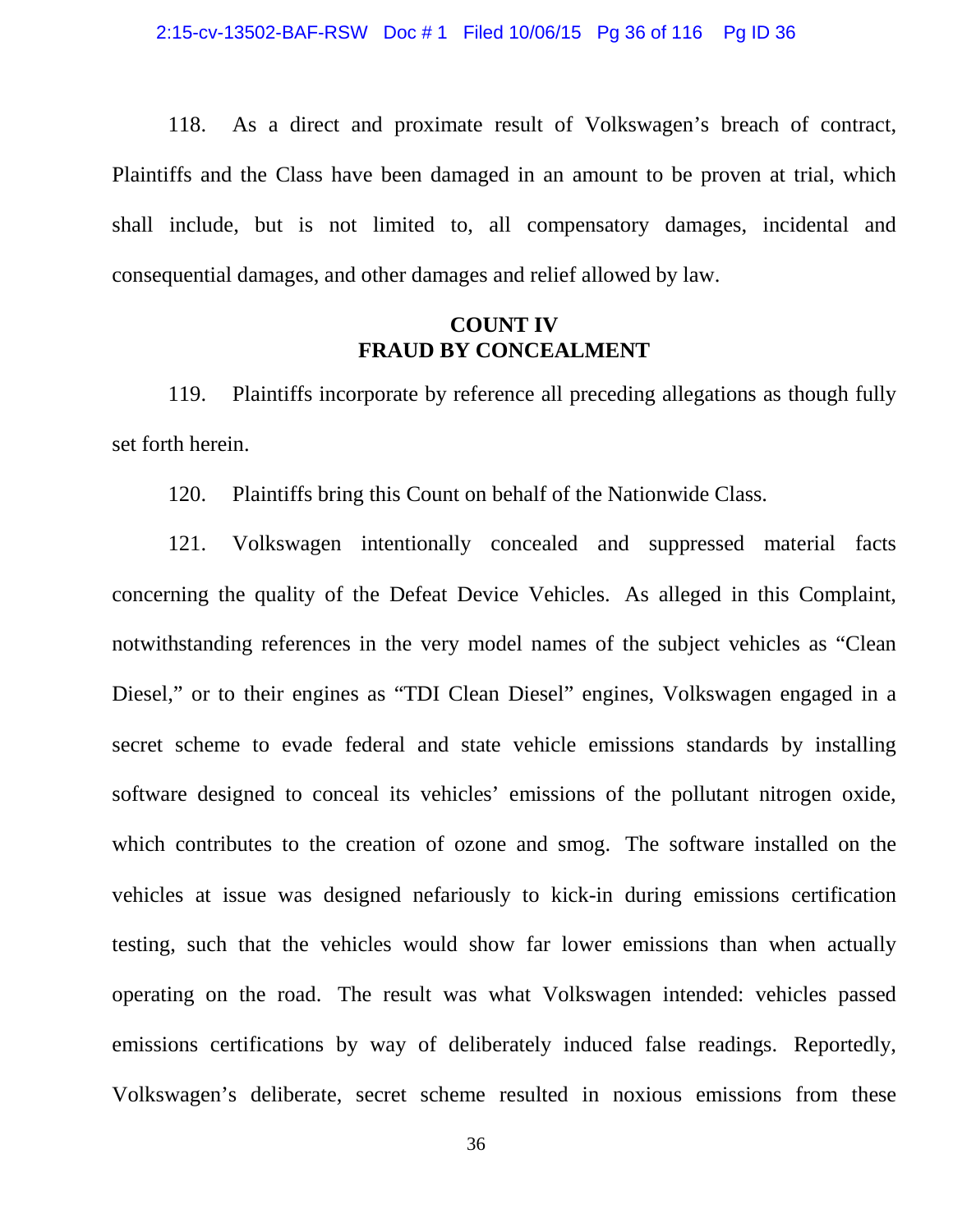vehicles at 40 times applicable standards.

122. Plaintiffs and Subclass members reasonably relied upon Volkswagen's false representations. They had no way of knowing that Volkswagen's representations were false and gravely misleading. As alleged herein, Volkswagen employed extremely sophisticated methods of deception. Plaintiffs and Subclass members did not, and could not, unravel Volkswagen's deception on their own.

123. Volkswagen concealed and suppressed material facts concerning what is evidently the true culture of Volkswagen – one characterized by an emphasis on profits and sales above compliance with federal and state clean air law, and emissions regulations that are meant to protect the public and consumers. It also emphasized profits and sales about the trust that Plaintiffs and Subclass members placed in its representations. As one customer, Priya Shah, put it in a quotation cited by the *Los Angeles Times* in a September 18, 2015 article, "It's just a blatant disregard and intentional manipulation of the system. That's just a whole other level of not only lying to the government, but also lying to your consumer. People buy diesel cars from Volkswagen because they feel they are clean diesel cars." In the words of Ms. Shah, which no doubt reflect the sentiments of all other "CleanDiesel" vehicle buyers, "I don't want to be spewing noxious gases into the environment."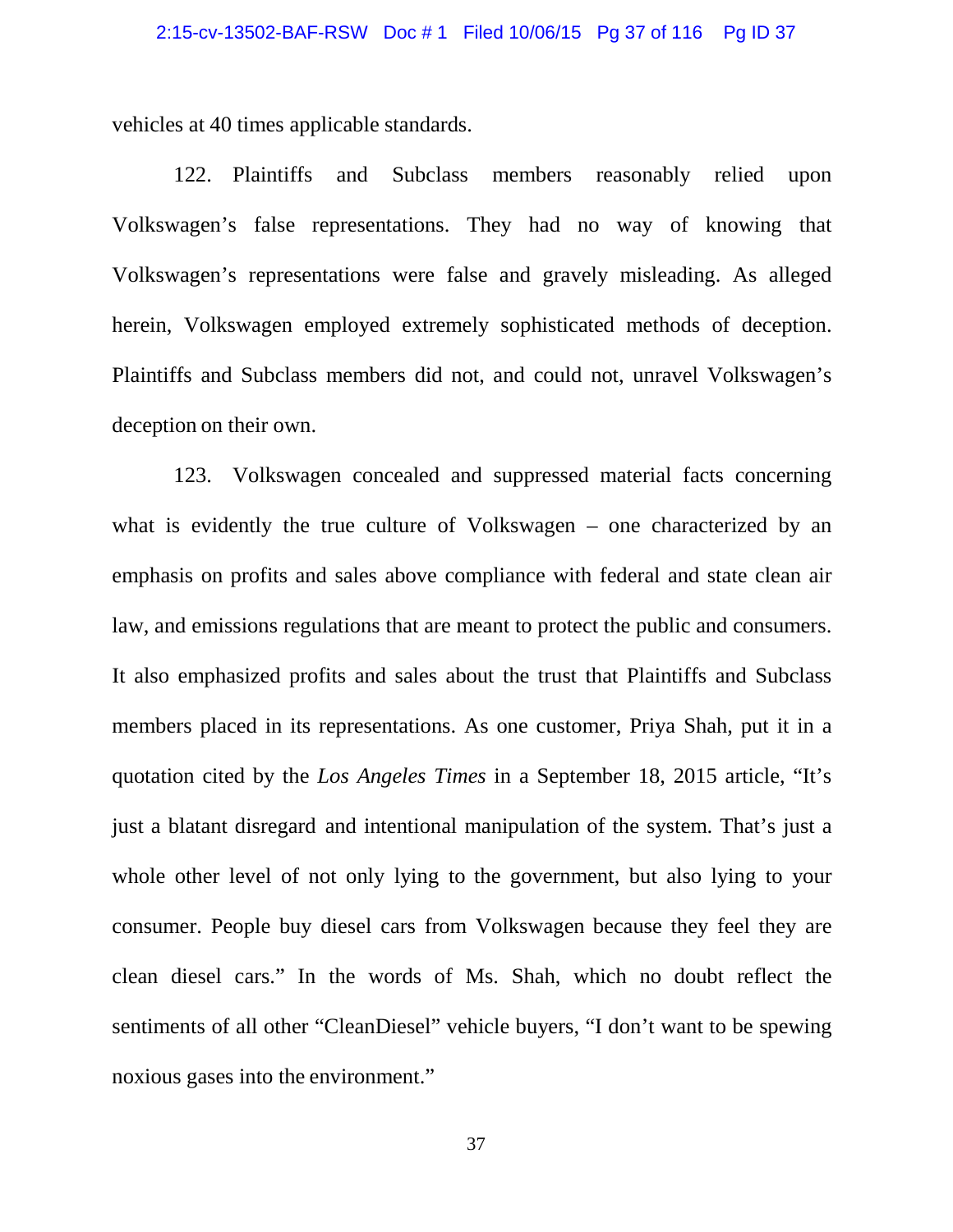# 2:15-cv-13502-BAF-RSW Doc # 1 Filed 10/06/15 Pg 38 of 116 Pg ID 38

124. Necessarily, Volkswagen also took steps to ensure that its employees did not reveal the details of its scheme to regulators or consumers, including Plaintiffs and Subclass members. Volkswagen did so in order to boost the reputations of its vehicles and to falsely assure purchasers and lessors of its vehicles, including certified previously owned vehicles, that Volkswagen is a reputable manufacturer that complies with applicable law, including federal and state clean air law and emissions regulations, and that its vehicles likewise comply with applicable law and regulations. Volkswagen's false representations were material to consumers, both because they concerned the quality of the Defeat Device Vehicles, including their compliance with applicable federal and state law and regulations regarding clean air and emissions, and also because the representations played a significant role in the value of the vehicles. As Volkswagen well knew, its customers, including Plaintiffs and Subclass members, highly valued that the vehicles they were purchasing or leasing were *clean* diesel cars, and they paid accordingly.

125. Volkswagen had a duty to disclose the emissions scheme it engaged in with respect to the vehicles at issue because knowledge of the scheme and its details were known and/or accessible only to Volkswagen, because Volkswagen had exclusive knowledge as to implementation and maintenance of its scheme, and because Volkswagen knew the facts were not known to or reasonably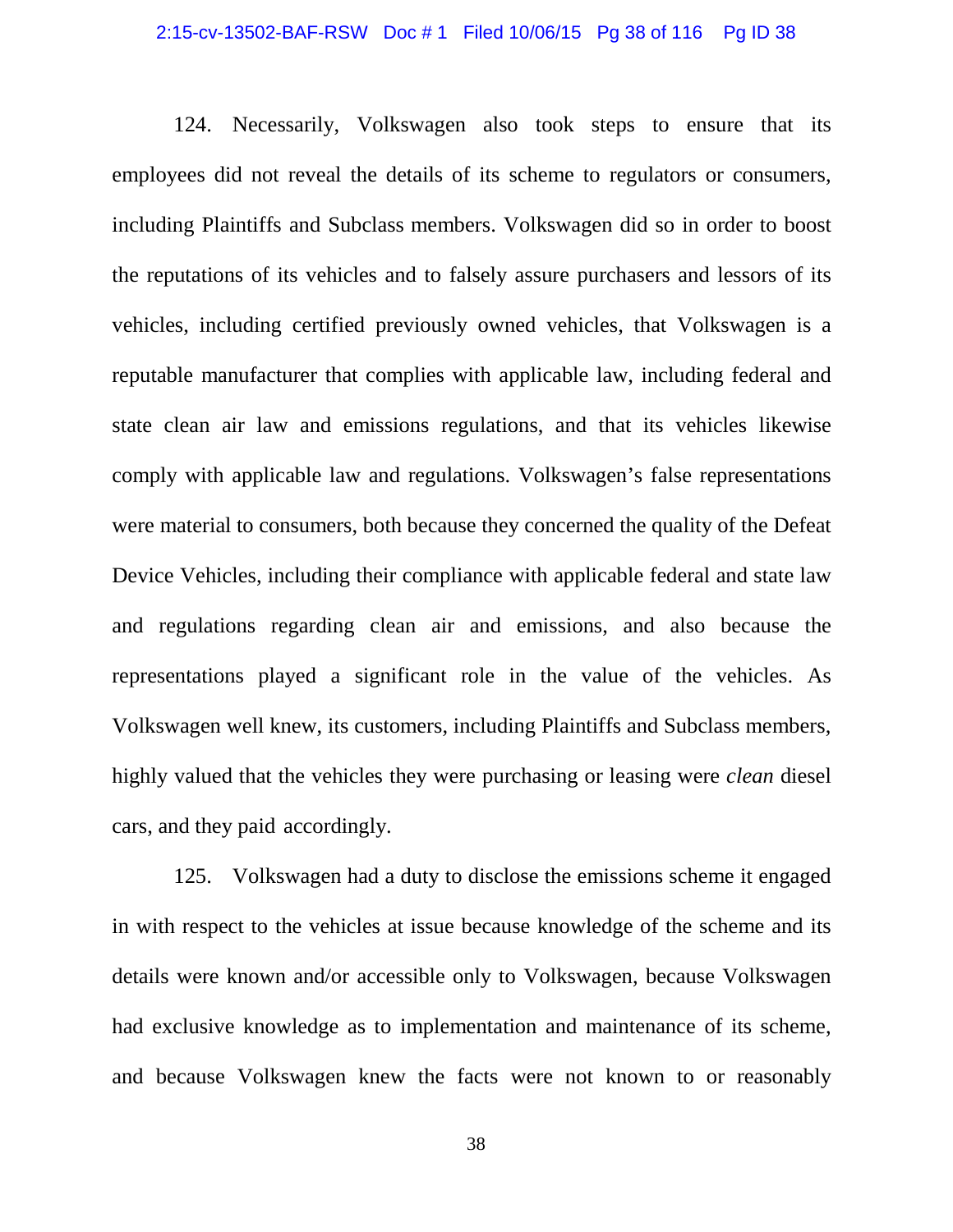discoverable by Plaintiffs or Subclass members. Volkswagen also had a duty to disclose because it made general affirmative representations about the qualities of its vehicles with respect to emissions standards, starting with references to them as *clean* diesel cars, or cars with *clean* diesel engines, which were misleading, deceptive, and incomplete without the disclosure of the additional facts set forth above regarding its emissions scheme, the actual emissions of its vehicles, its actual philosophy with respect to compliance with federal and state clean air law and emissions regulations, and its actual practices with respect to the vehicles at issue. Having volunteered to provide information to Plaintiffs, Volkswagen had the duty to disclose not just the partial truth, but the entire truth. These omitted and concealed facts were material because they directly impact the value of the Defeat Device Vehicles purchased or leased by Plaintiffs and Class members. Whether a manufacturer's products comply with federal and state clean air law and emissions regulations, and whether that manufacturer tells the truth with respect to such compliance or non-compliance, are material concerns to a consumer, including with respect to the emissions certifications testing their vehicles must pass. Volkswagen represented to Plaintiffs and Subclass members that they were purchasing *clean* diesel vehicles, and certification testing appeared to confirm this—except that, secretly, Volkswagen had subverted the testing process thoroughly.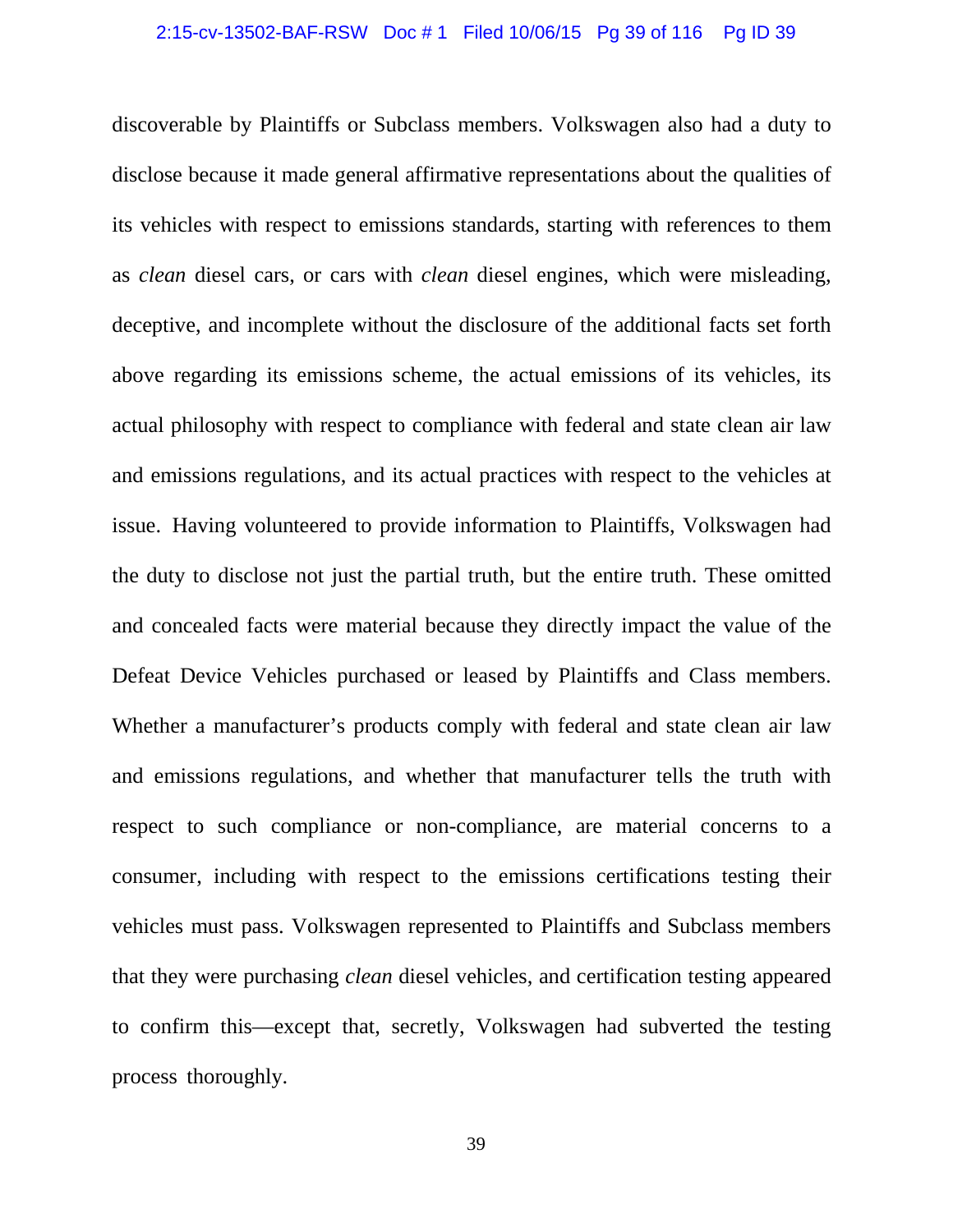### 2:15-cv-13502-BAF-RSW Doc # 1 Filed 10/06/15 Pg 40 of 116 Pg ID 40

126. Volkswagen actively concealed and/or suppressed these material facts, in whole or in part, to pad and protect its profits and to avoid the perception that its vehicles did not or could not comply with federal and state laws governing clean air and emissions, which perception would hurt the brand's image and cost Volkswagen money, and it did so at the expense of Plaintiffs and Subclass members.

127. On information and belief, Volkswagen has still not made full and adequate disclosures, and continues to defraud Plaintiffs and Subclass members by concealing material information regarding the emission qualities of its referenced vehicles and its emissions scheme.

128. Plaintiffs and Subclass members were unaware of the omitted material facts referenced herein, and they would not have acted as they did if they had known of the concealed and/or suppressed facts, in that they would not have purchased purportedly "clean" diesel cars manufactured by Volkswagen, and/or would not have continued to drive their heavily polluting vehicles, or would have taken other affirmative steps in light of the information concealed from them. Plaintiffs' and Subclass members' actions were justified. Volkswagen was in exclusive control of the material facts, and such facts were not known to the public, Plaintiffs, or Subclass members.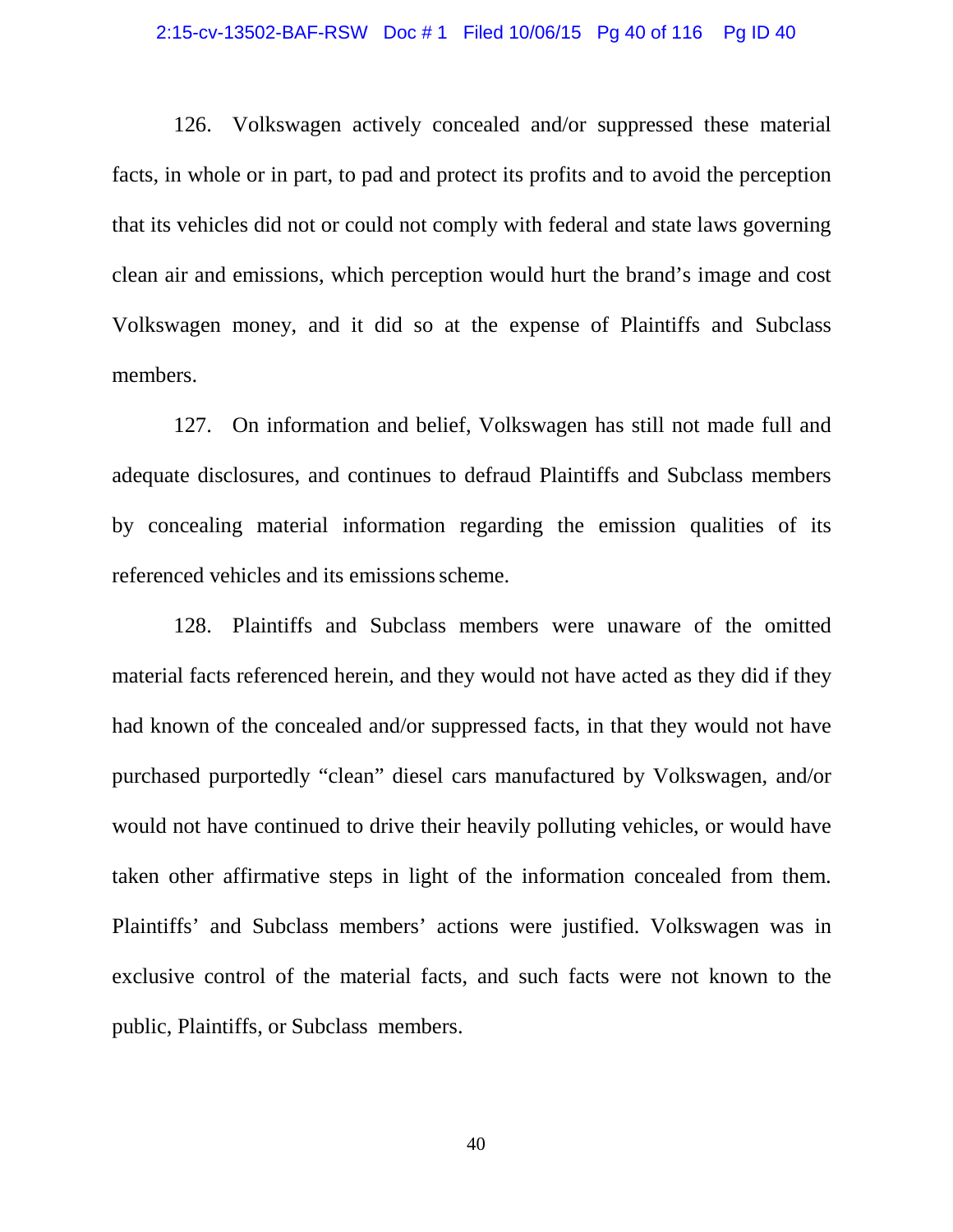### 2:15-cv-13502-BAF-RSW Doc # 1 Filed 10/06/15 Pg 41 of 116 Pg ID 41

129. Because of the concealment and/or suppression of the facts, Plaintiffs and Subclass members have sustained damage because they own vehicles that are diminished in value as a result of Volkswagen's concealment of the true quality and quantity of those vehicles' emissions and Volkswagen's failure to timely disclose the actual emission qualities and quantities of hundreds of thousands of Volkswagen- and Audi-branded vehicles and the serious issues engendered by Volkswagen's corporate policies. Had Plaintiffs and Subclass members been aware of Volkswagen's emissions schemes with regard to the vehicles at issue, and the company's callous disregard for compliance with applicable federal and state law and regulations, Plaintiffs and Subclass members who purchased or leased new or certified previously owned vehicles would have paid less for their vehicles or would not have purchased or leased them at all.

130. The value of Plaintiffs' and Subclass members' vehicles has diminished as a result of Volkswagen's fraudulent concealment of its emissions scheme, which has greatly tarnished the Volkswagen and Audi brand names attached to Plaintiffs' and Subclass members' vehicles and made any reasonable consumer reluctant to purchase any of the Defeat Device Vehicles, let alone pay what otherwise would have been fair market value for the vehicles.

131. Accordingly, Volkswagen is liable to Plaintiffs and Subclass members for damages in an amount to be proven at trial.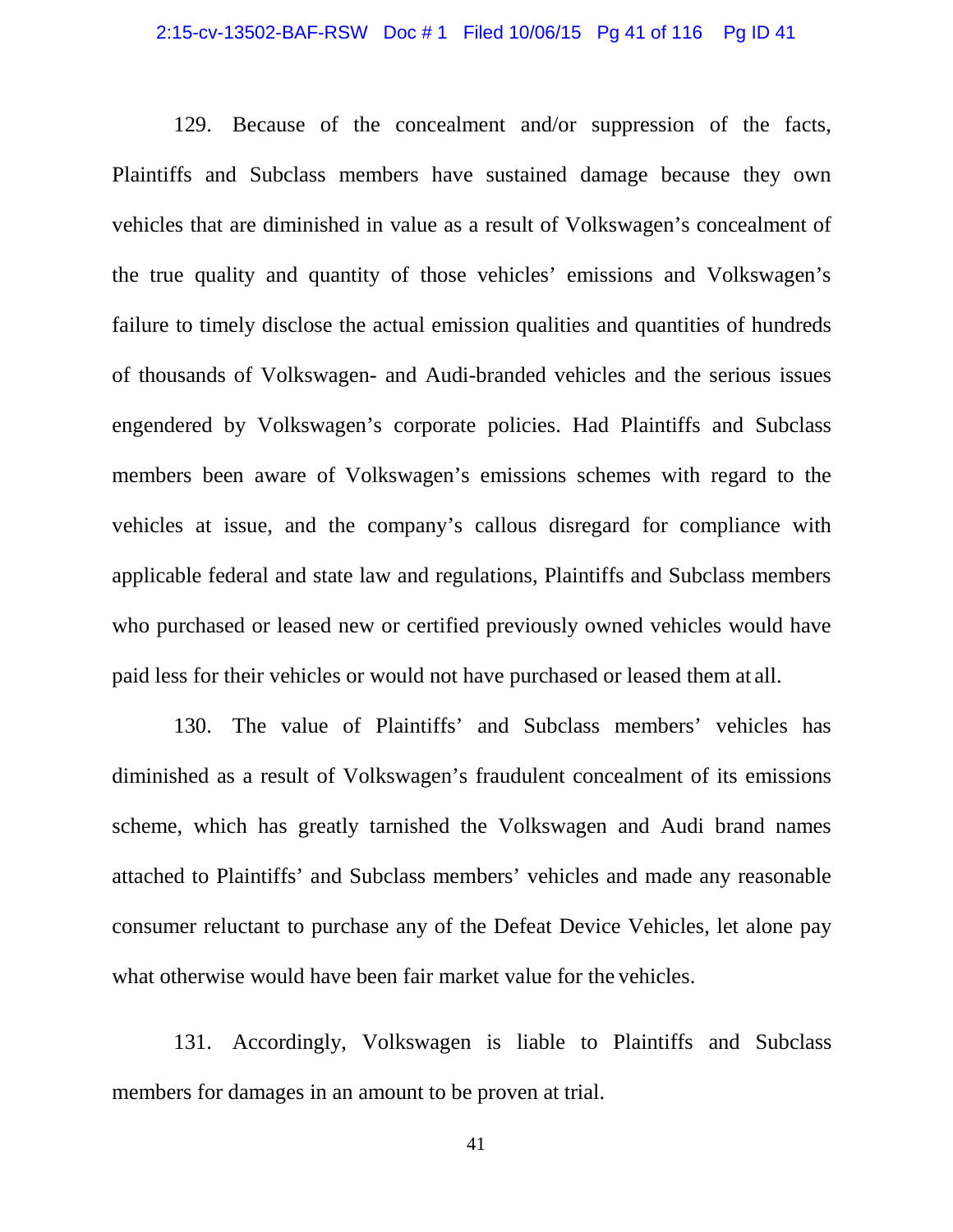132. Volkswagen's acts were done wantonly, maliciously, oppressively, deliberately, with intent to defraud, and in reckless disregard of Plaintiffs' and Subclass members' rights and the representations that Volkswagen made to them, in order to enrich Volkswagen. To the extent permitted under applicable law Volkswagen's conduct warrants an assessment of punitive damages in an amount sufficient to deter such conduct in the future, which amount is to be determined according to proof.

### **B. Claims on Behalf of the California Subclass**

### **COUNT I VIOLATION OF CALIFORNIA UNFAIR COMPETITION LAW (CAL. BUS. & PROF. CODE §§ 17200,** *etseq***.)**

133. Plaintiffs Dominic Troffer and Shanice Boyette ("Plaintiffs," for purposes of all California Class Counts) incorporate by reference all preceding allegations as though fully set forth herein.

134. Plaintiffs bring this Count on behalf of the California Subclass.

135. California's Unfair Competition Law ("UCL"), CAL. BUS. & PROF. CODE §§ 17200, *et seq*., proscribes acts of unfair competition, including "any unlawful, unfair or fraudulent business act or practice and unfair, deceptive, untrue or misleading advertising."

136. Volkswagen's conduct, as described herein, was and is in violation of the UCL. Volkswagen's conduct violates the UCL in at least the following ways: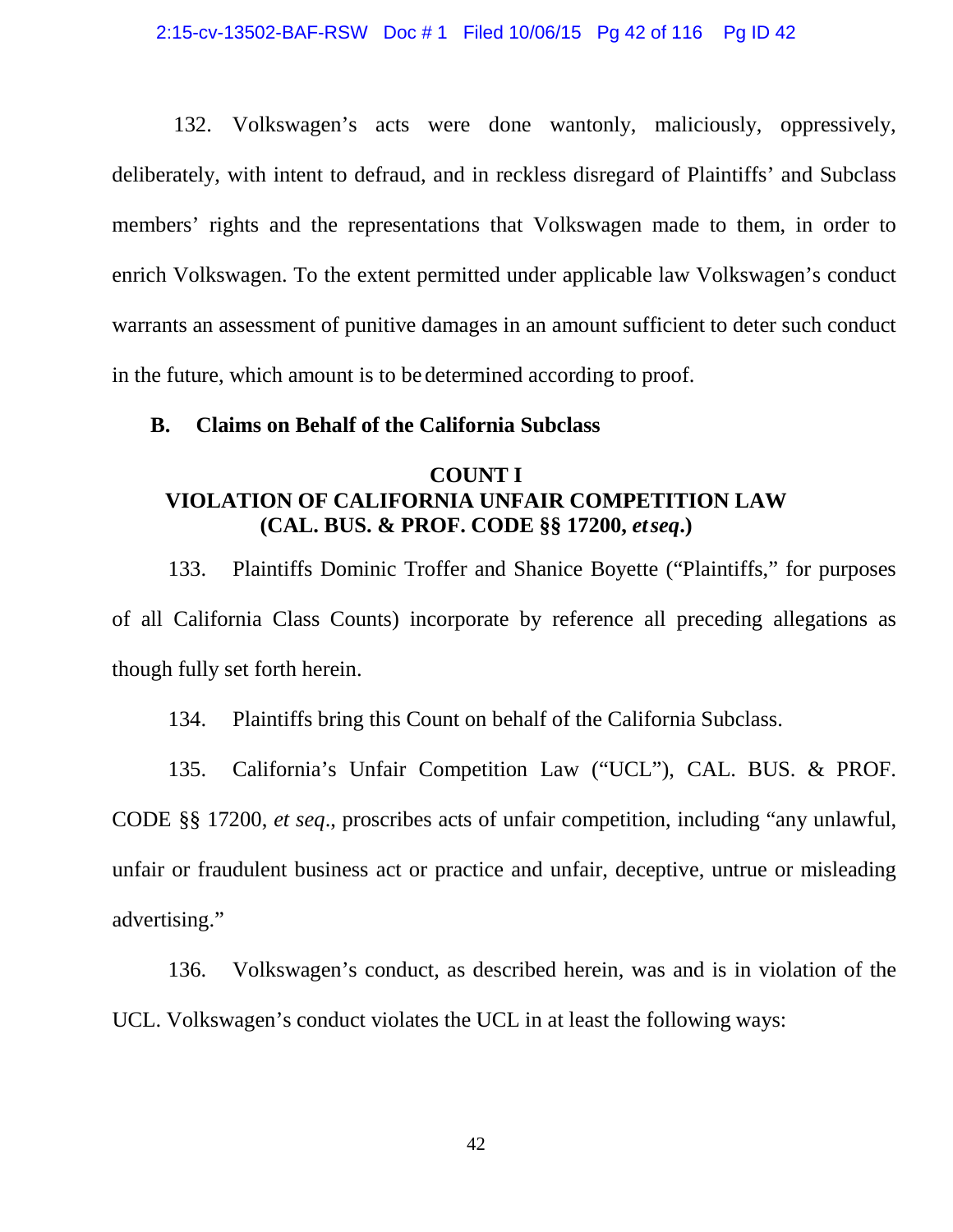- a. By knowingly and intentionally concealing from Plaintiffs and the other California Subclass members that the Defeat Device Vehicles suffer from a design defect while obtaining money from Plaintiffs and the Class;
- b. By marketing Defeat Device Vehicles as possessing functional and defect-free, EPA compliant CleanDiesel engine systems;
- c. By purposefully installing an illegal "defeat device" in the Defeat Device Vehicles to fraudulently obtain EPA certification and cause Defeat Device Vehicles to pass emissions tests when in truth and fact they did not pass such tests;
- d. By violating federal laws, including the Clean Air Act; and
- e. By violating other California laws, including California laws governing vehicle emissions and emission testing requirements.

137. Volkswagen's misrepresentations and omissions alleged herein caused Plaintiffs and the other California Subclass members to make their purchases or leases of their Defeat Device Vehicles. Absent those misrepresentations and omissions, Plaintiffs and the other California Subclass members would not have purchased or leased these vehicles, would not have purchased or leased these Defeat Device Vehicles at the prices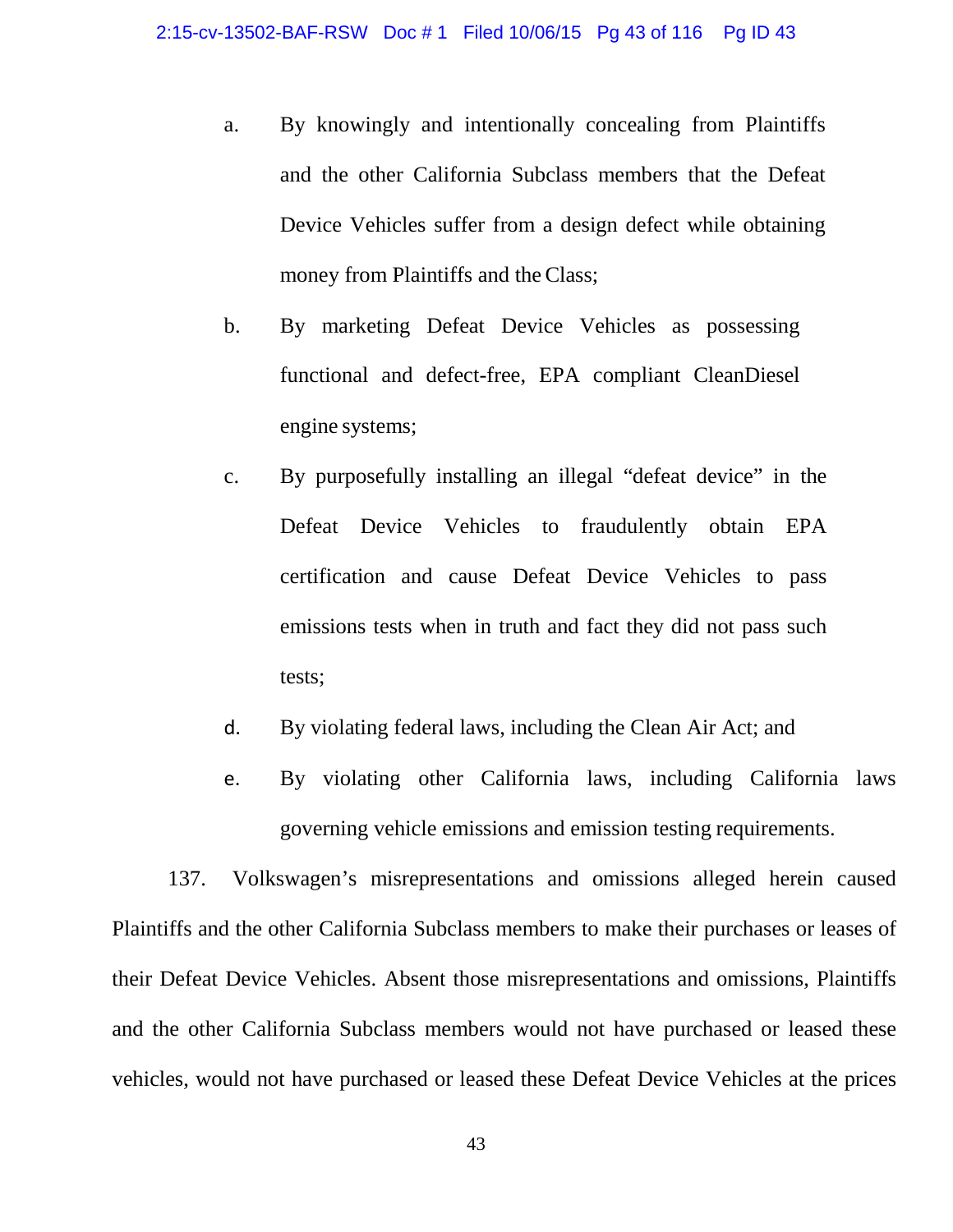### 2:15-cv-13502-BAF-RSW Doc # 1 Filed 10/06/15 Pg 44 of 116 Pg ID 44

they paid, and/or would have purchased or leased less expensive alternative vehicles that did not contain CleanDiesel engine systems that failed to comply with EPA and California emissions standards.

138. Accordingly, Plaintiffs and the other California Subclass members have suffered injury in fact including lost money or property as a result of Volkswagen's misrepresentations and omissions.

139. Plaintiffs seek to enjoin further unlawful, unfair, and/or fraudulent acts or practices by Volkswagen under CAL. BUS. & PROF. CODE §17200.

140. Plaintiffs request that this Court enter such orders or judgments as may be necessary to enjoin Volkswagen from continuing its unfair, unlawful, and/or deceptive practices and to restore to Plaintiffs and members of the Class any money it acquired by unfair competition, including restitution and/or restitutionary disgorgement, as provided in CAL. BUS. & PROF. CODE § 17203 and CAL. BUS. & PROF. CODE § 3345; and for such other relief set forthbelow.

## **COUNT II VIOLATION OF CALIFORNIA CONSUMERS LEGAL REMEDIES ACT (CAL. CIV. CODE §§ 1750,** *etseq***.)**

141. Plaintiffs incorporate by reference all preceding allegations as though fully set forth herein.

142. Plaintiffs bring this Count on behalf of the California Subclass.

143. California's Consumers Legal Remedies Act ("CLRA"), CAL. CIV. CODE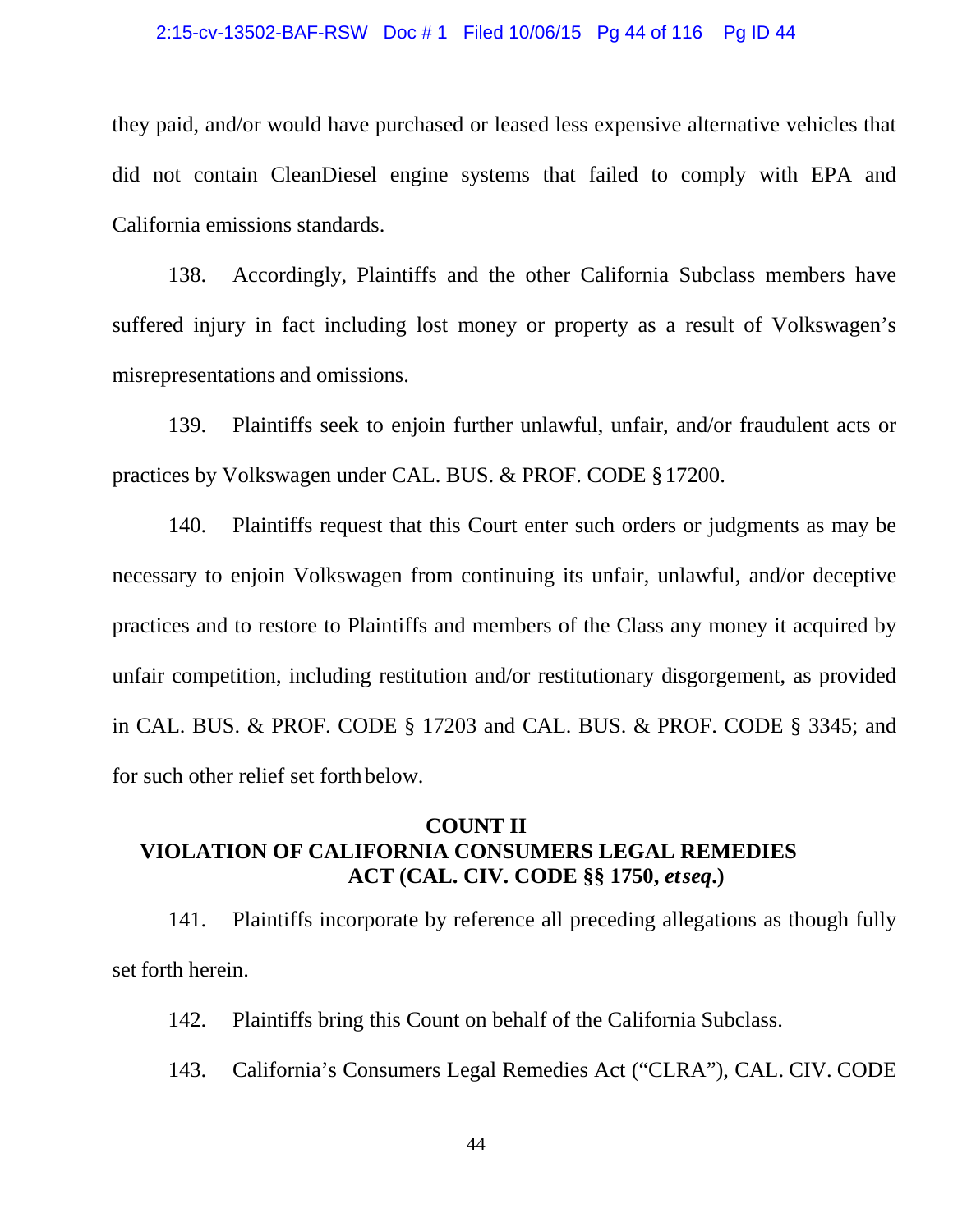### 2:15-cv-13502-BAF-RSW Doc # 1 Filed 10/06/15 Pg 45 of 116 Pg ID 45

§§ 1750, *et seq*., proscribes "unfair methods of competition and unfair or deceptive acts or practices undertaken by any person in a transaction intended to result or which results in the sale or lease of goods or services to any consumer."

144. The Defeat Device Vehicles are "goods" as defined in CAL. CIV. CODE § 1761(a).

145. Plaintiffs and the other California Subclass members are "consumers" as defined in CAL. CIV. CODE § 1761(d), and Plaintiffs, the other California Subclass members, and Volkswagen are "persons" as defined in CAL. CIV. CODE § 1761(c).

146. As alleged above, Volkswagen made numerous representations concerning the benefits, efficiency, performance and safety features of CleanDiesel engine systems that were misleading.

147. In purchasing or leasing the Defeat Device Vehicles, Plaintiffs and the other California Subclass members were deceived by Volkswagen's failure to disclose that the Defeat Device Vehicles were equipped with defective CleanDiesel engine systems that failed EPA and California emissions standards.

148. Volkswagen's conduct, as described herein above, was and is in violation of the CLRA. Volkswagen's conduct violates at least the following enumerated CLRA provisions: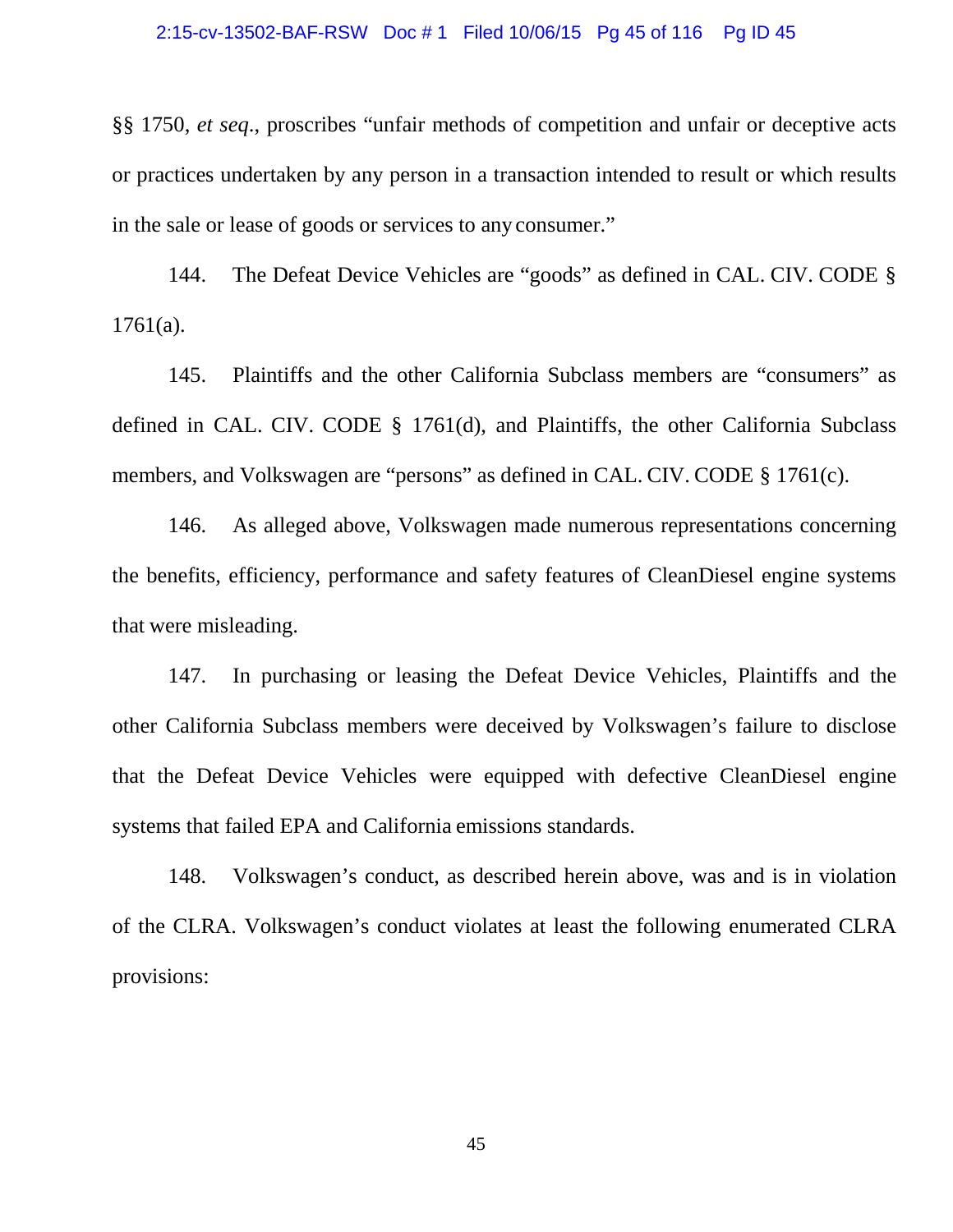- a. CAL. CIV. CODE  $\S$  1770(a)(5): Representing that goods have characteristics, uses, and benefits which they do not have;
- b. CAL. CIV. CODE  $\S$  1770(a)(7): Representing that goods are of a particular standard, quality, or grade, if they are of another;
- c. CAL. CIV. CODE § 1770(a)(9): Advertising goods with intent not to sell them as advertised; and
- d. CAL. CIV. CODE  $\S$  1770(a)(16): Representing that goods have been supplied in accordance with a previous representation when they have not.

149. Plaintiffs and the other California Subclass members have suffered injury in fact and actual damages resulting from Volkswagen's material omissions and misrepresentations because they paid an inflated purchase or lease price for the Defeat Device Vehicles and because they stand to pay additional fuel costs if and when their Defeat Device Vehicles are made to comply with emissions standards.

150. Volkswagen knew, should have known, or was reckless in not knowing of the defective design and/or manufacture of the CleanDiesel engine systems, and that the Defeat Device Vehicles were not suitable for their intended use.

151. The facts concealed and omitted by Volkswagen to Plaintiffs and the other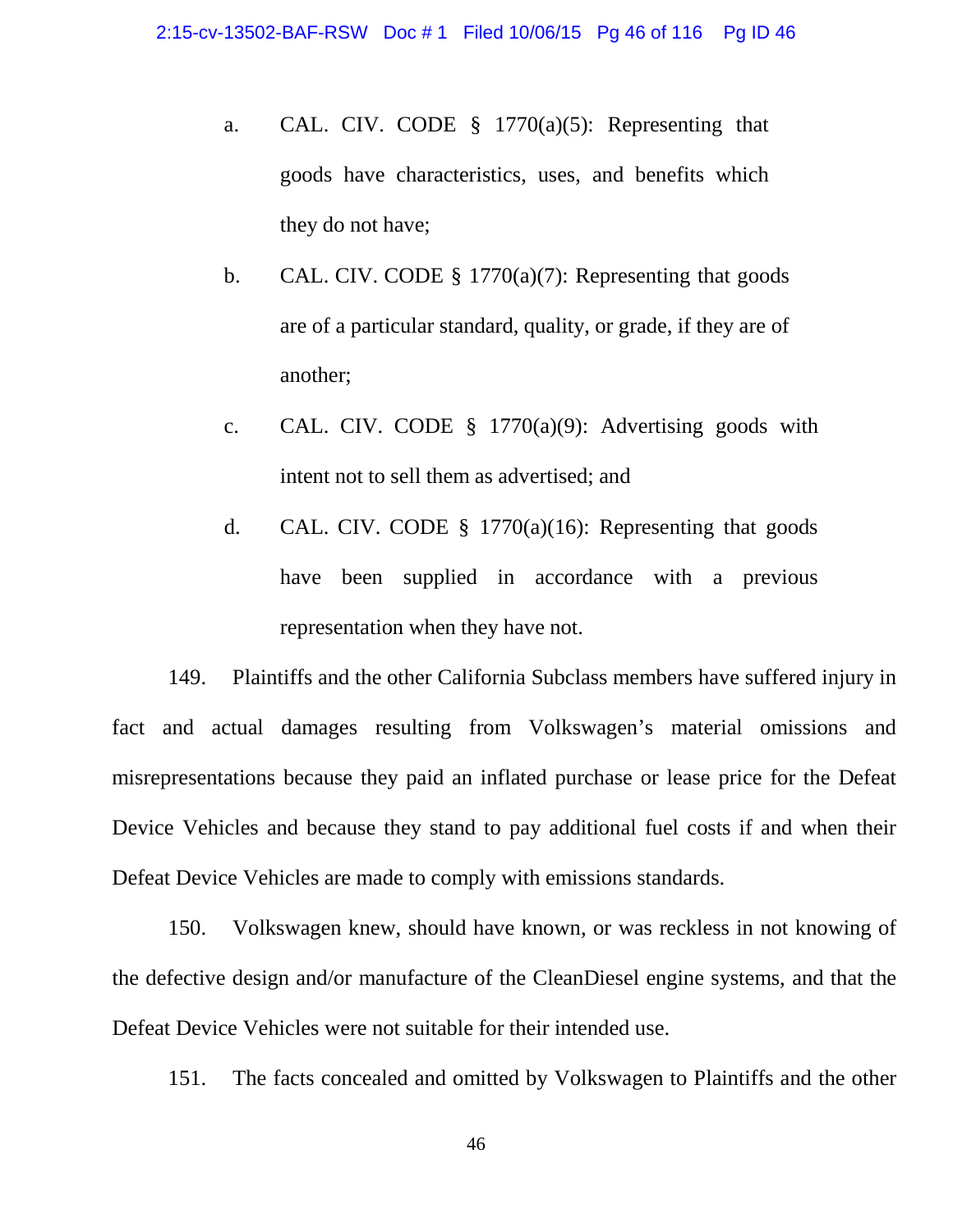### 2:15-cv-13502-BAF-RSW Doc # 1 Filed 10/06/15 Pg 47 of 116 Pg ID 47

California Subclass members are material in that a reasonable consumer would have considered them to be important in deciding whether to purchase or lease the Defeat Device Vehicles or pay a lower price. Had Plaintiffs and the other California Subclass members known about the defective nature of the Defeat Device Vehicles, they would not have purchased or leased the Defeat Device Vehicles or would not have paid the prices they paid.

152. Plaintiffs, on behalf of themselves and all others similarly situated, seek equitable relief in the form of an order prohibiting Defendant from engaging in the alleged misconduct described herein. As present, Plaintiffs seek only equitable relief from Defendant under the CLRA and not actual or statutory damages.

153. Plaintiffs have already complied with California Civil Code section 1782(a) and served a preliminary notice letter on October 6, 2015, before seeking damages under the CLRA. If Defendant does not comply with the demands set forth in Plaintiff's notice, Plaintiff will amend this complaint to seek damages.

154. Attached hereto is an affidavit in compliance with CAL. CIV. CODE section 1780(d).

# **COUNT III VIOLATION OF CALIFORNIA FALSE ADVERTISING LAW (CAL. BUS. & PROF. CODE §§ 17500,** *etseq***.)**

155. Plaintiffs incorporate by reference all preceding allegations as though fully set forth herein.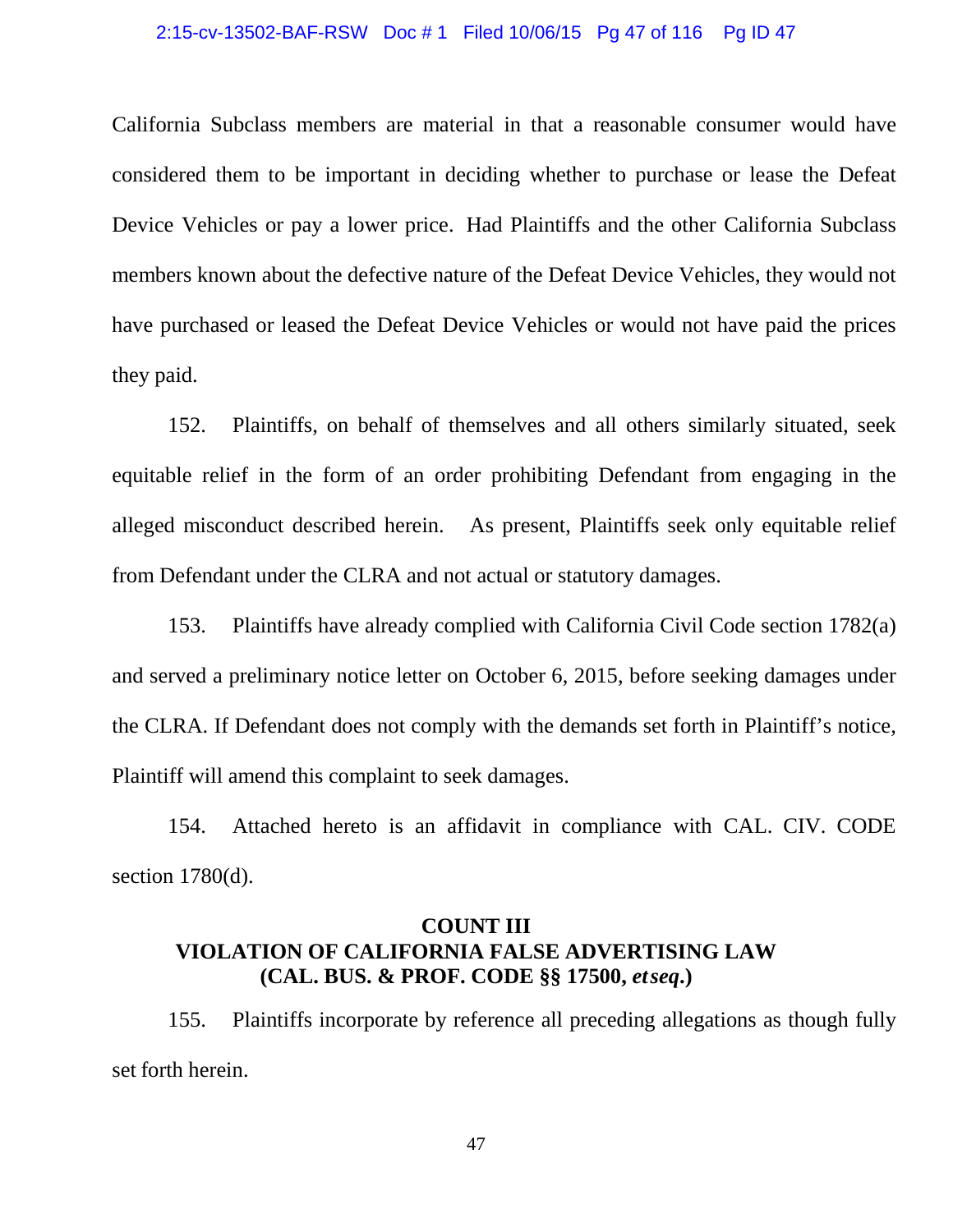156. Plaintiffs bring this Count on behalf of the California Subclass.

157. California Bus. & Prof. Code § 17500 states: "It is unlawful for any … corporation … with intent directly or indirectly to dispose of real or personal property … to induce the public to enter into any obligation relating thereto, to make or disseminate or cause to be made or disseminated … from this state before the public in any state, in any newspaper or other publication, or any advertising device, … or in any other manner or means whatever, including over the Internet, any statement … which is untrue or misleading, and which is known, or which by the exercise of reasonable care should be known, to be untrue or misleading."

158. Volkswagen caused to be made or disseminated through California and the United States, through advertising, marketing and other publications, statements that were untrue or misleading, and which were known, or which by the exercise of reasonable care should have been known to Volkswagen, to be untrue and misleading to consumers, including Plaintiffs and the other Class members.

159. Volkswagen has violated § 17500 because the misrepresentations and omissions regarding the safety, reliability, and functionality of Defeat Device Vehicles as set forth in this Complaint were material and likely to deceive a reasonable consumer.

160. Plaintiffs and the other Class members have suffered an injury in fact, including the loss of money or property, as a result of Volkswagen's unfair, unlawful, and/or deceptive practices. In purchasing or leasing their Defeat Device Vehicles,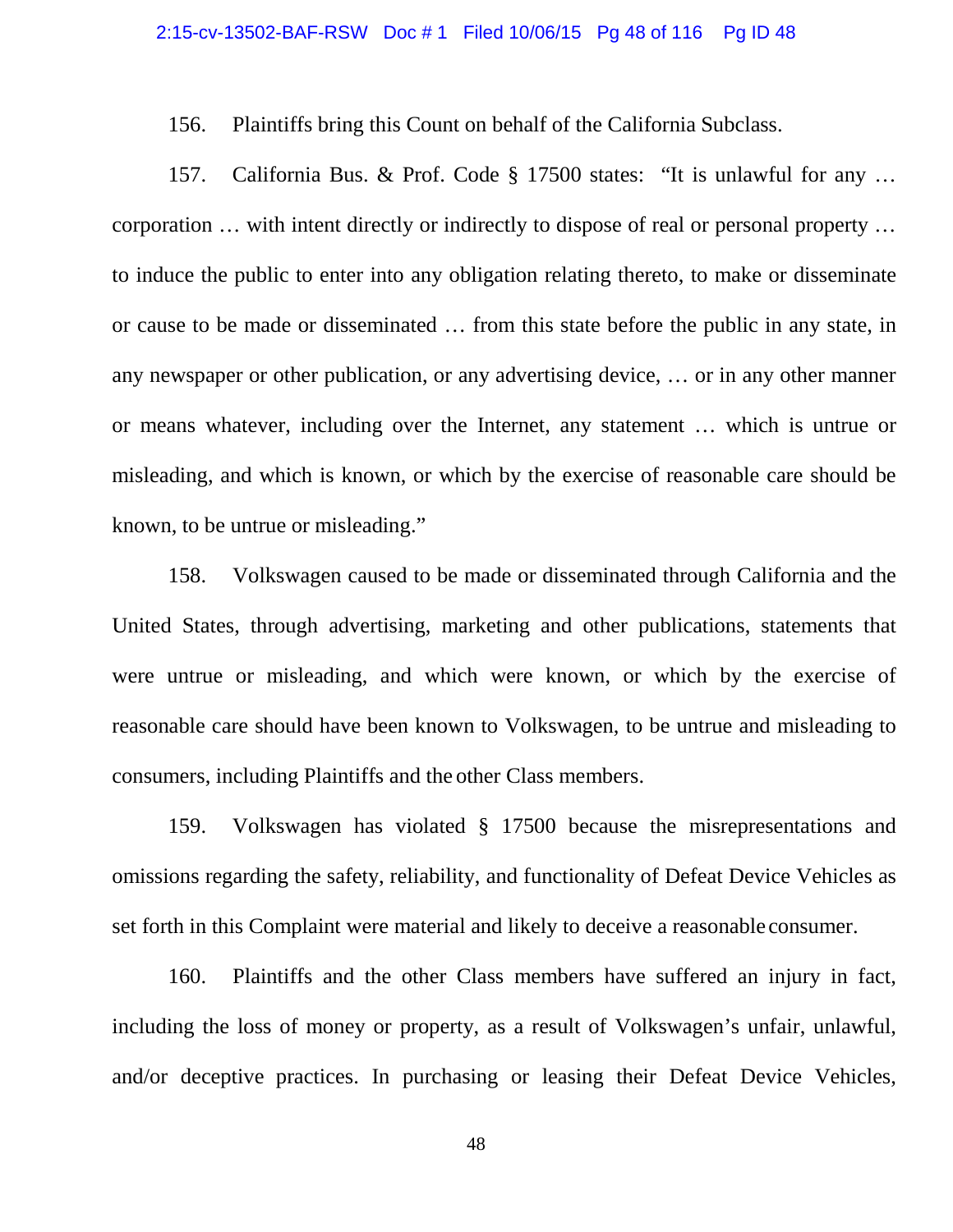### 2:15-cv-13502-BAF-RSW Doc # 1 Filed 10/06/15 Pg 49 of 116 Pg ID 49

Plaintiffs and the other Class members relied on the misrepresentations and/or omissions of Volkswagen with respect to the safety, performance and reliability of the Defeat Device Vehicles. Volkswagen's representations turned out not to be true because the Defeat Device Vehicles are distributed with faulty and defective CleanDiesel engine systems, rendering certain safety and emissions functions inoperative. Had Plaintiffs and the other Class members known this, they would not have purchased or leased their Defeat Device Vehicles and/or paid as much for them. Accordingly, Plaintiffs and the other Class members overpaid for their Defeat Device Vehicles and did not receive the benefit of their bargain.

161. All of the wrongful conduct alleged herein occurred, and continues to occur, in the conduct of Volkswagen's business. Volkswagen's wrongful conduct is part of a pattern or generalized course of conduct that is still perpetuated and repeated, both in the State of California and nationwide.

162. Plaintiffs, individually and on behalf of the other Class members, requests that this Court enter such orders or judgments as may be necessary to enjoin Volkswagen from continuing their unfair, unlawful, and/or deceptive practices and to restore to Plaintiffs and the other Class members any money Volkswagen acquired by unfair competition, including restitution and/or restitutionary disgorgement, and for such other relief set forth below.

/ /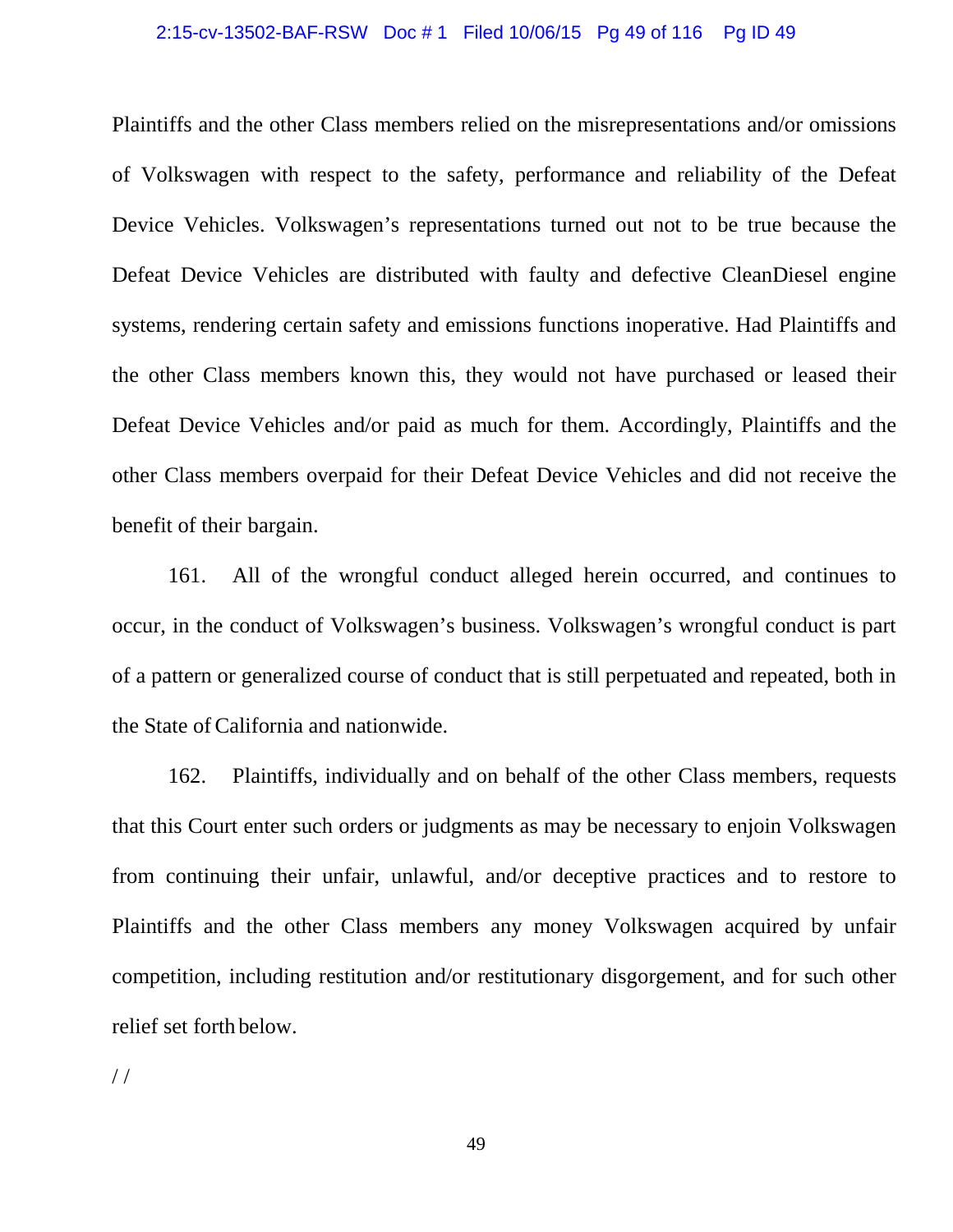## **COUNT IV BREACH OF CONTRACT (Based on California Law)**

163. Plaintiffs incorporate by reference all preceding allegations as though fully set forth herein.

164. Plaintiffs bring this Count on behalf of the California Subclass.

165. Volkswagen's misrepresentations and omissions alleged herein, including Volkswagen's failure to disclose the existence of the "defeat device" and/or defective design as alleged herein, caused Plaintiffs and the other Subclass members to make their purchases or leases of their Defeat Device Vehicles. Absent those misrepresentations and omissions, Plaintiffs and the other Subclass members would not have purchased or leased these Defeat Device Vehicles, would not have purchased or leased these Defeat Device Vehicles at the prices they paid, and/or would have purchased or leased less expensive alternative vehicles that did not contain the CleanDiesel engine system and the "defeat device." Accordingly, Plaintiffs and the other Subclass members overpaid for their Defeat Device Vehicles and did not receive the benefit of their bargain.

166. Each and every sale or lease of a Defeat Device Vehicle constitutes a contract between Volkswagen and the purchaser or lessee. Volkswagen breached these contracts by selling or leasing Plaintiffs and the other Subclass members defective Defeat Device Vehicles and by misrepresenting or failing to disclose the existence of the "defeat device" and/or defective design, including information known to Volkswagen rendering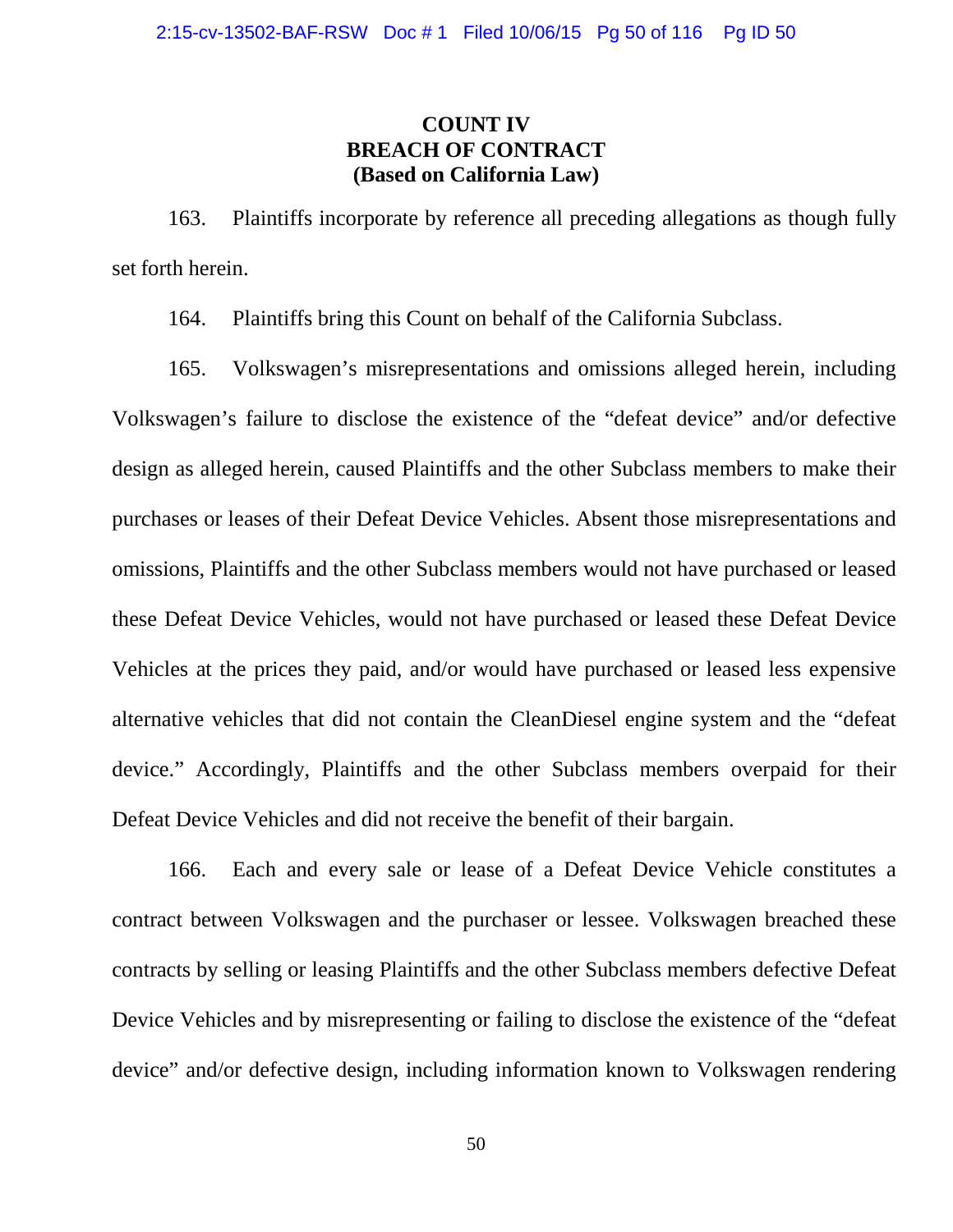### 2:15-cv-13502-BAF-RSW Doc # 1 Filed 10/06/15 Pg 51 of 116 Pg ID 51

each Defeat Device Vehicle less safe and emissions compliant, and thus less valuable, than vehicles not equipped with CleanDiesel engine systems and "defeat devices."

167. Volkswagen failed to deliver to Plaintiffs and the Subclass what it contractually promised to provide in exchange for the valid consideration they paid, breaching Subclass Members' contracts.

168. As a direct and proximate result of Volkswagen's breach of contract, Plaintiffs and the Subclass have been damaged in an amount to be proven at trial, which shall include, but is not limited to, all compensatory damages, incidental and consequential damages, and other damages and relief allowed by law

### **COUNT V FRAUD BY CONCEALMENT (Based on California Law)**

169. Plaintiffs reallege and incorporate by reference all paragraphs as though fully set forth herein.

170. This claim is brought on behalf of plaintiffs and California Subclass members.

171. Volkswagen intentionally concealed and suppressed material facts concerning the quality of the Defeat Device Vehicles. As alleged in this Complaint, notwithstanding references in the very model names of the subject vehicles as "Clean Diesel," or to their engines as "TDI Clean Diesel" engines, Volkswagen engaged in a secret scheme to evade federal and state vehicle emissions standards by installing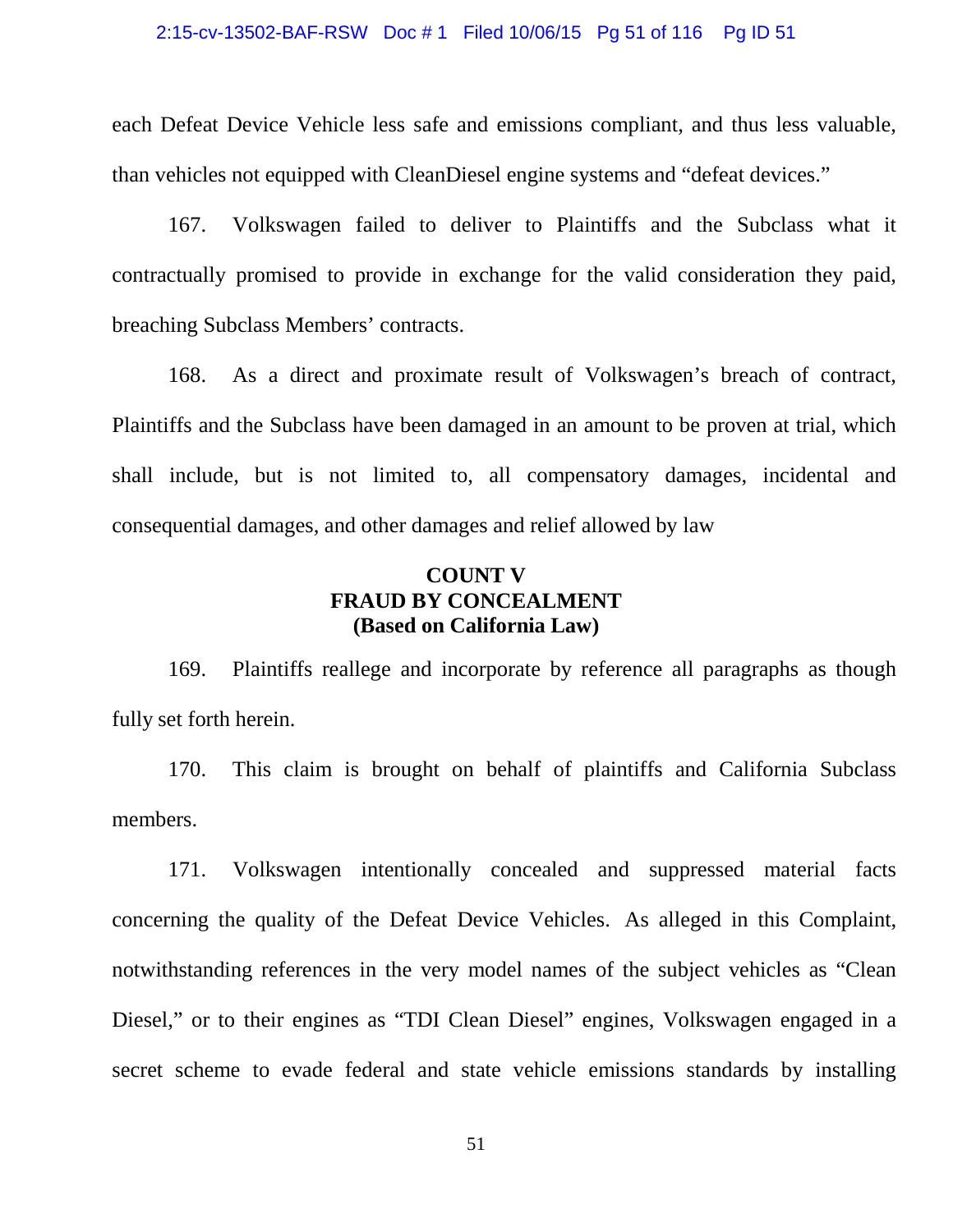### 2:15-cv-13502-BAF-RSW Doc # 1 Filed 10/06/15 Pg 52 of 116 Pg ID 52

software designed to conceal its vehicles' emissions of the pollutant nitrogen oxide, which contributes to the creation of ozone and smog. The software installed on the vehicles at issue was designed nefariously to kick-in during emissions certification testing, such that the vehicles would show far lower emissions than when actually operating on the road. The result was what Volkswagen intended: vehicles passed emissions certifications by way of deliberately induced false readings. Reportedly, Volkswagen's deliberate, secret scheme resulted in noxious emissions from these vehicles at 40 times applicable standards.

172. Plaintiffs and Subclass members reasonably relied upon Volkswagen's false representations. They had no way of knowing that Volkswagen's representations were false and gravely misleading. As alleged herein, Volkswagen employed extremely sophisticated methods of deception. Plaintiffs and Subclass members did not, and could not, unravel Volkswagen's deception on their own.

173. Volkswagen concealed and suppressed material facts concerning what is evidently the true culture of Volkswagen – one characterized by an emphasis on profits and sales above compliance with federal and state clean air law, and emissions regulations that are meant to protect the public and consumers. It also emphasized profits and sales about the trust that Plaintiffs and Subclass members placed in its representations. As one customer, Priya Shah, put it in a quotation cited by the *Los Angeles Times* in a September 18, 2015 article, "It's just a blatant disregard and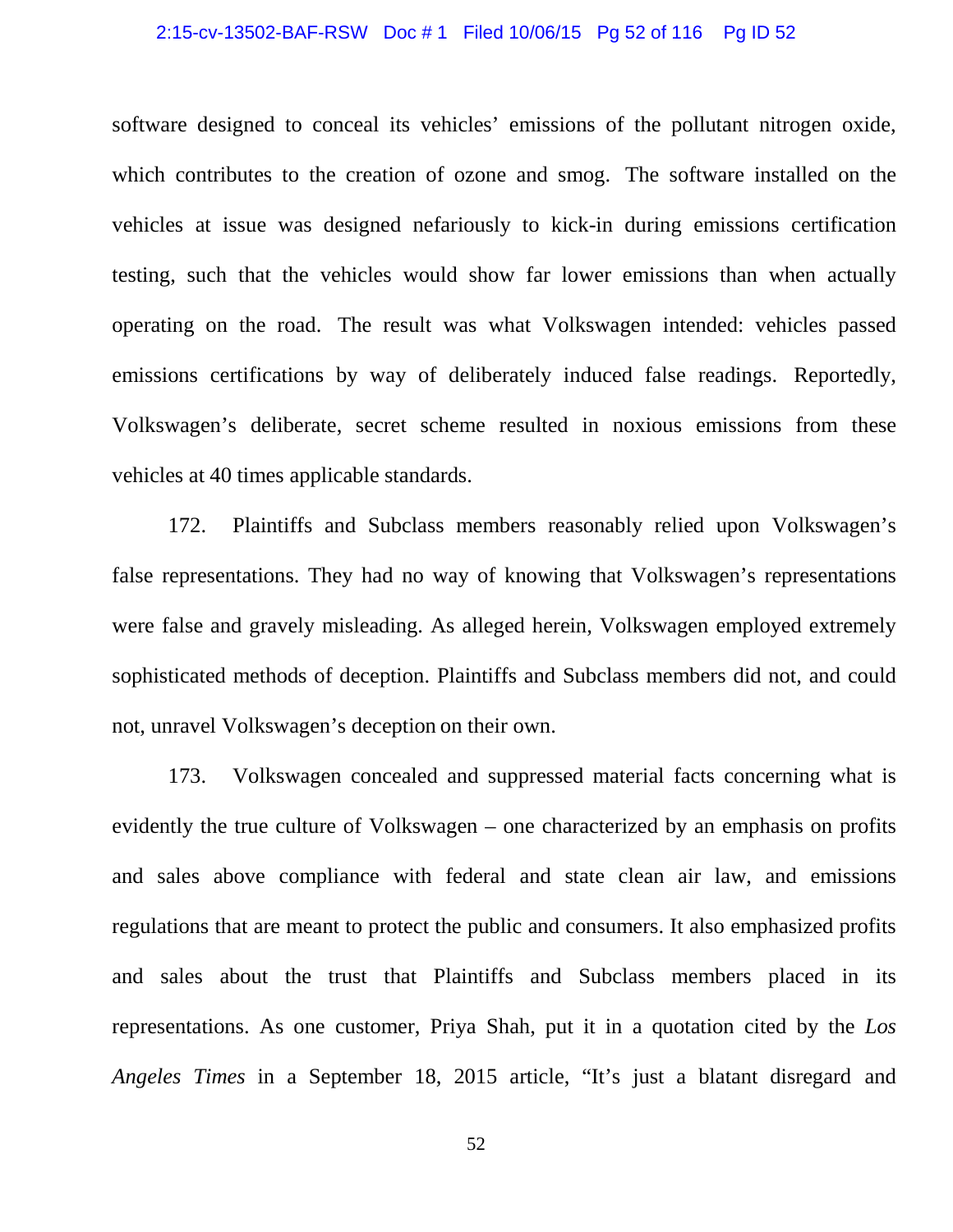### 2:15-cv-13502-BAF-RSW Doc # 1 Filed 10/06/15 Pg 53 of 116 Pg ID 53

intentional manipulation of the system. That's just a whole other level of not only lying to the government, but also lying to your consumer. People buy diesel cars from Volkswagen because they feel they are clean diesel cars." In the words of Ms. Shah, which no doubt reflect the sentiments of all other "CleanDiesel" vehicle buyers, "I don't want to be spewing noxious gases into the environment."

174. Necessarily, Volkswagen also took steps to ensure that its employees did not reveal the details of its scheme to regulators or consumers, including Plaintiffs and Subclass members. Volkswagen did so in order to boost the reputations of its vehicles and to falsely assure purchasers and lessors of its vehicles, including certified previously owned vehicles, that Volkswagen is a reputable manufacturer that complies with applicable law, including federal and state clean air law and emissions regulations, and that its vehicles likewise comply with applicable law and regulations. Volkswagen's false representations were material to consumers, both because they concerned the quality of the Defeat Device Vehicles, including their compliance with applicable federal and state law and regulations regarding clean air and emissions, and also because the representations played a significant role in the value of the vehicles. As Volkswagen well knew, its customers, including Plaintiffs and Subclass members, highly valued that the vehicles they were purchasing or leasing were *clean* diesel cars, and they paid accordingly.

175. Volkswagen had a duty to disclose the emissions scheme it engaged in with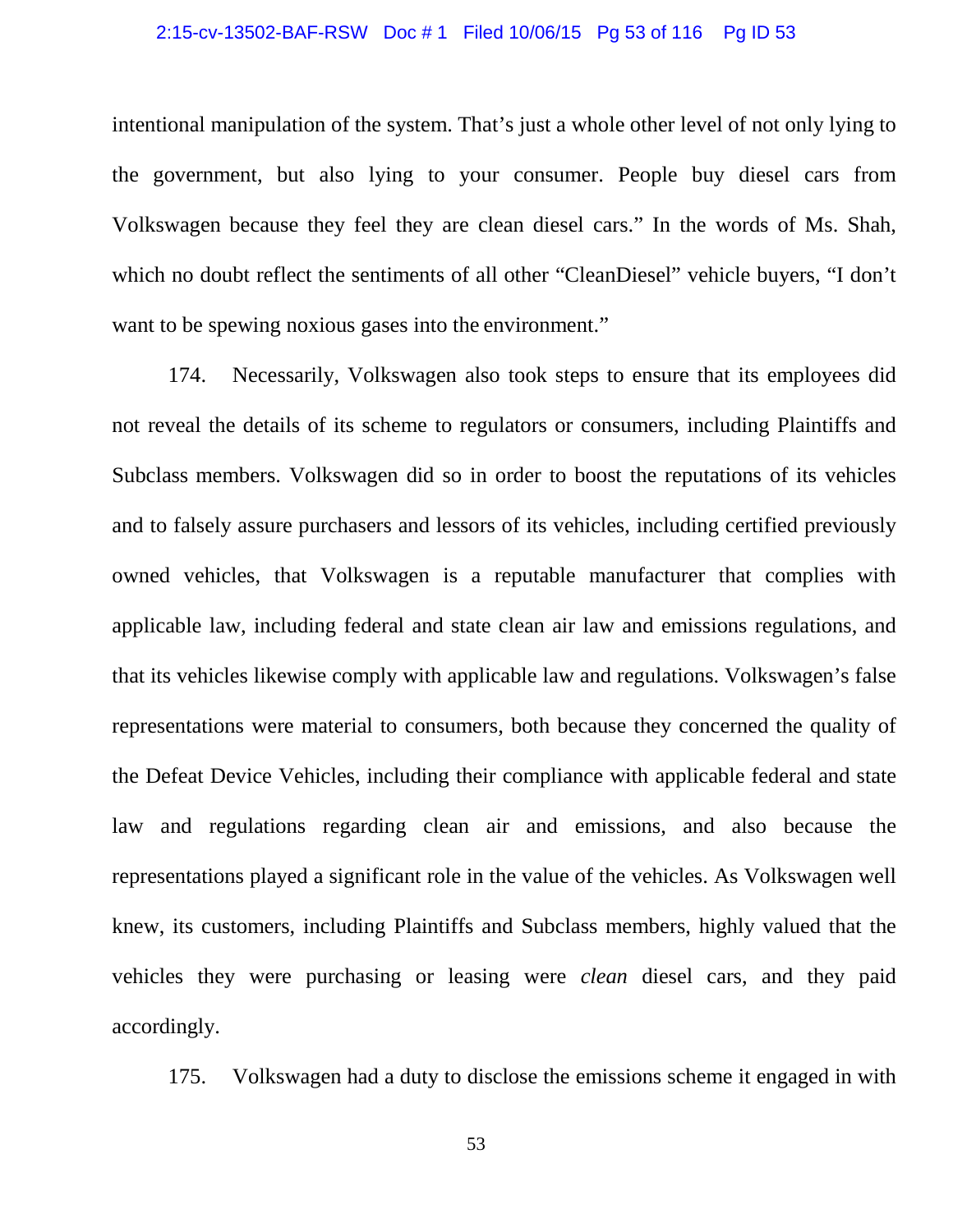#### 2:15-cv-13502-BAF-RSW Doc # 1 Filed 10/06/15 Pg 54 of 116 Pg ID 54

respect to the vehicles at issue because knowledge of the scheme and its details were known and/or accessible only to Volkswagen, because Volkswagen had exclusive knowledge as to implementation and maintenance of its scheme, and because Volkswagen knew the facts were not known to or reasonably discoverable by Plaintiffs or Subclass members. Volkswagen also had a duty to disclose because it made general affirmative representations about the qualities of its vehicles with respect to emissions standards, starting with references to them as *clean* diesel cars, or cars with *clean* diesel engines, which were misleading, deceptive, and incomplete without the disclosure of the additional facts set forth above regarding its emissions scheme, the actual emissions of its vehicles, its actual philosophy with respect to compliance with federal and state clean air law and emissions regulations, and its actual practices with respect to the vehicles at issue. Having volunteered to provide information to Plaintiffs, Volkswagen had the duty to disclose not just the partial truth, but the entire truth. These omitted and concealed facts were material because they directly impact the value of the Defeat Device Vehicles purchased or leased by Plaintiffs and Class members. Whether a manufacturer's products comply with federal and state clean air law and emissions regulations, and whether that manufacturer tells the truth with respect to such compliance or non-compliance, are material concerns to a consumer, including with respect to the emissions certifications testing their vehicles must pass. Volkswagen represented to Plaintiffs and Subclass members that they were purchasing *clean* diesel vehicles, and certification testing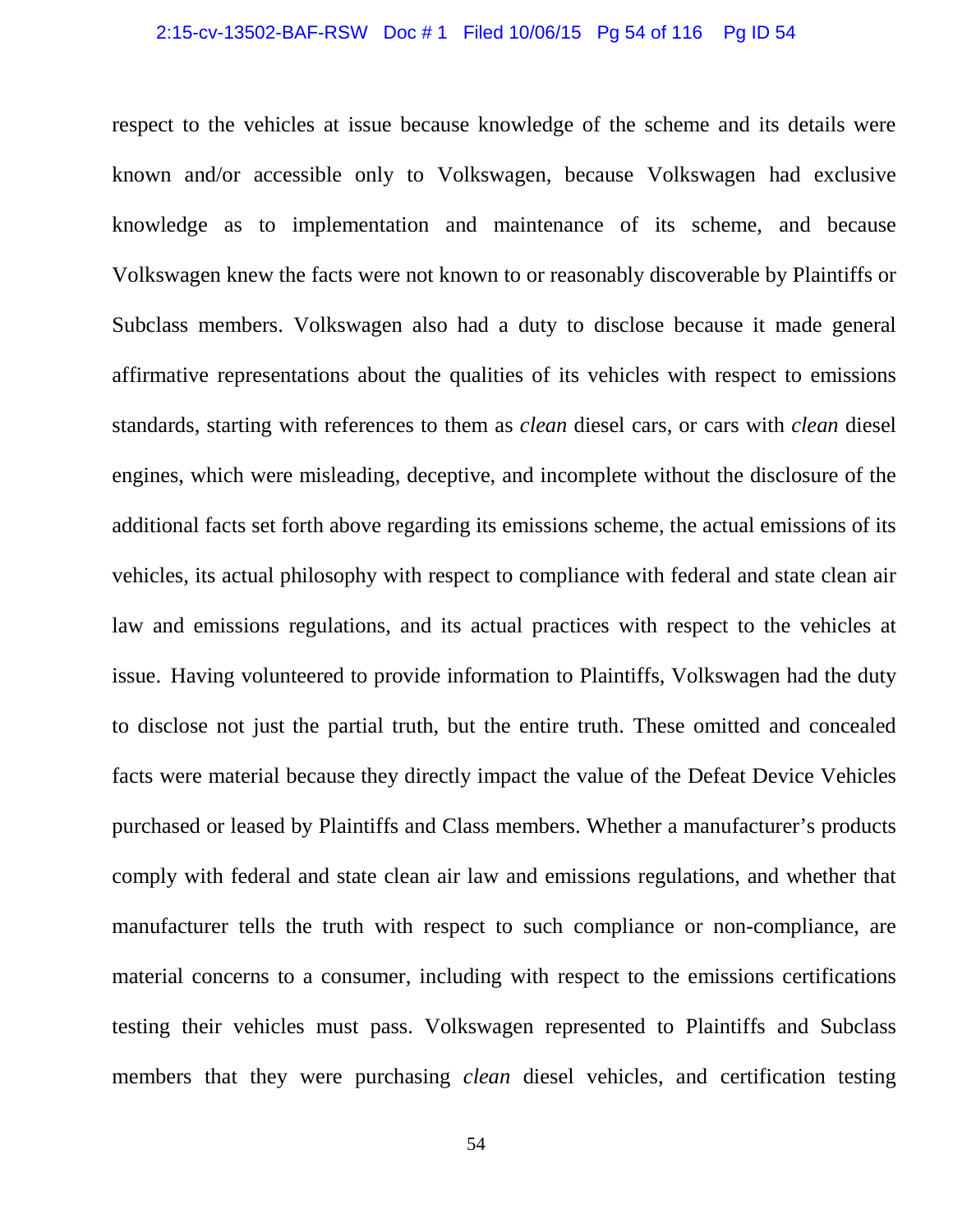### 2:15-cv-13502-BAF-RSW Doc # 1 Filed 10/06/15 Pg 55 of 116 Pg ID 55

appeared to confirm this—except that, secretly, Volkswagen had subverted the testing process thoroughly.

176. Volkswagen actively concealed and/or suppressed these material facts, in whole or in part, to pad and protect its profits and to avoid the perception that its vehicles did not or could not comply with federal and state laws governing clean air and emissions, which perception would hurt the brand's image and cost Volkswagen money, and it did so at the expense of Plaintiffs and Subclass members.

177. On information and belief, Volkswagen has still not made full and adequate disclosures, and continues to defraud Plaintiffs and Subclass members by concealing material information regarding the emission qualities of its referenced vehicles and its emissions scheme.

178. Plaintiffs and Subclass members were unaware of the omitted material facts referenced herein, and they would not have acted as they did if they had known of the concealed and/or suppressed facts, in that they would not have purchased purportedly "clean" diesel cars manufactured by Volkswagen, and/or would not have continued to drive their heavily polluting vehicles, or would have taken other affirmative steps in light of the information concealed from them. Plaintiffs' and Subclass members' actions were justified. Volkswagen was in exclusive control of the material facts, and such facts were not known to the public, Plaintiffs, or Subclass members.

179. Because of the concealment and/or suppression of the facts, Plaintiffs and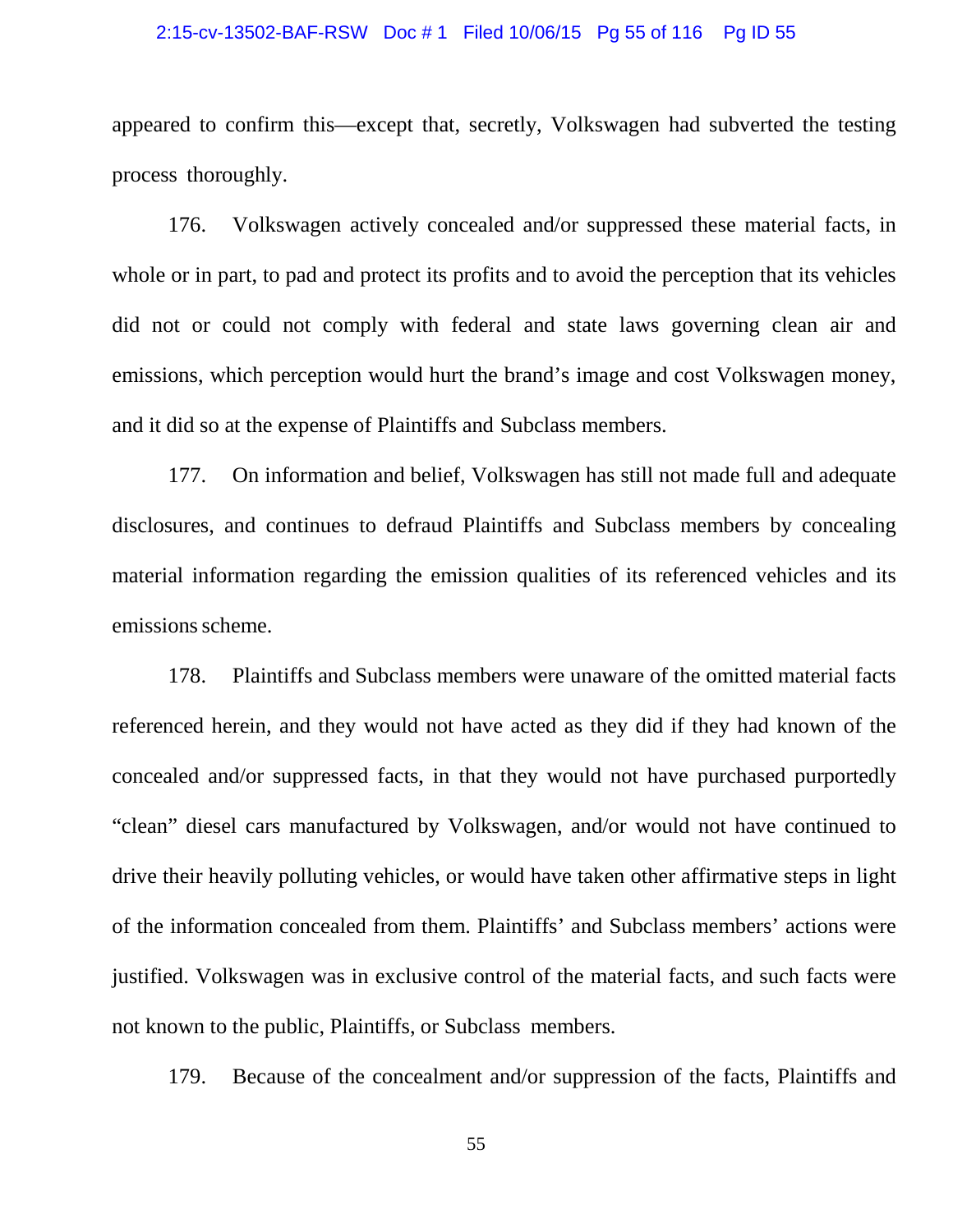### 2:15-cv-13502-BAF-RSW Doc # 1 Filed 10/06/15 Pg 56 of 116 Pg ID 56

Subclass members have sustained damage because they own vehicles that are diminished in value as a result of Volkswagen's concealment of the true quality and quantity of those vehicles' emissions and Volkswagen's failure to timely disclose the actual emission qualities and quantities of hundreds of thousands of Volkswagen- and Audi-branded vehicles and the serious issues engendered by Volkswagen's corporate policies. Had Plaintiffs and Subclass members been aware of Volkswagen's emissions schemes with regard to the vehicles at issue, and the company's callous disregard for compliance with applicable federal and state law and regulations, Plaintiffs and Subclass members who purchased or leased new or certified previously owned vehicles would have paid less for their vehicles or would not have purchased or leased them at all.

180. The value of Plaintiffs' and Subclass members' vehicles has diminished as a result of Volkswagen's fraudulent concealment of its emissions scheme, which has greatly tarnished the Volkswagen and Audi brand names attached to Plaintiffs' and Subclass members' vehicles and made any reasonable consumer reluctant to purchase any of the Defeat Device Vehicles, let alone pay what otherwise would have been fair market value for the vehicles.

181. Accordingly, Volkswagen is liable to Plaintiffs and Subclass members for damages in an amount to be proven at trial.

182. Volkswagen's acts were done wantonly, maliciously, oppressively, deliberately, with intent to defraud, and in reckless disregard of Plaintiffs' and Subclass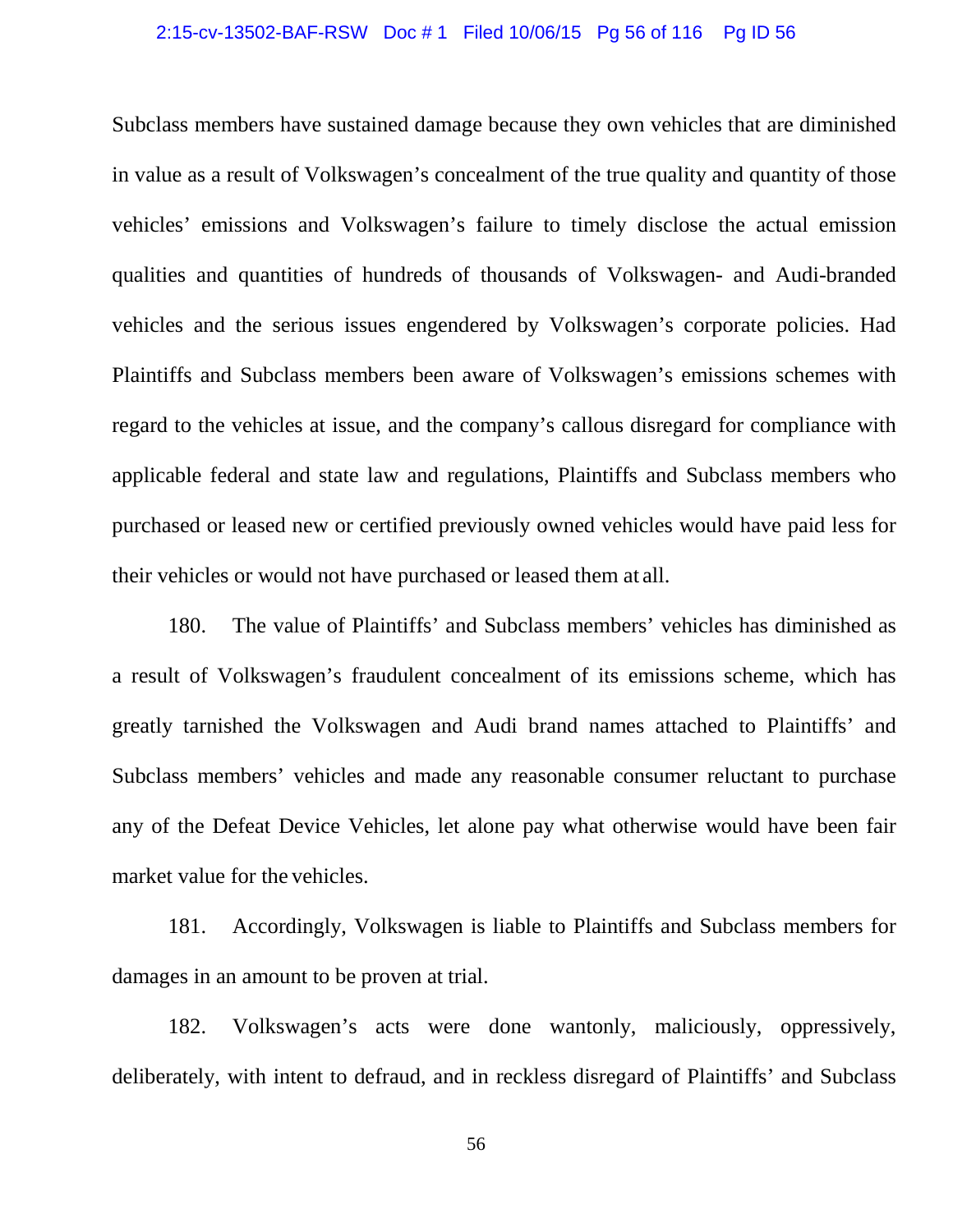members' rights and the representations that Volkswagen made to them, in order to enrich Volkswagen. To the extent permitted under applicable law Volkswagen's conduct warrants an assessment of punitive damages in an amount sufficient to deter such conduct in the future, which amount is to be determined according to proof.

### **C. Claims on Behalf of the Connecticut Subclass**

### **COUNT I VIOLATIONS OF THE UNFAIR TRADE PRACTICES ACT (CONN. GEN. STAT. ANN. §§ 42-110A,** *et seq.***)**

183. Plaintiff Giancarlo Cici ("Plaintiff," for purposes of all Connecticut Subclass Counts) incorporates by reference all preceding allegations as though fully set forth herein.

184. Plaintiff brings this Count on behalf of the Connecticut Subclass.

185. Plaintiff and Volkswagen are each "persons" as defined by CONN. GEN. STAT. ANN. § 42-110a(3).

186. The Connecticut Unfair Trade Practices Act ("CUTPA") provides that "[n]o person shall engage in unfair methods of competition and unfair or deceptive acts or practices in the conduct of any trade or commerce." CONN. GEN. STAT. ANN. § 42- 110b(a). The CUTPA further provides a private right of action under CONN. GEN. STAT. ANN. § 42-110g(a).

187. By failing to disclose and actively concealing that the CleanDiesel engine systems were not EPA-compliant and used a "defeat device" in the Defeat Device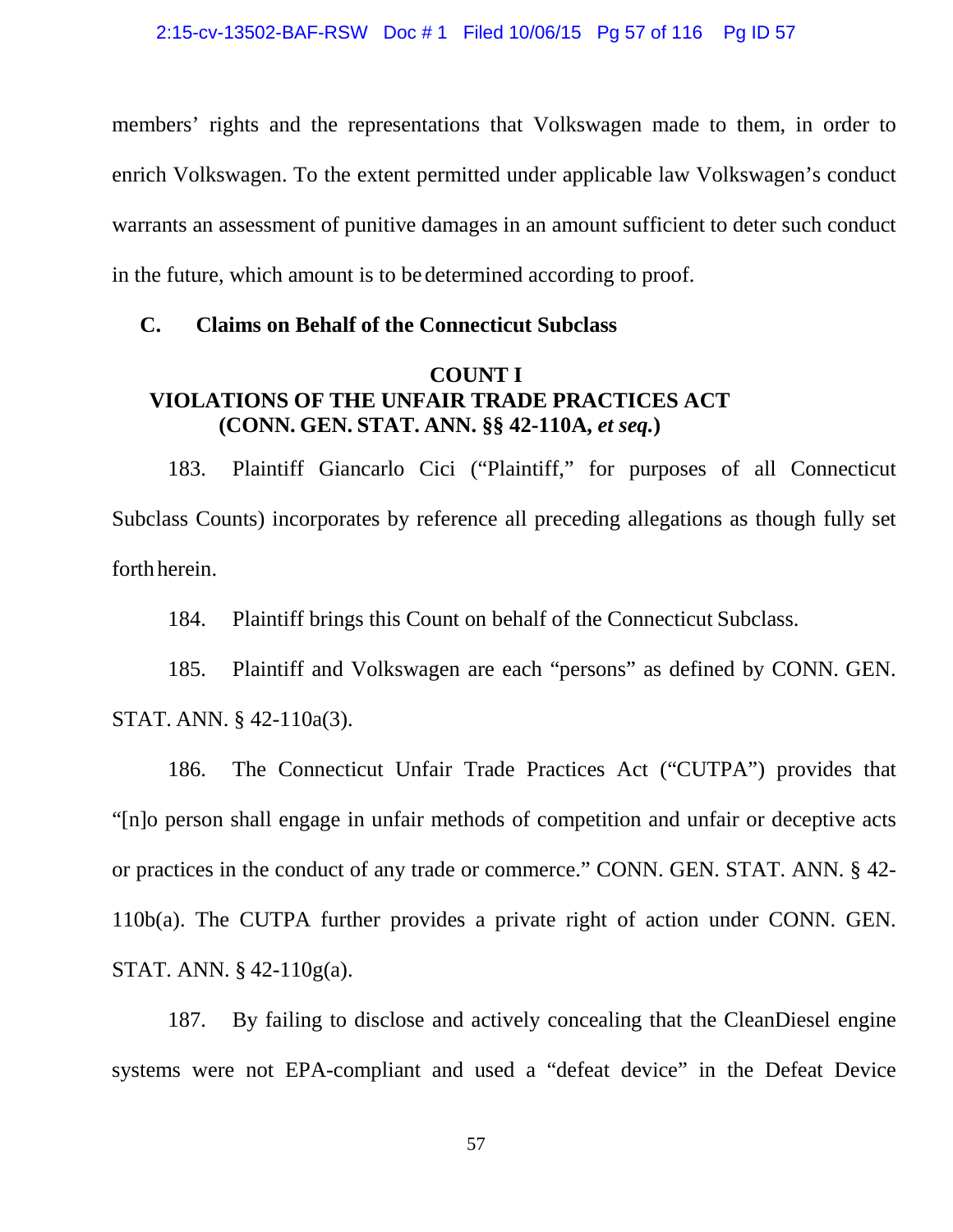### 2:15-cv-13502-BAF-RSW Doc # 1 Filed 10/06/15 Pg 58 of 116 Pg ID 58

Vehicles, Volkswagen engaged in deceptive business practices prohibited by the CUTPA, including (1) representing that Defeat Device Vehicles have characteristics, uses, benefits, and qualities which they do not have, (2) representing that Defeat Device Vehicles are of a particular standard, quality, and grade when they are not, (3) advertising Defeat Device Vehicles with the intent not to sell them as advertised, and (4) engaging in acts or practices which are otherwise unfair, misleading, false, or deceptive to the consumer.

188. As alleged above, Volkswagen made numerous material statements about the benefits and characteristics of the CleanDiesel engine system that were either false or misleading. Each of these statements contributed to the deceptive context of Volkswagen's unlawful advertising and representations as a whole.

189. Volkswagen knew that the CleanDiesel engine system in the Defeat Device Vehicles were defectively designed or manufactured, were not EPA-compliant, and were not suitable for their intended use. Volkswagen nevertheless failed to warn Plaintiff about these defects despite having a duty to do so.

190. Volkswagen owed Plaintiff a duty to disclose the defective nature of the CleanDiesel engine system in the Defeat Device Vehicles, because Volkswagen:

> a. Possessed exclusive knowledge of the defects rendering the Defeat Device Vehicles illegal under EPA standards;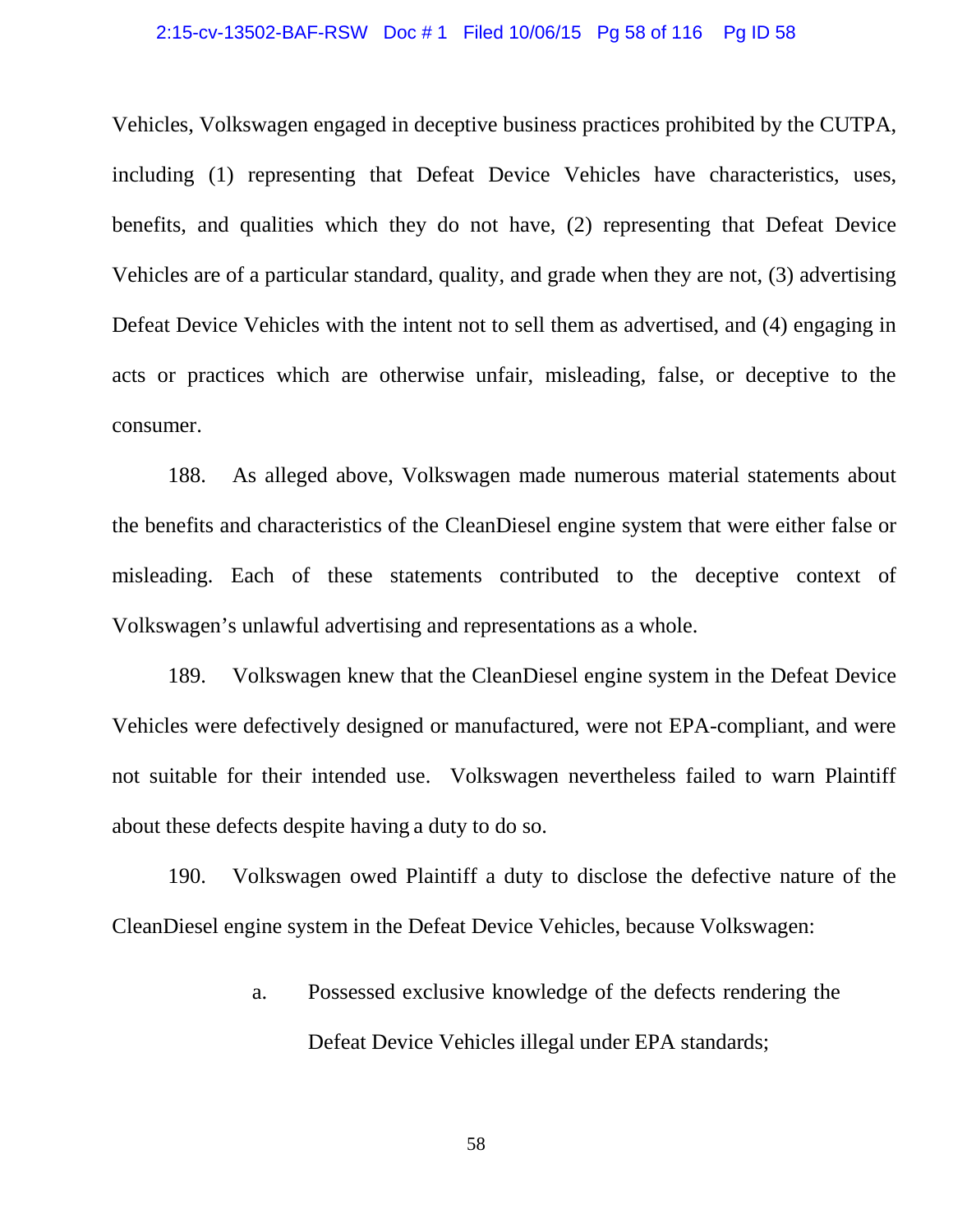- b. Intentionally concealed the defects associated with CleanDiesel through its deceptive marketing campaigns that it designed to hide the defects in the CleanDiesel engine system; and/or
- c. Made incomplete representations about the characteristics and performance of the CleanDiesel engine system generally, while purposefully withholding material facts from Plaintiff that contradicted these representations.

191. Volkswagen's unfair or deceptive acts or practices were likely to and did in fact deceive reasonable consumers, including Plaintiff, about the true performance and characteristics of the CleanDiesel engine system.

192. As a result of its violations of the CUTPA detailed above, Volkswagen caused actual damage to Plaintiff and, if not stopped, will continue to harm Plaintiff. Plaintiff currently owns or leases, or within the class period has owned or leased, an Defeat Device Vehicle that is defective. Defects associated with the CleanDiesel engine system have caused the value of Defeat Device Vehicles to decrease.

193. Plaintiff and the Class sustained damages as a result of the Volkswagen's unlawful acts and are, therefore, entitled to damages and other relief as provided under theCUTPA.

194. Plaintiff also seeks court costs and attorneys' fees as a result of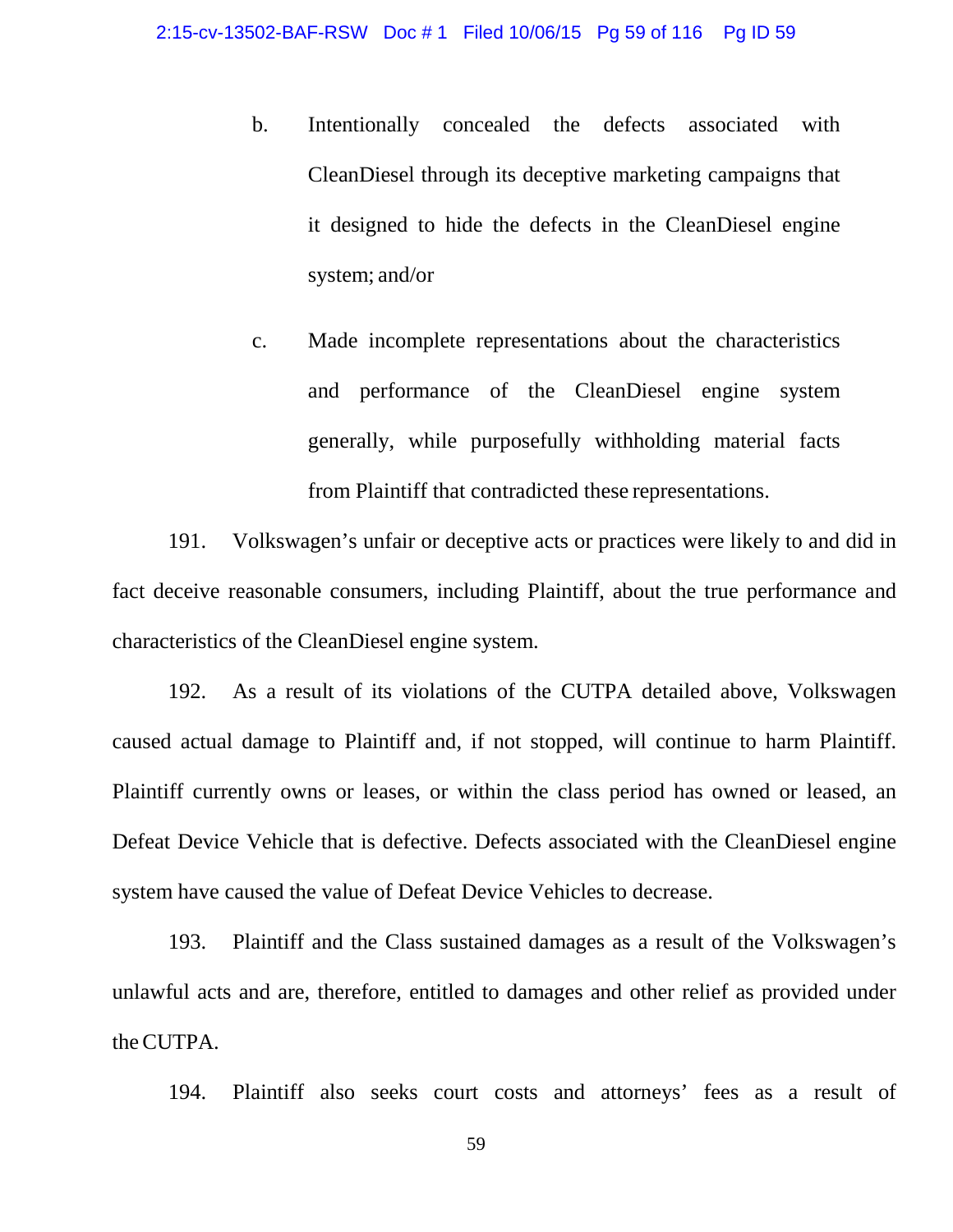Volkswagen's violation of the CUTPA as provided in CONN. GEN. STAT. ANN. § 42- 110g(d). A copy of this Complaint has been mailed to the Attorney General and the Commissioner of Consumer Protection of the State of Connecticut in accordance with CONN. GEN. STAT. ANN. § 42-110g(c).

### **COUNT II BREACH OF CONTRACT (Based on Connecticut Law)**

195. Plaintiff incorporates by reference all preceding allegations as though fully set forth herein.

196. Plaintiff brings this Count on behalf of the Connecticut Subclass.

197. Volkswagen's misrepresentations and omissions alleged herein, including Volkswagen's failure to disclose the existence of the "defeat device" and/or defective design as alleged herein, caused Plaintiff and the other Subclass members to make their purchases or leases of their Defeat Device Vehicles. Absent those misrepresentations and omissions, Plaintiff and the other Subclass members would not have purchased or leased these Defeat Device Vehicles, would not have purchased or leased these Defeat Device Vehicles at the prices they paid, and/or would have purchased or leased less expensive alternative vehicles that did not contain the CleanDiesel engine system and the "defeat device." Accordingly, Plaintiff and the other Subclass members overpaid for their Defeat Device Vehicles and did not receive the benefit of their bargain.

198. Each and every sale or lease of a Defeat Device Vehicle constitutes a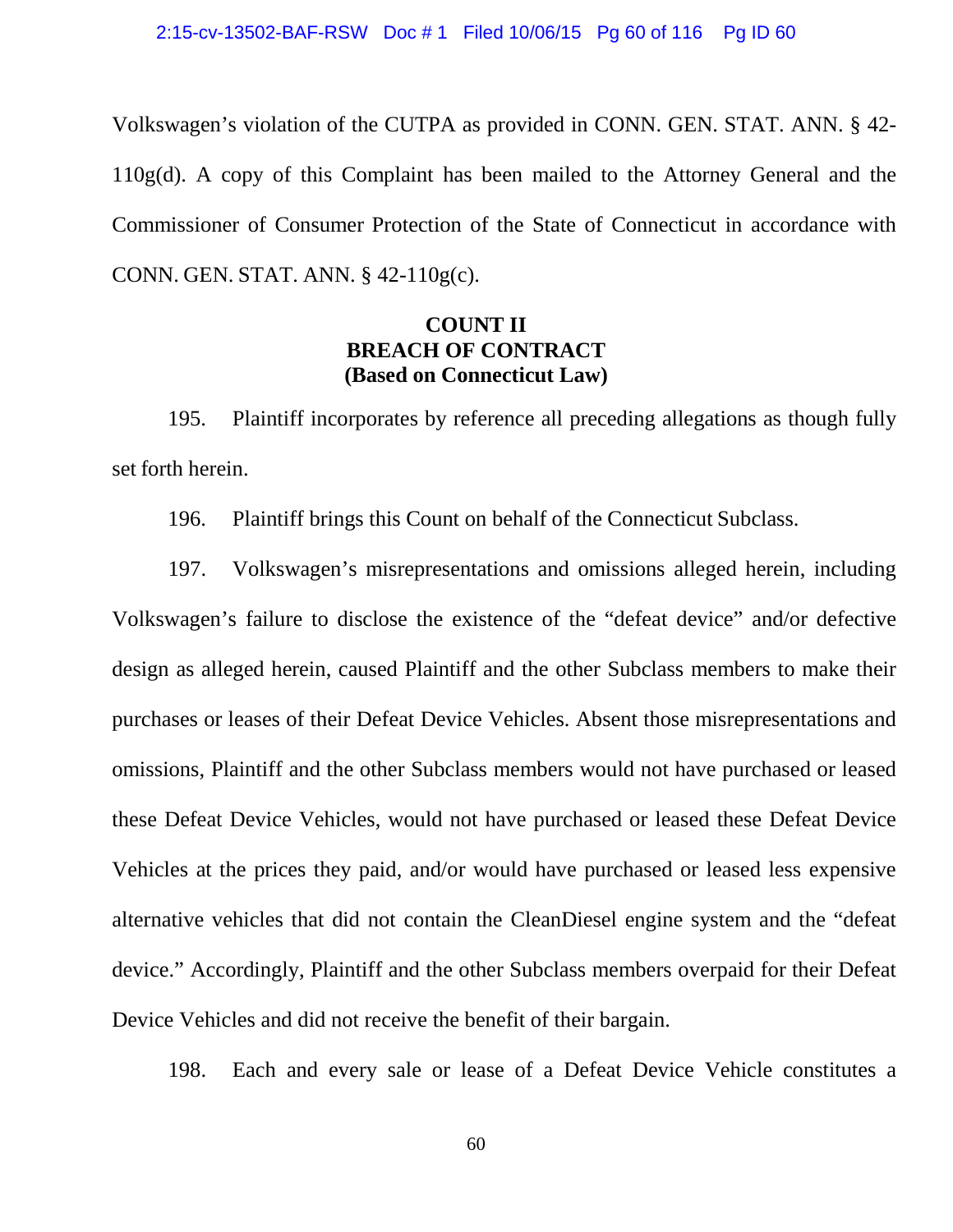#### 2:15-cv-13502-BAF-RSW Doc # 1 Filed 10/06/15 Pg 61 of 116 Pg ID 61

contract between Volkswagen and the purchaser or lessee. Volkswagen breached these contracts by selling or leasing Plaintiff and the other Subclass members defective Defeat Device Vehicles and by misrepresenting or failing to disclose the existence of the "defeat device" and/or defective design, including information known to Volkswagen rendering each Defeat Device Vehicle less safe and emissions compliant, and thus less valuable, than vehicles not equipped with CleanDiesel engine systems and "defeat devices."

199. Volkswagen failed to deliver to Plaintiff and the Subclass what it contractually promised to provide in exchange for the valid consideration they paid, breaching Subclass Members' contracts.

200. As a direct and proximate result of Volkswagen's breach of contract, Plaintiff and the Subclass have been damaged in an amount to be proven at trial, which shall include, but is not limited to, all compensatory damages, incidental and consequential damages, and other damages and relief allowed by law.

# **COUNT III FRAUD BY CONCEALMENT (Based on Connecticut Law)**

201. Plaintiff incorporates by reference all preceding allegations as though fully set forth herein.

202. Plaintiff brings this Count on behalf of the Connecticut Subclass.

203. Volkswagen intentionally concealed and suppressed material facts concerning the quality of the Defeat Device Vehicles. As alleged in this Complaint,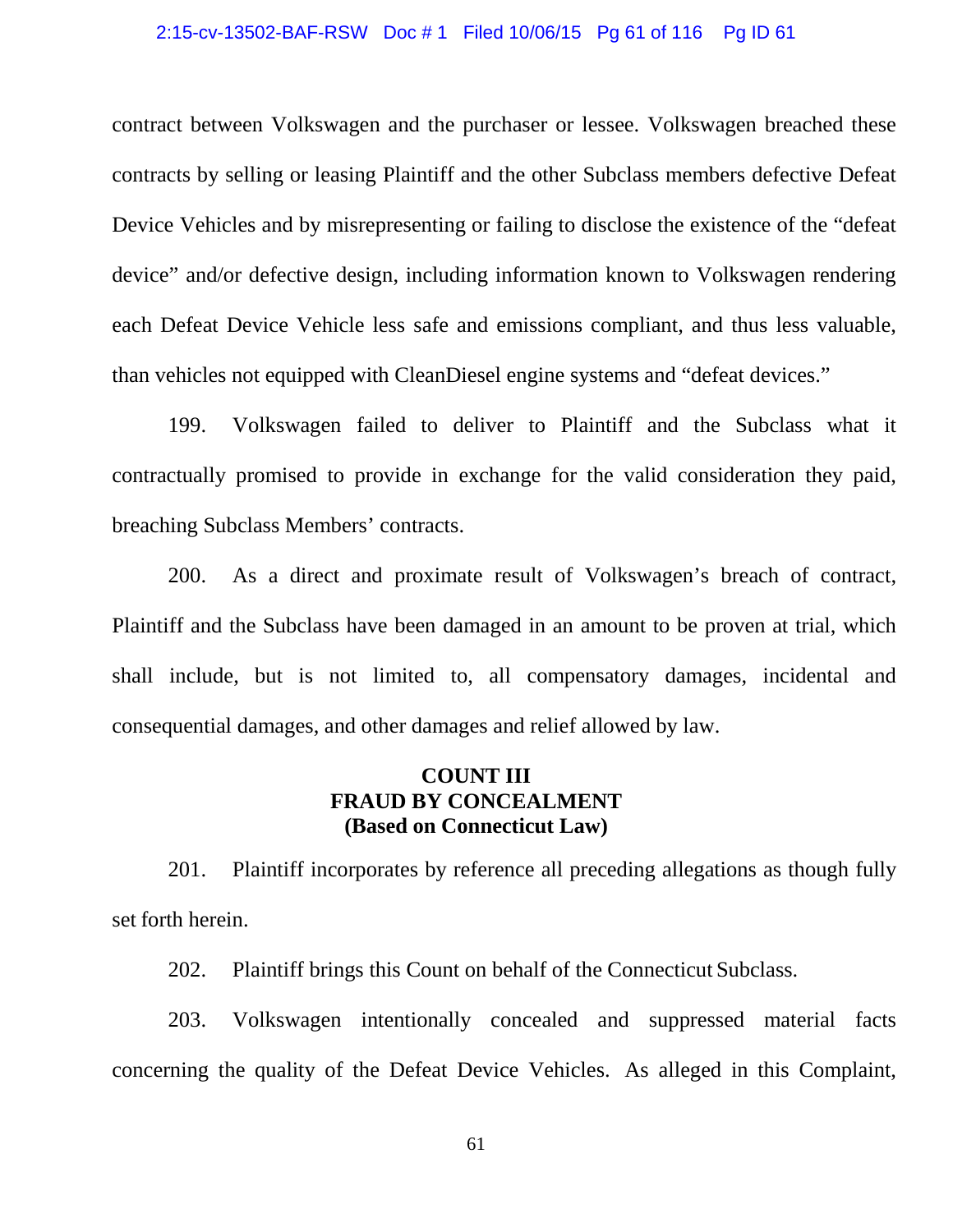### 2:15-cv-13502-BAF-RSW Doc # 1 Filed 10/06/15 Pg 62 of 116 Pg ID 62

notwithstanding references in the very model names of the subject vehicles as "Clean Diesel," or to their engines as "TDI Clean Diesel" engines, Volkswagen engaged in a secret scheme to evade federal and state vehicle emissions standards by installing software designed to conceal its vehicles' emissions of the pollutant nitrogen oxide, which contributes to the creation of ozone and smog. The software installed on the vehicles at issue was designed nefariously to kick-in during emissions certification testing, such that the vehicles would show far lower emissions than when actually operating on the road. The result was what Volkswagen intended: vehicles passed emissions certifications by way of deliberately induced false readings. Reportedly, Volkswagen's deliberate, secret scheme resulted in noxious emissions from these vehicles at 40 times applicable standards.

204. Plaintiff and Subclass members reasonably relied upon Volkswagen's false representations. They had no way of knowing that Volkswagen's representations were false and gravely misleading. As alleged herein, Volkswagen employed extremely sophisticated methods of deception. Plaintiff and Subclass members did not, and could not, unravel Volkswagen's deception on their own.

205. Volkswagen concealed and suppressed material facts concerning what is evidently the true culture of Volkswagen – one characterized by an emphasis on profits and sales above compliance with federal and state clean air law, and emissions regulations that are meant to protect the public and consumers. It also emphasized profits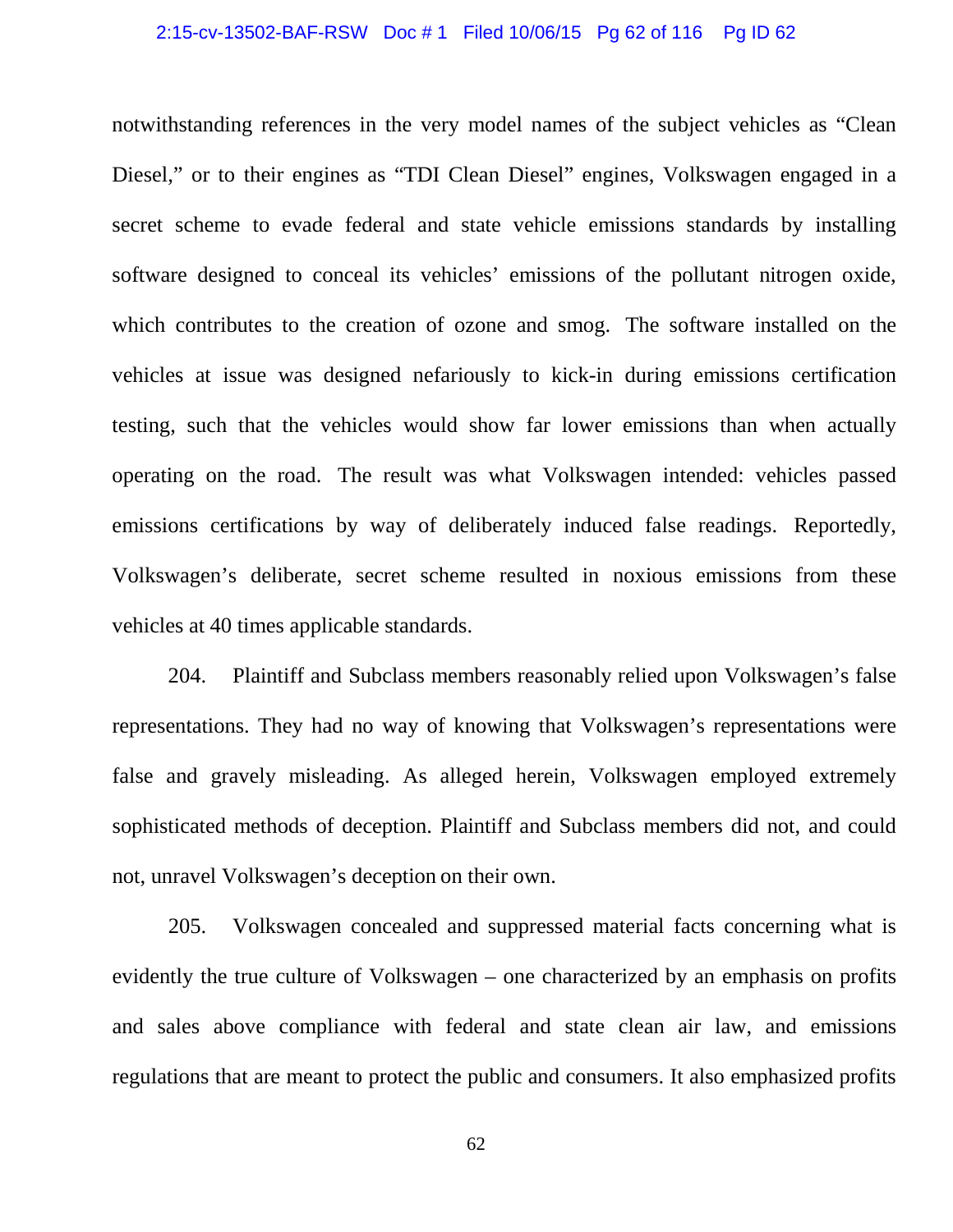### 2:15-cv-13502-BAF-RSW Doc # 1 Filed 10/06/15 Pg 63 of 116 Pg ID 63

and sales about the trust that Plaintiff and Subclass members placed in its representations. As one customer, Priya Shah, put it in a quotation cited by the *Los Angeles Times* in a September 18, 2015 article, "It's just a blatant disregard and intentional manipulation of the system. That's just a whole other level of not only lying to the government, but also lying to your consumer. People buy diesel cars from Volkswagen because they feel they are clean diesel cars." In the words of Ms. Shah, which no doubt reflect the sentiments of all other "CleanDiesel" vehicle buyers, "I don't want to be spewing noxious gases into the environment."

206. Necessarily, Volkswagen also took steps to ensure that its employees did not reveal the details of its scheme to regulators or consumers, including Plaintiff and Subclass members. Volkswagen did so in order to boost the reputations of its vehicles and to falsely assure purchasers and lessors of its vehicles, including certified previously owned vehicles, that Volkswagen is a reputable manufacturer that complies with applicable law, including federal and state clean air law and emissions regulations, and that its vehicles likewise comply with applicable law and regulations. Volkswagen's false representations were material to consumers, both because they concerned the quality of the Defeat Device Vehicles, including their compliance with applicable federal and state law and regulations regarding clean air and emissions, and also because the representations played a significant role in the value of the vehicles. As Volkswagen well knew, its customers, including Plaintiff and Subclass members, highly valued that the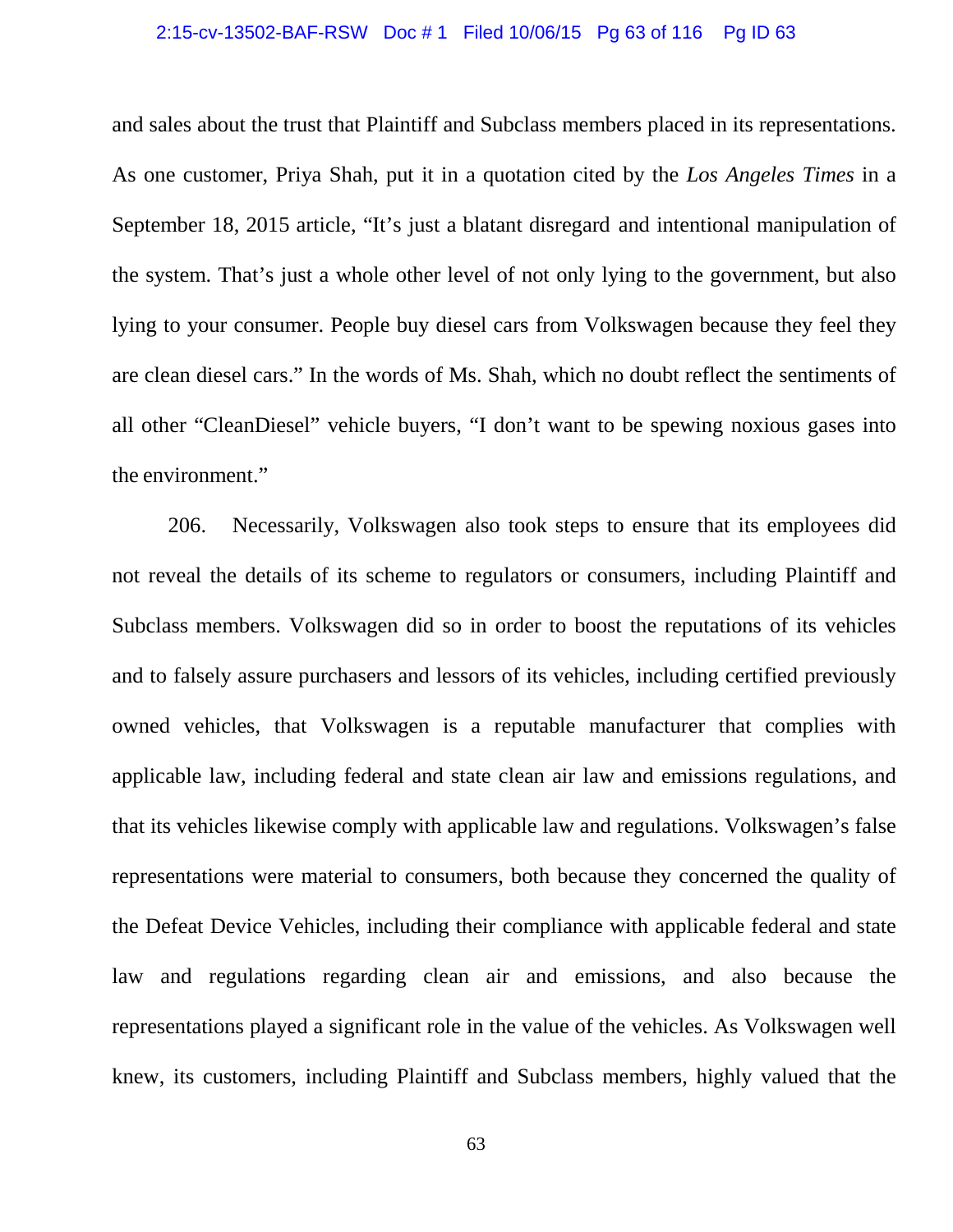### 2:15-cv-13502-BAF-RSW Doc # 1 Filed 10/06/15 Pg 64 of 116 Pg ID 64

vehicles they were purchasing or leasing were *clean* diesel cars, and they paid accordingly.

207. Volkswagen had a duty to disclose the emissions scheme it engaged in with respect to the vehicles at issue because knowledge of the scheme and its details were known and/or accessible only to Volkswagen, because Volkswagen had exclusive knowledge as to implementation and maintenance of its scheme, and because Volkswagen knew the facts were not known to or reasonably discoverable by Plaintiff or Subclass members. Volkswagen also had a duty to disclose because it made general affirmative representations about the qualities of its vehicles with respect to emissions standards, starting with references to them as *clean* diesel cars, or cars with *clean* diesel engines, which were misleading, deceptive, and incomplete without the disclosure of the additional facts set forth above regarding its emissions scheme, the actual emissions of its vehicles, its actual philosophy with respect to compliance with federal and state clean air law and emissions regulations, and its actual practices with respect to the vehicles at issue. Having volunteered to provide information to Plaintiff, Volkswagen had the duty to disclose not just the partial truth, but the entire truth. These omitted and concealed facts were material because they directly impact the value of the Defeat Device Vehicles purchased or leased by Plaintiff and Class members. Whether a manufacturer's products comply with federal and state clean air law and emissions regulations, and whether that manufacturer tells the truth with respect to such compliance or non-compliance, are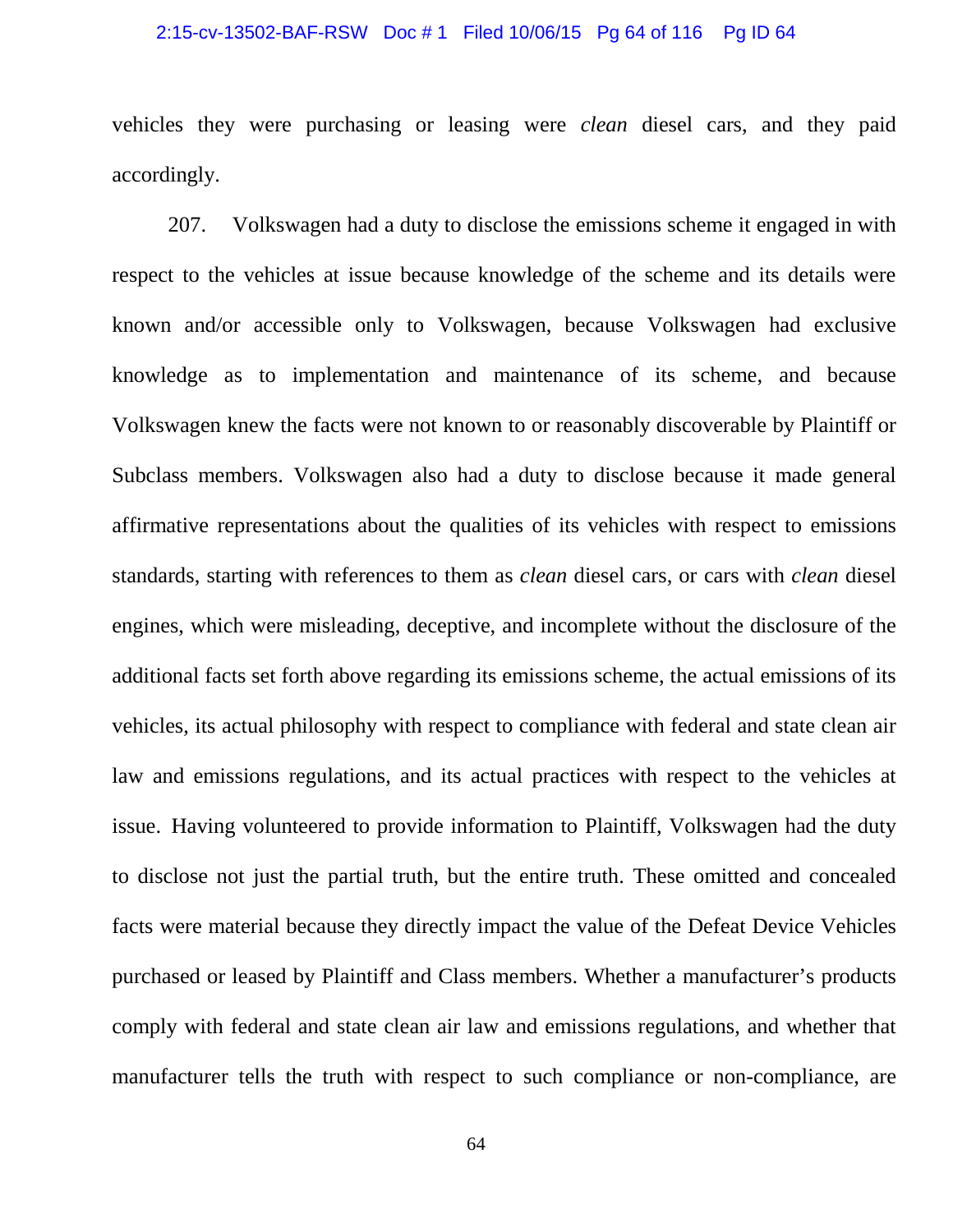### 2:15-cv-13502-BAF-RSW Doc # 1 Filed 10/06/15 Pg 65 of 116 Pg ID 65

material concerns to a consumer, including with respect to the emissions certifications testing their vehicles must pass. Volkswagen represented to Plaintiff and Subclass members that they were purchasing *clean* diesel vehicles, and certification testing appeared to confirm this—except that, secretly, Volkswagen had subverted the testing process thoroughly.

208. Volkswagen actively concealed and/or suppressed these material facts, in whole or in part, to pad and protect its profits and to avoid the perception that its vehicles did not or could not comply with federal and state laws governing clean air and emissions, which perception would hurt the brand's image and cost Volkswagen money, and it did so at the expense of Plaintiff and Subclass members.

209. On information and belief, Volkswagen has still not made full and adequate disclosures, and continues to defraud Plaintiff and Subclass members by concealing material information regarding the emission qualities of its referenced vehicles and its emissions scheme.

210. Plaintiff and Subclass members were unaware of the omitted material facts referenced herein, and they would not have acted as they did if they had known of the concealed and/or suppressed facts, in that they would not have purchased purportedly "clean" diesel cars manufactured by Volkswagen, and/or would not have continued to drive their heavily polluting vehicles, or would have taken other affirmative steps in light of the information concealed from them. Plaintiff's and Subclass members' actions were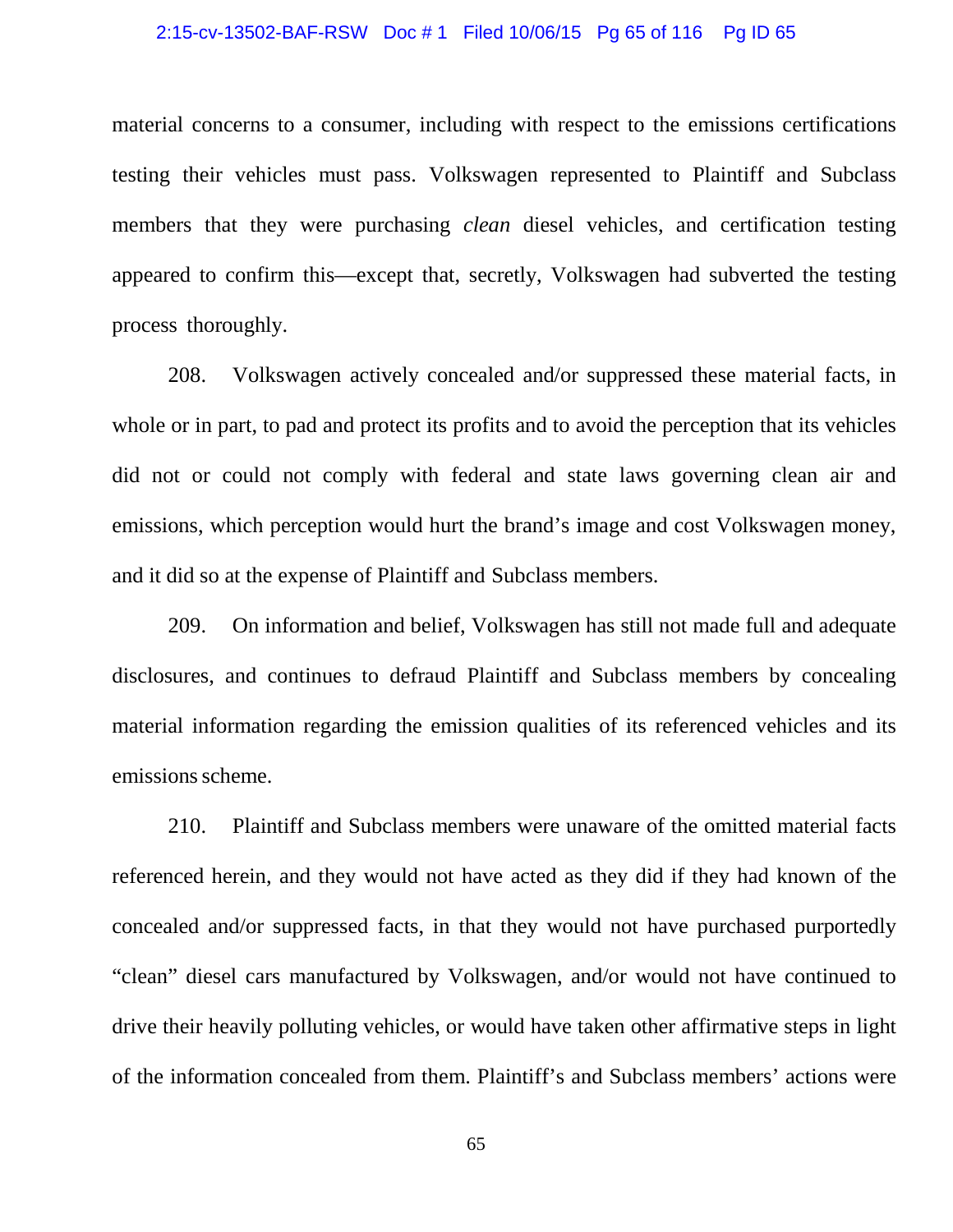### 2:15-cv-13502-BAF-RSW Doc # 1 Filed 10/06/15 Pg 66 of 116 Pg ID 66

justified. Volkswagen was in exclusive control of the material facts, and such facts were not known to the public, Plaintiff, or Subclass members.

211. Because of the concealment and/or suppression of the facts, Plaintiff and Subclass members have sustained damage because they own vehicles that are diminished in value as a result of Volkswagen's concealment of the true quality and quantity of those vehicles' emissions and Volkswagen's failure to timely disclose the actual emission qualities and quantities of hundreds of thousands of Volkswagen- and Audi-branded vehicles and the serious issues engendered by Volkswagen's corporate policies. Had Plaintiff and Subclass members been aware of Volkswagen's emissions schemes with regard to the vehicles at issue, and the company's callous disregard for compliance with applicable federal and state law and regulations, Plaintiff and Subclass members who purchased or leased new or certified previously owned vehicles would have paid less for their vehicles or would not have purchased or leased them at all.

212. The value of Plaintiff's and Subclass members' vehicles has diminished as a result of Volkswagen's fraudulent concealment of its emissions scheme, which has greatly tarnished the Volkswagen and Audi brand names attached to Plaintiffs' and Subclass members' vehicles and made any reasonable consumer reluctant to purchase any of the Defeat Device Vehicles, let alone pay what otherwise would have been fair market value for the vehicles.

213. Accordingly, Volkswagen is liable to Plaintiff and Subclass members for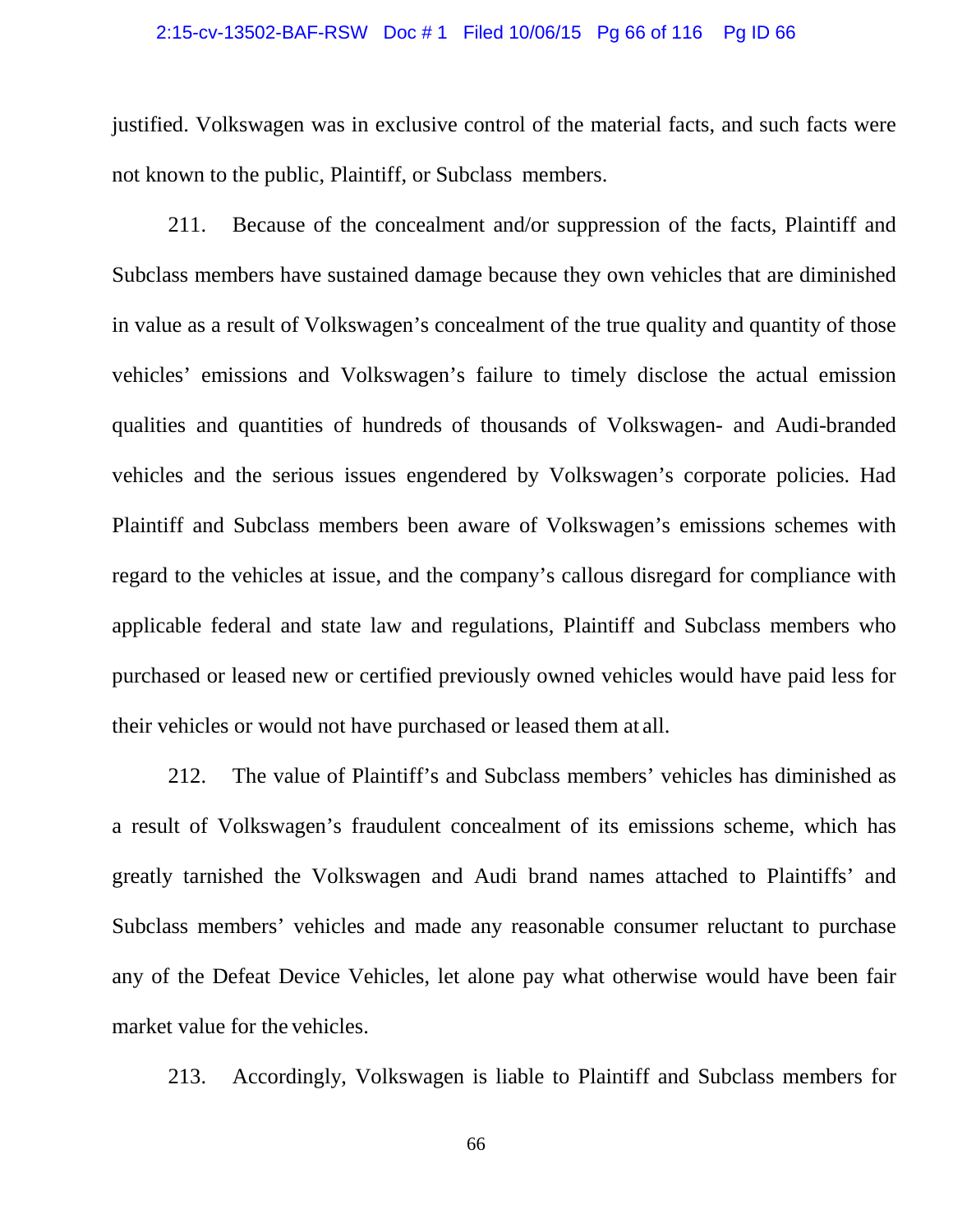damages in an amount to be proven at trial.

214. Volkswagen's acts were done wantonly, maliciously, oppressively, deliberately, with intent to defraud, and in reckless disregard of Plaintiff's and Subclass members' rights and the representations that Volkswagen made to them, in order to enrich Volkswagen. To the extent permitted under applicable law Volkswagen's conduct warrants an assessment of punitive damages in an amount sufficient to deter such conduct in the future, which amount is to be determined according to proof.

### **D. Claims on Behalf of the Iowa Subclass**

# **COUNT I VIOLATION OF THE IOWA CONSUMER FRAUDS ACT (I.C.A. §§ 714.16,** *et seq.***)**

215. Plaintiff Isaac Hoover ("Plaintiff," for purposes of all Iowa Subclass Counts) incorporates by reference all preceding allegations as though fully set forth herein.

216. Plaintiff brings this Count on behalf of the Iowa Subclass.

217. Plaintiff, members of the Iowa Subclass, and Volkswagen are all "person[s]" for purposes of the Iowa Consumer Fraud Act ("CFA"). Iowa Code Annotated §§ 714.16, *et seq.*

218. The Defeat Device Vehicles meet the definition of "merchandise" for purposes of the CFA. *See* I.C.A. §714.16(1)(i).

219. Named Plaintiff and members of the Subclass purchased the Defeat Device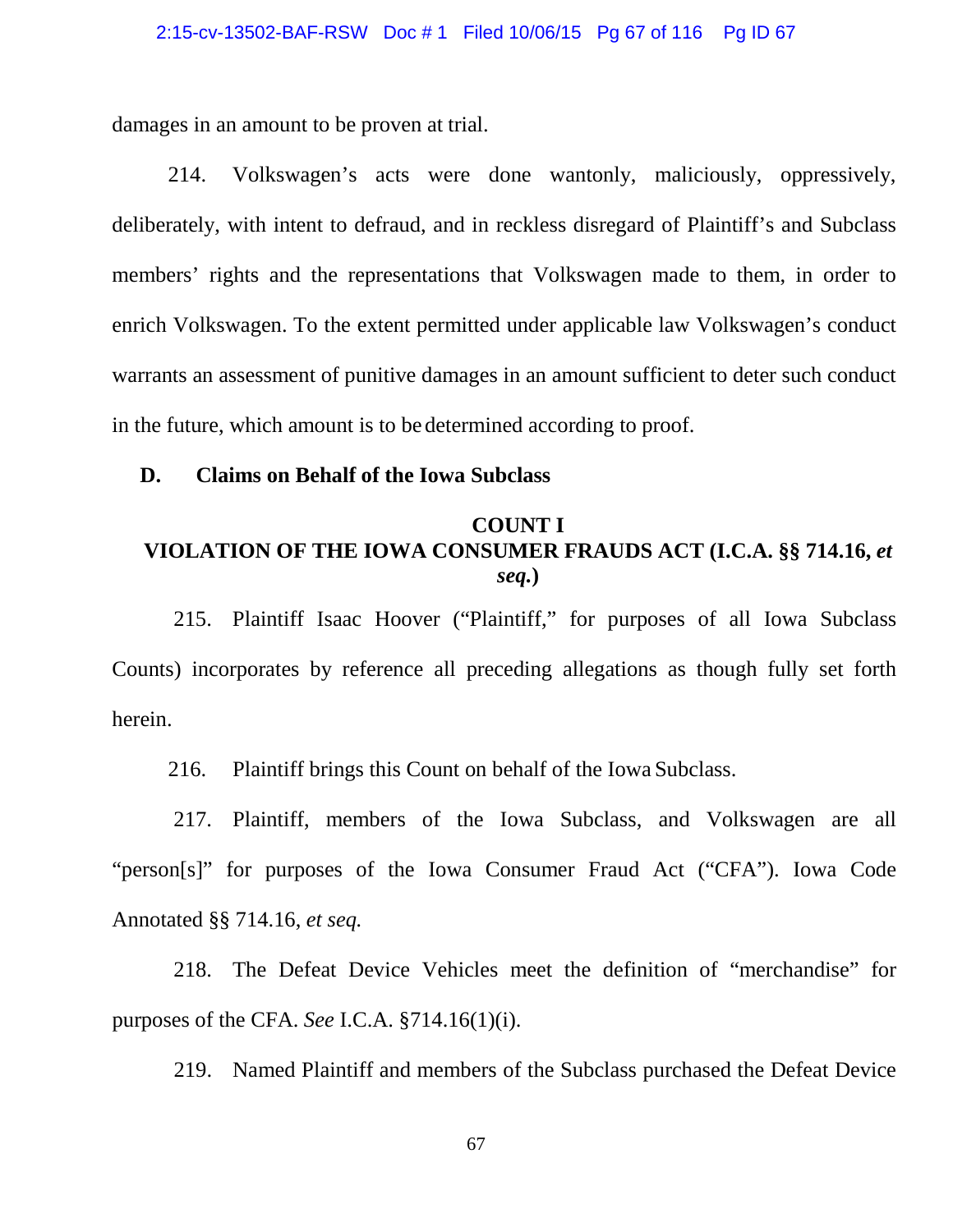### 2:15-cv-13502-BAF-RSW Doc # 1 Filed 10/06/15 Pg 68 of 116 Pg ID 68

Vehicles at issue for personal, family or household purposes.

220. Pursuant to the CFA, "deception" means "an act or practice which has the tendency or capacity to mislead a substantial number of consumers as to a material fact or facts. I.C.A. §714.16(1)(f).

221. Pursuant to the CFA, "use or employment by a person of an unfair practice, deception, fraud, false pretense, false promise, or misrepresentation, or the concealment, suppression, or omission of a material fact with intent that others rely on the concealment, suppression or omission, in connection with the lease, sale or advertisement of any merchandise or the solicitation of contributions for charitable purposes, whether or not a person has in fact been misled, deceived, or damaged, is an unlawful practice". *See* I.C.A. §714.16(2)(a).

222. 47. In selling and leasing the Defeat Device Vehicles to Plaintiff and members of the Subclass, Volkswagen has misrepresented material facts in representing that the Defeat Device Vehicles met the standard for emissions under the Clean Air Act when the vehicles do not in fact meet the Clean Air Act, 42 U.S.C. §§ 7401, *et seq.*, emission standards when driven under normal driving conditions.

223. By selling vehicles represented to meet the Clean Air Act, 42 U.S.C. §§ 7401, *et seq.*, defendant Volkswagen violated the CFA, I.C.A. §§ 714.06 *et seq.*

*224.* By advertising and selling the Defeat Device Vehicles as being "clean diesel," defendant Volkswagen violated the CFA, I.C.A. §§ 714.06 *et seq.*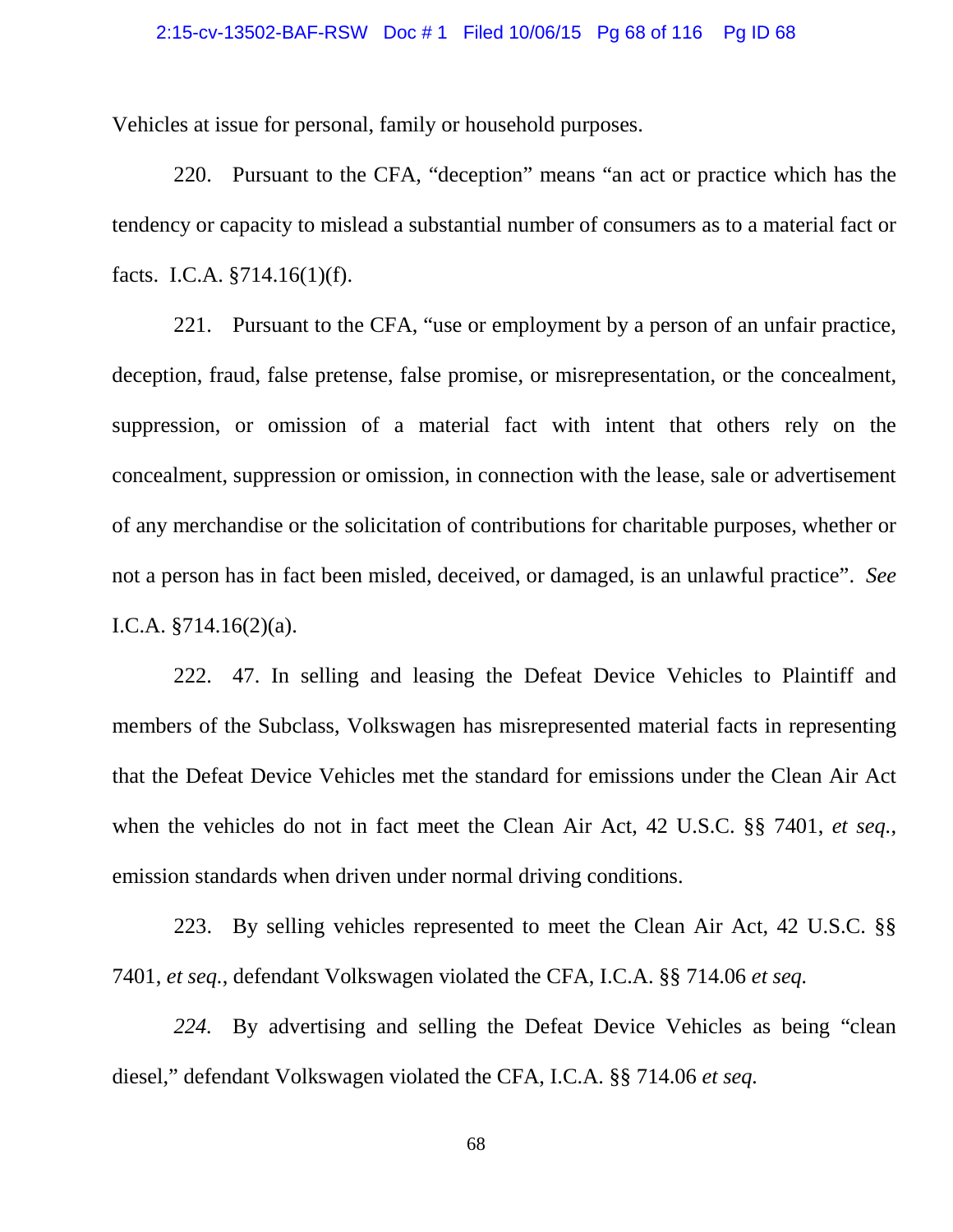#### 2:15-cv-13502-BAF-RSW Doc # 1 Filed 10/06/15 Pg 69 of 116 Pg ID 69

225. The misrepresentation of Volkswagen to Plaintiff and members of the Subclass with material facts regarding the defective and/or fraudulent condition of the vehicles at issue have caused injury to Plaintiff and the Subclass in that the value of the Defeat Device Vehicles is substantially diminished and Plaintiff and members of the Subclass have suffered a loss equal to the diminished value of the vehicles and/or the cost of repairing and replacing the defective and/or non-conforming system within the Defeat Device Vehicles.

### **COUNT II BREACH OF CONTRACT (Based on Iowa Law)**

226. Plaintiff incorporates by reference all preceding allegations as though fully set forth herein.

227. Plaintiff brings this Count on behalf of the Iowa Subclass.

228. Volkswagen's misrepresentations and omissions alleged herein, including Volkswagen's failure to disclose the existence of the "defeat device" and/or defective design as alleged herein, caused Plaintiff and the other Subclass members to make their purchases or leases of their Defeat Device Vehicles. Absent those misrepresentations and omissions, Plaintiff and the other Subclass members would not have purchased or leased these Defeat Device Vehicles, would not have purchased or leased these Defeat Device Vehicles at the prices they paid, and/or would have purchased or leased less expensive alternative vehicles that did not contain the CleanDiesel engine system and the "defeat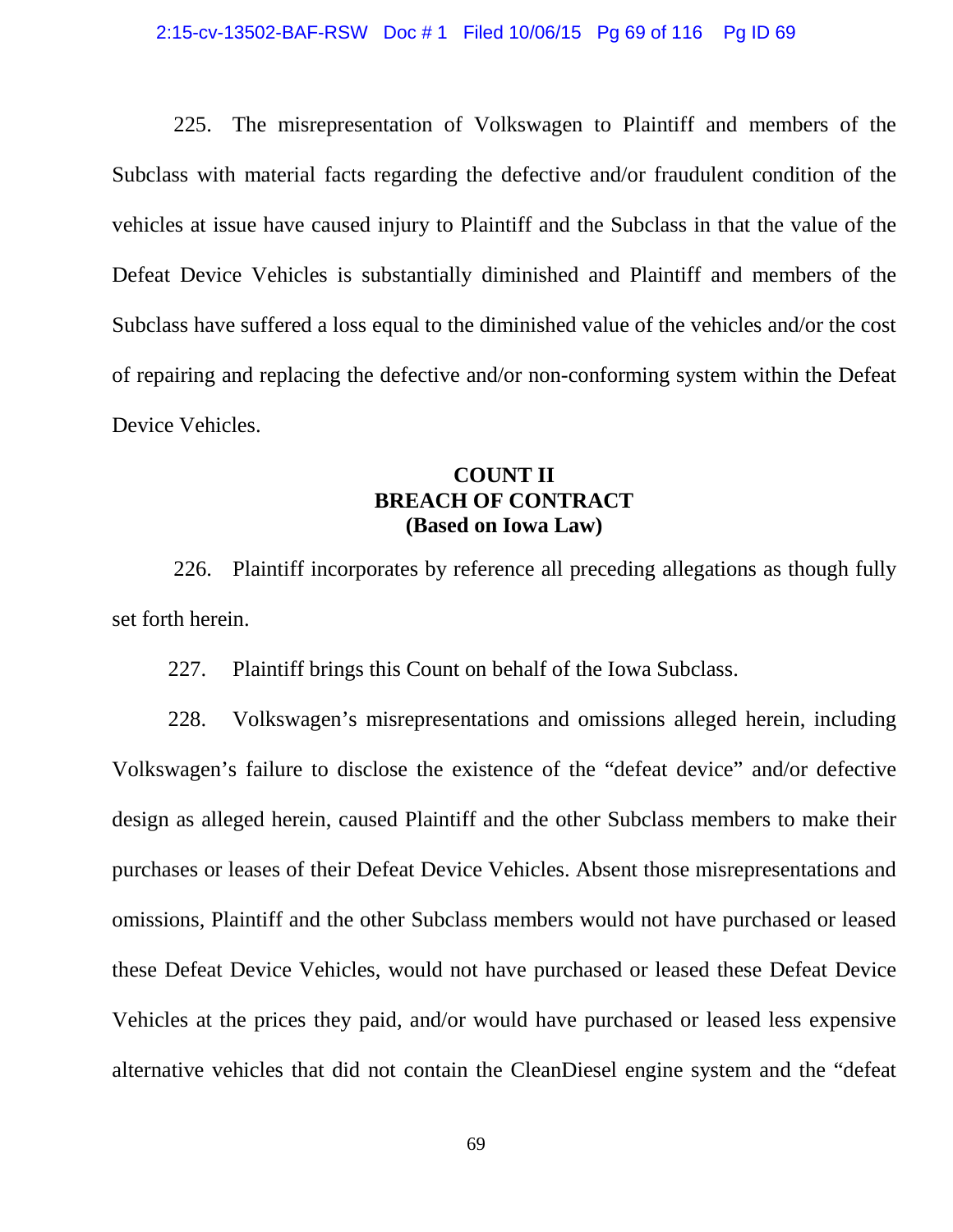### 2:15-cv-13502-BAF-RSW Doc # 1 Filed 10/06/15 Pg 70 of 116 Pg ID 70

device." Accordingly, Plaintiff and the other Subclass members overpaid for their Defeat Device Vehicles and did not receive the benefit of their bargain.

229. Each and every sale or lease of a Defeat Device Vehicle constitutes a contract between Volkswagen and the purchaser or lessee. Volkswagen breached these contracts by selling or leasing Plaintiff and the other Subclass members defective Defeat Device Vehicles and by misrepresenting or failing to disclose the existence of the "defeat device" and/or defective design, including information known to Volkswagen rendering each Defeat Device Vehicle less safe and emissions compliant, and thus less valuable, than vehicles not equipped with CleanDiesel engine systems and "defeat devices."

230. Volkswagen failed to deliver to Plaintiff and the Subclass what it contractually promised to provide in exchange for the valid consideration they paid, breaching Subclass Members' contracts.

231. As a direct and proximate result of Volkswagen's breach of contract, Plaintiff and the Subclass have been damaged in an amount to be proven at trial, which shall include, but is not limited to, all compensatory damages, incidental and consequential damages, and other damages and relief allowed by law.

# **COUNT III FRAUD BY CONCEALMENT (Based on Iowa Law)**

232. Plaintiff incorporates by reference all preceding allegations as though fully set forth herein.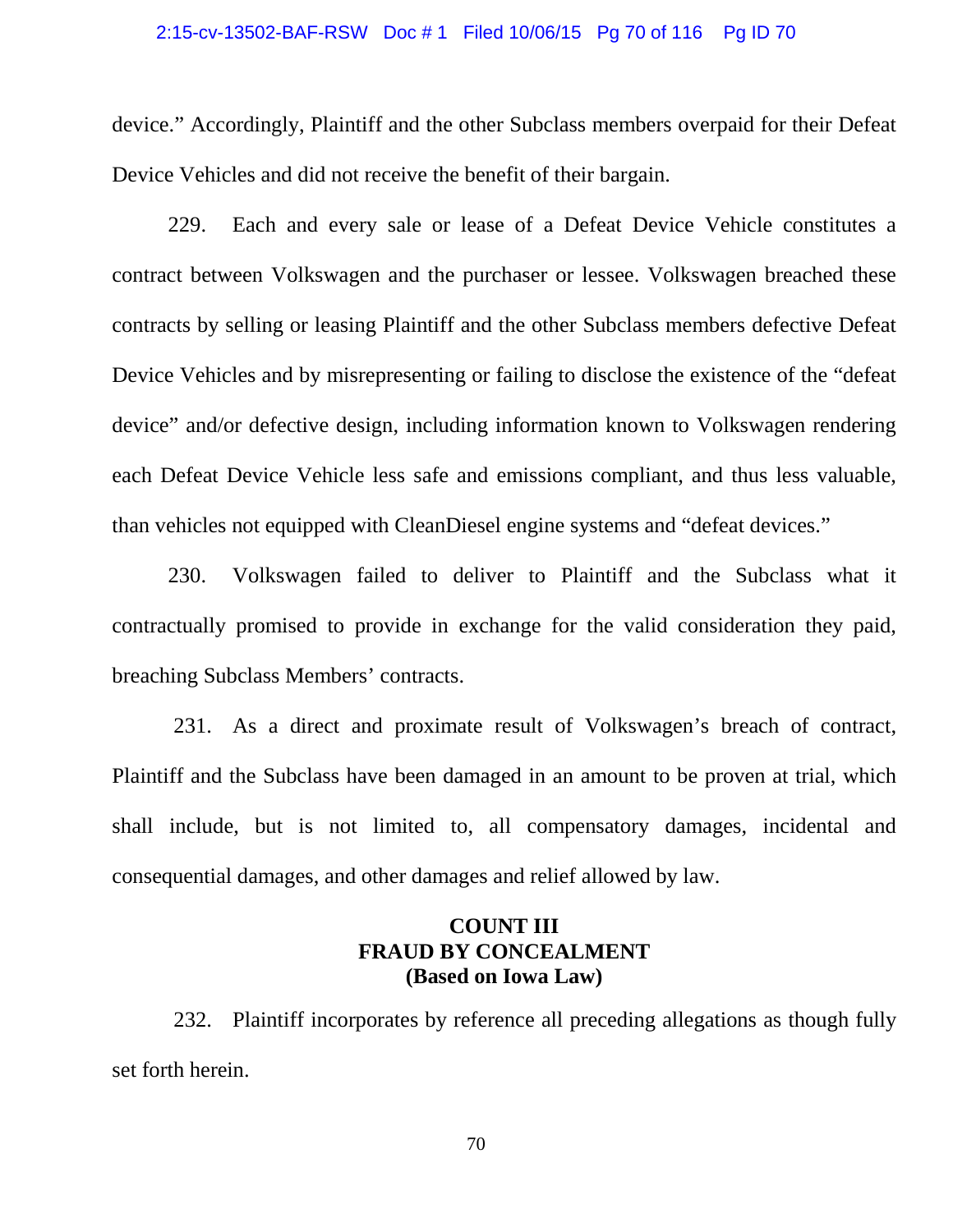233. Plaintiff brings this Count on behalf of the Iowa Subclass.

234. Volkswagen intentionally concealed and suppressed material facts concerning the quality of the Defeat Device Vehicles. As alleged in this Complaint, notwithstanding references in the very model names of the subject vehicles as "Clean Diesel," or to their engines as "TDI Clean Diesel" engines, Volkswagen engaged in a secret scheme to evade federal and state vehicle emissions standards by installing software designed to conceal its vehicles' emissions of the pollutant nitrogen oxide, which contributes to the creation of ozone and smog. The software installed on the vehicles at issue was designed nefariously to kick-in during emissions certification testing, such that the vehicles would show far lower emissions than when actually operating on the road. The result was what Volkswagen intended: vehicles passed emissions certifications by way of deliberately induced false readings. Reportedly, Volkswagen's deliberate, secret scheme resulted in noxious emissions from these vehicles at 40 times applicable standards.

235. Plaintiff and Subclass members reasonably relied upon Volkswagen's false representations. They had no way of knowing that Volkswagen's representations were false and gravely misleading. As alleged herein, Volkswagen employed extremely sophisticated methods of deception. Plaintiff and Subclass members did not, and could not, unravel Volkswagen's deception on their own.

236. Volkswagen concealed and suppressed material facts concerning what is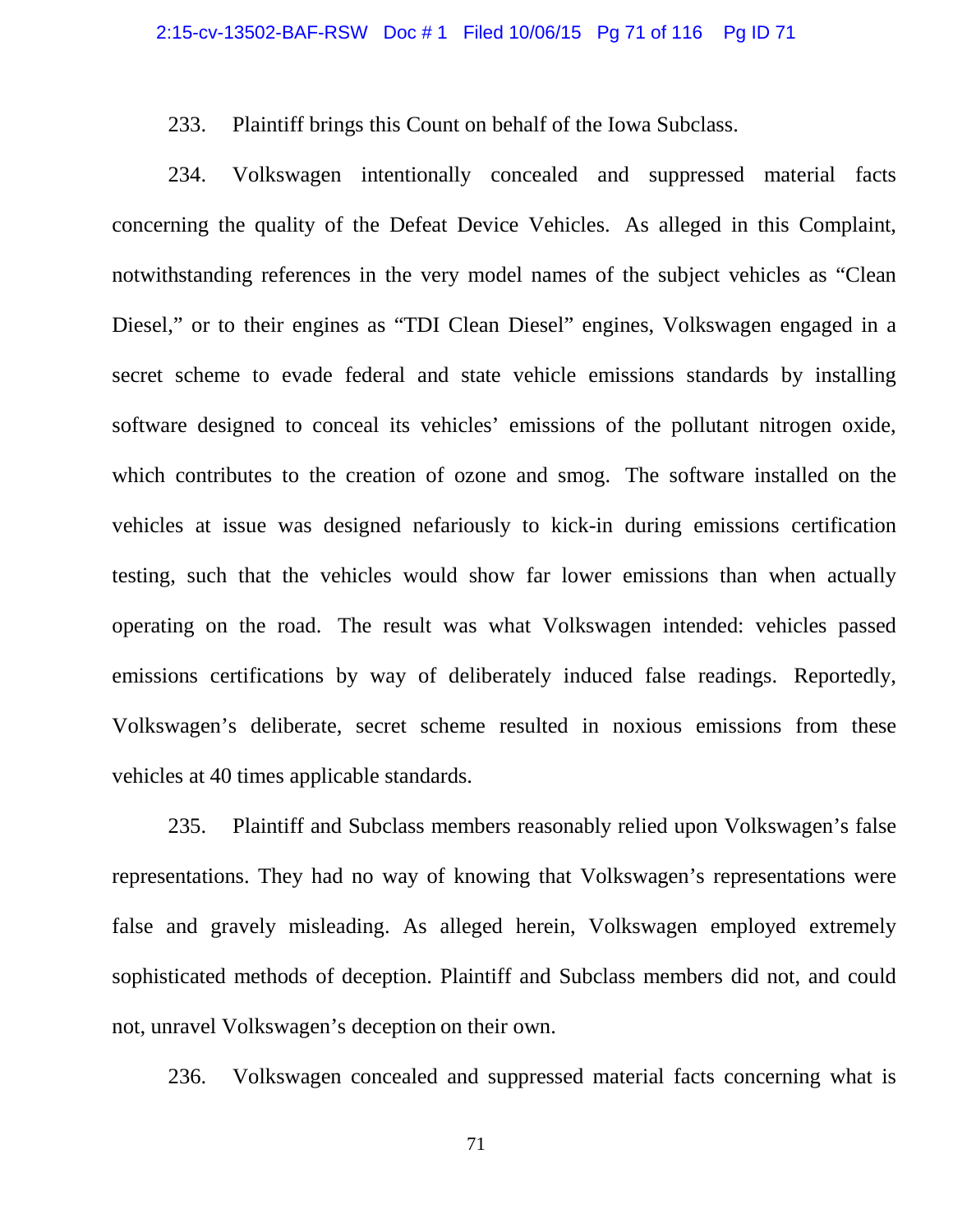### 2:15-cv-13502-BAF-RSW Doc # 1 Filed 10/06/15 Pg 72 of 116 Pg ID 72

evidently the true culture of Volkswagen – one characterized by an emphasis on profits and sales above compliance with federal and state clean air law, and emissions regulations that are meant to protect the public and consumers. It also emphasized profits and sales about the trust that Plaintiff and Subclass members placed in its representations. As one customer, Priya Shah, put it in a quotation cited by the *Los Angeles Times* in a September 18, 2015 article, "It's just a blatant disregard and intentional manipulation of the system. That's just a whole other level of not only lying to the government, but also lying to your consumer. People buy diesel cars from Volkswagen because they feel they are clean diesel cars." In the words of Ms. Shah, which no doubt reflect the sentiments of all other "CleanDiesel" vehicle buyers, "I don't want to be spewing noxious gases into the environment."

237. Necessarily, Volkswagen also took steps to ensure that its employees did not reveal the details of its scheme to regulators or consumers, including Plaintiff and Subclass members. Volkswagen did so in order to boost the reputations of its vehicles and to falsely assure purchasers and lessors of its vehicles, including certified previously owned vehicles, that Volkswagen is a reputable manufacturer that complies with applicable law, including federal and state clean air law and emissions regulations, and that its vehicles likewise comply with applicable law and regulations. Volkswagen's false representations were material to consumers, both because they concerned the quality of the Defeat Device Vehicles, including their compliance with applicable federal and state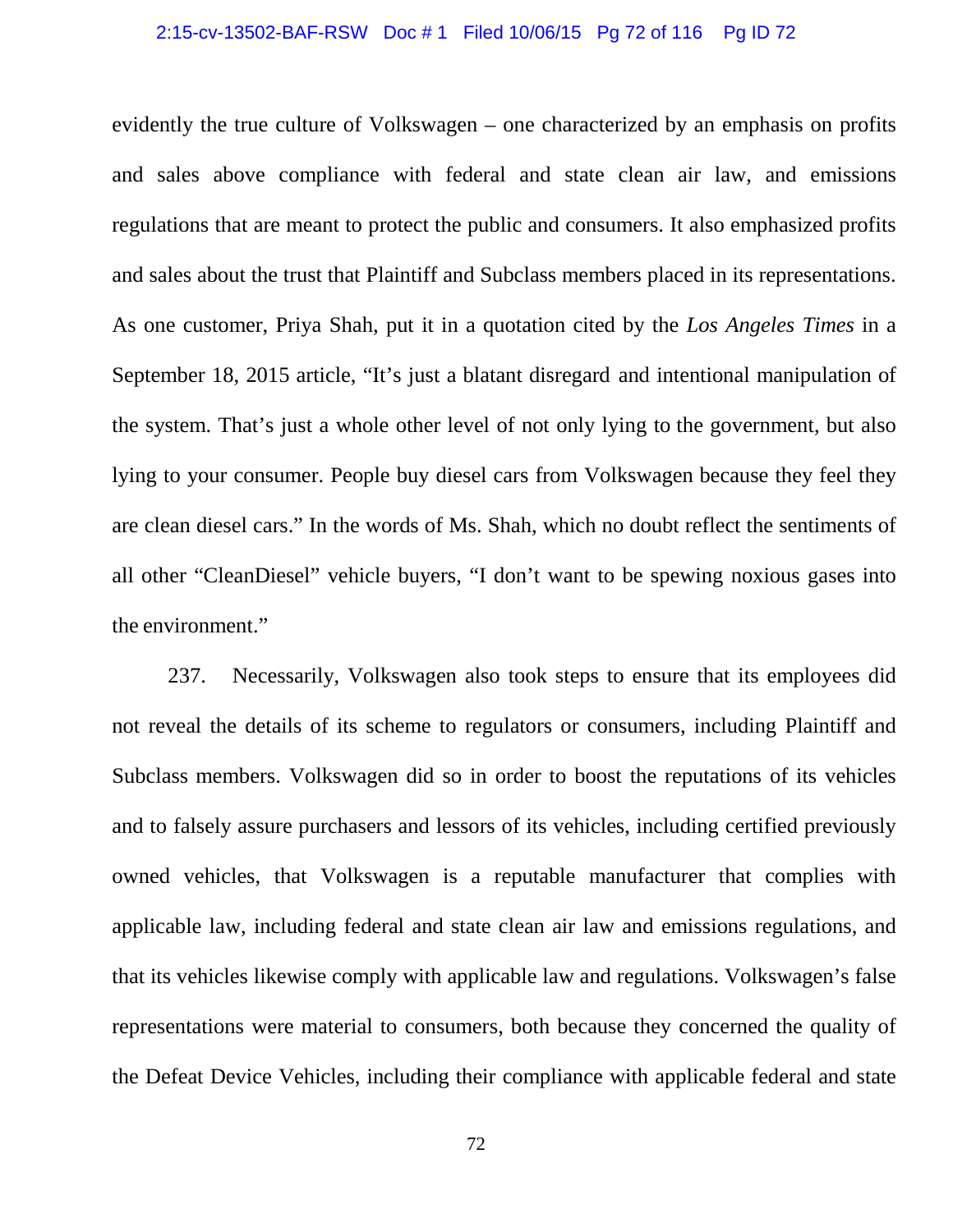#### 2:15-cv-13502-BAF-RSW Doc # 1 Filed 10/06/15 Pg 73 of 116 Pg ID 73

law and regulations regarding clean air and emissions, and also because the representations played a significant role in the value of the vehicles. As Volkswagen well knew, its customers, including Plaintiff and Subclass members, highly valued that the vehicles they were purchasing or leasing were *clean* diesel cars, and they paid accordingly.

238. Volkswagen had a duty to disclose the emissions scheme it engaged in with respect to the vehicles at issue because knowledge of the scheme and its details were known and/or accessible only to Volkswagen, because Volkswagen had exclusive knowledge as to implementation and maintenance of its scheme, and because Volkswagen knew the facts were not known to or reasonably discoverable by Plaintiff or Subclass members. Volkswagen also had a duty to disclose because it made general affirmative representations about the qualities of its vehicles with respect to emissions standards, starting with references to them as *clean* diesel cars, or cars with *clean* diesel engines, which were misleading, deceptive, and incomplete without the disclosure of the additional facts set forth above regarding its emissions scheme, the actual emissions of its vehicles, its actual philosophy with respect to compliance with federal and state clean air law and emissions regulations, and its actual practices with respect to the vehicles at issue. Having volunteered to provide information to Plaintiff, Volkswagen had the duty to disclose not just the partial truth, but the entire truth. These omitted and concealed facts were material because they directly impact the value of the Defeat Device Vehicles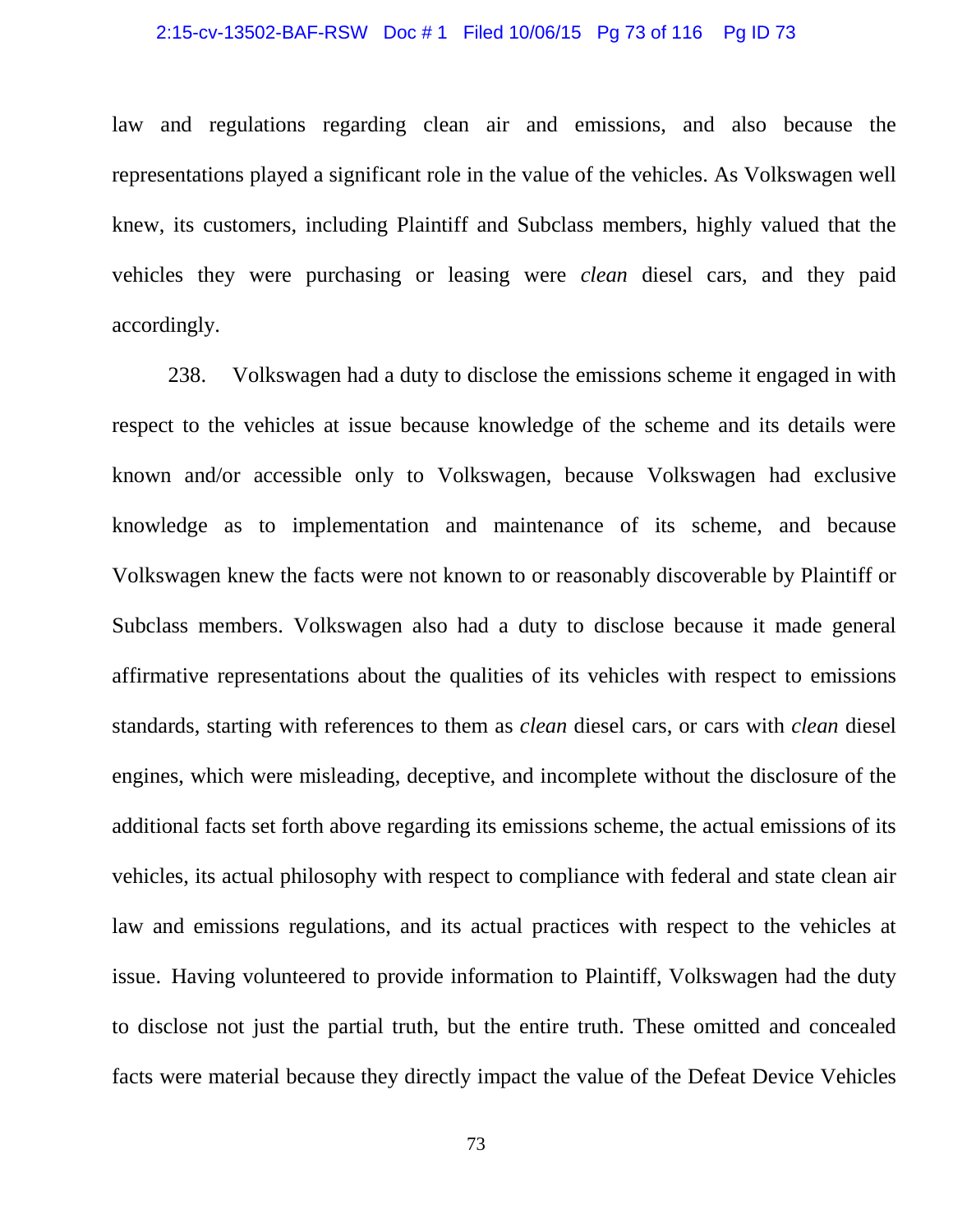#### 2:15-cv-13502-BAF-RSW Doc # 1 Filed 10/06/15 Pg 74 of 116 Pg ID 74

purchased or leased by Plaintiff and Class members. Whether a manufacturer's products comply with federal and state clean air law and emissions regulations, and whether that manufacturer tells the truth with respect to such compliance or non-compliance, are material concerns to a consumer, including with respect to the emissions certifications testing their vehicles must pass. Volkswagen represented to Plaintiff and Subclass members that they were purchasing *clean* diesel vehicles, and certification testing appeared to confirm this—except that, secretly, Volkswagen had subverted the testing process thoroughly.

239. Volkswagen actively concealed and/or suppressed these material facts, in whole or in part, to pad and protect its profits and to avoid the perception that its vehicles did not or could not comply with federal and state laws governing clean air and emissions, which perception would hurt the brand's image and cost Volkswagen money, and it did so at the expense of Plaintiff and Subclass members.

240. On information and belief, Volkswagen has still not made full and adequate disclosures, and continues to defraud Plaintiff and Subclass members by concealing material information regarding the emission qualities of its referenced vehicles and its emissions scheme.

241. Plaintiff and Subclass members were unaware of the omitted material facts referenced herein, and they would not have acted as they did if they had known of the concealed and/or suppressed facts, in that they would not have purchased purportedly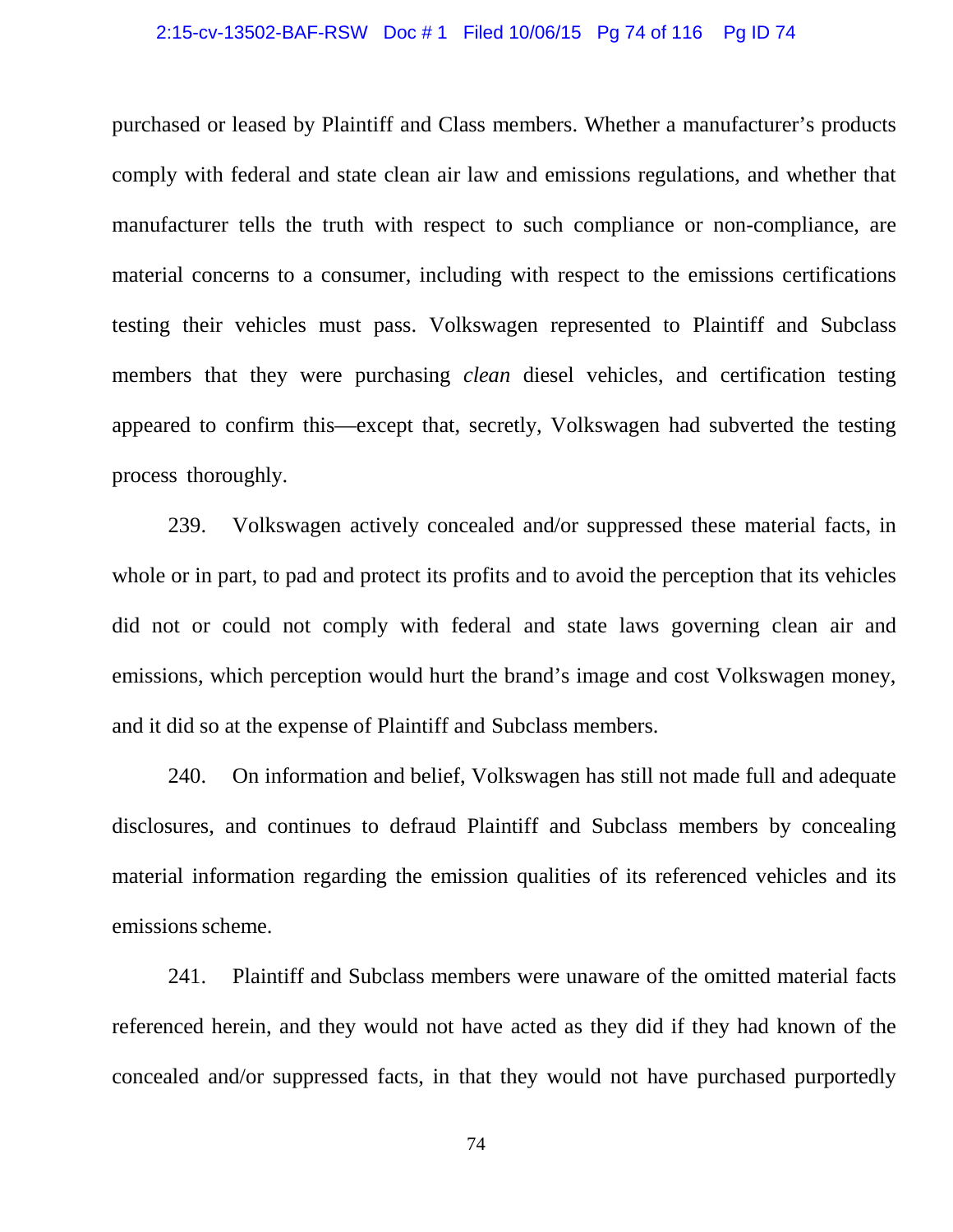#### 2:15-cv-13502-BAF-RSW Doc # 1 Filed 10/06/15 Pg 75 of 116 Pg ID 75

"clean" diesel cars manufactured by Volkswagen, and/or would not have continued to drive their heavily polluting vehicles, or would have taken other affirmative steps in light of the information concealed from them. Plaintiff's and Subclass members' actions were justified. Volkswagen was in exclusive control of the material facts, and such facts were not known to the public, Plaintiff, or Subclass members.

242. Because of the concealment and/or suppression of the facts, Plaintiff and Subclass members have sustained damage because they own vehicles that are diminished in value as a result of Volkswagen's concealment of the true quality and quantity of those vehicles' emissions and Volkswagen's failure to timely disclose the actual emission qualities and quantities of hundreds of thousands of Volkswagen- and Audi-branded vehicles and the serious issues engendered by Volkswagen's corporate policies. Had Plaintiff and Subclass members been aware of Volkswagen's emissions schemes with regard to the vehicles at issue, and the company's callous disregard for compliance with applicable federal and state law and regulations, Plaintiff and Subclass members who purchased or leased new or certified previously owned vehicles would have paid less for their vehicles or would not have purchased or leased them at all.

243. The value of Plaintiff's and Subclass members' vehicles has diminished as a result of Volkswagen's fraudulent concealment of its emissions scheme, which has greatly tarnished the Volkswagen and Audi brand names attached to Plaintiff's and Subclass members' vehicles and made any reasonable consumer reluctant to purchase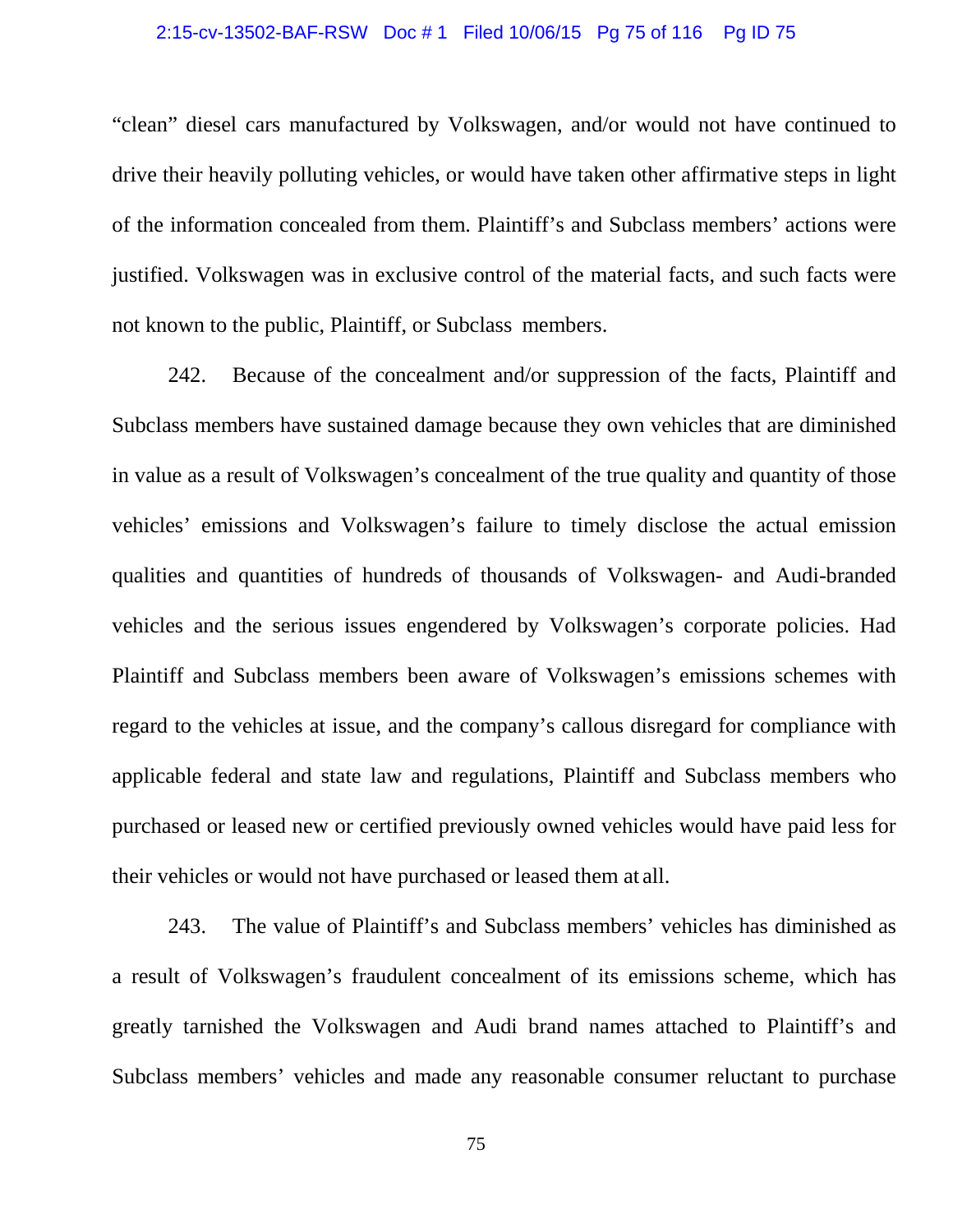#### 2:15-cv-13502-BAF-RSW Doc # 1 Filed 10/06/15 Pg 76 of 116 Pg ID 76

any of the Defeat Device Vehicles, let alone pay what otherwise would have been fair market value for the vehicles.

244. Accordingly, Volkswagen is liable to Plaintiff and Subclass members for damages in an amount to be proven at trial.

245. Volkswagen's acts were done wantonly, maliciously, oppressively, deliberately, with intent to defraud, and in reckless disregard of Plaintiff's and Subclass members' rights and the representations that Volkswagen made to them, in order to enrich Volkswagen. To the extent permitted under applicable law Volkswagen's conduct warrants an assessment of punitive damages in an amount sufficient to deter such conduct in the future, which amount is to be determined according to proof.

### **E. Claims on Behalf of the Maryland Subclass**

# **COUNT I VIOLATION OF THE MARYLAND CONSUMER PROTECTION ACT (MD. CODE COM. LAW §§ 13-101,** *et seq.***)**

246. Plaintiff Forrest Tinsler ("Plaintiff," for purposes of all Maryland Subclass Counts) incorporates by reference all preceding allegations as though fully set forth herein.

247. Plaintiff brings this Count on behalf of the Maryland Subclass.

248. Volkswagen, Plaintiff, and the Maryland Subclass are "persons" within the meaning of MD. CODE COM. LAW § 13-101(h).

249. The Maryland Consumer Protection Act ("Maryland CPA") provides that a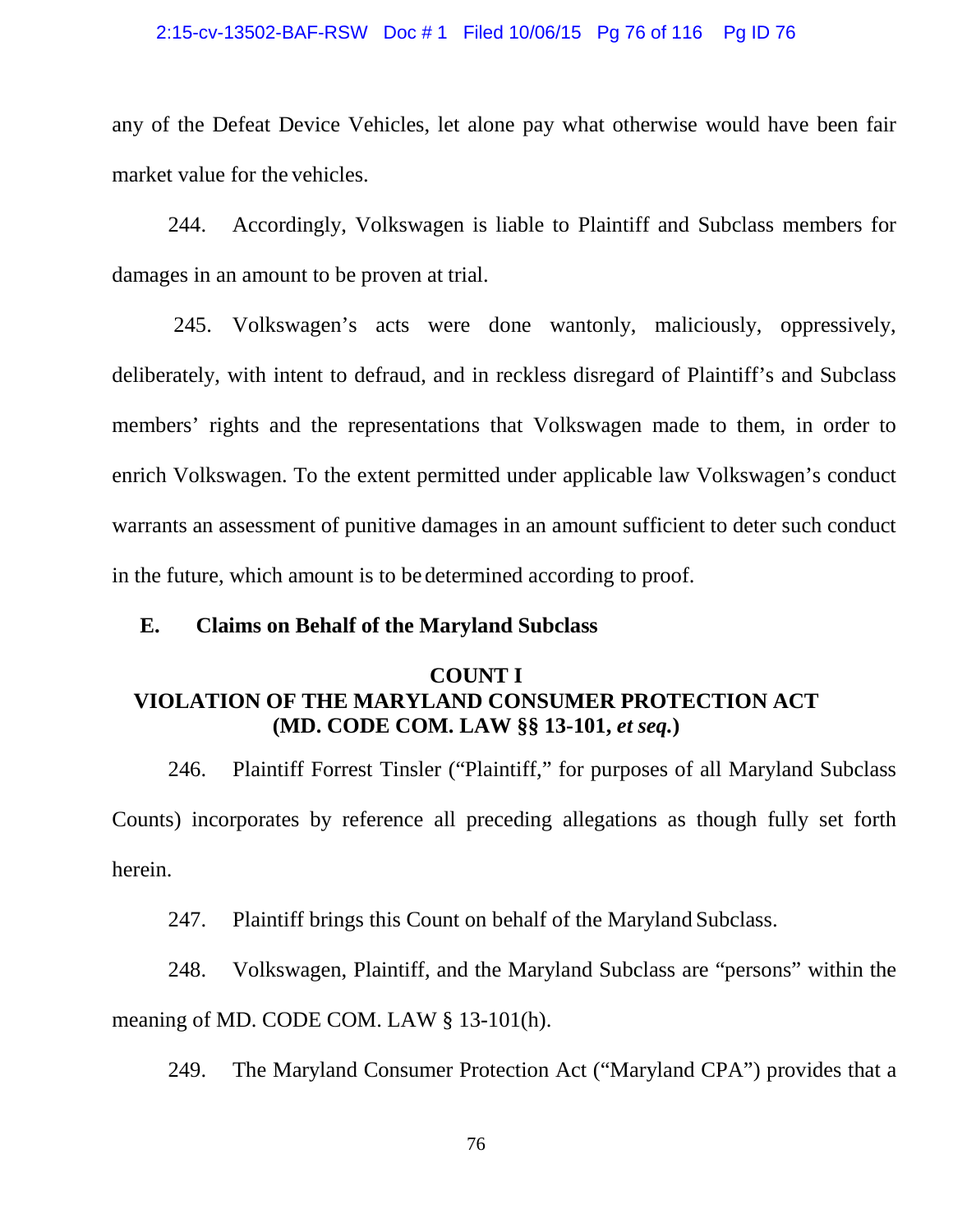#### 2:15-cv-13502-BAF-RSW Doc # 1 Filed 10/06/15 Pg 77 of 116 Pg ID 77

person may not engage in any unfair or deceptive trade practice in the sale of any consumer good. MD. COM. LAW CODE § 13-303. Volkswagen participated in misleading, false, or deceptive acts that violated the Maryland CPA. By systematically devaluing safety and concealing a plethora of defects in VW-branded vehicles, Volkswagen engaged in deceptive business practices prohibited by the Maryland CPA.

250. Volkswagen engaged in unlawful trade practices, including:

- a. representing that the Defeat Device Vehicles have characteristics, uses, benefits, and qualities which they do not have;
- b. representing that the Defeat Device Vehicles are of a particular standard and quality when they are not;
- c. advertising the Defeat Device Vehicles with the intent not to sell them as advertised; and
- d. otherwise engaging in conduct that is unfair or deceptive and likely to deceive.

251. Volkswagen's actions, as set forth above, occurred in the conduct of trade or commerce.

252. In the course of Volkswagen's business, it willfully failed to disclose and actively concealed that the CleanDiesel Engine System was non-EPA compliant, and the use of the "defeat device" in Defeat Device Vehicles as described above. Accordingly,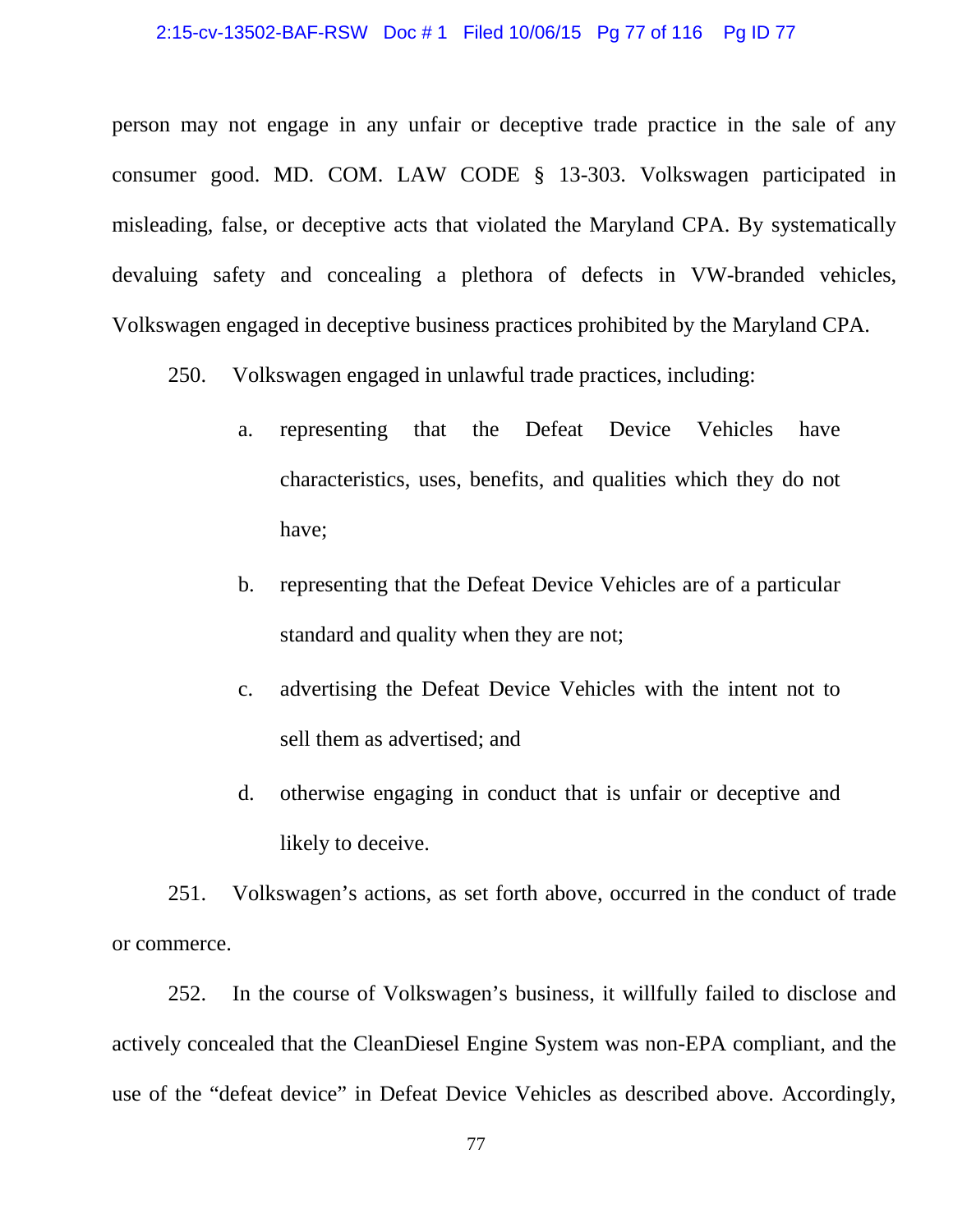#### 2:15-cv-13502-BAF-RSW Doc # 1 Filed 10/06/15 Pg 78 of 116 Pg ID 78

Volkswagen engaged in unfair methods of competition, unconscionable acts or practices, and unfair or deceptive acts or practices, including representing that Defeat Device Vehicles have characteristics, uses, benefits, and qualities which they do not have; representing that Defeat Device Vehicles are of a particular standard and quality when they are not; advertising Defeat Device Vehicles with the intent not to sell them as advertised; and otherwise engaging in conduct likely to deceive.

253. As a direct and proximate result of Volkswagen's violations of the Maryland CPA, Plaintiff and the Maryland Subclass have suffered actual damage.

254. Plaintiff and the other Maryland Subclass members were injured as a result of Volkswagen's conduct in that Plaintiff and the other Maryland Subclass members overpaid for their Defeat Device Vehicles and did not receive the benefit of their bargain, and their Defeat Device Vehicles have suffered a diminution in value. These injuries are the direct and natural consequence of Volkswagen's misrepresentations and omissions.

## **COUNT II BREACH OF CONTRACT (Based on Maryland Law)**

255. Plaintiff incorporates by reference all preceding allegations as though fully set forth herein.

256. Plaintiff brings this Count on behalf of the Maryland Subclass.

257. Volkswagen's misrepresentations and omissions alleged herein, including Volkswagen's failure to disclose the existence of the "defeat device" and/or defective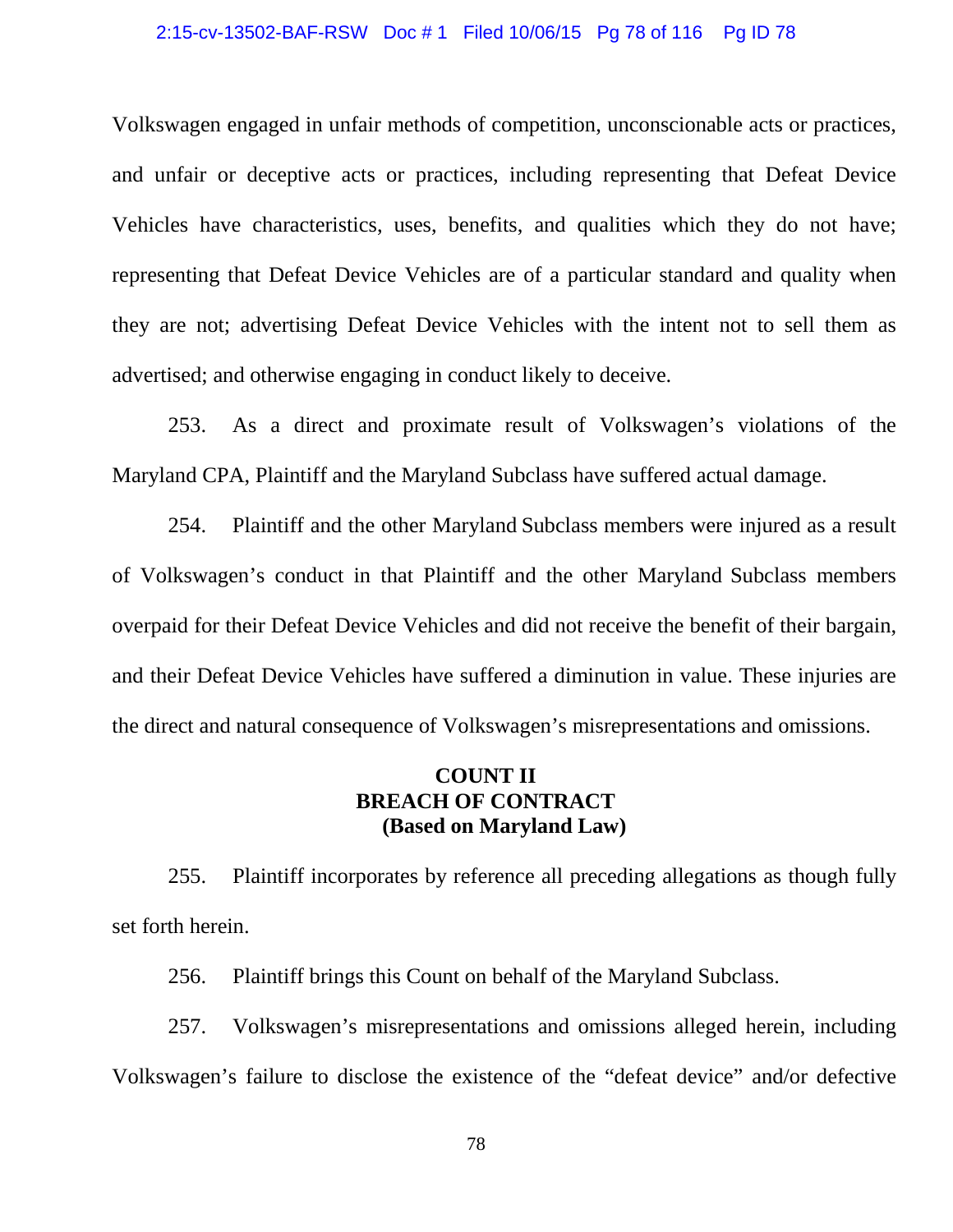#### 2:15-cv-13502-BAF-RSW Doc # 1 Filed 10/06/15 Pg 79 of 116 Pg ID 79

design as alleged herein, caused Plaintiff and the other Subclass members to make their purchases or leases of their Defeat Device Vehicles. Absent those misrepresentations and omissions, Plaintiff and the other Subclass members would not have purchased or leased these Defeat Device Vehicles, would not have purchased or leased these Defeat Device Vehicles at the prices they paid, and/or would have purchased or leased less expensive alternative vehicles that did not contain the CleanDiesel engine system and the "defeat device." Accordingly, Plaintiff and the other Subclass members overpaid for their Defeat Device Vehicles and did not receive the benefit of their bargain.

258. Each and every sale or lease of a Defeat Device Vehicle constitutes a contract between Volkswagen and the purchaser or lessee. Volkswagen breached these contracts by selling or leasing Plaintiff and the other Subclass members defective Defeat Device Vehicles and by misrepresenting or failing to disclose the existence of the "defeat device" and/or defective design, including information known to Volkswagen rendering each Defeat Device Vehicle less safe and emissions compliant, and thus less valuable, than vehicles not equipped with CleanDiesel engine systems and "defeat devices."

259. Volkswagen failed to deliver to Plaintiff and the Subclass what it contractually promised to provide in exchange for the valid consideration they paid, breaching Subclass Members' contracts.

260. As a direct and proximate result of Volkswagen's breach of contract, Plaintiff and the Subclass have been damaged in an amount to be proven at trial, which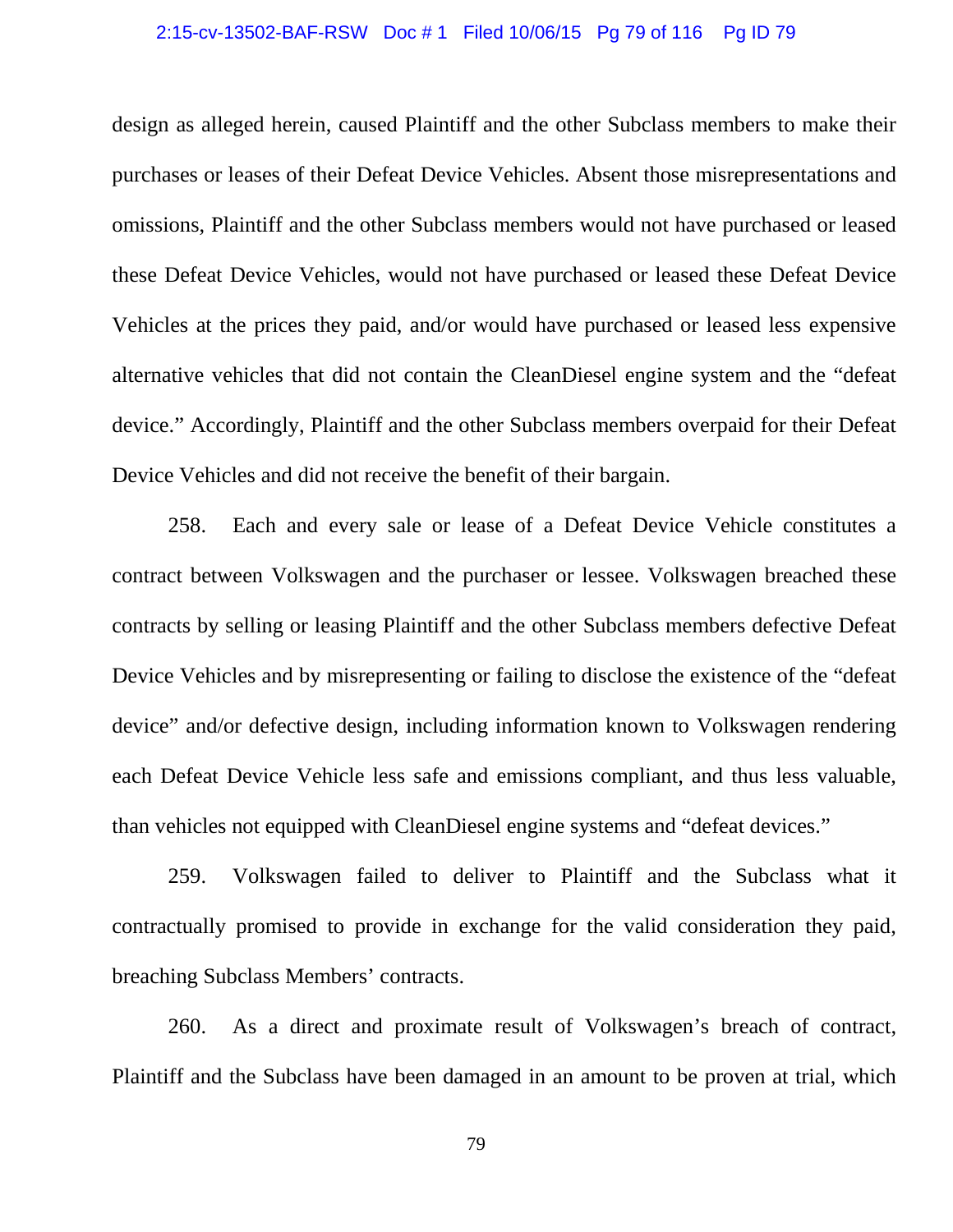2:15-cv-13502-BAF-RSW Doc # 1 Filed 10/06/15 Pg 80 of 116 Pg ID 80

shall include, but is not limited to, all compensatory damages, incidental and consequential damages, and other damages and relief allowed by law.

## **COUNT III FRAUD BY CONCEALMENT (Based on Maryland Law)**

261. Plaintiff incorporates by reference all preceding allegations as though fully set forth herein.

262. Plaintiff brings this Count on behalf of the Maryland Subclass.

263. Volkswagen intentionally concealed and suppressed material facts concerning the quality of the Defeat Device Vehicles. As alleged in this Complaint, notwithstanding references in the very model names of the subject vehicles as "Clean Diesel," or to their engines as "TDI Clean Diesel" engines, Volkswagen engaged in a secret scheme to evade federal and state vehicle emissions standards by installing software designed to conceal its vehicles' emissions of the pollutant nitrogen oxide, which contributes to the creation of ozone and smog. The software installed on the vehicles at issue was designed nefariously to kick-in during emissions certification testing, such that the vehicles would show far lower emissions than when actually operating on the road. The result was what Volkswagen intended: vehicles passed emissions certifications by way of deliberately induced false readings. Reportedly, Volkswagen's deliberate, secret scheme resulted in noxious emissions from these vehicles at 40 times applicable standards.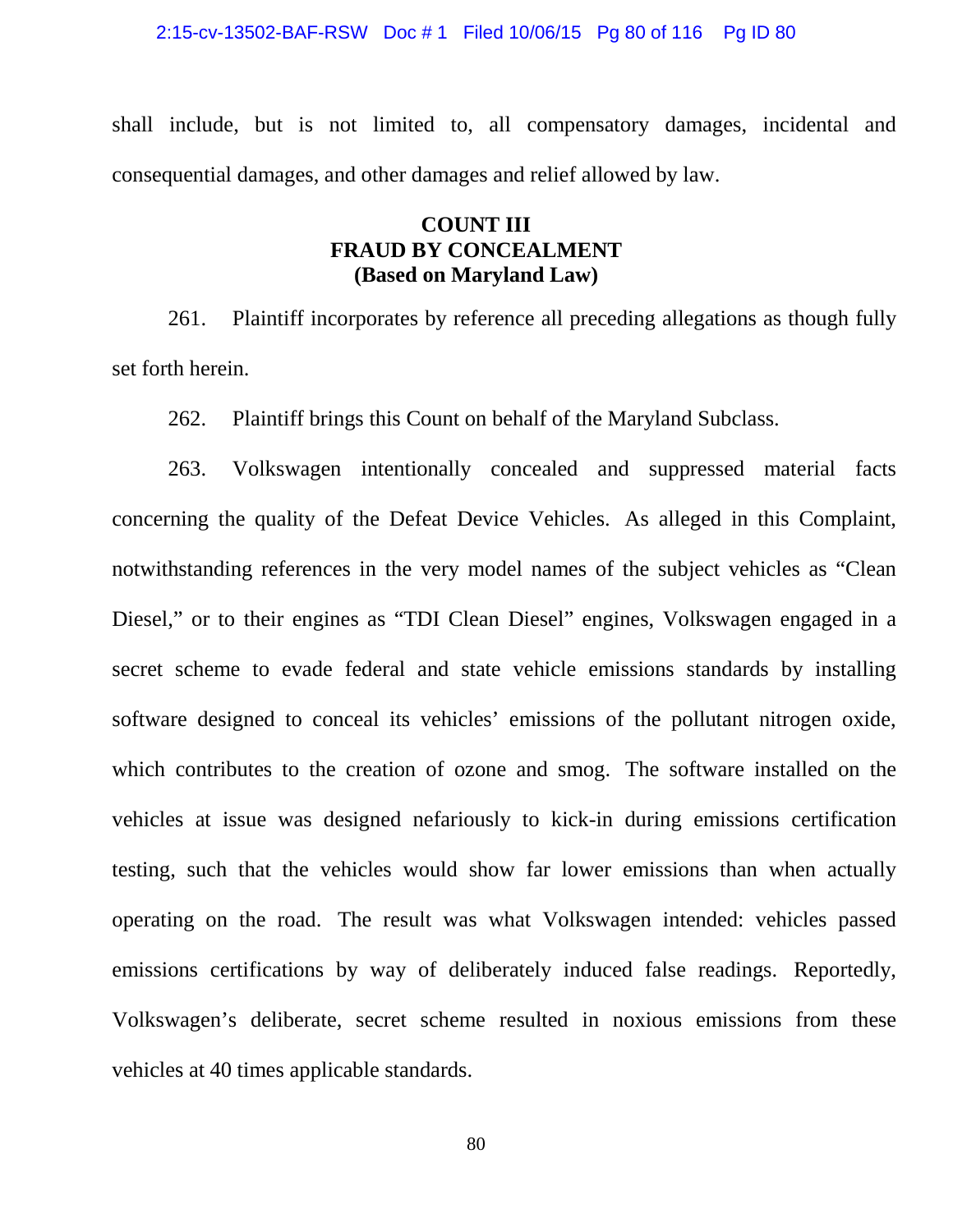#### 2:15-cv-13502-BAF-RSW Doc # 1 Filed 10/06/15 Pg 81 of 116 Pg ID 81

264. Plaintiff and Subclass members reasonably relied upon Volkswagen's false representations. They had no way of knowing that Volkswagen's representations were false and gravely misleading. As alleged herein, Volkswagen employed extremely sophisticated methods of deception. Plaintiff and Subclass members did not, and could not, unravel Volkswagen's deception on their own.

265. Volkswagen concealed and suppressed material facts concerning what is evidently the true culture of Volkswagen – one characterized by an emphasis on profits and sales above compliance with federal and state clean air law, and emissions regulations that are meant to protect the public and consumers. It also emphasized profits and sales about the trust that Plaintiff and Subclass members placed in its representations. As one customer, Priya Shah, put it in a quotation cited by the *Los Angeles Times* in a September 18, 2015 article, "It's just a blatant disregard and intentional manipulation of the system. That's just a whole other level of not only lying to the government, but also lying to your consumer. People buy diesel cars from Volkswagen because they feel they are clean diesel cars." In the words of Ms. Shah, which no doubt reflect the sentiments of all other "CleanDiesel" vehicle buyers, "I don't want to be spewing noxious gases into the environment."

266. Necessarily, Volkswagen also took steps to ensure that its employees did not reveal the details of its scheme to regulators or consumers, including Plaintiff and Subclass members. Volkswagen did so in order to boost the reputations of its vehicles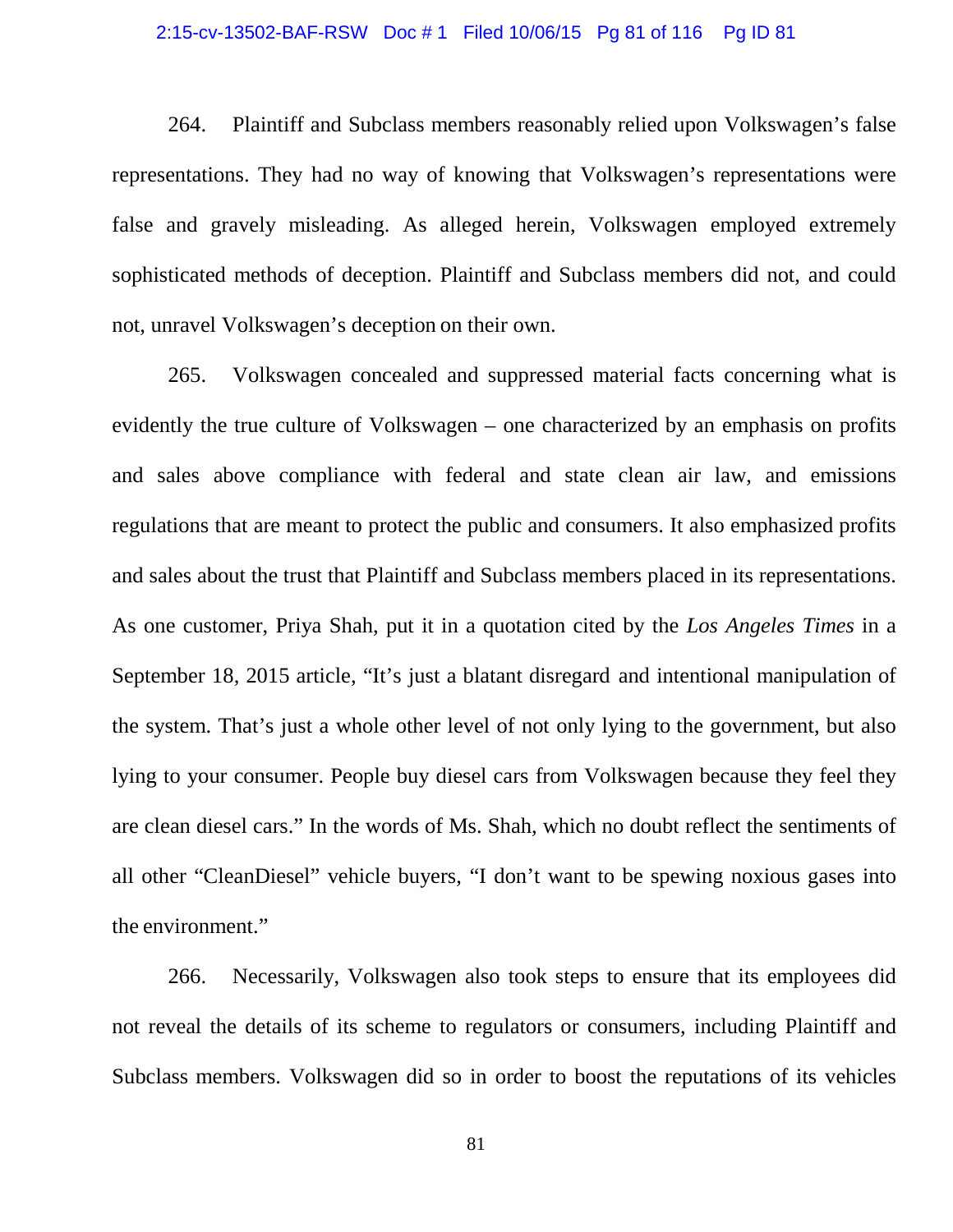#### 2:15-cv-13502-BAF-RSW Doc # 1 Filed 10/06/15 Pg 82 of 116 Pg ID 82

and to falsely assure purchasers and lessors of its vehicles, including certified previously owned vehicles, that Volkswagen is a reputable manufacturer that complies with applicable law, including federal and state clean air law and emissions regulations, and that its vehicles likewise comply with applicable law and regulations. Volkswagen's false representations were material to consumers, both because they concerned the quality of the Defeat Device Vehicles, including their compliance with applicable federal and state law and regulations regarding clean air and emissions, and also because the representations played a significant role in the value of the vehicles. As Volkswagen well knew, its customers, including Plaintiff and Subclass members, highly valued that the vehicles they were purchasing or leasing were *clean* diesel cars, and they paid accordingly.

267. Volkswagen had a duty to disclose the emissions scheme it engaged in with respect to the vehicles at issue because knowledge of the scheme and its details were known and/or accessible only to Volkswagen, because Volkswagen had exclusive knowledge as to implementation and maintenance of its scheme, and because Volkswagen knew the facts were not known to or reasonably discoverable by Plaintiff or Subclass members. Volkswagen also had a duty to disclose because it made general affirmative representations about the qualities of its vehicles with respect to emissions standards, starting with references to them as *clean* diesel cars, or cars with *clean* diesel engines, which were misleading, deceptive, and incomplete without the disclosure of the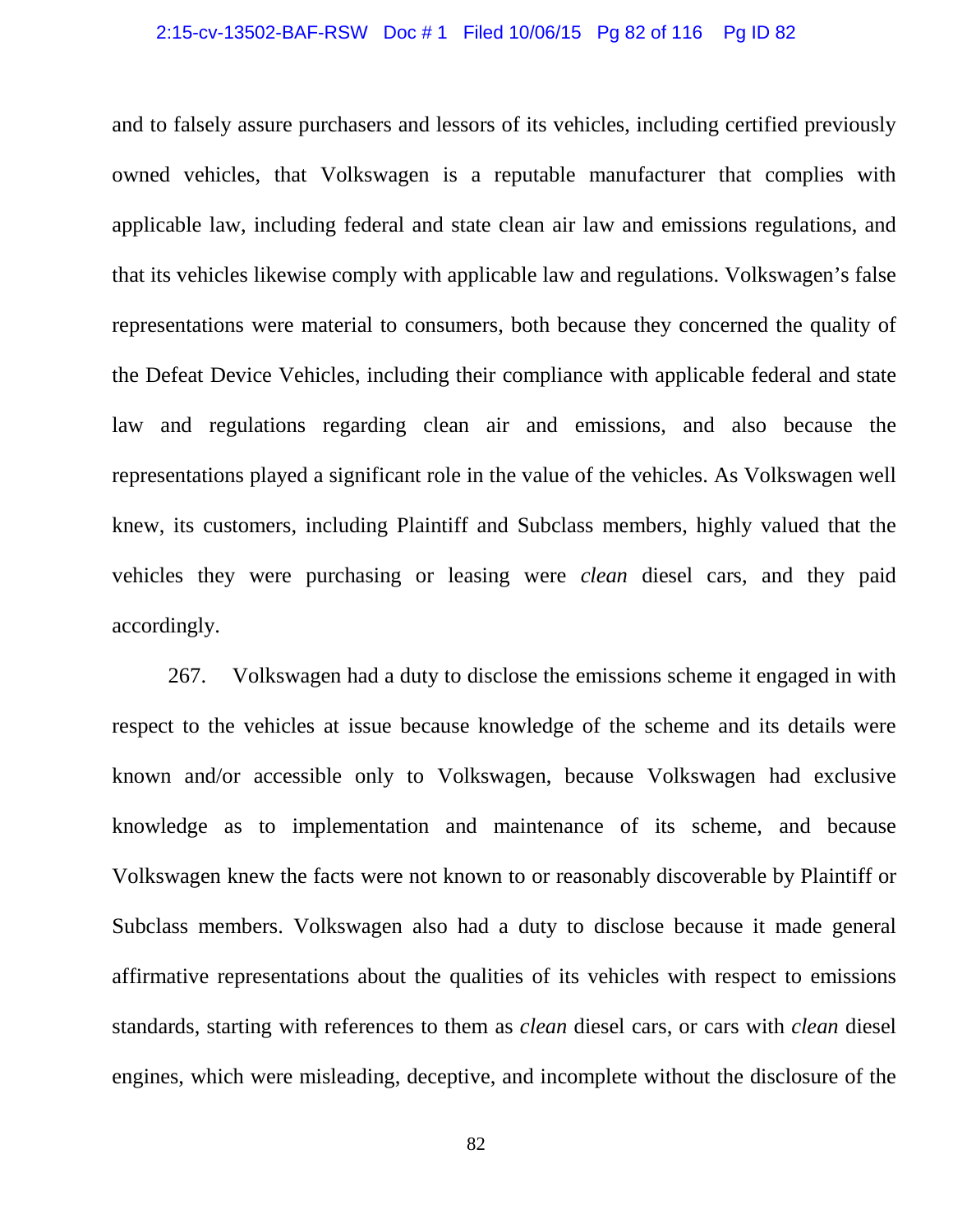#### 2:15-cv-13502-BAF-RSW Doc # 1 Filed 10/06/15 Pg 83 of 116 Pg ID 83

additional facts set forth above regarding its emissions scheme, the actual emissions of its vehicles, its actual philosophy with respect to compliance with federal and state clean air law and emissions regulations, and its actual practices with respect to the vehicles at issue. Having volunteered to provide information to Plaintiff, Volkswagen had the duty to disclose not just the partial truth, but the entire truth. These omitted and concealed facts were material because they directly impact the value of the Defeat Device Vehicles purchased or leased by Plaintiff and Class members. Whether a manufacturer's products comply with federal and state clean air law and emissions regulations, and whether that manufacturer tells the truth with respect to such compliance or non-compliance, are material concerns to a consumer, including with respect to the emissions certifications testing their vehicles must pass. Volkswagen represented to Plaintiff and Subclass members that they were purchasing *clean* diesel vehicles, and certification testing appeared to confirm this—except that, secretly, Volkswagen had subverted the testing process thoroughly.

268. Volkswagen actively concealed and/or suppressed these material facts, in whole or in part, to pad and protect its profits and to avoid the perception that its vehicles did not or could not comply with federal and state laws governing clean air and emissions, which perception would hurt the brand's image and cost Volkswagen money, and it did so at the expense of Plaintiff and Subclass members.

269. On information and belief, Volkswagen has still not made full and adequate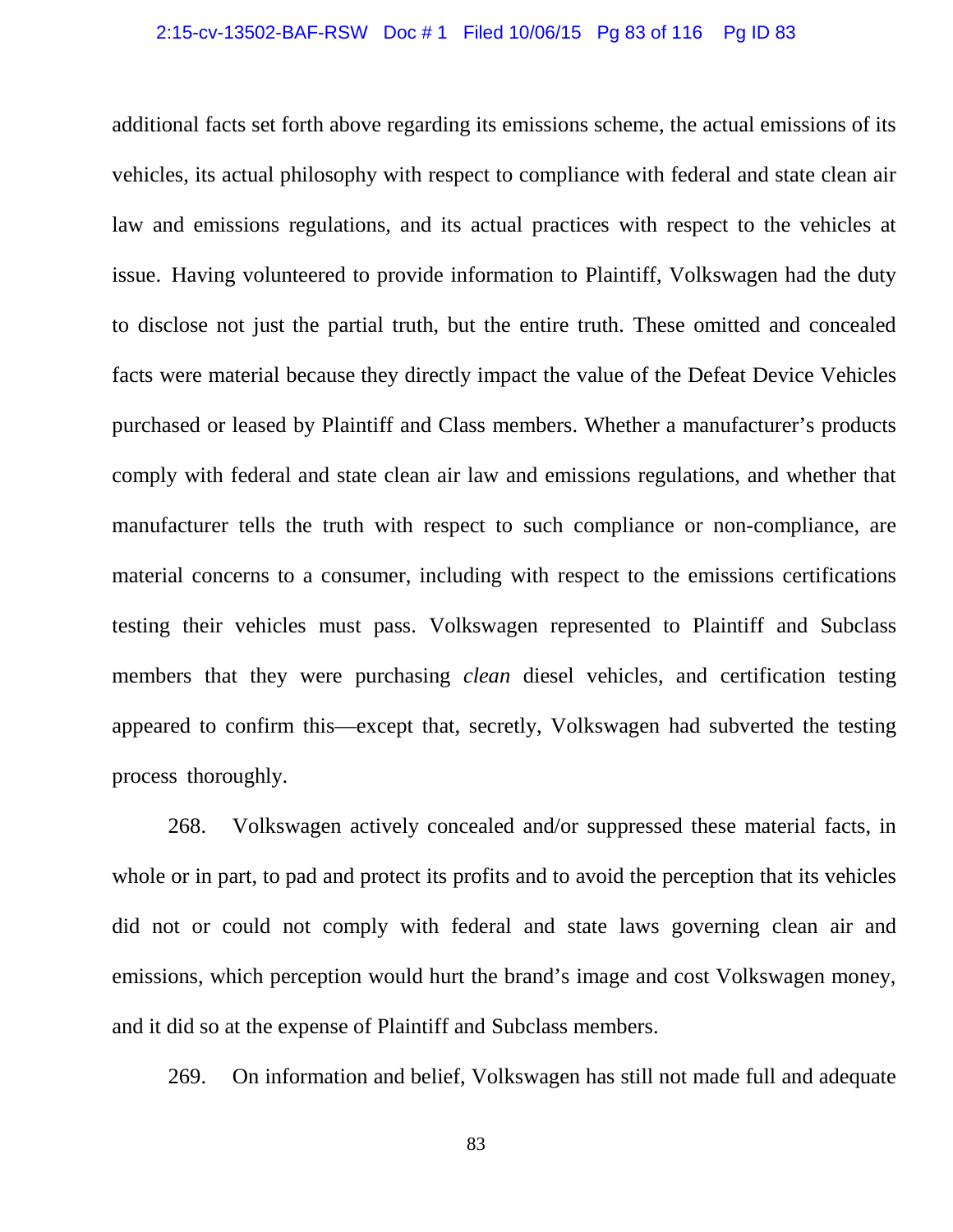#### 2:15-cv-13502-BAF-RSW Doc # 1 Filed 10/06/15 Pg 84 of 116 Pg ID 84

disclosures, and continues to defraud Plaintiff and Subclass members by concealing material information regarding the emission qualities of its referenced vehicles and its emissions scheme.

270. Plaintiff and Subclass members were unaware of the omitted material facts referenced herein, and they would not have acted as they did if they had known of the concealed and/or suppressed facts, in that they would not have purchased purportedly "clean" diesel cars manufactured by Volkswagen, and/or would not have continued to drive their heavily polluting vehicles, or would have taken other affirmative steps in light of the information concealed from them. Plaintiff's and Subclass members' actions were justified. Volkswagen was in exclusive control of the material facts, and such facts were not known to the public, Plaintiff, or Subclass members.

271. Because of the concealment and/or suppression of the facts, Plaintiff and Subclass members have sustained damage because they own vehicles that are diminished in value as a result of Volkswagen's concealment of the true quality and quantity of those vehicles' emissions and Volkswagen's failure to timely disclose the actual emission qualities and quantities of hundreds of thousands of Volkswagen- and Audi-branded vehicles and the serious issues engendered by Volkswagen's corporate policies. Had Plaintiff and Subclass members been aware of Volkswagen's emissions schemes with regard to the vehicles at issue, and the company's callous disregard for compliance with applicable federal and state law and regulations, Plaintiff and Subclass members who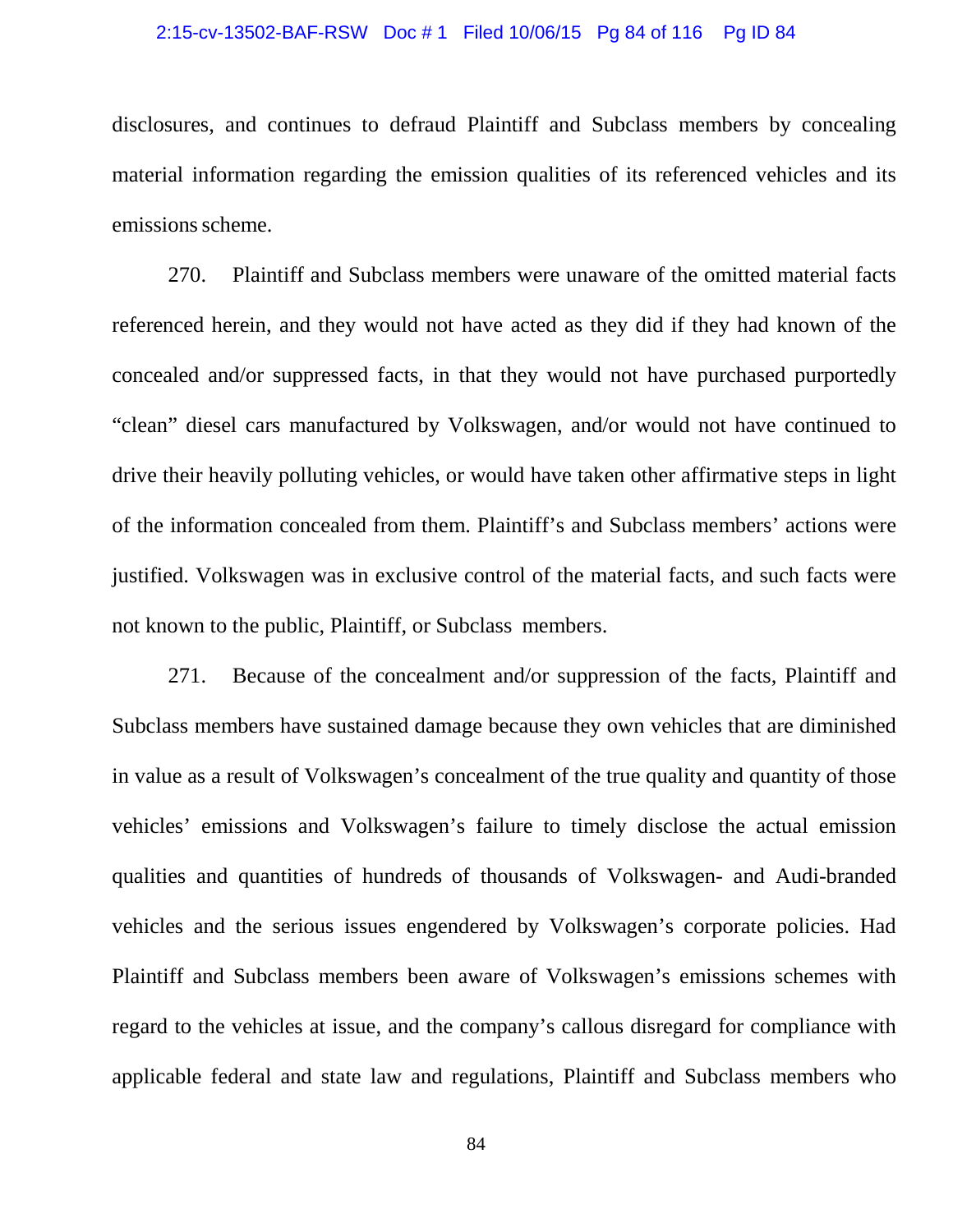#### 2:15-cv-13502-BAF-RSW Doc # 1 Filed 10/06/15 Pg 85 of 116 Pg ID 85

purchased or leased new or certified previously owned vehicles would have paid less for their vehicles or would not have purchased or leased them at all.

272. The value of Plaintiff's and Subclass members' vehicles has diminished as a result of Volkswagen's fraudulent concealment of its emissions scheme, which has greatly tarnished the Volkswagen and Audi brand names attached to Plaintiff's and Subclass members' vehicles and made any reasonable consumer reluctant to purchase any of the Defeat Device Vehicles, let alone pay what otherwise would have been fair market value for the vehicles.

273. Accordingly, Volkswagen is liable to Plaintiff and Subclass members for damages in an amount to be proven at trial.

274. Volkswagen's acts were done wantonly, maliciously, oppressively, deliberately, with intent to defraud, and in reckless disregard of Plaintiff's and Subclass members' rights and the representations that Volkswagen made to them, in order to enrich Volkswagen. To the extent permitted under applicable law Volkswagen's conduct warrants an assessment of punitive damages in an amount sufficient to deter such conduct in the future, which amount is to be determined according to proof.

### **E. Claims on Behalf of the Ohio Subclass**

# **COUNT I VIOLATIONS OF THE CONSUMER SALES PRACTICES ACT (OHIO REV. CODE §§ 1345.01,** *et seq.***)**

275. Plaintiff John Mazur ("Plaintiff," for purposes of all Ohio Subclass Counts)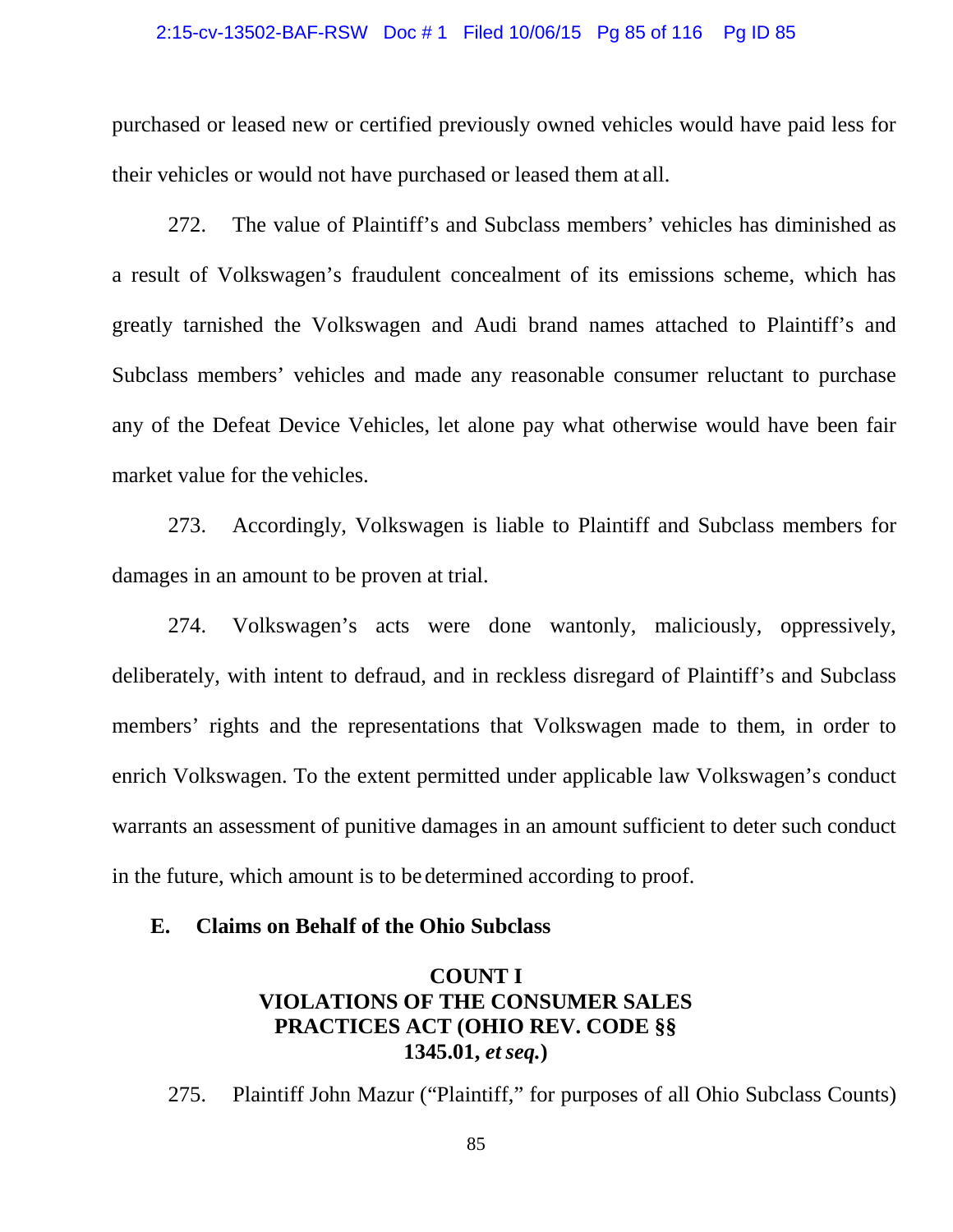#### 2:15-cv-13502-BAF-RSW Doc # 1 Filed 10/06/15 Pg 86 of 116 Pg ID 86

incorporates by reference all preceding allegations as though fully set forth herein.

276. Plaintiff brings this Count on behalf of the Ohio Subclass.

277. Plaintiff and the other Ohio Subclass members are "consumers" as defined by the Ohio Consumer Sales Practices Act, Ohio Rev. Code § 1345.01 ("OCSPA"). Volkswagen is a "supplier" as defined by the OCSPA. Plaintiff's and the other Ohio Subclass members' purchases or leases of Defeat Device Vehicles were "consumer transactions" as defined by the OCSPA.

278. By failing to disclose and actively concealing that the CleanDiesel engine systems were not EPA-compliant and used a "defeat device" in the Defeat Device Vehicles, Volkswagen engaged in deceptive business practices prohibited by the OCSPA, including (1) representing that Defeat Device Vehicles have characteristics, uses, benefits, and qualities which they do not have, (2) representing that Defeat Device Vehicles are of a particular standard, quality, and grade when they are not, (3) advertising Defeat Device Vehicles with the intent not to sell them as advertised, and (4) engaging in acts or practices which are otherwise unfair, misleading, false, or deceptive to the consumer.

279. As alleged above, Volkswagen made numerous material statements about the benefits and characteristics of the CleanDiesel engine system that were either false or misleading. Each of these statements contributed to the deceptive context of Volkswagen's unlawful advertising and representations as a whole.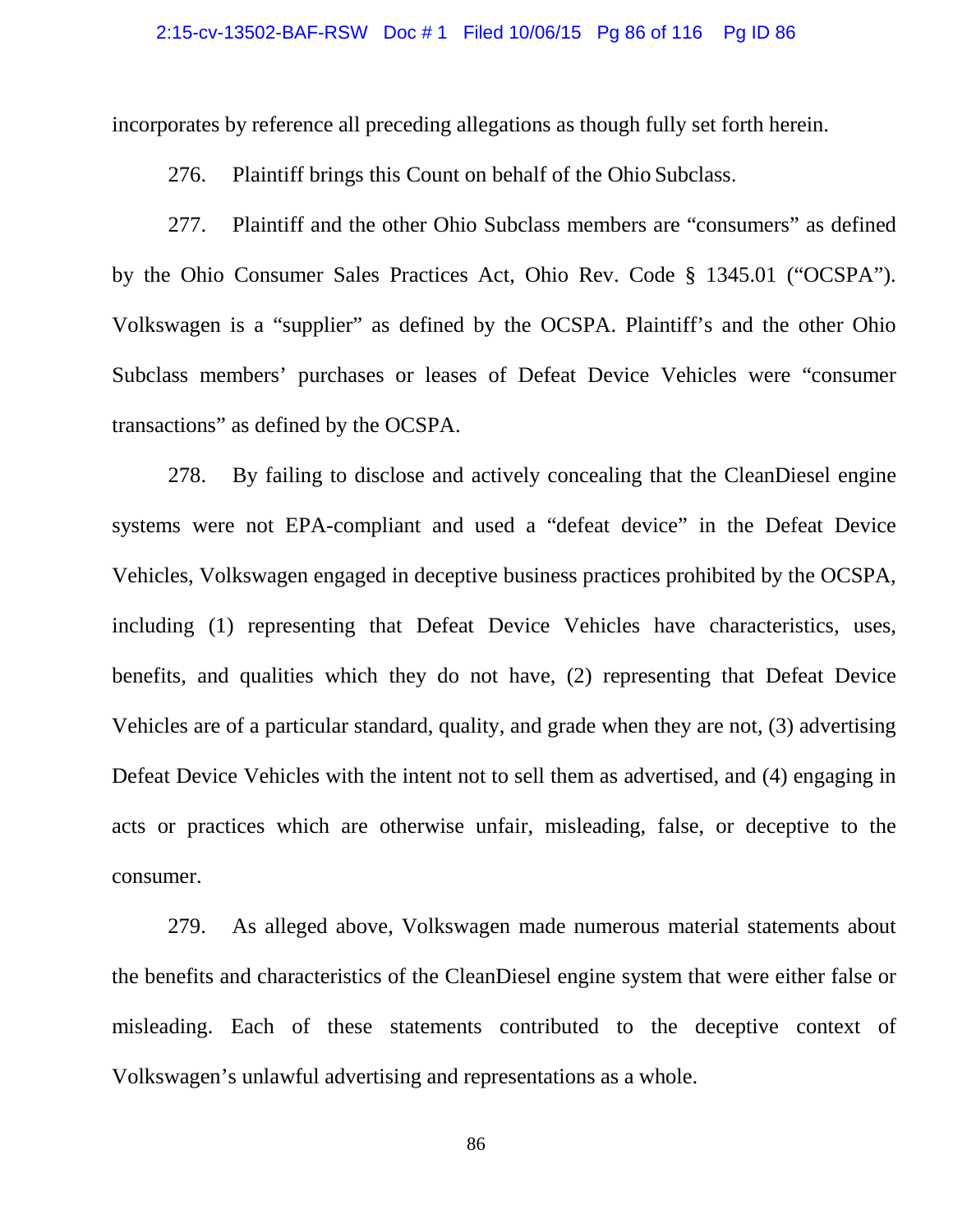#### 2:15-cv-13502-BAF-RSW Doc # 1 Filed 10/06/15 Pg 87 of 116 Pg ID 87

280. Volkswagen knew that the CleanDiesel engine system in the Defeat Device Vehicles were defectively designed or manufactured, did not comply with EPA regulations and the Clean Air Act, and were not suitable for their intended use. Volkswagen nevertheless failed to warn Plaintiff about these defects despite having a duty to do so.

281. Volkswagen owed Plaintiff a duty to disclose the defective nature of the CleanDiesel engine system in the Defeat Device Vehicles, because Volkswagen:

- a. Possessed exclusive knowledge of the defects rendering the Defeat Device Vehicles more unreliable than similar vehicles;
- b. Intentionally concealed the defects associated with MyVolkswagen Touch through its deceptive marketing campaign and recall program that it designed to hide the defects in the CleanDiesel engine system; and/or
- c. Made incomplete representations about the characteristics and performance of the CleanDiesel engine system generally, while purposefully withholding material facts from Plaintiff that contradicted these representations.

282. Volkswagen's unfair or deceptive acts or practices were likely to, and did in fact, deceive reasonable consumers, including Plaintiff, about the true performance and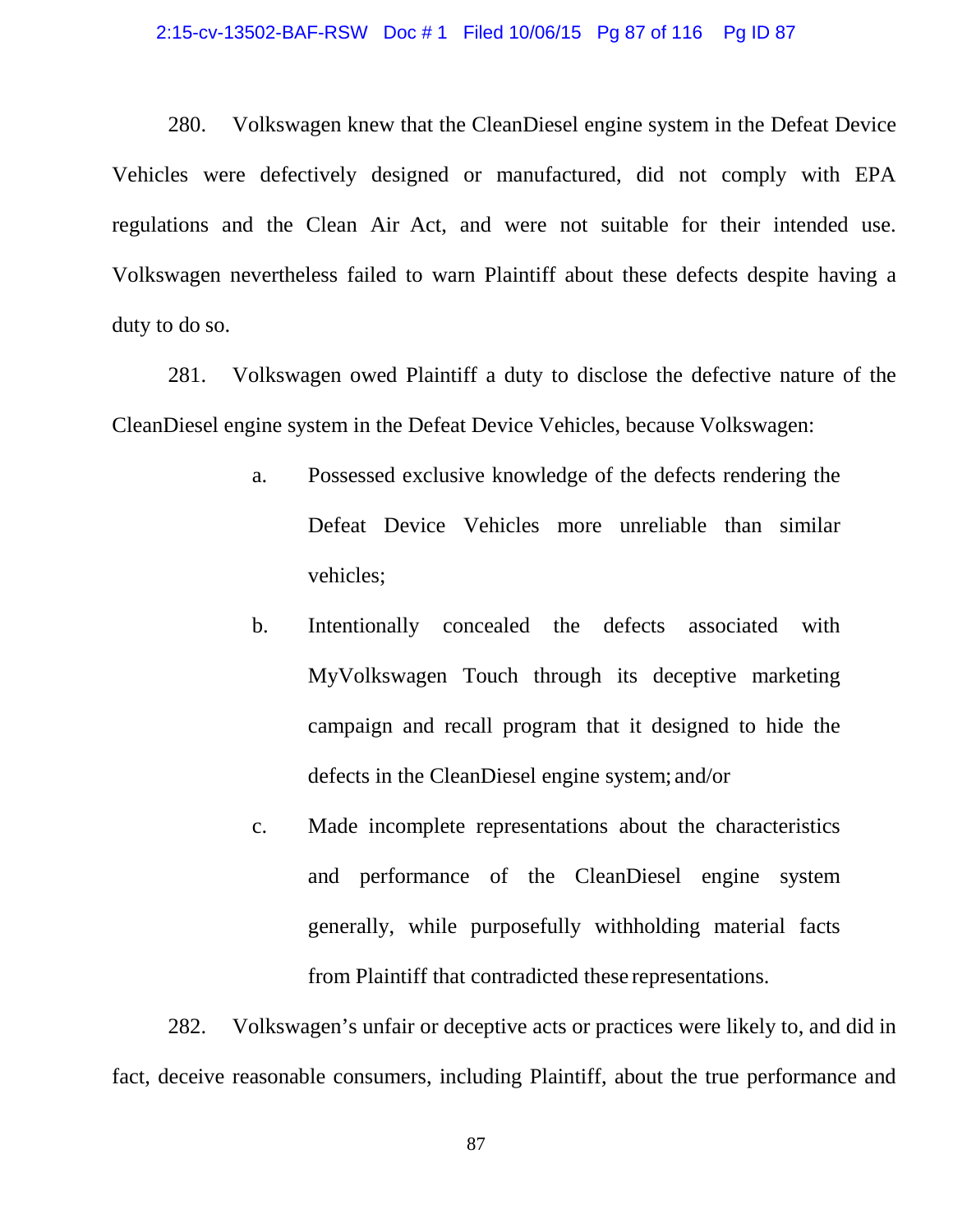#### 2:15-cv-13502-BAF-RSW Doc # 1 Filed 10/06/15 Pg 88 of 116 Pg ID 88

characteristics of the CleanDiesel engine system.

283. The Ohio Attorney General has made available for public inspection prior state court decisions which have held that the acts and omissions of Volkswagen in this Complaint, including, but not limited to, the failure to honor both implied warranties and express warranties, the making and distribution of false, deceptive, and/or misleading representations, and the concealment and/or non-disclosure of a dangerous defect, constitute deceptive sales practices in violation of the OCSPA. These cases include, but are not limited to, the following:

- a. *Mason v. Mercedes Benz USA, LLC* (OPIF#10002382);
- b. *State ex rel. Betty D. Montgomery v. Volkswagen Motor Co.* (OPIF #10002123);
- c. *State ex rel. Betty D. Montgomery v. Bridgestone/Firestone, Inc.* (OPIF#10002025);
- d. *Bellinger v. Hewlett-Packard Co.*, No. 20744, 2002 Ohio App. LEXIS 1573 (Ohio Ct. App. Apr. 10, 2002) (OPIF #10002077);
- e. *Borror v. MarineMax of Ohio*, No. OT-06-010, 2007 Ohio App. LEXIS 525 (Ohio Ct. App. Feb. 9, 2007) (OPIF #10002388);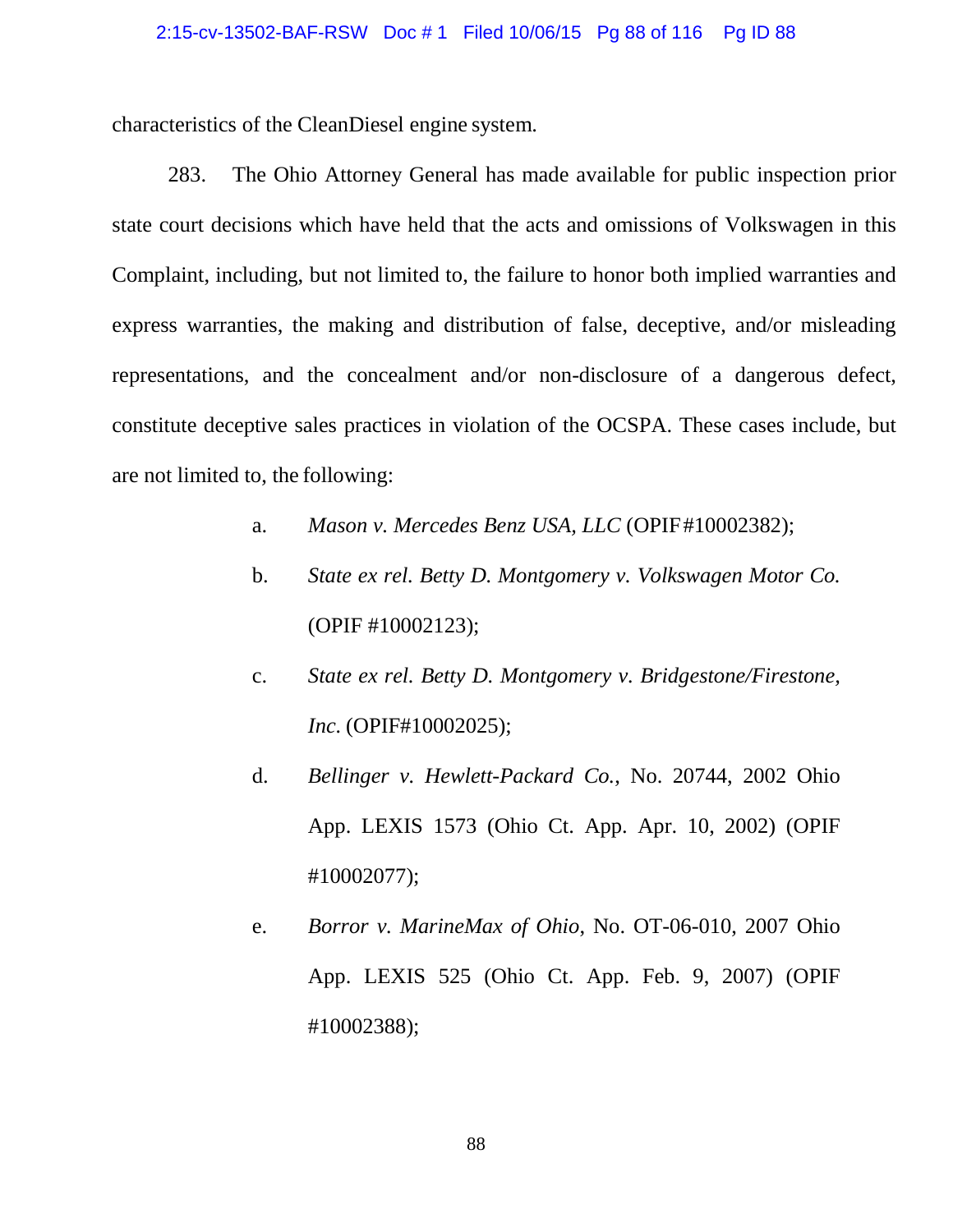- f. *State ex rel. Jim Petro v. Craftmatic Organization, Inc.* (OPIF #10002347);
- g. *Mark J. Craw Volkswagen, et al. v. Joseph Airport Toyota, Inc.* (OPIF #10001586);
- h. *State ex rel. William J. Brown v. Harold Lyons, et al.* (OPIF #10000304);
- i. *Brinkman v. Mazda Motor of America, Inc.* (OPIF #10001427);
- j. *Khouri v. Don Lewis* (OPIF #100001995);
- k. *Mosley v. Performance Mitsubishi aka Automanage* (OPIF #10001326);
- l. *Walls v. Harry Williams dba Butch's Auto Sales* (OPIF #10001524); and
- m. *Brown v. Spears* (OPIF #10000403).

284. As a result of its violations of the OCSPA, as detailed above, Volkswagen caused actual damage to Plaintiff and, if not stopped, will continue to harm Plaintiff. Plaintiff currently owns or leases, or within the class period has owned or leased, an Defeat Device Vehicle that is defective. Defects associated with the CleanDiesel engine system have caused the value of Defeat Device Vehicles to decrease.

285. Plaintiff and the Class sustained damages as a result of Volkswagen's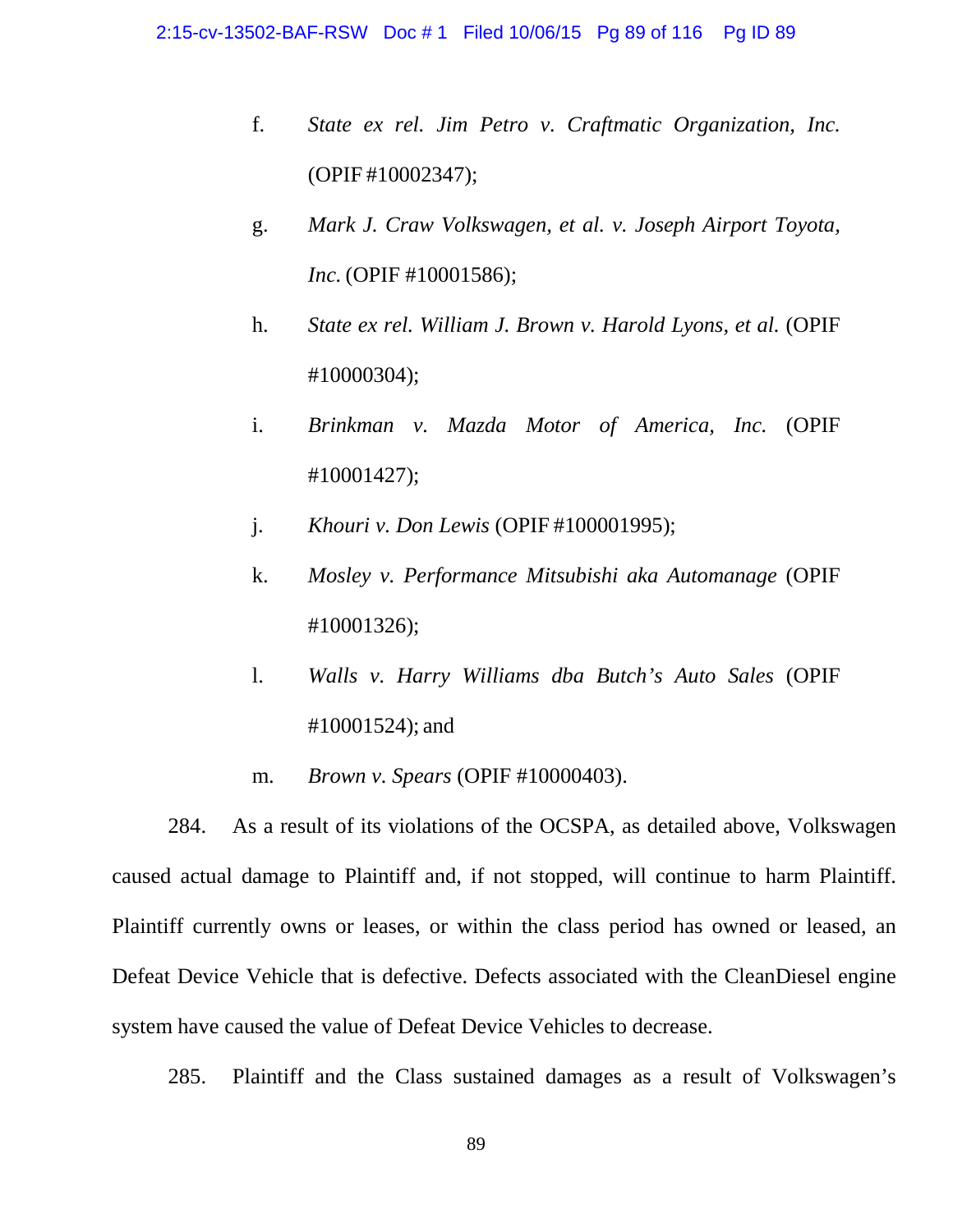unlawful acts and are, therefore, entitled to damages and other relief as provided under the OCSPA.

286. Plaintiff also seeks court costs and attorneys' fees as a result of Volkswagen's violations of the OCSPA as provided in Ohio Rev. Code § 1345.09.

## **COUNT II BREACH OF CONTRACT (Based on Ohio Law)**

287. Plaintiff incorporates by reference all preceding allegations as though fully set forth herein.

288. Plaintiff brings this Count on behalf of the Ohio Subclass.

289. Volkswagen's misrepresentations and omissions alleged herein, including Volkswagen's failure to disclose the existence of the "defeat device" and/or defective design as alleged herein, caused Plaintiff and the other Subclass members to make their purchases or leases of their Defeat Device Vehicles. Absent those misrepresentations and omissions, Plaintiff and the other Subclass members would not have purchased or leased these Defeat Device Vehicles, would not have purchased or leased these Defeat Device Vehicles at the prices they paid, and/or would have purchased or leased less expensive alternative vehicles that did not contain the CleanDiesel engine system and the "defeat device." Accordingly, Plaintiff and the other Subclass members overpaid for their Defeat Device Vehicles and did not receive the benefit of their bargain.

290. Each and every sale or lease of a Defeat Device Vehicle constitutes a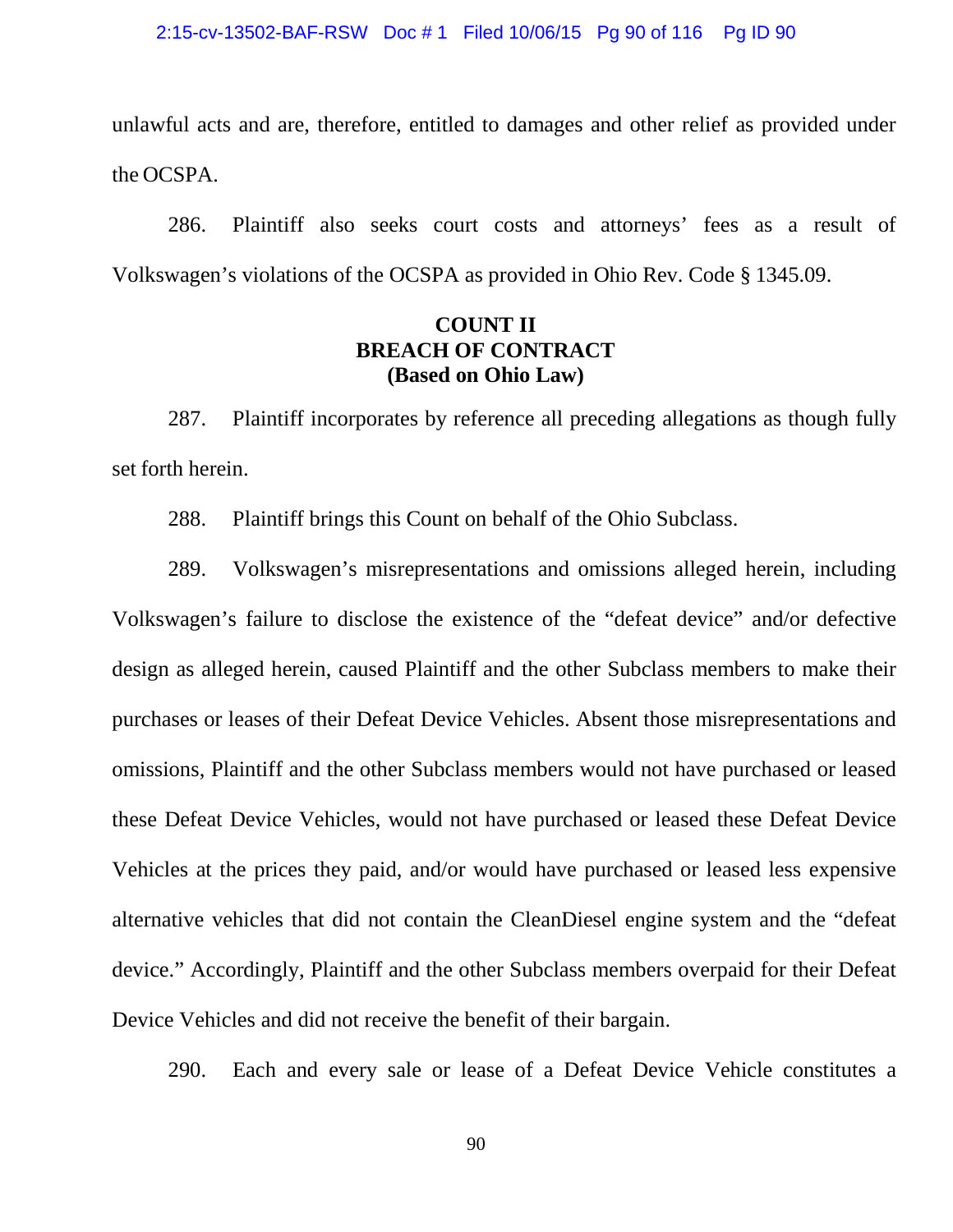#### 2:15-cv-13502-BAF-RSW Doc # 1 Filed 10/06/15 Pg 91 of 116 Pg ID 91

contract between Volkswagen and the purchaser or lessee. Volkswagen breached these contracts by selling or leasing Plaintiff and the other Subclass members defective Defeat Device Vehicles and by misrepresenting or failing to disclose the existence of the "defeat device" and/or defective design, including information known to Volkswagen rendering each Defeat Device Vehicle less safe and emissions compliant, and thus less valuable, than vehicles not equipped with CleanDiesel engine systems and "defeat devices."

291. Volkswagen failed to deliver to Plaintiff and the Subclass what it contractually promised to provide in exchange for the valid consideration they paid, breaching Subclass Members' contracts.

292. As a direct and proximate result of Volkswagen's breach of contract, Plaintiff and the Subclass have been damaged in an amount to be proven at trial, which shall include, but is not limited to, all compensatory damages, incidental and consequential damages, and other damages and relief allowed by law.

## **COUNT III FRAUDULENT CONCEALMENT (Based on Ohio Law)**

293. Plaintiff incorporates by reference all preceding allegations as though fully set forth herein.

294. Plaintiff brings this Count on behalf of the Ohio Subclass.

295. Volkswagen intentionally concealed and suppressed material facts concerning the quality of the Defeat Device Vehicles. As alleged in this Complaint,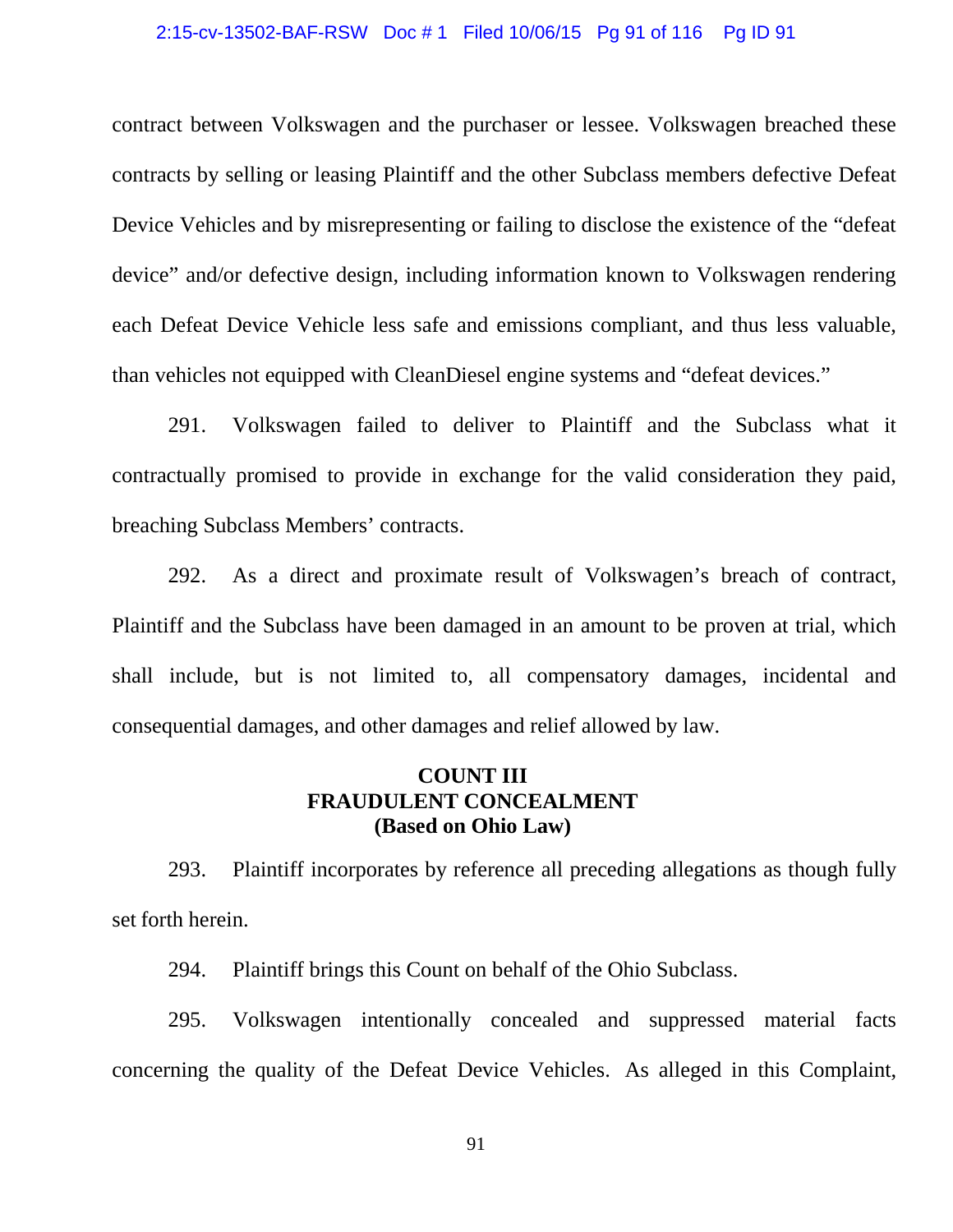#### 2:15-cv-13502-BAF-RSW Doc # 1 Filed 10/06/15 Pg 92 of 116 Pg ID 92

notwithstanding references in the very model names of the subject vehicles as "Clean Diesel," or to their engines as "TDI Clean Diesel" engines, Volkswagen engaged in a secret scheme to evade federal and state vehicle emissions standards by installing software designed to conceal its vehicles' emissions of the pollutant nitrogen oxide, which contributes to the creation of ozone and smog. The software installed on the vehicles at issue was designed nefariously to kick-in during emissions certification testing, such that the vehicles would show far lower emissions than when actually operating on the road. The result was what Volkswagen intended: vehicles passed emissions certifications by way of deliberately induced false readings. Reportedly, Volkswagen's deliberate, secret scheme resulted in noxious emissions from these vehicles at 40 times applicable standards.

296. Plaintiff and Subclass members reasonably relied upon Volkswagen's false representations. They had no way of knowing that Volkswagen's representations were false and gravely misleading. As alleged herein, Volkswagen employed extremely sophisticated methods of deception. Plaintiff and Subclass members did not, and could not, unravel Volkswagen's deception on their own.

297. Volkswagen concealed and suppressed material facts concerning what is evidently the true culture of Volkswagen – one characterized by an emphasis on profits and sales above compliance with federal and state clean air law, and emissions regulations that are meant to protect the public and consumers. It also emphasized profits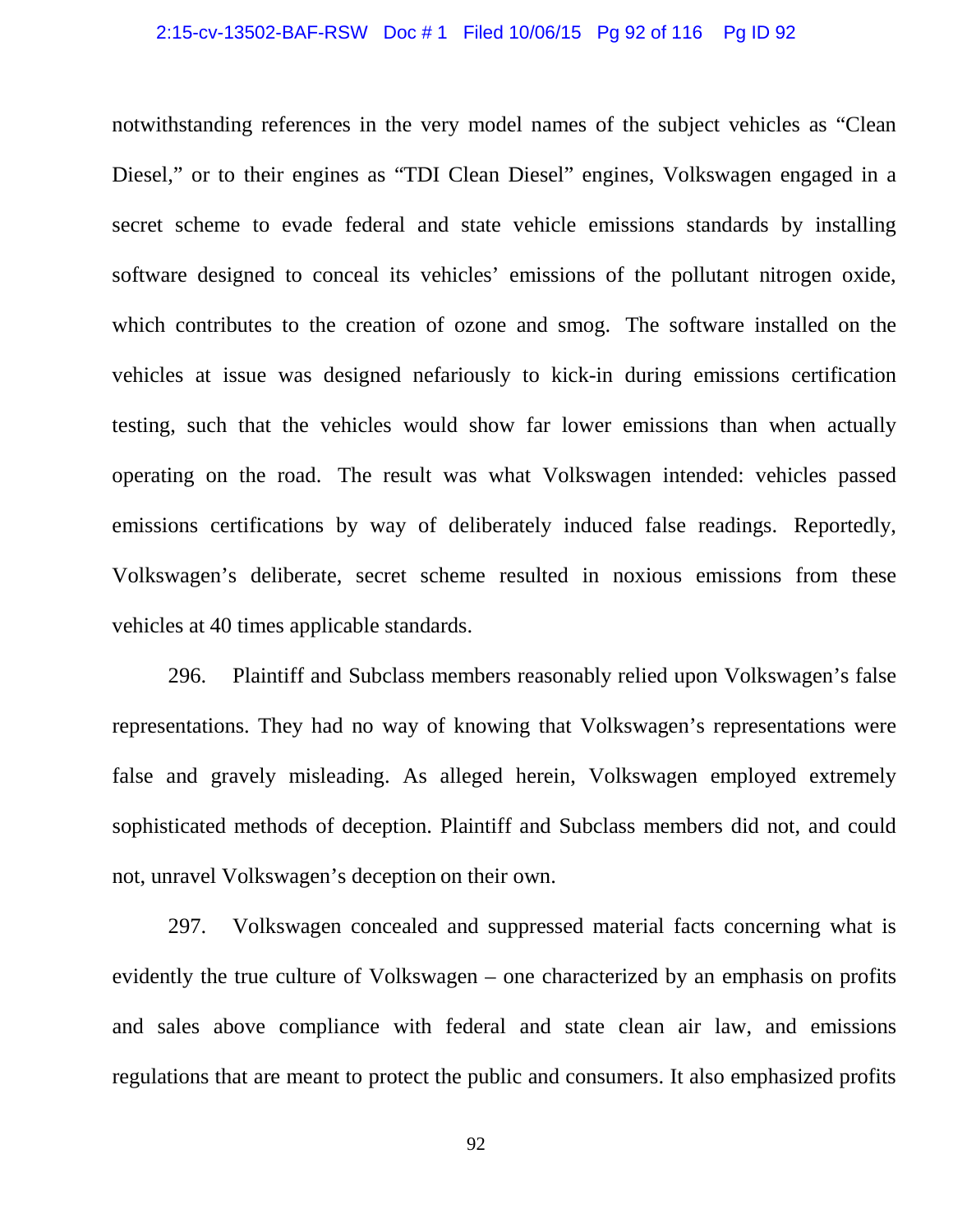#### 2:15-cv-13502-BAF-RSW Doc # 1 Filed 10/06/15 Pg 93 of 116 Pg ID 93

and sales about the trust that Plaintiff and Subclass members placed in its representations. As one customer, Priya Shah, put it in a quotation cited by the *Los Angeles Times* in a September 18, 2015 article, "It's just a blatant disregard and intentional manipulation of the system. That's just a whole other level of not only lying to the government, but also lying to your consumer. People buy diesel cars from Volkswagen because they feel they are clean diesel cars." In the words of Ms. Shah, which no doubt reflect the sentiments of all other "CleanDiesel" vehicle buyers, "I don't want to be spewing noxious gases into the environment."

298. Necessarily, Volkswagen also took steps to ensure that its employees did not reveal the details of its scheme to regulators or consumers, including Plaintiff and Subclass members. Volkswagen did so in order to boost the reputations of its vehicles and to falsely assure purchasers and lessors of its vehicles, including certified previously owned vehicles, that Volkswagen is a reputable manufacturer that complies with applicable law, including federal and state clean air law and emissions regulations, and that its vehicles likewise comply with applicable law and regulations. Volkswagen's false representations were material to consumers, both because they concerned the quality of the Defeat Device Vehicles, including their compliance with applicable federal and state law and regulations regarding clean air and emissions, and also because the representations played a significant role in the value of the vehicles. As Volkswagen well knew, its customers, including Plaintiff and Subclass members, highly valued that the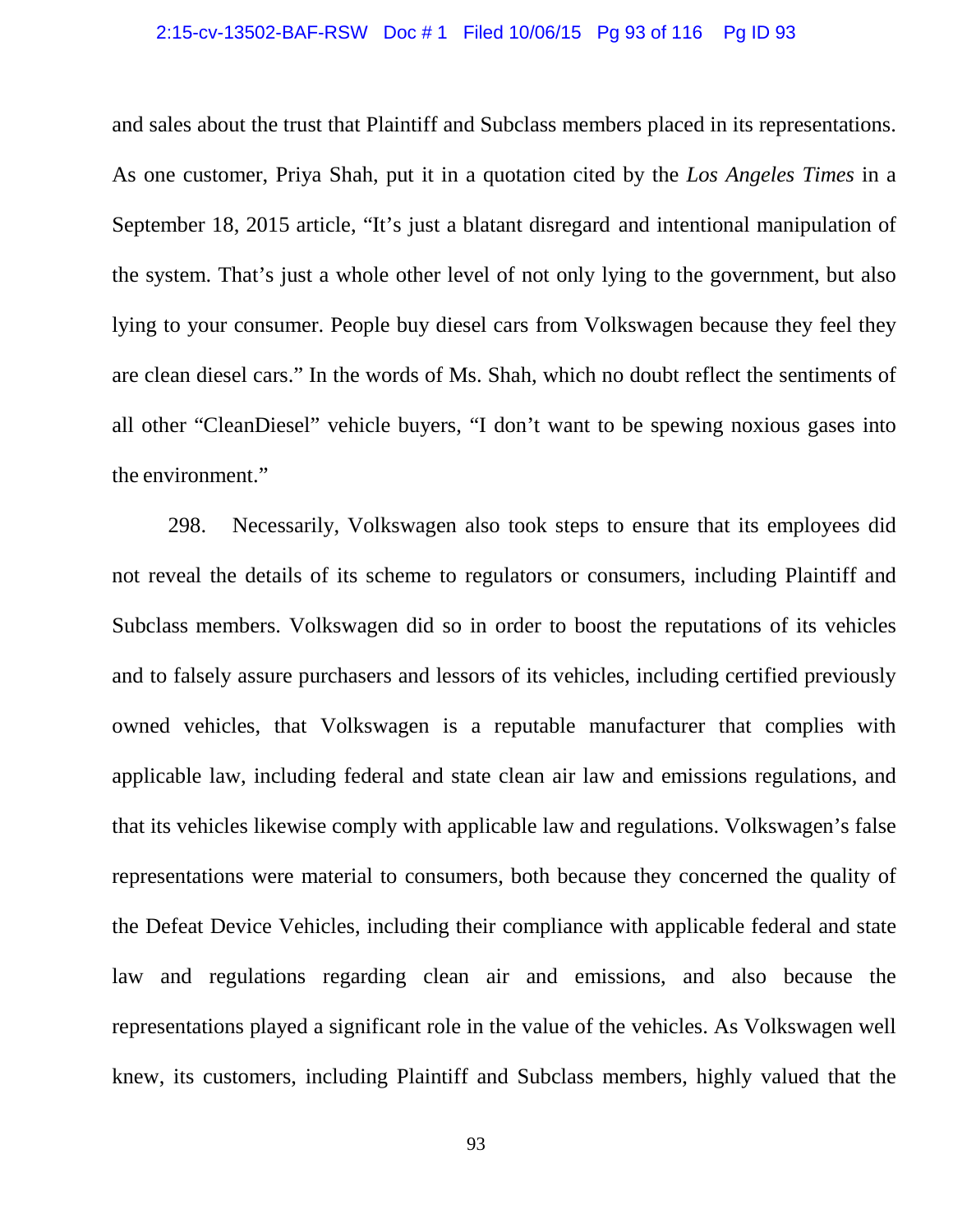#### 2:15-cv-13502-BAF-RSW Doc # 1 Filed 10/06/15 Pg 94 of 116 Pg ID 94

vehicles they were purchasing or leasing were *clean* diesel cars, and they paid accordingly.

299. Volkswagen had a duty to disclose the emissions scheme it engaged in with respect to the vehicles at issue because knowledge of the scheme and its details were known and/or accessible only to Volkswagen, because Volkswagen had exclusive knowledge as to implementation and maintenance of its scheme, and because Volkswagen knew the facts were not known to or reasonably discoverable by Plaintiff or Subclass members. Volkswagen also had a duty to disclose because it made general affirmative representations about the qualities of its vehicles with respect to emissions standards, starting with references to them as *clean* diesel cars, or cars with *clean* diesel engines, which were misleading, deceptive, and incomplete without the disclosure of the additional facts set forth above regarding its emissions scheme, the actual emissions of its vehicles, its actual philosophy with respect to compliance with federal and state clean air law and emissions regulations, and its actual practices with respect to the vehicles at issue. Having volunteered to provide information to Plaintiff, Volkswagen had the duty to disclose not just the partial truth, but the entire truth. These omitted and concealed facts were material because they directly impact the value of the Defeat Device Vehicles purchased or leased by Plaintiff and Class members. Whether a manufacturer's products comply with federal and state clean air law and emissions regulations, and whether that manufacturer tells the truth with respect to such compliance or non-compliance, are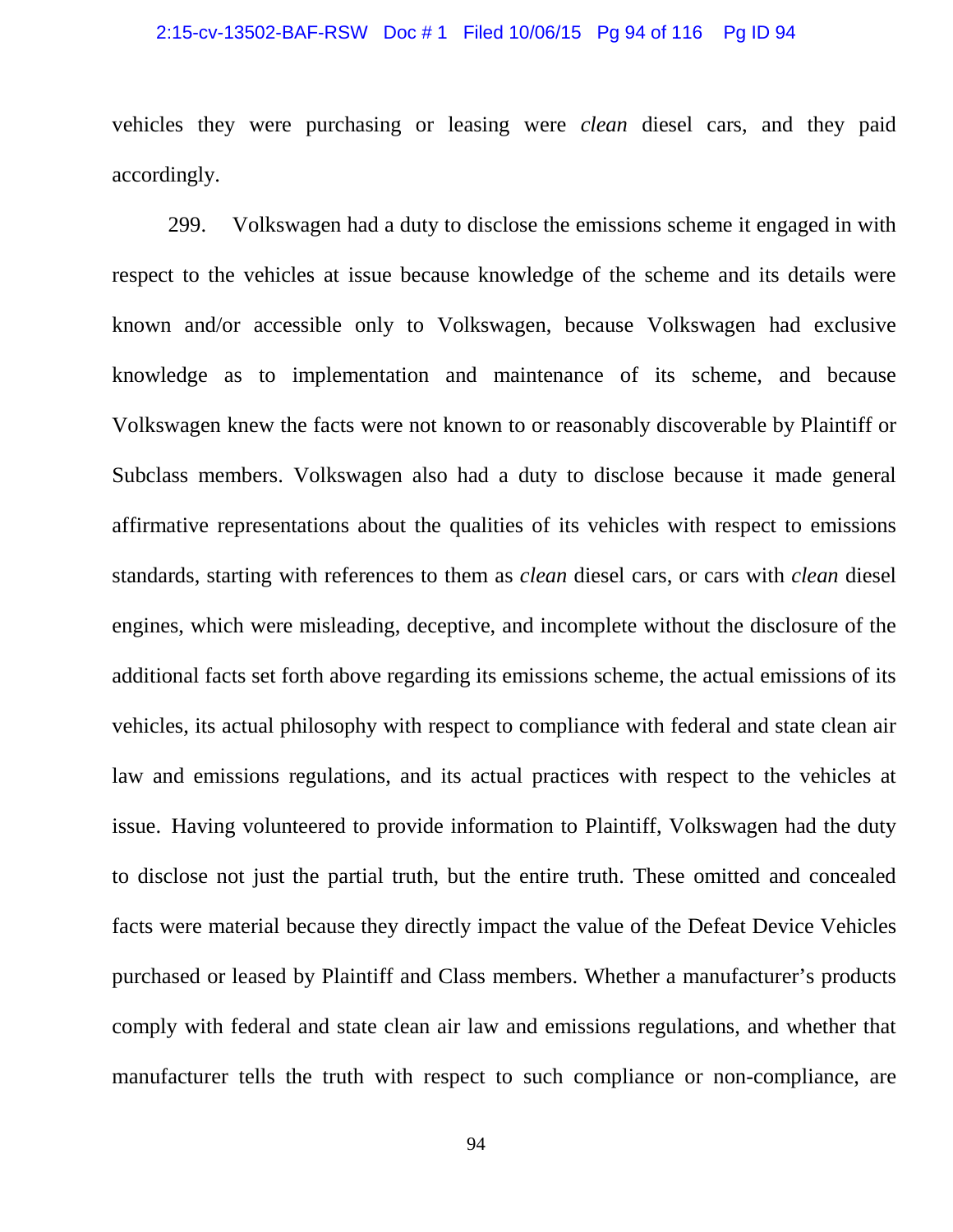#### 2:15-cv-13502-BAF-RSW Doc # 1 Filed 10/06/15 Pg 95 of 116 Pg ID 95

material concerns to a consumer, including with respect to the emissions certifications testing their vehicles must pass. Volkswagen represented to Plaintiff and Subclass members that they were purchasing *clean* diesel vehicles, and certification testing appeared to confirm this—except that, secretly, Volkswagen had subverted the testing process thoroughly.

300. Volkswagen actively concealed and/or suppressed these material facts, in whole or in part, to pad and protect its profits and to avoid the perception that its vehicles did not or could not comply with federal and state laws governing clean air and emissions, which perception would hurt the brand's image and cost Volkswagen money, and it did so at the expense of Plaintiff and Subclass members.

301. On information and belief, Volkswagen has still not made full and adequate disclosures, and continues to defraud Plaintiff and Subclass members by concealing material information regarding the emission qualities of its referenced vehicles and its emissions scheme.

302. Plaintiff and Subclass members were unaware of the omitted material facts referenced herein, and they would not have acted as they did if they had known of the concealed and/or suppressed facts, in that they would not have purchased purportedly "clean" diesel cars manufactured by Volkswagen, and/or would not have continued to drive their heavily polluting vehicles, or would have taken other affirmative steps in light of the information concealed from them. Plaintiff's and Subclass members' actions were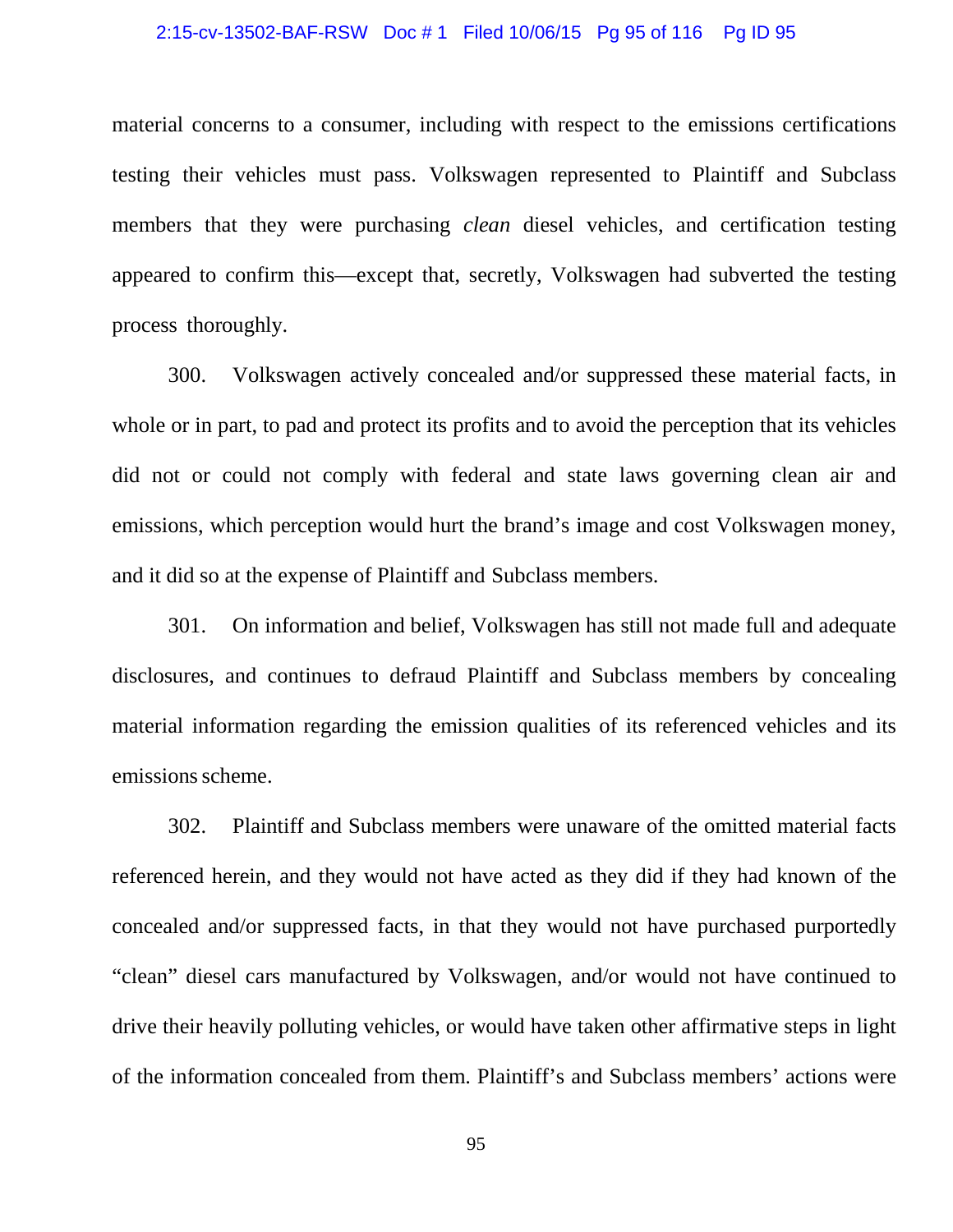#### 2:15-cv-13502-BAF-RSW Doc # 1 Filed 10/06/15 Pg 96 of 116 Pg ID 96

justified. Volkswagen was in exclusive control of the material facts, and such facts were not known to the public, Plaintiff, or Subclass members.

303. Because of the concealment and/or suppression of the facts, Plaintiff and Subclass members have sustained damage because they own vehicles that are diminished in value as a result of Volkswagen's concealment of the true quality and quantity of those vehicles' emissions and Volkswagen's failure to timely disclose the actual emission qualities and quantities of hundreds of thousands of Volkswagen- and Audi-branded vehicles and the serious issues engendered by Volkswagen's corporate policies. Had Plaintiff and Subclass members been aware of Volkswagen's emissions schemes with regard to the vehicles at issue, and the company's callous disregard for compliance with applicable federal and state law and regulations, Plaintiff and Subclass members who purchased or leased new or certified previously owned vehicles would have paid less for their vehicles or would not have purchased or leased them at all.

304. The value of Plaintiff's and Subclass members' vehicles has diminished as a result of Volkswagen's fraudulent concealment of its emissions scheme, which has greatly tarnished the Volkswagen and Audi brand names attached to Plaintiff's and Subclass members' vehicles and made any reasonable consumer reluctant to purchase any of the Defeat Device Vehicles, let alone pay what otherwise would have been fair market value for the vehicles.

305. Accordingly, Volkswagen is liable to Plaintiff and Subclass members for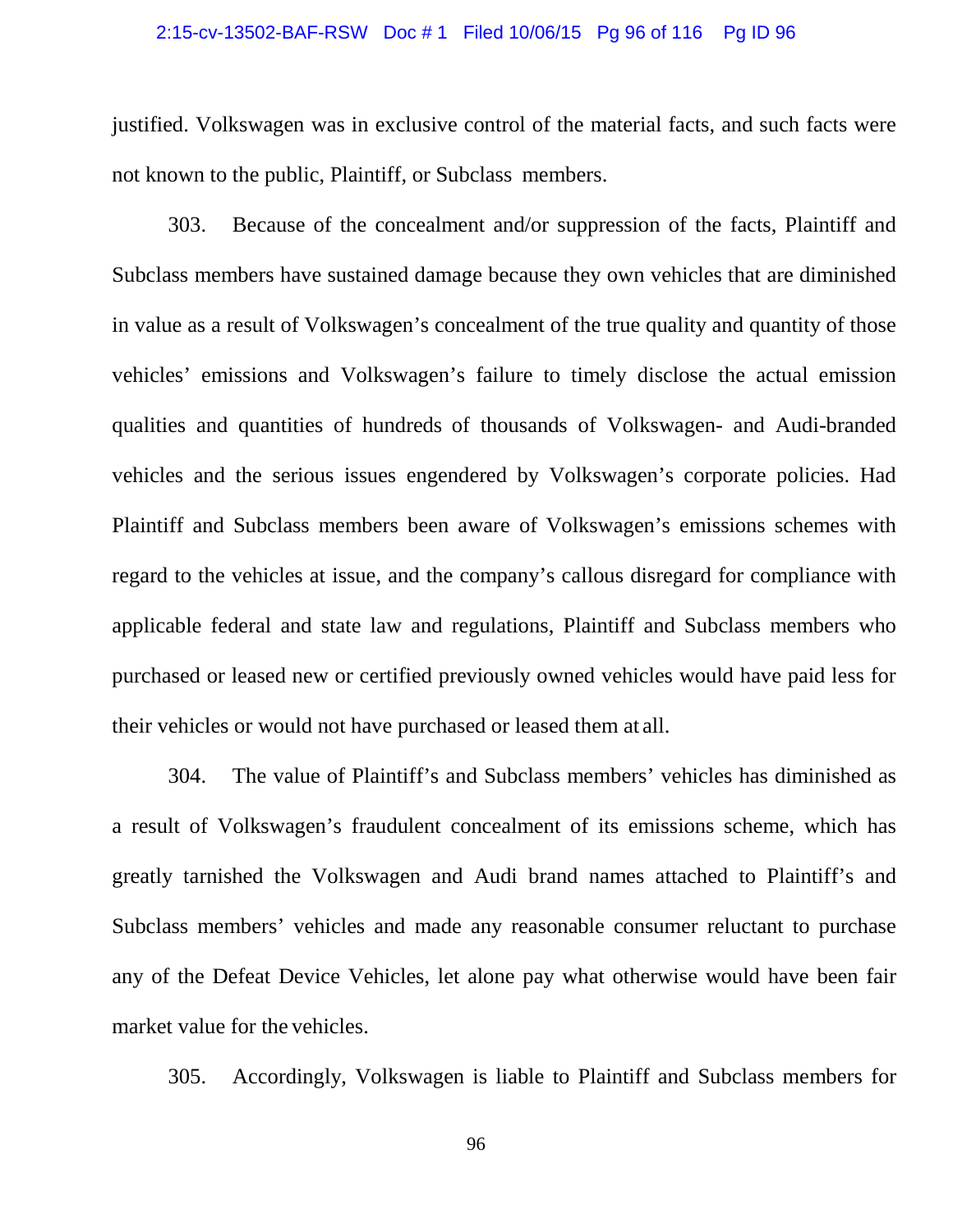damages in an amount to be proven at trial.

306. Volkswagen's acts were done wantonly, maliciously, oppressively, deliberately, with intent to defraud, and in reckless disregard of Plaintiff's and Subclass members' rights and the representations that Volkswagen made to them, in order to enrich Volkswagen. To the extent permitted under applicable law Volkswagen's conduct warrants an assessment of punitive damages in an amount sufficient to deter such conduct in the future, which amount is to be determined according to proof.

### **F. Claims on Behalf of the Texas Subclass**

## **COUNT I VIOLATIONS OF THE DECEPTIVE TRADE PRACTICES ACT (TEX. BUS. & COM. CODE §§ 17.41,** *et seq***.)**

307. Plaintiff Jose Cavaliere ("Plaintiff," for purposes of all Texas Subclass Counts) incorporates by reference all preceding allegations as though fully set forth herein.

308. Plaintiff brings this Count on behalf of the Texas Subclass.

309. Plaintiff intends to assert a claim under the Texas Deceptive Trade Practices Act ("TDTPA"), which makes it unlawful to commit "[f]alse, misleading, or deceptive acts or practices in the conduct of any trade or commerce." TEX. BUS. & COM. CODE § 17.46. Plaintiff will make a demand in satisfaction of TEX. BUS. & COM. CODE § 17.45(2), and may amend this Complaint to assert claims under the TDTPA once the required 60 days have elapsed. This paragraph is included for purposes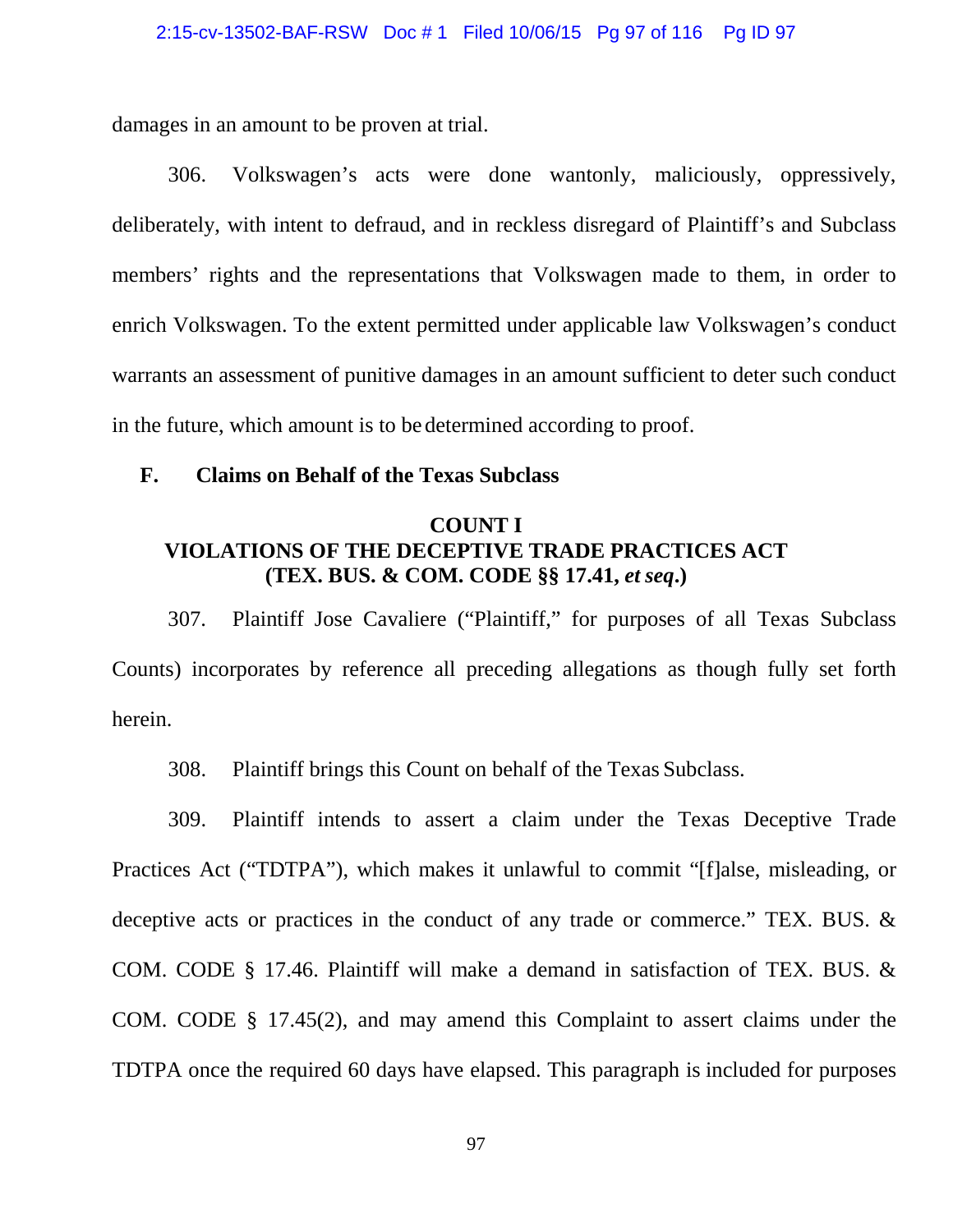of notice only and is not intended to actually assert a claim under the TDTPA.

# **COUNT II BREACH OF CONTRACT (Based on Texas Law)**

310. Plaintiff incorporates by reference all preceding allegations as though fully set forth herein.

311. Plaintiff brings this Count on behalf of the Texas Subclass.

312. Volkswagen's misrepresentations and omissions alleged herein, including Volkswagen's failure to disclose the existence of the "defeat device" and/or defective design as alleged herein, caused Plaintiff and the other Subclass members to make their purchases or leases of their Defeat Device Vehicles. Absent those misrepresentations and omissions, Plaintiff and the other Subclass members would not have purchased or leased these Defeat Device Vehicles, would not have purchased or leased these Defeat Device Vehicles at the prices they paid, and/or would have purchased or leased less expensive alternative vehicles that did not contain the CleanDiesel engine system and the "defeat device." Accordingly, Plaintiff and the other Subclass members overpaid for their Defeat Device Vehicles and did not receive the benefit of their bargain.

313. Each and every sale or lease of a Defeat Device Vehicle constitutes a contract between Volkswagen and the purchaser or lessee. Volkswagen breached these contracts by selling or leasing Plaintiff and the other Subclass members defective Defeat Device Vehicles and by misrepresenting or failing to disclose the existence of the "defeat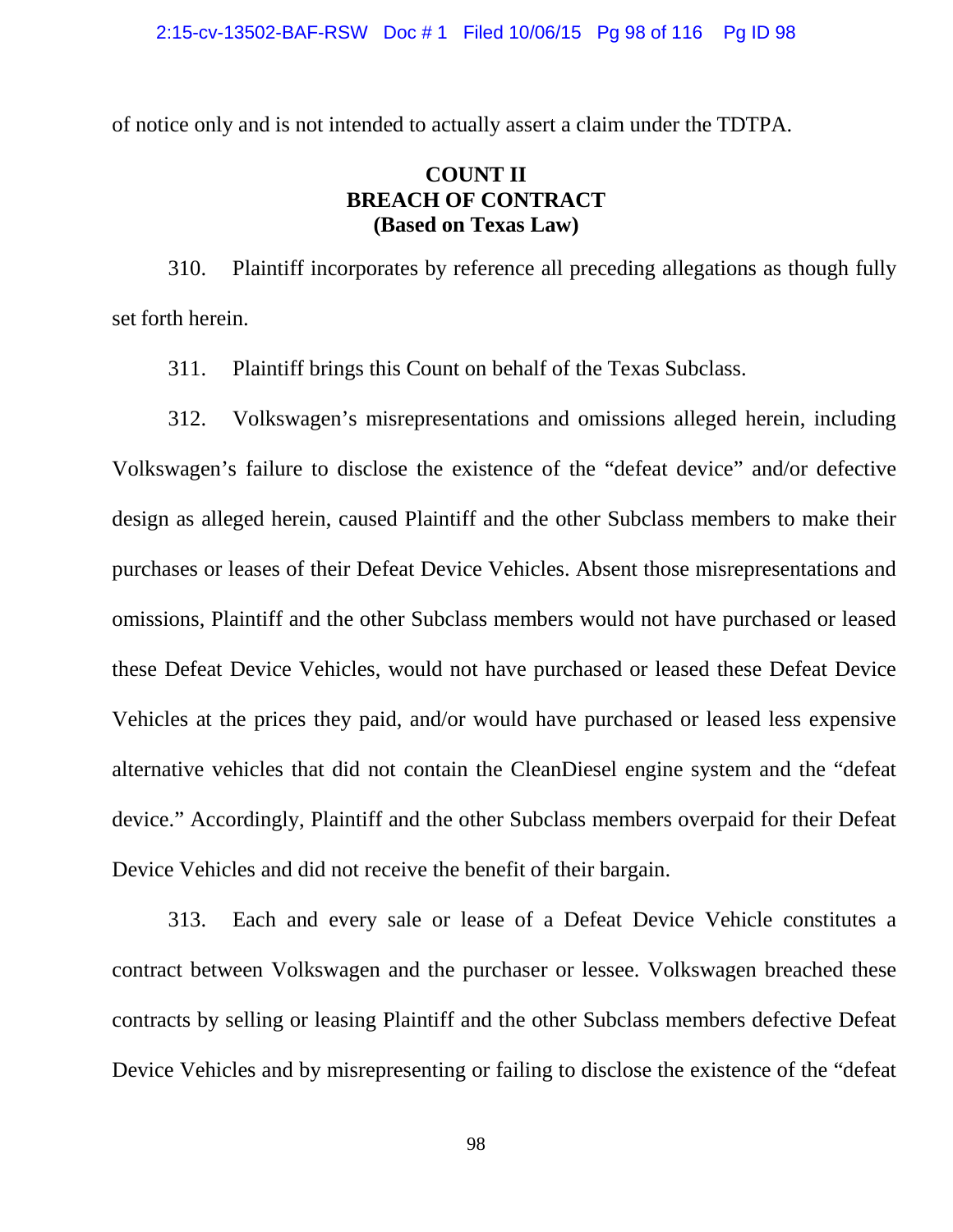#### 2:15-cv-13502-BAF-RSW Doc # 1 Filed 10/06/15 Pg 99 of 116 Pg ID 99

device" and/or defective design, including information known to Volkswagen rendering each Defeat Device Vehicle less safe and emissions compliant, and thus less valuable, than vehicles not equipped with CleanDiesel engine systems and "defeat devices."

314. Volkswagen failed to deliver to Plaintiff and the Subclass what it contractually promised to provide in exchange for the valid consideration they paid, breaching Subclass Members' contracts.

315. As a direct and proximate result of Volkswagen's breach of contract, Plaintiff and the Subclass have been damaged in an amount to be proven at trial, which shall include, but is not limited to, all compensatory damages, incidental and consequential damages, and other damages and relief allowed by law.

## **COUNT III FRAUD BY CONCEALMENT (Based on Texas Law)**

316. Plaintiff realleges and incorporates by reference all paragraphs as though fully set forth herein.

317. This claim is brought on behalf of the Texas Subclass.

318. Volkswagen intentionally concealed and suppressed material facts concerning the quality of the Defeat Device Vehicles. As alleged in this Complaint, notwithstanding references in the very model names of the subject vehicles as "Clean Diesel," or to their engines as "TDI Clean Diesel" engines, Volkswagen engaged in a secret scheme to evade federal and state vehicle emissions standards by installing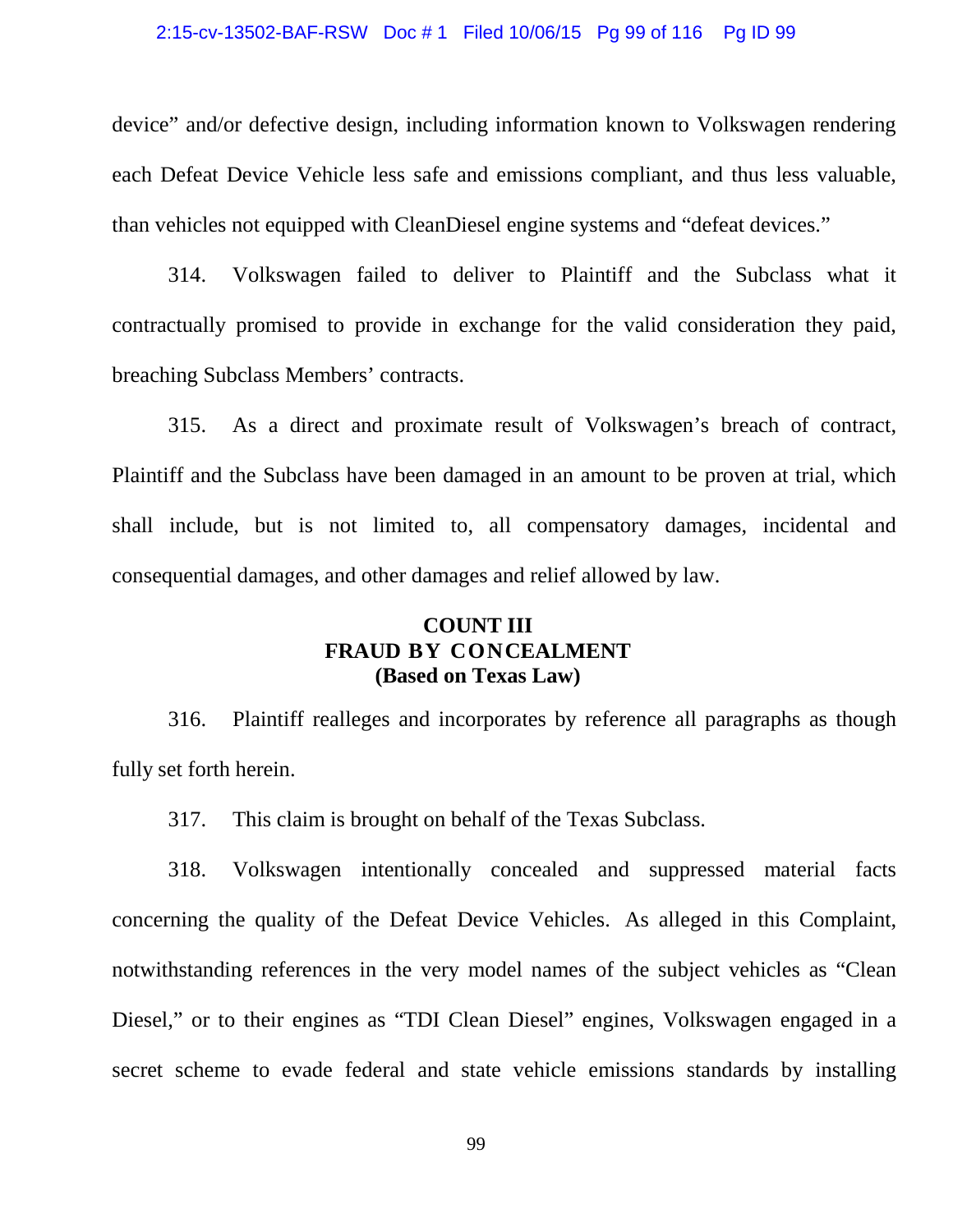#### 2:15-cv-13502-BAF-RSW Doc # 1 Filed 10/06/15 Pg 100 of 116 Pg ID 100

software designed to conceal its vehicles' emissions of the pollutant nitrogen oxide, which contributes to the creation of ozone and smog. The software installed on the vehicles at issue was designed nefariously to kick-in during emissions certification testing, such that the vehicles would show far lower emissions than when actually operating on the road. The result was what Volkswagen intended: vehicles passed emissions certifications by way of deliberately induced false readings. Reportedly, Volkswagen's deliberate, secret scheme resulted in noxious emissions from these vehicles at 40 times applicable standards.

319. Plaintiff and Subclass members reasonably relied upon Volkswagen's false representations. They had no way of knowing that Volkswagen's representations were false and gravely misleading. As alleged herein, Volkswagen employed extremely sophisticated methods of deception. Plaintiff and Subclass members did not, and could not, unravel Volkswagen's deception on their own.

320. Volkswagen concealed and suppressed material facts concerning what is evidently the true culture of Volkswagen – one characterized by an emphasis on profits and sales above compliance with federal and state clean air law, and emissions regulations that are meant to protect the public and consumers. It also emphasized profits and sales about the trust that Plaintiff and Subclass members placed in its representations. As one customer, Priya Shah, put it in a quotation cited by the *Los Angeles Times* in a September 18, 2015 article, "It's just a blatant disregard and intentional manipulation of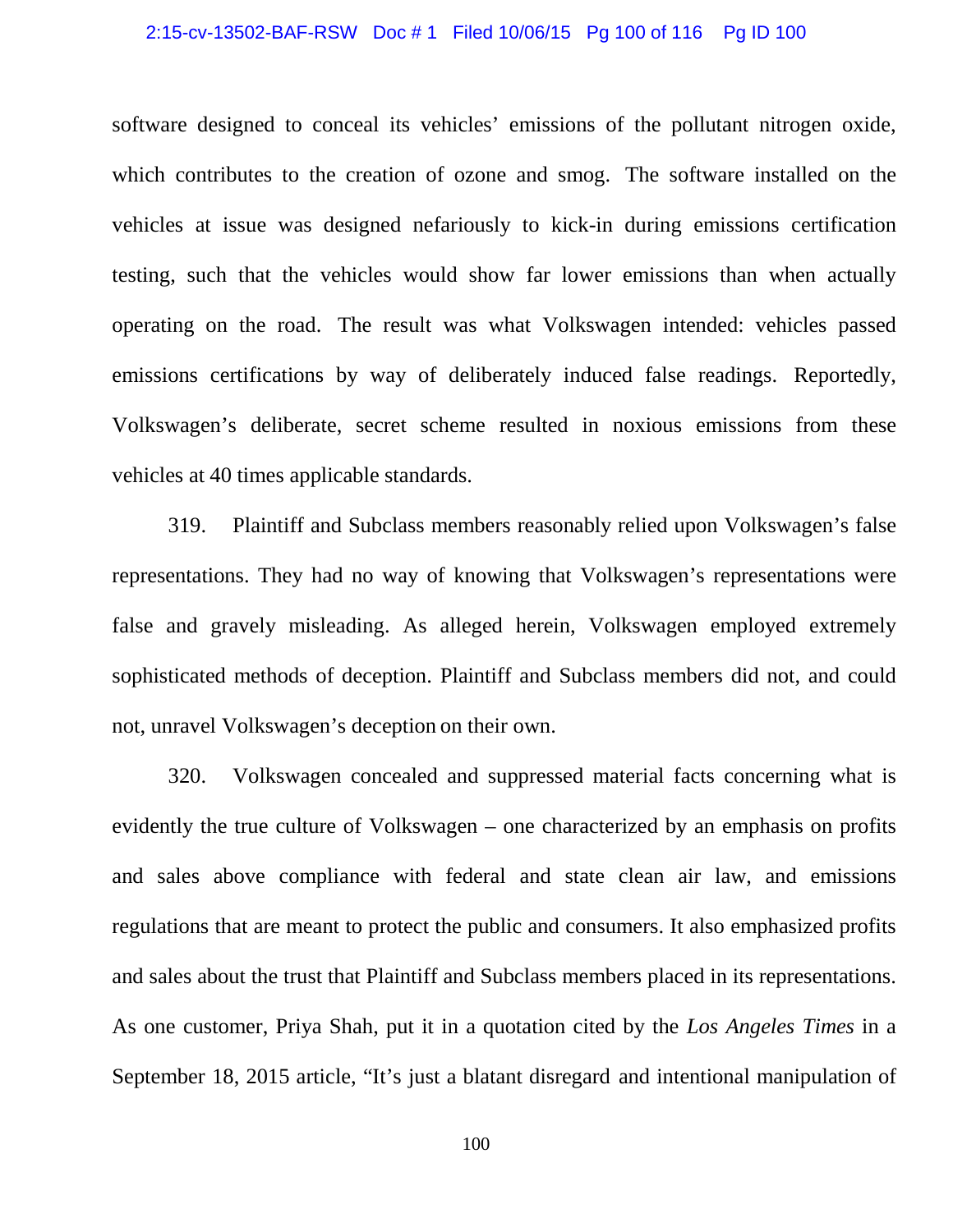#### 2:15-cv-13502-BAF-RSW Doc # 1 Filed 10/06/15 Pg 101 of 116 Pg ID 101

the system. That's just a whole other level of not only lying to the government, but also lying to your consumer. People buy diesel cars from Volkswagen because they feel they are clean diesel cars." In the words of Ms. Shah, which no doubt reflect the sentiments of all other "CleanDiesel" vehicle buyers, "I don't want to be spewing noxious gases into the environment."

321. Necessarily, Volkswagen also took steps to ensure that its employees did not reveal the details of its scheme to regulators or consumers, including Plaintiff and Subclass members. Volkswagen did so in order to boost the reputations of its vehicles and to falsely assure purchasers and lessors of its vehicles, including certified previously owned vehicles, that Volkswagen is a reputable manufacturer that complies with applicable law, including federal and state clean air law and emissions regulations, and that its vehicles likewise comply with applicable law and regulations. Volkswagen's false representations were material to consumers, both because they concerned the quality of the Defeat Device Vehicles, including their compliance with applicable federal and state law and regulations regarding clean air and emissions, and also because the representations played a significant role in the value of the vehicles. As Volkswagen well knew, its customers, including Plaintiff and Subclass members, highly valued that the vehicles they were purchasing or leasing were *clean* diesel cars, and they paid accordingly.

322. Volkswagen had a duty to disclose the emissions scheme it engaged in with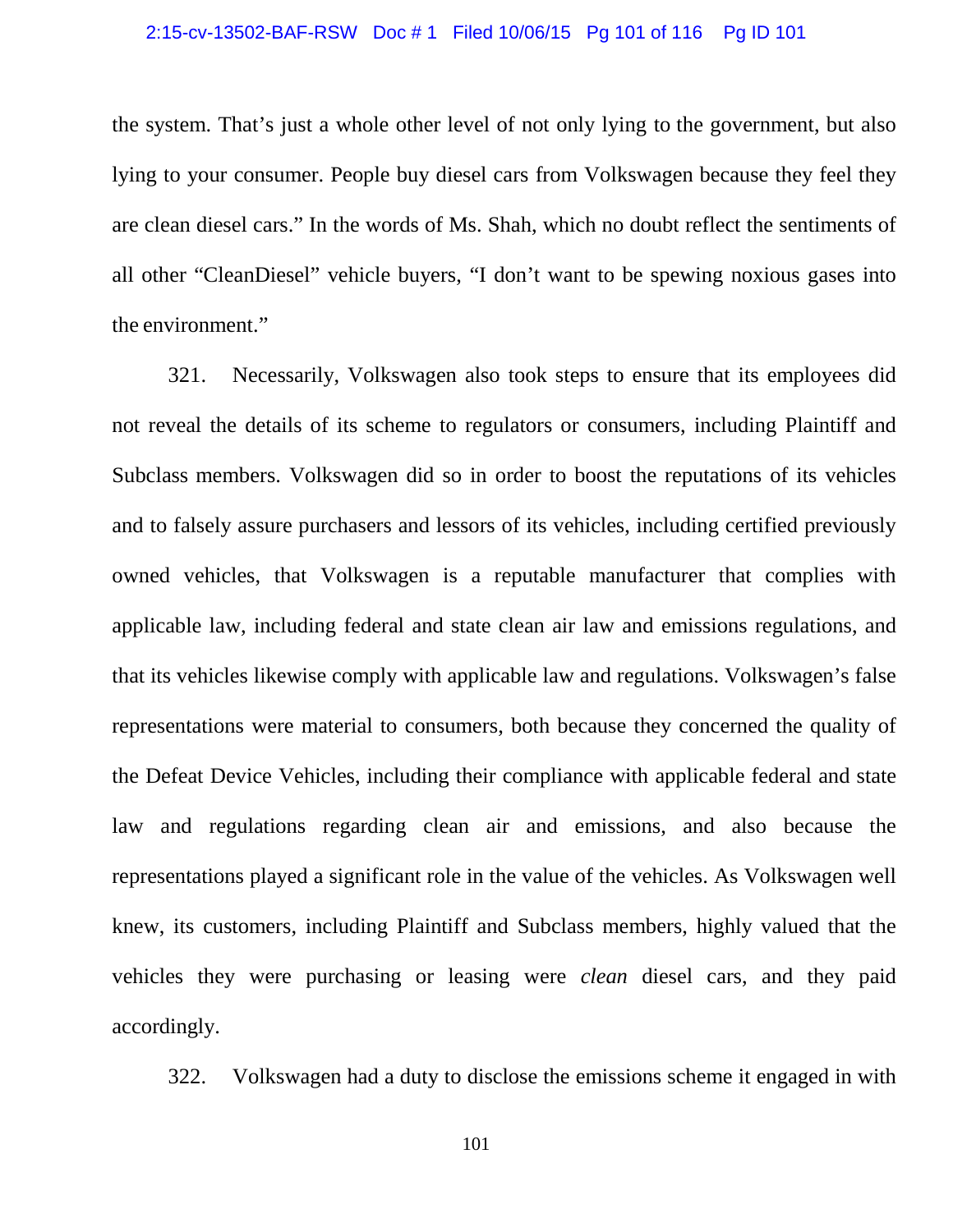#### 2:15-cv-13502-BAF-RSW Doc # 1 Filed 10/06/15 Pg 102 of 116 Pg ID 102

respect to the vehicles at issue because knowledge of the scheme and its details were known and/or accessible only to Volkswagen, because Volkswagen had exclusive knowledge as to implementation and maintenance of its scheme, and because Volkswagen knew the facts were not known to or reasonably discoverable by Plaintiff or Subclass members. Volkswagen also had a duty to disclose because it made general affirmative representations about the qualities of its vehicles with respect to emissions standards, starting with references to them as *clean* diesel cars, or cars with *clean* diesel engines, which were misleading, deceptive, and incomplete without the disclosure of the additional facts set forth above regarding its emissions scheme, the actual emissions of its vehicles, its actual philosophy with respect to compliance with federal and state clean air law and emissions regulations, and its actual practices with respect to the vehicles at issue. Having volunteered to provide information to Plaintiff, Volkswagen had the duty to disclose not just the partial truth, but the entire truth. These omitted and concealed facts were material because they directly impact the value of the Defeat Device Vehicles purchased or leased by Plaintiff and Class members. Whether a manufacturer's products comply with federal and state clean air law and emissions regulations, and whether that manufacturer tells the truth with respect to such compliance or non-compliance, are material concerns to a consumer, including with respect to the emissions certifications testing their vehicles must pass. Volkswagen represented to Plaintiff and Subclass members that they were purchasing *clean* diesel vehicles, and certification testing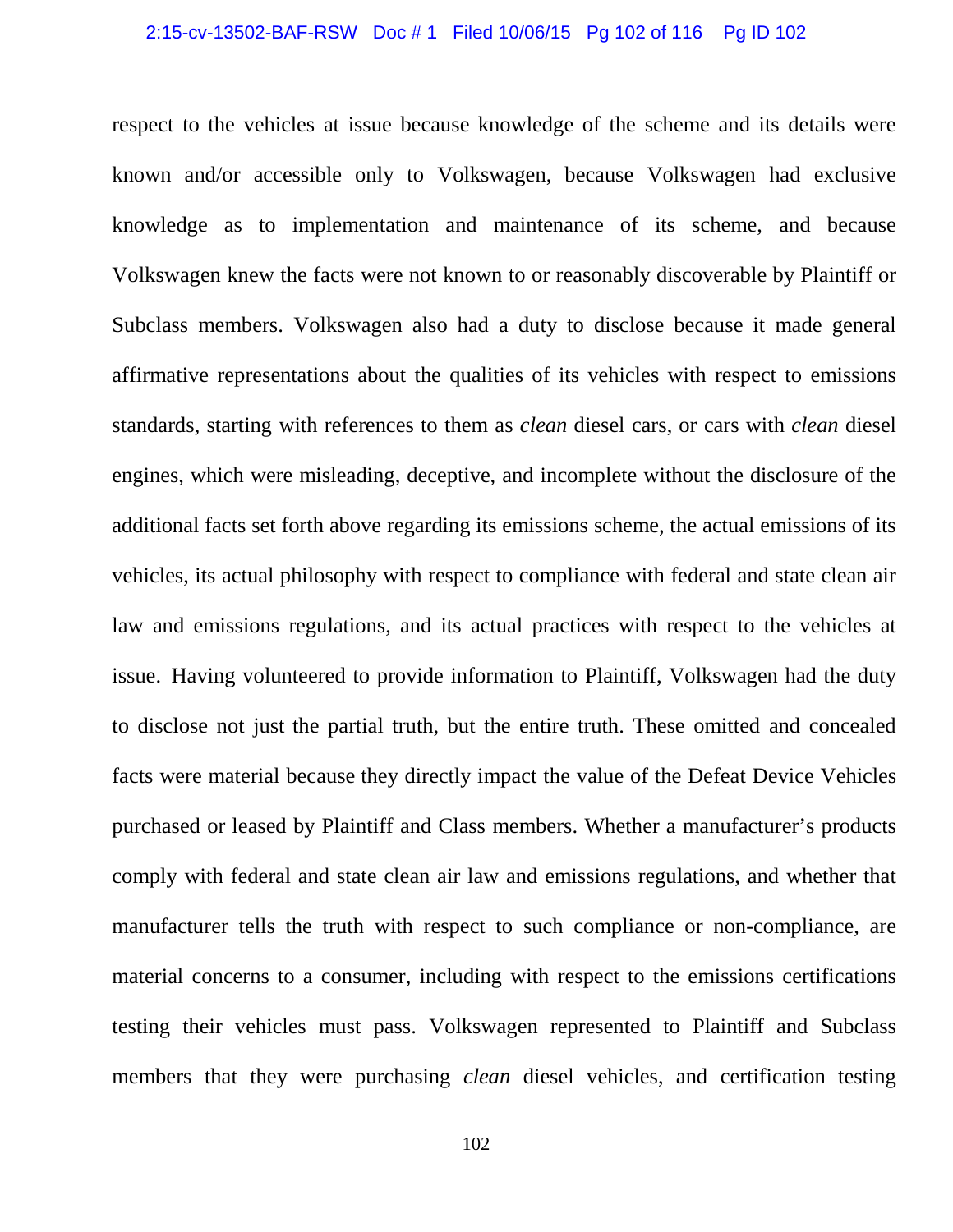#### 2:15-cv-13502-BAF-RSW Doc # 1 Filed 10/06/15 Pg 103 of 116 Pg ID 103

appeared to confirm this—except that, secretly, Volkswagen had subverted the testing process thoroughly.

323. Volkswagen actively concealed and/or suppressed these material facts, in whole or in part, to pad and protect its profits and to avoid the perception that its vehicles did not or could not comply with federal and state laws governing clean air and emissions, which perception would hurt the brand's image and cost Volkswagen money, and it did so at the expense of Plaintiff and Subclass members.

324. On information and belief, Volkswagen has still not made full and adequate disclosures, and continues to defraud Plaintiff and Subclass members by concealing material information regarding the emission qualities of its referenced vehicles and its emissions scheme.

325. Plaintiff and Subclass members were unaware of the omitted material facts referenced herein, and they would not have acted as they did if they had known of the concealed and/or suppressed facts, in that they would not have purchased purportedly "clean" diesel cars manufactured by Volkswagen, and/or would not have continued to drive their heavily polluting vehicles, or would have taken other affirmative steps in light of the information concealed from them. Plaintiff's and Subclass members' actions were justified. Volkswagen was in exclusive control of the material facts, and such facts were not known to the public, Plaintiff, or Subclass members.

326. Because of the concealment and/or suppression of the facts, Plaintiff and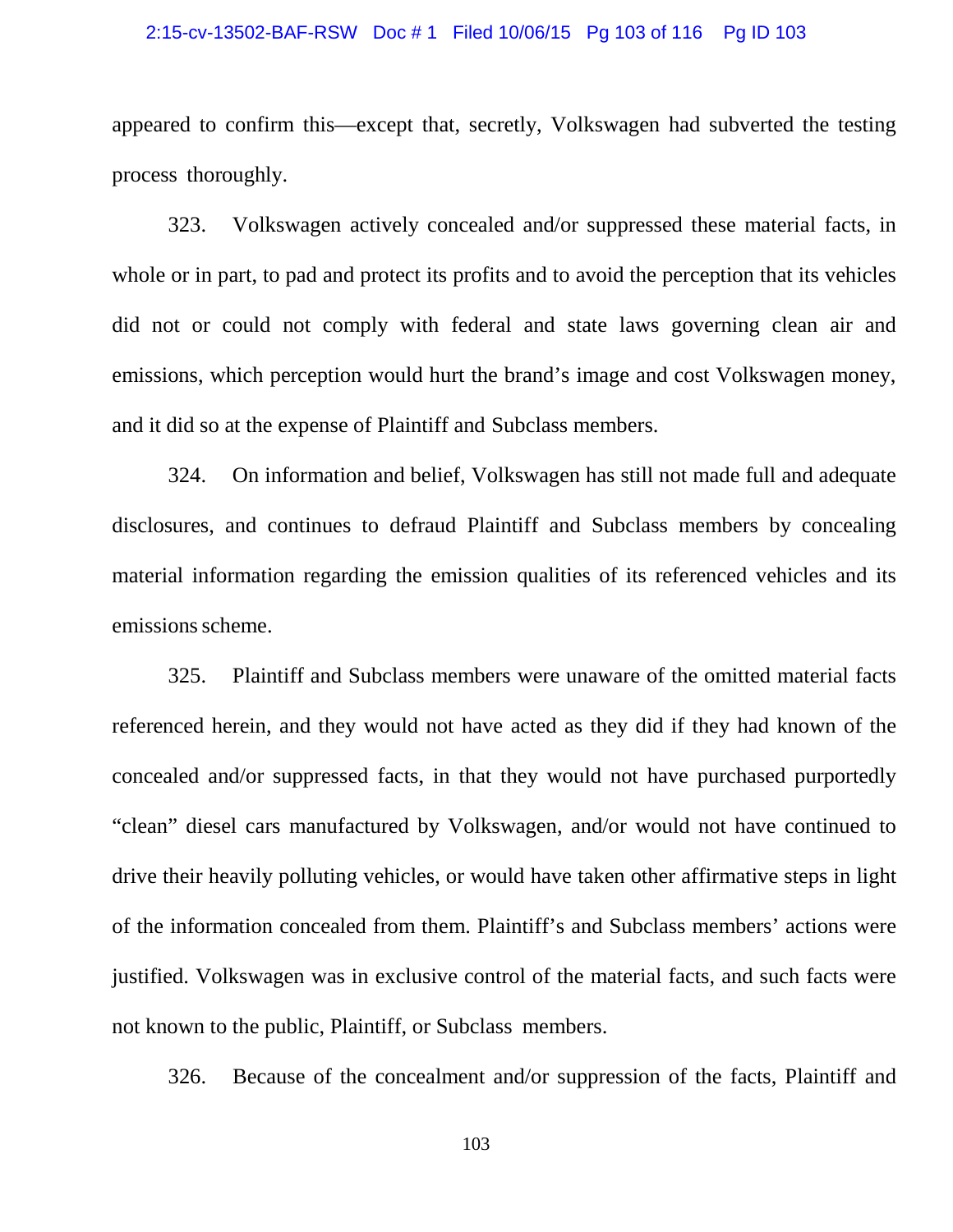#### 2:15-cv-13502-BAF-RSW Doc # 1 Filed 10/06/15 Pg 104 of 116 Pg ID 104

Subclass members have sustained damage because they own vehicles that are diminished in value as a result of Volkswagen's concealment of the true quality and quantity of those vehicles' emissions and Volkswagen's failure to timely disclose the actual emission qualities and quantities of hundreds of thousands of Volkswagen- and Audi-branded vehicles and the serious issues engendered by Volkswagen's corporate policies. Had Plaintiff and Subclass members been aware of Volkswagen's emissions schemes with regard to the vehicles at issue, and the company's callous disregard for compliance with applicable federal and state law and regulations, Plaintiff and Subclass members who purchased or leased new or certified previously owned vehicles would have paid less for their vehicles or would not have purchased or leased them at all.

327. The value of Plaintiff's and Subclass members' vehicles has diminished as a result of Volkswagen's fraudulent concealment of its emissions scheme, which has greatly tarnished the Volkswagen and Audi brand names attached to Plaintiff's and Subclass members' vehicles and made any reasonable consumer reluctant to purchase any of the Defeat Device Vehicles, let alone pay what otherwise would have been fair market value for the vehicles.

328. Accordingly, Volkswagen is liable to Plaintiff and Subclass members for damages in an amount to be proven at trial.

329. Volkswagen's acts were done wantonly, maliciously, oppressively, deliberately, with intent to defraud, and in reckless disregard of Plaintiff's and Subclass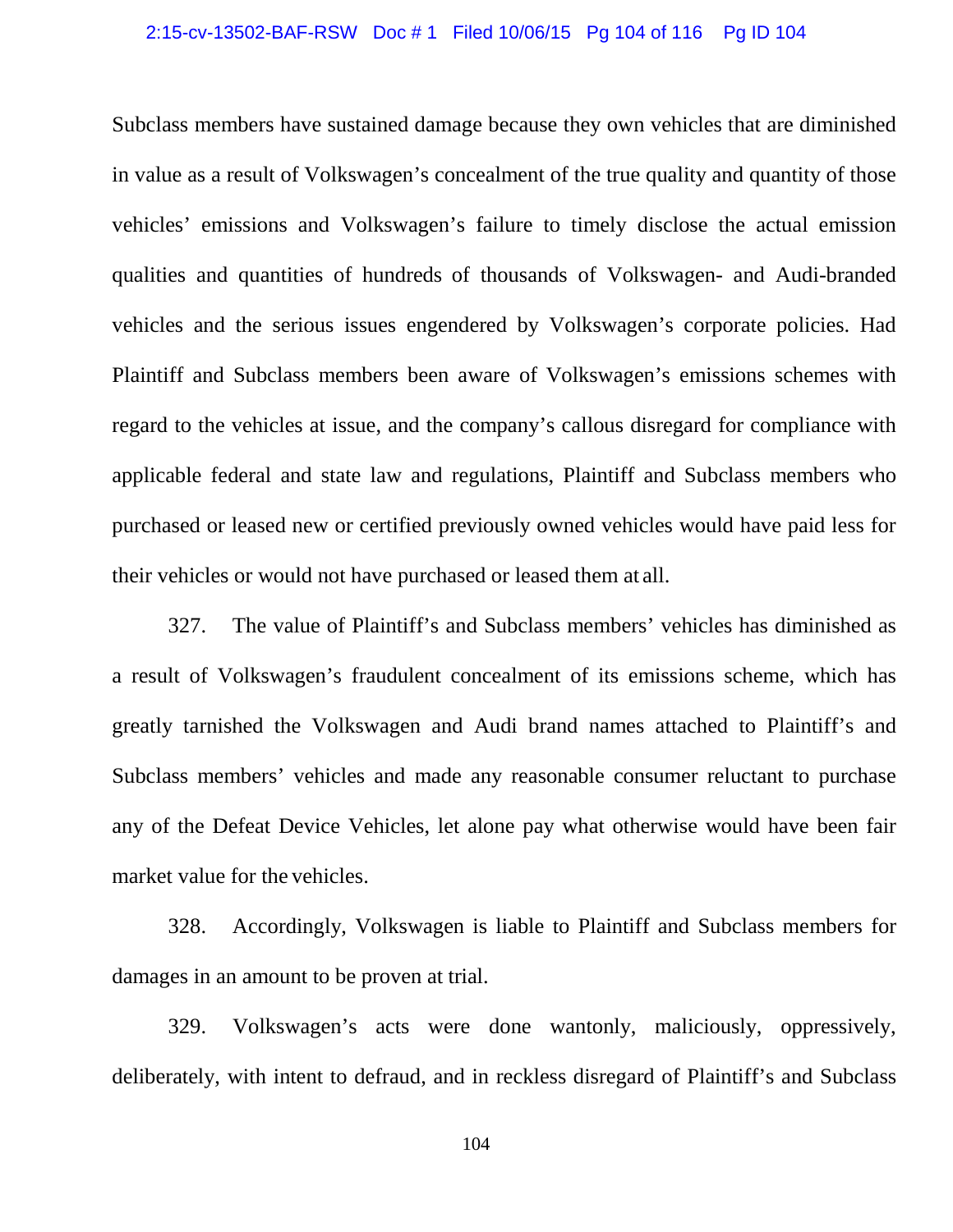members' rights and the representations that Volkswagen made to them, in order to enrich Volkswagen. To the extent permitted under applicable law Volkswagen's conduct warrants an assessment of punitive damages in an amount sufficient to deter such conduct in the future, which amount is to be determined according to proof.

### **G. Claims on Behalf of the Virginia Subclass**

### **COUNT I VIOLATION OF THE VIRGINIA CONSUMER PROTECTION ACT (VA. CODE ANN §§ 59.1-196,** *et seq.***)**

330. Plaintiff Nicholas Allen ("Plaintiff," for purposes of all Virginia Subclass Counts) incorporates by reference all preceding allegations as though fully set forth herein.

331. Plaintiff brings this Count on behalf of the Virginia Subclass.

332. Volkswagen, Plaintiff, and the Virginia Subclass are "persons" as defined by Va. Code Ann. § 59.1-198.

333. The transactions between Plaintiff and the other Class members on one hand and Volkswagen on the other, leading to the purchase or lease of the Defeat Device Vehicles by Plaintive and the other Subclass members, are "consumer transactions" as defined by Va. Code Ann. § 59.1-198 because the Defeat Device Vehicles were purchased or leased primarily for personal, family or household purposes.

334. In the course of Volkswagen's business, it willfully failed to disclose and actively concealed the "defeat device" in Defeat Device Vehicles as described above.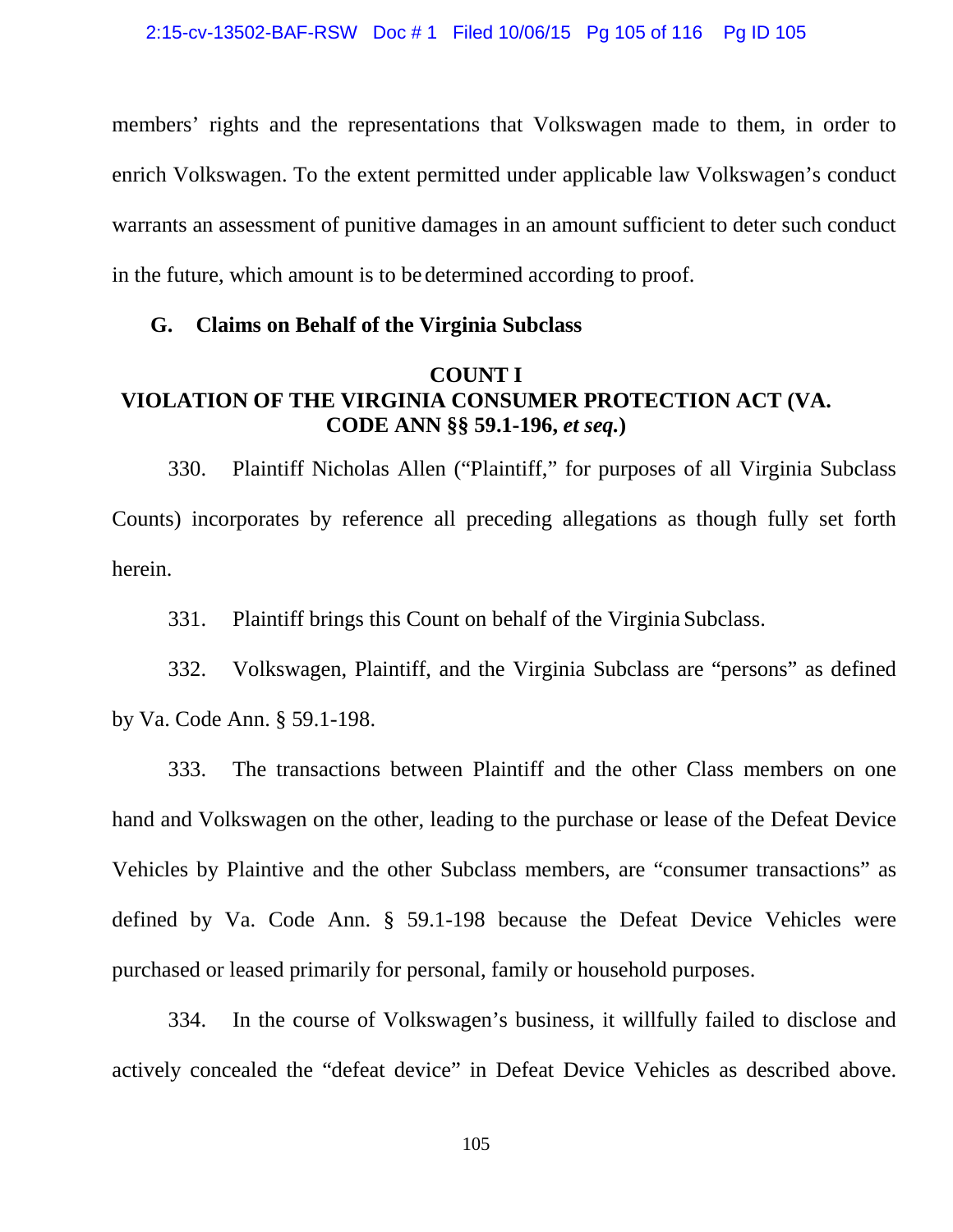#### 2:15-cv-13502-BAF-RSW Doc # 1 Filed 10/06/15 Pg 106 of 116 Pg ID 106

Accordingly, Volkswagen engaged in acts and practices violating Va. Code Ann. § 59.1- 200(A), including representing that Defeat Device Vehicles have characteristics, uses, benefits, and qualities which they do not have; representing that Defeat Device Vehicles are of a particular standard and quality when they are not; advertising Defeat Device Vehicles with the intent not to sell them as advertised; and otherwise engaging in conduct likely to deceive.

335. Volkswagen's actions as set forth above occurred in the conduct of trade and commerce.

336. Volkswagen's conduct proximately caused injuries to Plaintiff and the other Class members.

337. Plaintiff and the other Subclass members were injured as a result of Volkswagen's conduct in that Plaintiff and the other Subclass members overpaid for their Defeat Device Vehicles and did not receive the benefit of their bargain, and their Defeat Device Vehicles have suffered a diminution in value. These injuries are the direct and natural consequences of Volkswagen's misrepresentations and omissions.

338. Volkswagen actively and willfully concealed and/or suppressed the matrial facts regarding the defective and non-EPA compliant CleanDiesel engine system, the "defeat device," and the Defeat Device Vehicles, in whole or in part, with the intent to deceive and mislead Plaintiff and the other Subclass members and to induce Plaintiff and the other Subclass members to purchase or lease Defeat Device Vehicles at a higher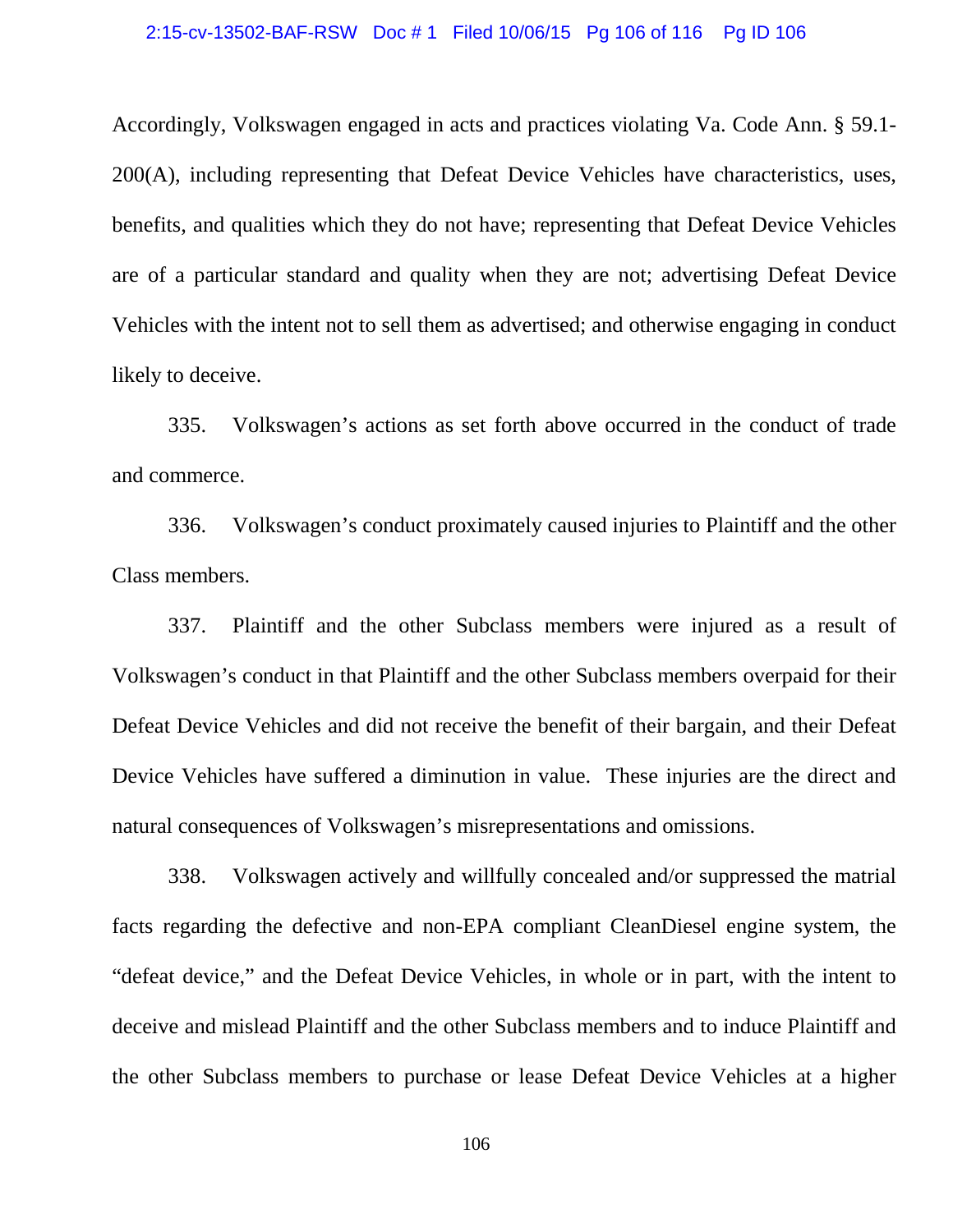#### 2:15-cv-13502-BAF-RSW Doc # 1 Filed 10/06/15 Pg 107 of 116 Pg ID 107

price, which did not match the Defeat Device Vehicles' true value. Plaintiff and the other Subclass members therefore seek treble damages.

## **COUNT II BREACH OF CONTRACT (Based on Virginia Law)**

339. Plaintiff incorporates by reference all preceding allegations as though fully set forth herein.

340. Plaintiff brings this Count on behalf of the Virginia Subclass.

341. Volkswagen's misrepresentations and omissions alleged herein, including Volkswagen's failure to disclose the existence of the "defeat device" and/or defective design as alleged herein, caused Plaintiff and the other Subclass members to make their purchases or leases of their Defeat Device Vehicles. Absent those misrepresentations and omissions, Plaintiff and the other Subclass members would not have purchased or leased these Defeat Device Vehicles, would not have purchased or leased these Defeat Device Vehicles at the prices they paid, and/or would have purchased or leased less expensive alternative vehicles that did not contain the CleanDiesel engine system and the "defeat device." Accordingly, Plaintiff and the other Subclass members overpaid for their Defeat Device Vehicles and did not receive the benefit of their bargain.

342. Each and every sale or lease of a Defeat Device Vehicle constitutes a contract between Volkswagen and the purchaser or lessee. Volkswagen breached these contracts by selling or leasing Plaintiff and the other Subclass members defective Defeat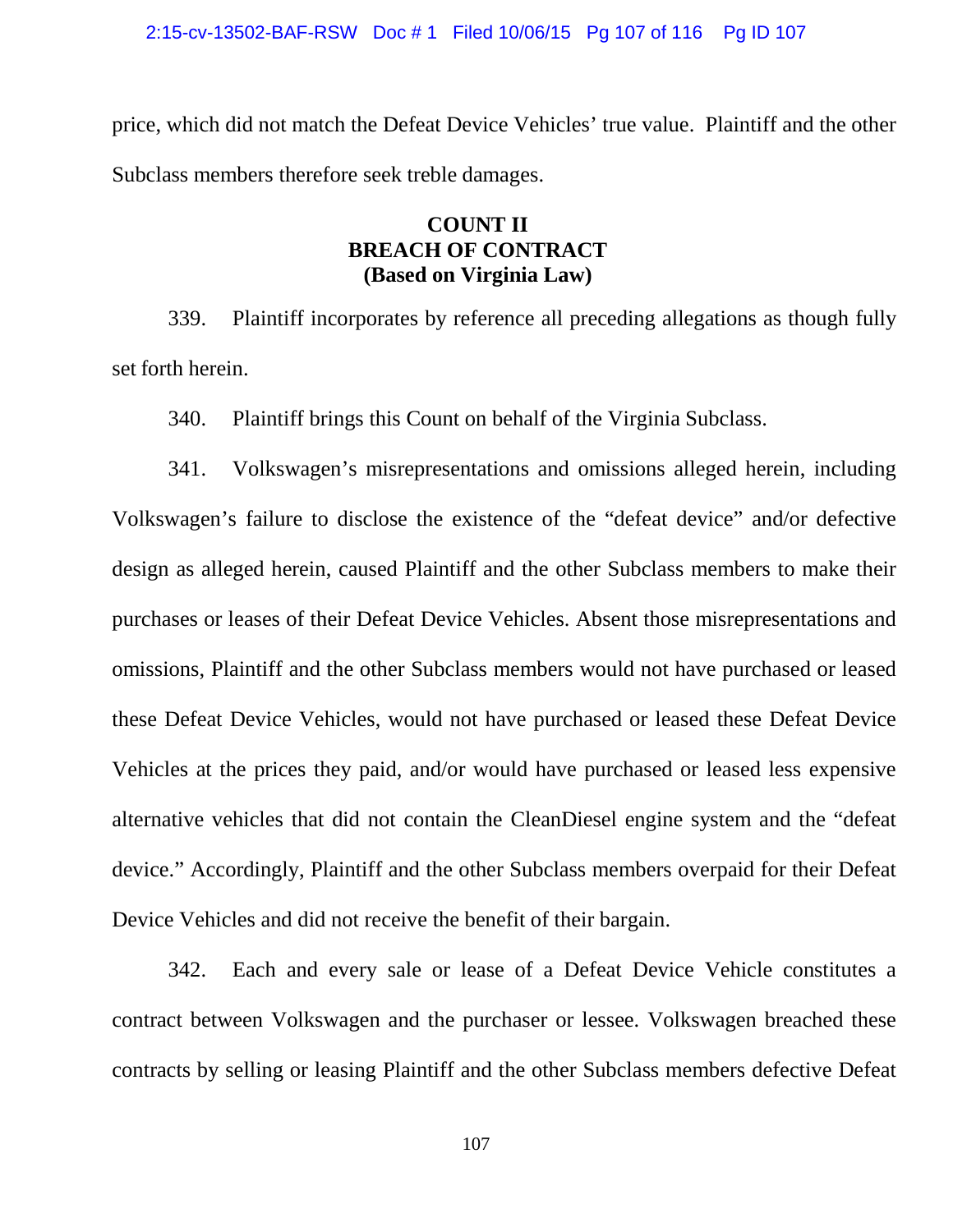#### 2:15-cv-13502-BAF-RSW Doc # 1 Filed 10/06/15 Pg 108 of 116 Pg ID 108

Device Vehicles and by misrepresenting or failing to disclose the existence of the "defeat device" and/or defective design, including information known to Volkswagen rendering each Defeat Device Vehicle less safe and emissions compliant, and thus less valuable, than vehicles not equipped with CleanDiesel engine systems and "defeat devices."

343. Volkswagen failed to deliver to Plaintiff and the Subclass what it contractually promised to provide in exchange for the valid consideration they paid, breaching Subclass Members' contracts.

344. As a direct and proximate result of Volkswagen's breach of contract, Plaintiff and the Subclass have been damaged in an amount to be proven at trial, which shall include, but is not limited to, all compensatory damages, incidental and consequential damages, and other damages and relief allowed by law.

# **COUNT III FRAUD BY CONCEALMENT (Based on Virginia Law)**

345. Plaintiff realleges and incorporates by reference all paragraphs as though fully set forth herein.

346. This claim is brought on behalf of the Virginia Subclass.

347. Volkswagen intentionally concealed and suppressed material facts concerning the quality of the Defeat Device Vehicles. As alleged in this Complaint, notwithstanding references in the very model names of the subject vehicles as "Clean Diesel," or to their engines as "TDI Clean Diesel" engines, Volkswagen engaged in a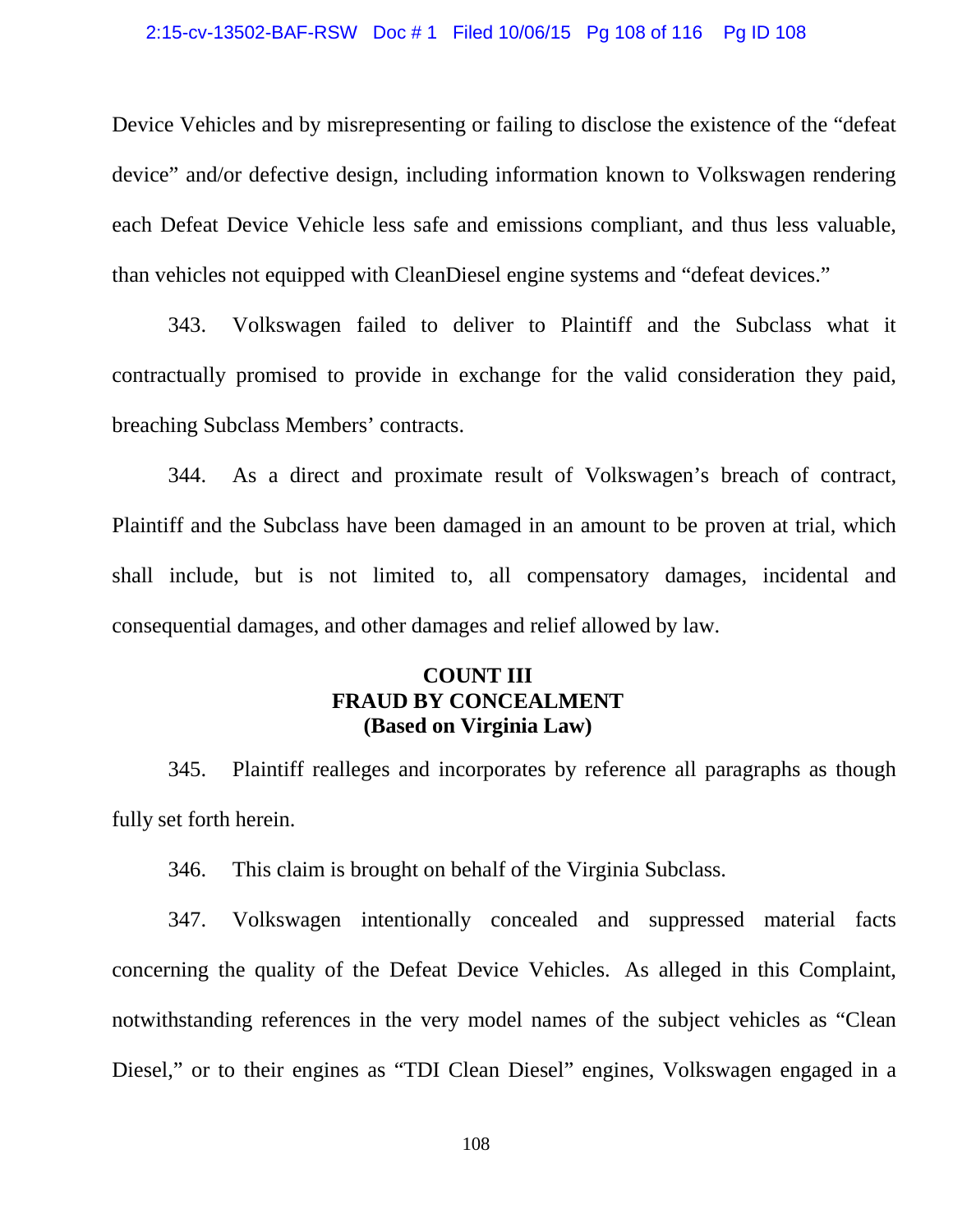#### 2:15-cv-13502-BAF-RSW Doc # 1 Filed 10/06/15 Pg 109 of 116 Pg ID 109

secret scheme to evade federal and state vehicle emissions standards by installing software designed to conceal its vehicles' emissions of the pollutant nitrogen oxide, which contributes to the creation of ozone and smog. The software installed on the vehicles at issue was designed nefariously to kick-in during emissions certification testing, such that the vehicles would show far lower emissions than when actually operating on the road. The result was what Volkswagen intended: vehicles passed emissions certifications by way of deliberately induced false readings. Reportedly, Volkswagen's deliberate, secret scheme resulted in noxious emissions from these vehicles at 40 times applicable standards.

348. Plaintiff and Subclass members reasonably relied upon Volkswagen's false representations. They had no way of knowing that Volkswagen's representations were false and gravely misleading. As alleged herein, Volkswagen employed extremely sophisticated methods of deception. Plaintiff and Subclass members did not, and could not, unravel Volkswagen's deception on their own.

349. Volkswagen concealed and suppressed material facts concerning what is evidently the true culture of Volkswagen – one characterized by an emphasis on profits and sales above compliance with federal and state clean air law, and emissions regulations that are meant to protect the public and consumers. It also emphasized profits and sales about the trust that Plaintiff and Subclass members placed in its representations. As one customer, Priya Shah, put it in a quotation cited by the *Los Angeles Times* in a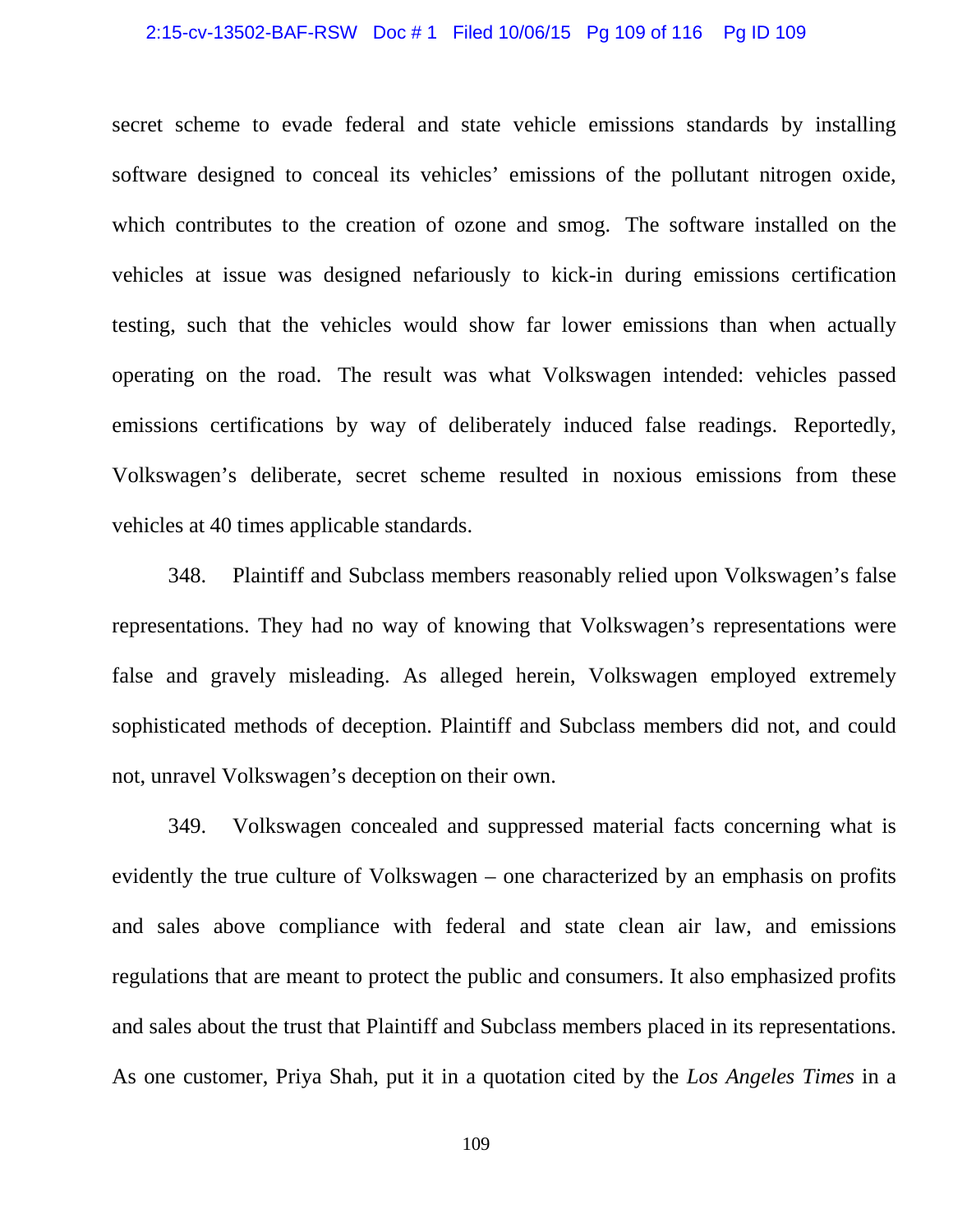#### 2:15-cv-13502-BAF-RSW Doc # 1 Filed 10/06/15 Pg 110 of 116 Pg ID 110

September 18, 2015 article, "It's just a blatant disregard and intentional manipulation of the system. That's just a whole other level of not only lying to the government, but also lying to your consumer. People buy diesel cars from Volkswagen because they feel they are clean diesel cars." In the words of Ms. Shah, which no doubt reflect the sentiments of all other "CleanDiesel" vehicle buyers, "I don't want to be spewing noxious gases into the environment."

350. Necessarily, Volkswagen also took steps to ensure that its employees did not reveal the details of its scheme to regulators or consumers, including Plaintiff and Subclass members. Volkswagen did so in order to boost the reputations of its vehicles and to falsely assure purchasers and lessors of its vehicles, including certified previously owned vehicles, that Volkswagen is a reputable manufacturer that complies with applicable law, including federal and state clean air law and emissions regulations, and that its vehicles likewise comply with applicable law and regulations. Volkswagen's false representations were material to consumers, both because they concerned the quality of the Defeat Device Vehicles, including their compliance with applicable federal and state law and regulations regarding clean air and emissions, and also because the representations played a significant role in the value of the vehicles. As Volkswagen well knew, its customers, including Plaintiff and Subclass members, highly valued that the vehicles they were purchasing or leasing were *clean* diesel cars, and they paid accordingly.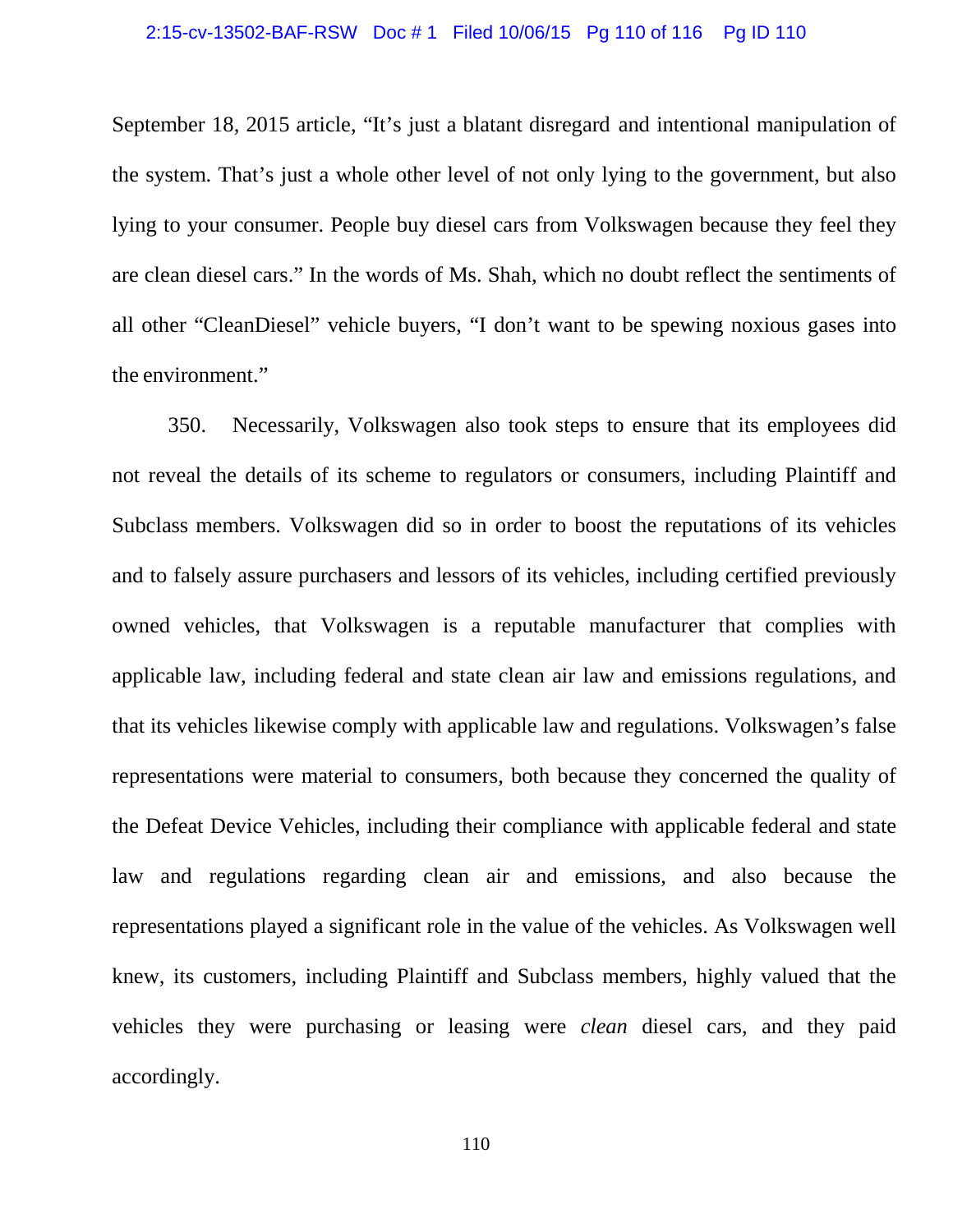# 2:15-cv-13502-BAF-RSW Doc # 1 Filed 10/06/15 Pg 111 of 116 Pg ID 111

351. Volkswagen had a duty to disclose the emissions scheme it engaged in with respect to the vehicles at issue because knowledge of the scheme and its details were known and/or accessible only to Volkswagen, because Volkswagen had exclusive knowledge as to implementation and maintenance of its scheme, and because Volkswagen knew the facts were not known to or reasonably discoverable by Plaintiff or Subclass members. Volkswagen also had a duty to disclose because it made general affirmative representations about the qualities of its vehicles with respect to emissions standards, starting with references to them as *clean* diesel cars, or cars with *clean* diesel engines, which were misleading, deceptive, and incomplete without the disclosure of the additional facts set forth above regarding its emissions scheme, the actual emissions of its vehicles, its actual philosophy with respect to compliance with federal and state clean air law and emissions regulations, and its actual practices with respect to the vehicles at issue. Having volunteered to provide information to Plaintiff, Volkswagen had the duty to disclose not just the partial truth, but the entire truth. These omitted and concealed facts were material because they directly impact the value of the Defeat Device Vehicles purchased or leased by Plaintiff and Class members. Whether a manufacturer's products comply with federal and state clean air law and emissions regulations, and whether that manufacturer tells the truth with respect to such compliance or non-compliance, are material concerns to a consumer, including with respect to the emissions certifications testing their vehicles must pass. Volkswagen represented to Plaintiff and Subclass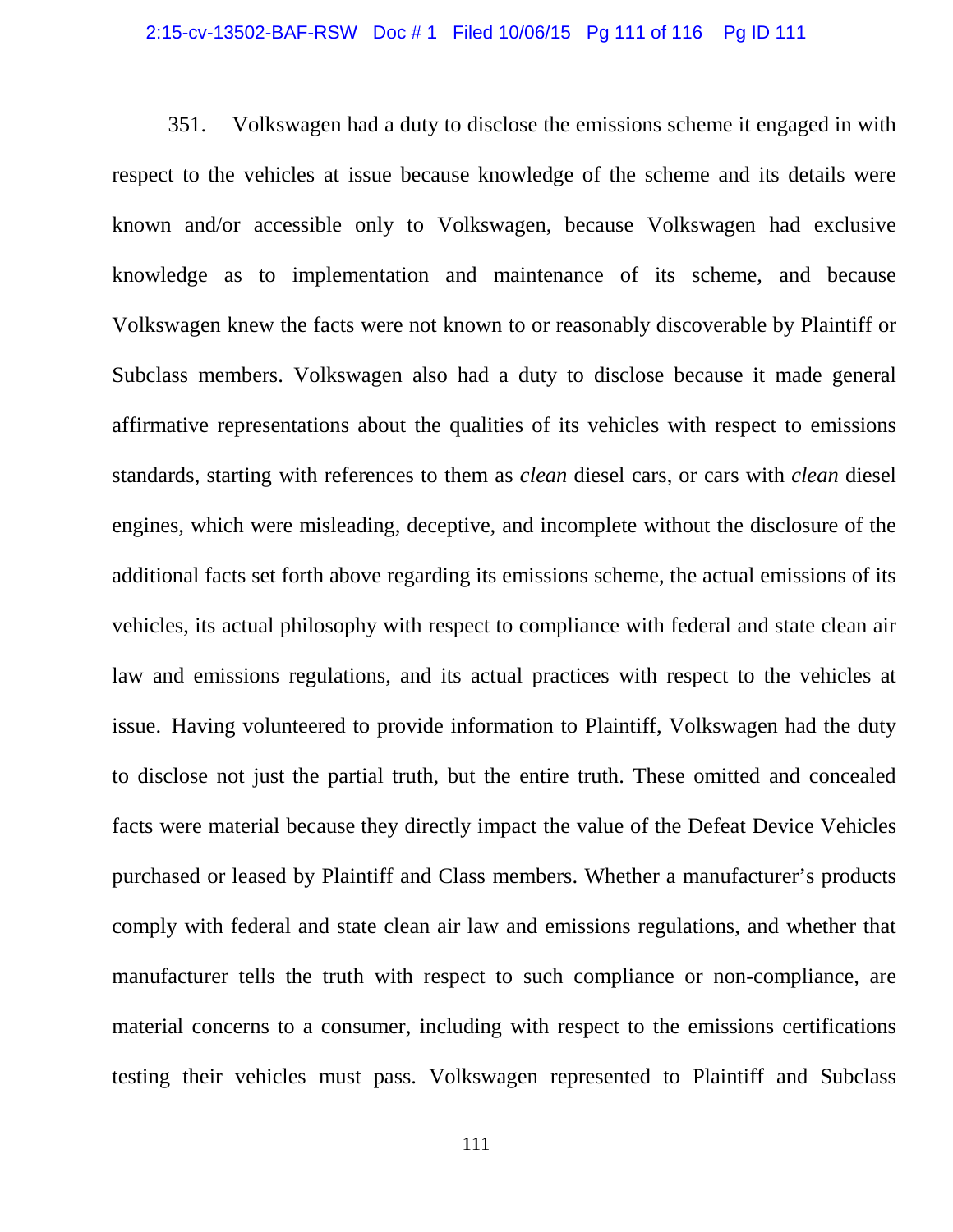#### 2:15-cv-13502-BAF-RSW Doc # 1 Filed 10/06/15 Pg 112 of 116 Pg ID 112

members that they were purchasing *clean* diesel vehicles, and certification testing appeared to confirm this—except that, secretly, Volkswagen had subverted the testing process thoroughly.

352. Volkswagen actively concealed and/or suppressed these material facts, in whole or in part, to pad and protect its profits and to avoid the perception that its vehicles did not or could not comply with federal and state laws governing clean air and emissions, which perception would hurt the brand's image and cost Volkswagen money, and it did so at the expense of Plaintiff and Subclass members.

353. On information and belief, Volkswagen has still not made full and adequate disclosures, and continues to defraud Plaintiff and Subclass members by concealing material information regarding the emission qualities of its referenced vehicles and its emissions scheme.

354. Plaintiff and Subclass members were unaware of the omitted material facts referenced herein, and they would not have acted as they did if they had known of the concealed and/or suppressed facts, in that they would not have purchased purportedly "clean" diesel cars manufactured by Volkswagen, and/or would not have continued to drive their heavily polluting vehicles, or would have taken other affirmative steps in light of the information concealed from them. Plaintiff's and Subclass members' actions were justified. Volkswagen was in exclusive control of the material facts, and such facts were not known to the public, Plaintiff, or Subclass members.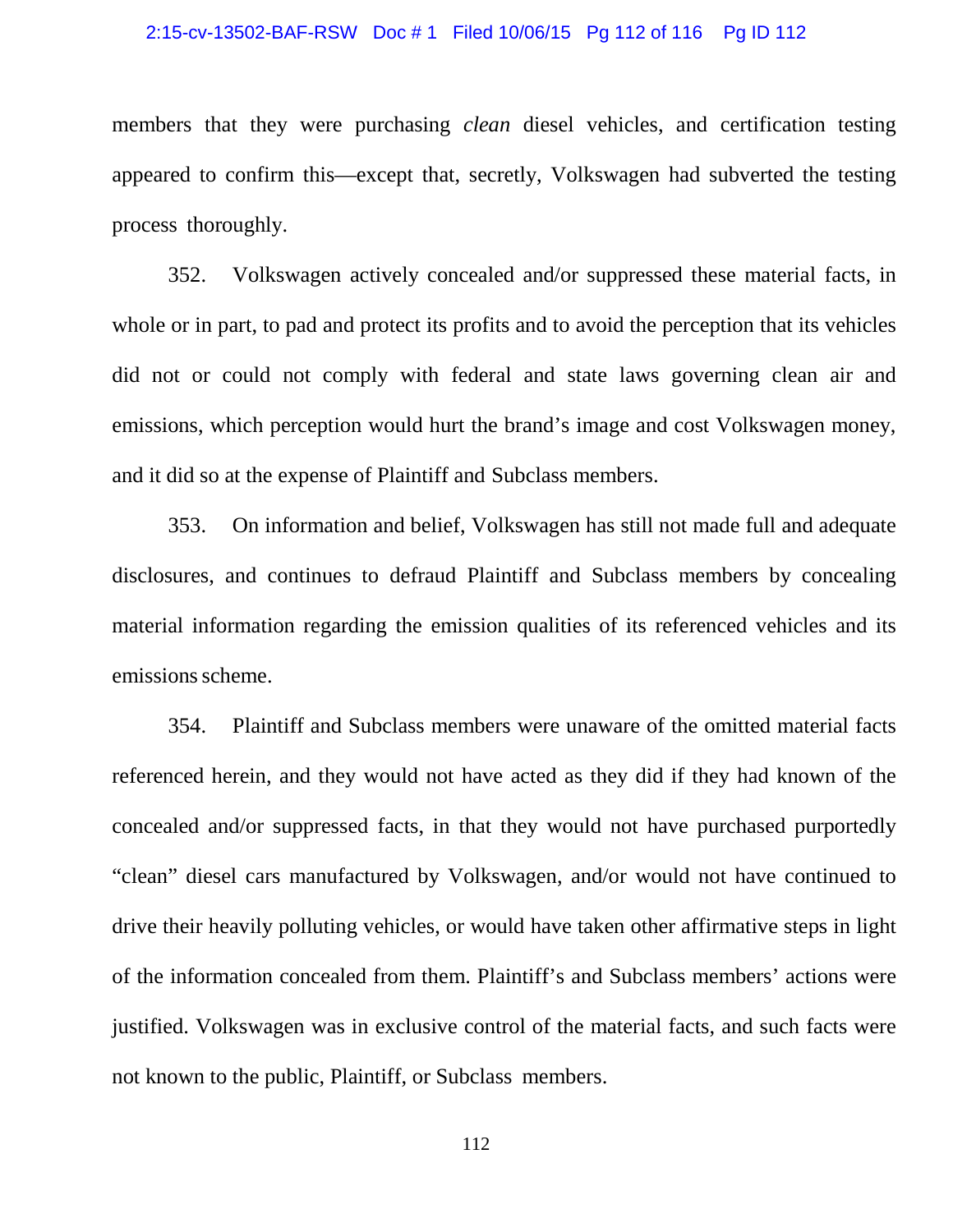# 2:15-cv-13502-BAF-RSW Doc # 1 Filed 10/06/15 Pg 113 of 116 Pg ID 113

355. Because of the concealment and/or suppression of the facts, Plaintiff and Subclass members have sustained damage because they own vehicles that are diminished in value as a result of Volkswagen's concealment of the true quality and quantity of those vehicles' emissions and Volkswagen's failure to timely disclose the actual emission qualities and quantities of hundreds of thousands of Volkswagen- and Audi-branded vehicles and the serious issues engendered by Volkswagen's corporate policies. Had Plaintiff and Subclass members been aware of Volkswagen's emissions schemes with regard to the vehicles at issue, and the company's callous disregard for compliance with applicable federal and state law and regulations, Plaintiff and Subclass members who purchased or leased new or certified previously owned vehicles would have paid less for their vehicles or would not have purchased or leased them at all.

356. The value of Plaintiff's and Subclass members' vehicles has diminished as a result of Volkswagen's fraudulent concealment of its emissions scheme, which has greatly tarnished the Volkswagen and Audi brand names attached to Plaintiff's and Subclass members' vehicles and made any reasonable consumer reluctant to purchase any of the Defeat Device Vehicles, let alone pay what otherwise would have been fair market value for the vehicles.

357. Accordingly, Volkswagen is liable to Plaintiff and Subclass members for damages in an amount to be proven at trial.

358. Volkswagen's acts were done wantonly, maliciously, oppressively,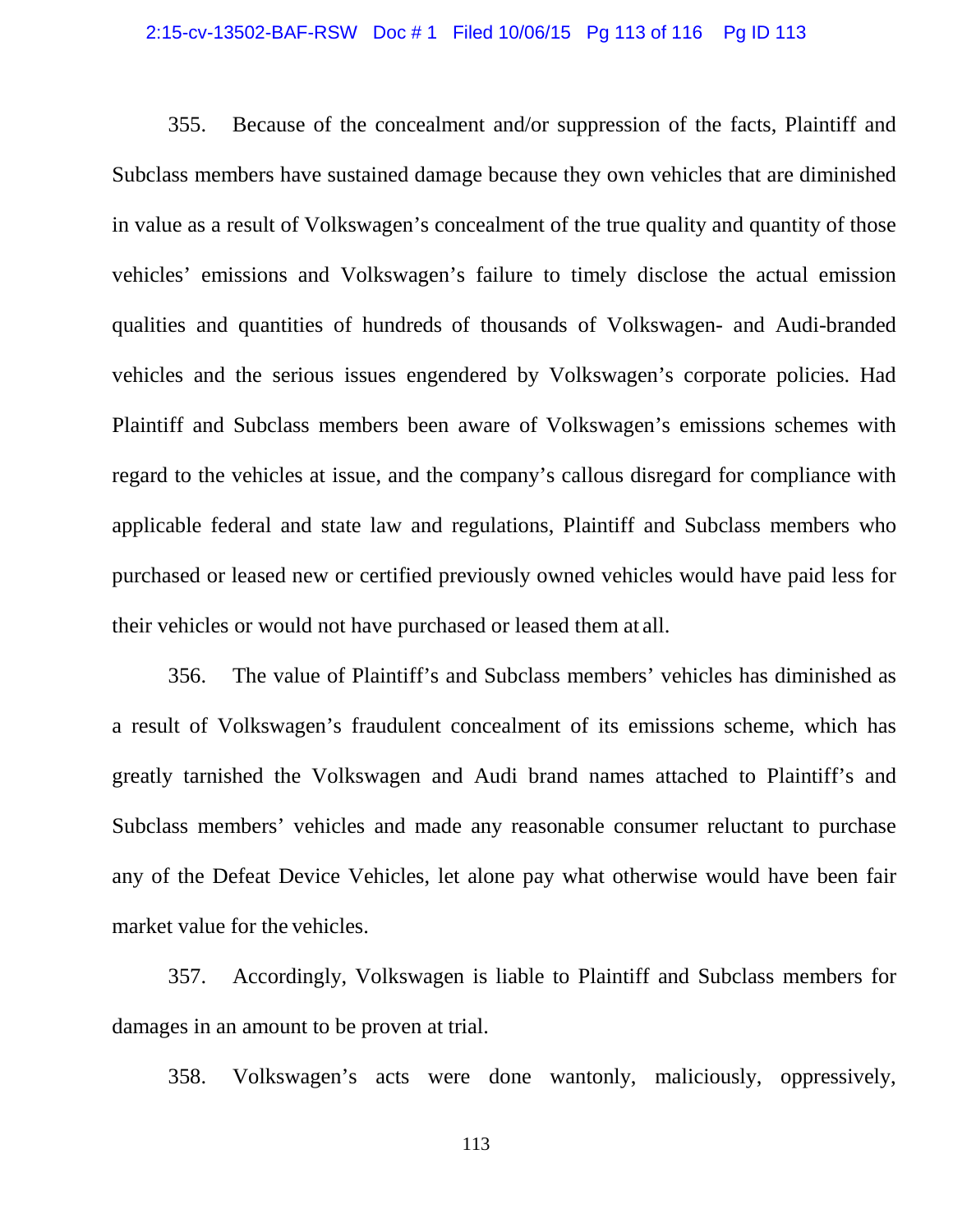deliberately, with intent to defraud, and in reckless disregard of Plaintiff's and Subclass members' rights and the representations that Volkswagen made to them, in order to enrich Volkswagen. To the extent permitted under applicable law Volkswagen's conduct warrants an assessment of punitive damages in an amount sufficient to deter such conduct in the future, which amount is to be determined according to proof.

# **IX. PRAYER FOR RELIEF**

WHEREFORE, Plaintiffs, on behalf of themselves and members of the Classes respectfully request that the Court enter judgment in their favor and against Volkswagen, as follows:

A. That the Court certify the proposed Classes and appoint Plaintiffs' counsel as Class Counsel;

B. That the Court temporarily and permanently enjoin Volkswagen from continuing the unlawful, deceptive, fraudulent, and unfair business practices alleged in this Complaint;

C. That the Court order injunctive relief in the form of a recall or free replacement program;

D. That the Court award restitution, damages, and disgorgement in an amount to be determined at trial;

E. That the court adjudge that acceptance has been revoked;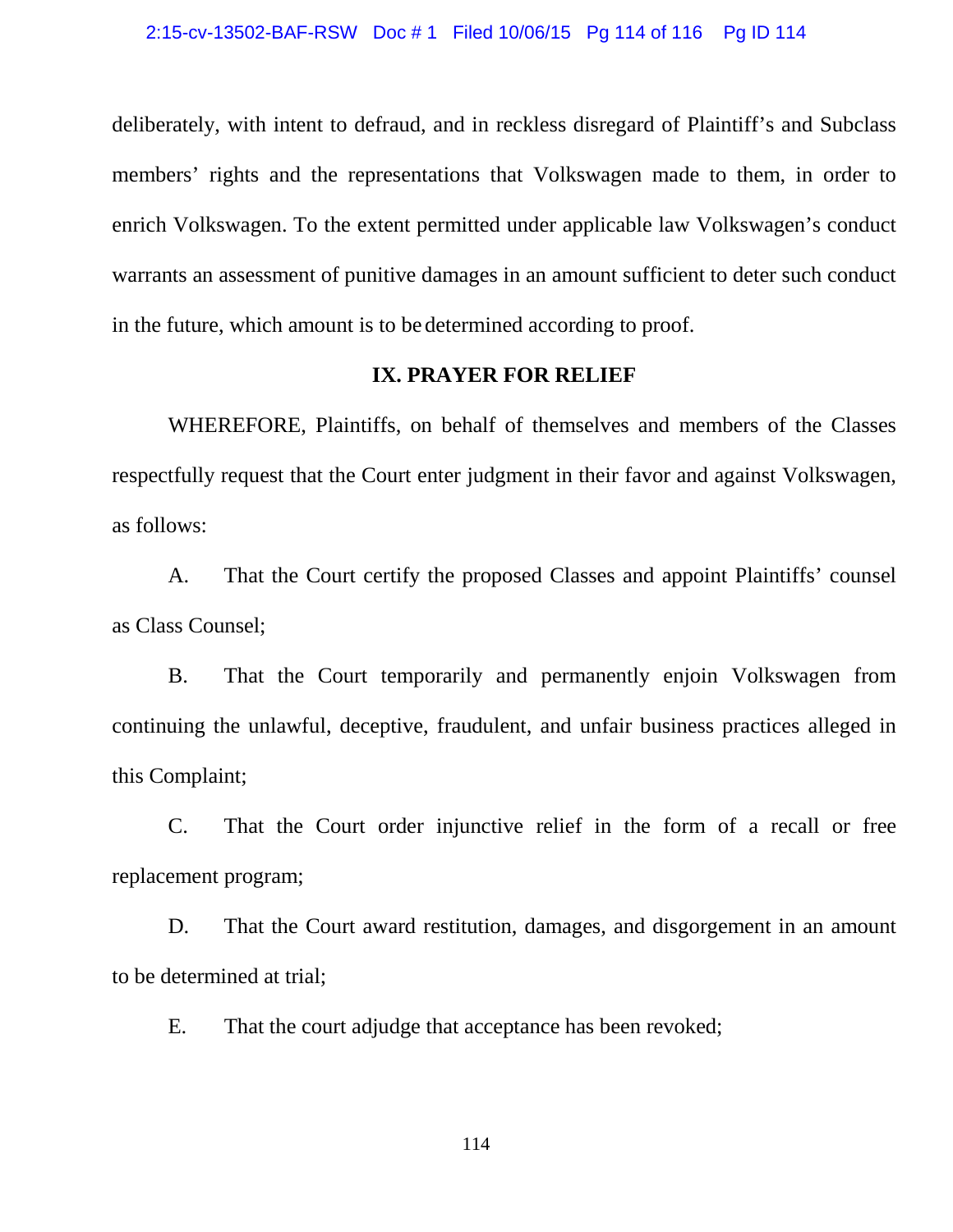# 2:15-cv-13502-BAF-RSW Doc # 1 Filed 10/06/15 Pg 115 of 116 Pg ID 115

F. That the Court award treble and/or punitive damages as permitted by applicable laws;

G. That the Court order Volkswagen to pay both pre- and post-judgment interest on any amounts awarded;

H. That the Court award costs and attorneys' fees; and

I. That the Court order such other or further relief as may be appropriate.

# **X. DEMAND FOR JURY TRIAL**

Plaintiffs demand a jury trial on all counts where jury trial is permitted.

Respectfully submitted,

Dated: October 6, 2015 */s/ Caleb Marker*

Caleb Marker, MI Bar No. (P70963) Zimmerman Reed, L.L.P. 555 E. Ocean Blvd. Suite 500 Long Beach, CA 90802 Telephone: (877) 500-8780 Facsimile: (877) 500-8781 Email: caleb.marker@zimmreed.com

Hart L. Robinovitch, AZ Bar No. 020910 Zimmerman Reed, L.L.P. 14646 N. Kierland Blvd., Suite 145 Scottsdale, AZ 85254 Telephone: (480) 348-6400 Facsimile: (480) 348-6415 Email: hart.robinovitch@zimmreed.com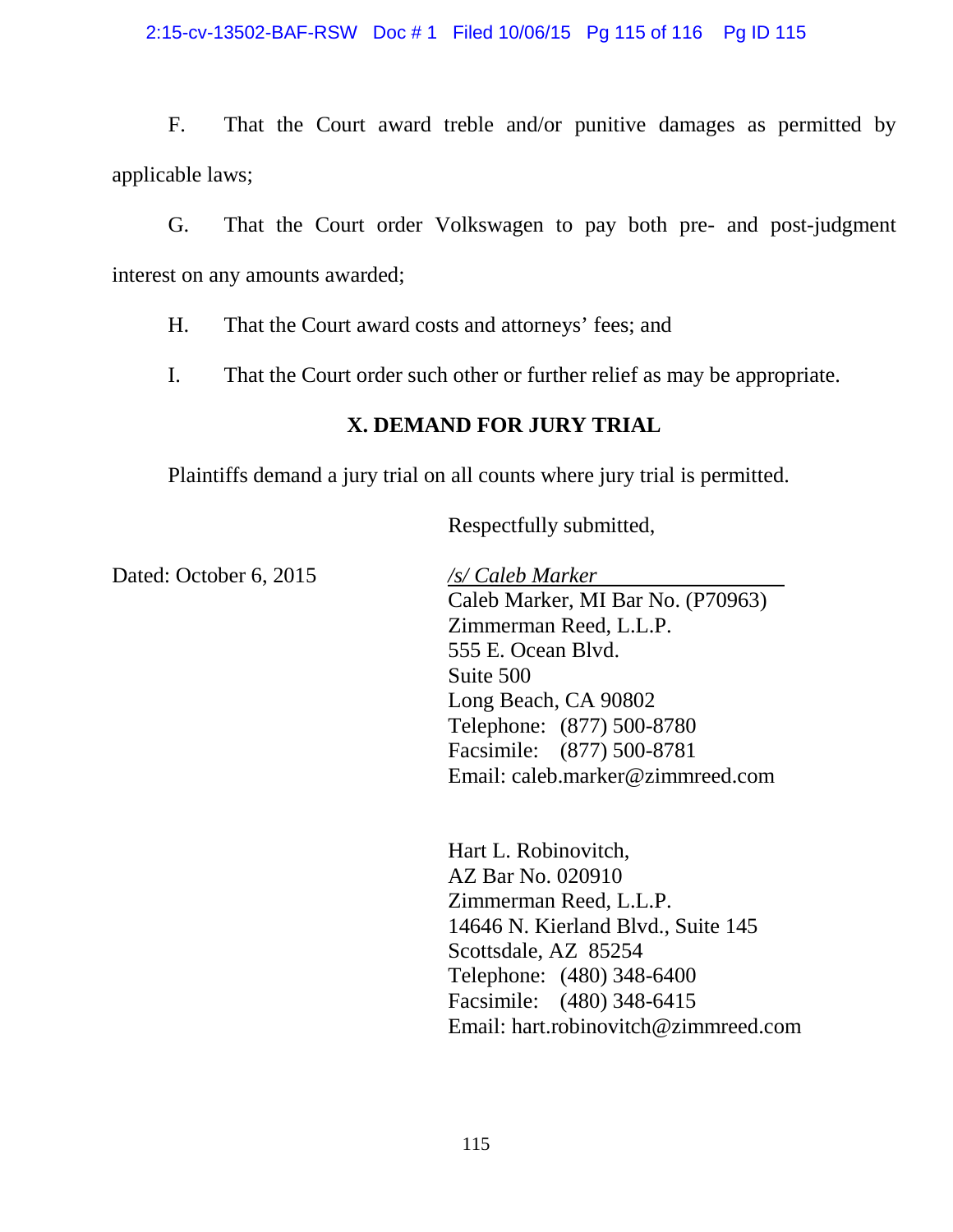Brian C. Gudmundson, MN Bar No. 336695 Jason R. Lee, MN Bar No. 396847 Zimmerman Reed, L.L.P. 1100 IDS Center, 80 South  $8<sup>th</sup>$  Street Minneapolis, MN 55402 Telephone: (612) 341-0400 Facsimile: (612) 341-0844 Email: brian.gudmundson@zimmreed.com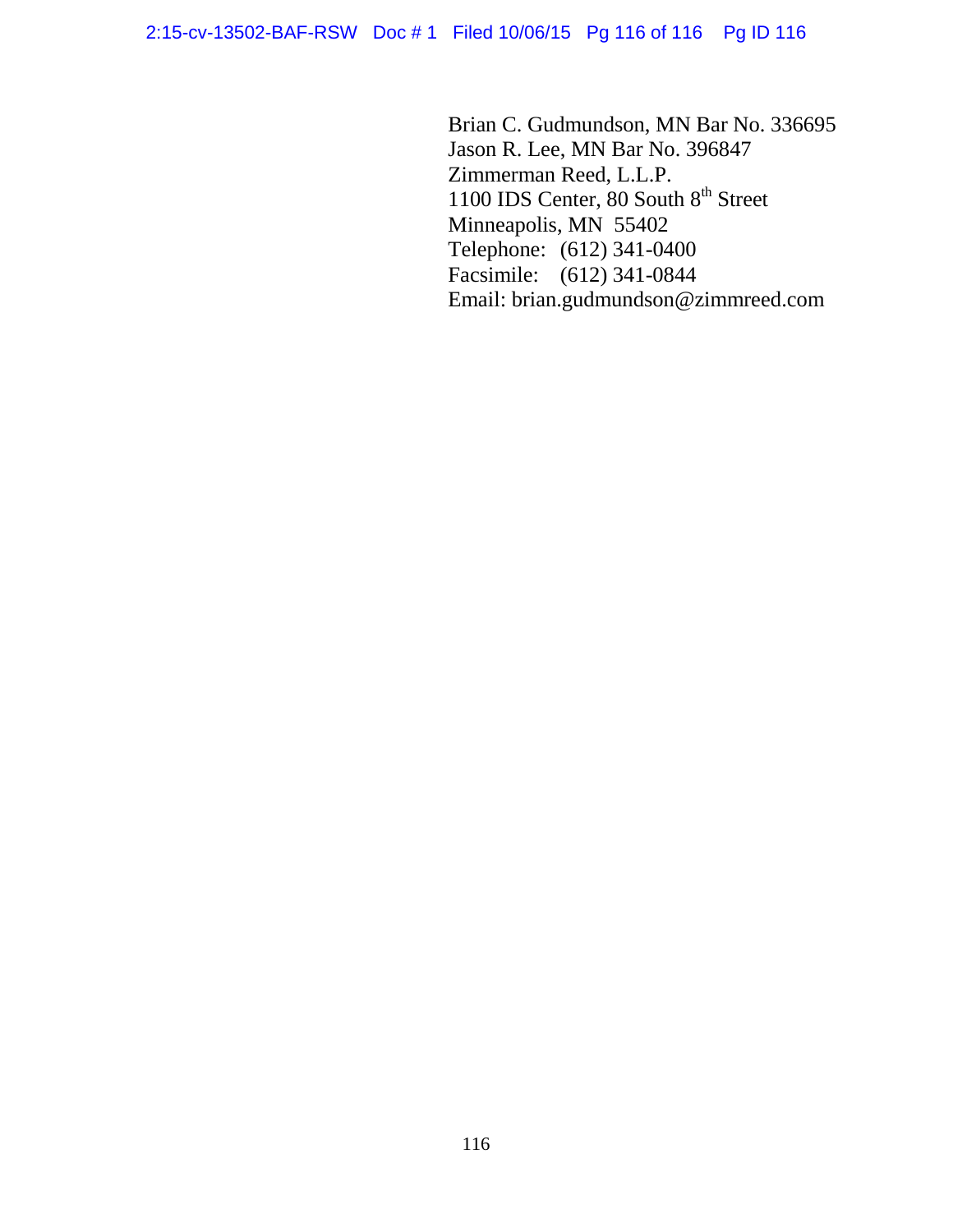# JS 44 (Rev. 12/12) **CIVIL COVER SHEET County in which action arose OAKLAND\_\_\_** 2:15-cv-13502-BAF-RSW Doc # 1-1 Filed 10/06/15 Pg 1 of 3 Pg ID 117

The JS 44 civil cover sheet and the information contained herein neither replace nor supplement the filing and service of pleadings or other papers as required by law, except as provided by local rules of court. This form,

| I. (a) PLAINTIFFS                                                                                                                                                                                                                      |                                                                                                                                                                                                  |                                                                                                                                                                                                        | <b>DEFENDANTS</b>                                                                                                                                                                                                           |                                                                                                                                                                        |                                                                                                                                                                                                                                              |  |
|----------------------------------------------------------------------------------------------------------------------------------------------------------------------------------------------------------------------------------------|--------------------------------------------------------------------------------------------------------------------------------------------------------------------------------------------------|--------------------------------------------------------------------------------------------------------------------------------------------------------------------------------------------------------|-----------------------------------------------------------------------------------------------------------------------------------------------------------------------------------------------------------------------------|------------------------------------------------------------------------------------------------------------------------------------------------------------------------|----------------------------------------------------------------------------------------------------------------------------------------------------------------------------------------------------------------------------------------------|--|
| DOMINIC TROFFER, et al.                                                                                                                                                                                                                |                                                                                                                                                                                                  |                                                                                                                                                                                                        | VOLKSWAGEN GROUP OF AMERICA, INC.                                                                                                                                                                                           |                                                                                                                                                                        |                                                                                                                                                                                                                                              |  |
| out of state<br>(b) County of Residence of First Listed Plaintiff<br>(EXCEPT IN U.S. PLAINTIFF CASES)                                                                                                                                  |                                                                                                                                                                                                  |                                                                                                                                                                                                        | NOTE:                                                                                                                                                                                                                       | County of Residence of First Listed Defendant<br>(IN U.S. PLAINTIFF CASES ONLY)<br>IN LAND CONDEMNATION CASES, USE THE LOCATION OF<br>THE TRACT OF LAND INVOLVED.      |                                                                                                                                                                                                                                              |  |
| (C) Attorneys (Firm Name, Address, and Telephone Number)<br>Tel. 877-500-8780                                                                                                                                                          | Caleb Marker, SBN P70963; Zimmerman Reed, LLP<br>555 E. Ocean Blvd., Ste. 500; Long Beach, CA 90802                                                                                              |                                                                                                                                                                                                        | Attorneys (If Known)                                                                                                                                                                                                        |                                                                                                                                                                        |                                                                                                                                                                                                                                              |  |
| <b>II. BASIS OF JURISDICTION</b> (Place an "X" in One Box Only)                                                                                                                                                                        |                                                                                                                                                                                                  |                                                                                                                                                                                                        |                                                                                                                                                                                                                             |                                                                                                                                                                        | <b>III. CITIZENSHIP OF PRINCIPAL PARTIES</b> (Place an "X" in One Box for Plaintiff                                                                                                                                                          |  |
| $\Box$ 1 U.S. Government<br>Plaintiff                                                                                                                                                                                                  | X 3 Federal Question<br>(U.S. Government Not a Party)                                                                                                                                            |                                                                                                                                                                                                        | (For Diversity Cases Only)<br>Citizen of This State                                                                                                                                                                         | <b>DEF</b><br><b>PTF</b><br>$\Box$ 1<br>$\Box$ 1 Incorporated or Principal Place<br>of Business In This State                                                          | and One Box for Defendant)<br><b>PTF</b><br>DEF<br>$\Box$ 4<br>$\Box$ 4                                                                                                                                                                      |  |
| $\Box$ 2 U.S. Government<br>Defendant                                                                                                                                                                                                  | $\Box$ 4 Diversity                                                                                                                                                                               | (Indicate Citizenship of Parties in Item III)                                                                                                                                                          | Citizen of Another State                                                                                                                                                                                                    | 1 2 Incorporated and Principal Place<br>$\mathbb{R}^2$<br>of Business In Another State                                                                                 | $\mathbb{Z}$ 5<br>$\Box$ 5                                                                                                                                                                                                                   |  |
| <b>IV. NATURE OF SUIT</b> (Place an "X" in One Box Only)                                                                                                                                                                               |                                                                                                                                                                                                  |                                                                                                                                                                                                        | Citizen or Subject of a<br>Foreign Country                                                                                                                                                                                  | $\Box$ 3 Foreign Nation<br>$\Box$ 3                                                                                                                                    | $\Box$ 6<br>$\Box$ 6                                                                                                                                                                                                                         |  |
| <b>CONTRACT</b>                                                                                                                                                                                                                        |                                                                                                                                                                                                  | <b>TORTS</b>                                                                                                                                                                                           | <b>FORFEITURE/PENALTY</b>                                                                                                                                                                                                   | <b>BANKRUPTCY</b>                                                                                                                                                      | <b>OTHER STATUTES</b>                                                                                                                                                                                                                        |  |
| $\Box$ 110 Insurance<br>$\Box$ 120 Marine<br>130 Miller Act<br>$\Box$ 140 Negotiable Instrument<br>150 Recovery of Overpayment<br>& Enforcement of Judgment<br>151 Medicare Act<br>□ 152 Recovery of Defaulted<br><b>Student Loans</b> | PERSONAL INJURY<br>$\Box$ 310 Airplane<br>□ 315 Airplane Product<br>Liability<br>□ 320 Assault, Libel &<br>Slander<br>□ 330 Federal Employers'<br>Liability<br>$\Box$ 340 Marine                 | PERSONAL INJURY<br>365 Personal Injury -<br>Product Liability<br>367 Health Care/<br>Pharmaceutical<br>Personal Injury<br><b>Product Liability</b><br>□ 368 Asbestos Personal<br><b>Injury Product</b> | 5 625 Drug Related Seizure<br>of Property 21 USC 881<br>$\Box$ 690 Other                                                                                                                                                    | 158 122 Appeal 28 USC 158<br>1 423 Withdrawal<br>28 USC 157<br><b>PROPERTY RIGHTS</b><br>$\Box$ 820 Copyrights<br>30 Patent<br>□ 840 Trademark                         | 375 False Claims Act<br>400 State Reapportionment<br>$\Box$ 410 Antitrust<br>$\Box$ 430 Banks and Banking<br>$\Box$ 450 Commerce<br>$\Box$ 460 Deportation<br>X 470 Racketeer Influenced and<br>Corrupt Organizations<br>480 Consumer Credit |  |
| (Excludes Veterans)<br>$\Box$ 153 Recovery of Overpayment<br>of Veteran's Benefits<br>□ 160 Stockholders' Suits<br>190 Other Contract<br>195 Contract Product Liability<br>196 Franchise                                               | 345 Marine Product<br>Liability<br>□ 350 Motor Vehicle<br>□ 355 Motor Vehicle<br><b>Product Liability</b><br>360 Other Personal<br>Injury<br>$\Box$ 362 Personal Injury -<br>Medical Malpractice | Liability<br>PERSONAL PROPERTY<br><b>B</b> 70 Other Fraud<br>$\Box$ 371 Truth in Lending<br>380 Other Personal<br>Property Damage<br>□ 385 Property Damage<br>Product Liability                        | <b>LABOR</b><br>710 Fair Labor Standards<br>Act<br>720 Labor/Management<br>Relations<br>740 Railway Labor Act<br>751 Family and Medical<br>Leave Act<br>790 Other Labor Litigation                                          | <b>SOCIAL SECURITY</b><br>$\Box$ 861 HIA (1395ff)<br><b>1 862 Black Lung (923)</b><br>$\Box$ 863 DIWC/DIWW (405(g))<br>□ 864 SSID Title XVI<br>$\Box$ 865 RSI (405(g)) | 490 Cable/Sat TV<br>□ 850 Securities/Commodities/<br>Exchange<br>1 890 Other Statutory Actions<br>□ 891 Agricultural Acts<br>□ 893 Environmental Matters<br>$\Box$ 895 Freedom of Information<br>Act<br>$\Box$ 896 Arbitration               |  |
| <b>REAL PROPERTY</b>                                                                                                                                                                                                                   | <b>CIVIL RIGHTS</b>                                                                                                                                                                              | <b>PRISONER PETITIONS</b>                                                                                                                                                                              | 791 Employee Retirement                                                                                                                                                                                                     | <b>FEDERAL TAX SUITS</b>                                                                                                                                               | □ 899 Administrative Procedure                                                                                                                                                                                                               |  |
| $\Box$ 210 Land Condemnation<br>$\Box$ 220 Foreclosure<br>$\Box$ 230 Rent Lease & Ejectment<br>$\Box$ 240 Torts to Land<br>245 Tort Product Liability                                                                                  | $\Box$ 440 Other Civil Rights<br>$\Box$ 441 Voting<br>$\square$ 442 Employment<br>$\Box$ 443 Housing/<br>Accommodations                                                                          | <b>Habeas Corpus:</b><br>1 463 Alien Detainee<br>$\Box$ 510 Motions to Vacate<br>Sentence<br>□ 530 General                                                                                             | Income Security Act                                                                                                                                                                                                         | □ 870 Taxes (U.S. Plaintiff<br>or Defendant)<br>□ 871 IRS-Third Party<br>26 USC 7609                                                                                   | Act/Review or Appeal of<br><b>Agency Decision</b><br>$\Box$ 950 Constitutionality of<br><b>State Statutes</b>                                                                                                                                |  |
| 290 All Other Real Property                                                                                                                                                                                                            | $\Box$ 445 Amer. w/Disabilities<br>Employment<br>$\Box$ 446 Amer. w/Disabilities<br>Other<br>1 448 Education                                                                                     | 535 Death Penalty<br>Other:<br>$\Box$ 540 Mandamus & Other<br>$\Box$ 550 Civil Rights<br>555 Prison Condition<br>560 Civil Detainee -<br>Conditions of<br>Confinement                                  | <b>IMMIGRATION</b><br>$\Box$ 462 Naturalization Application<br>$\Box$ 465 Other Immigration<br><b>Actions</b>                                                                                                               |                                                                                                                                                                        |                                                                                                                                                                                                                                              |  |
| V. ORIGIN (Place an "X" in One Box Only)<br>$\mathbb{I}$ 1 Original<br>Proceeding                                                                                                                                                      | $\Box$ 2 Removed from<br>$\Box$ 3<br><b>State Court</b>                                                                                                                                          | Remanded from<br><b>Appellate Court</b>                                                                                                                                                                | $\Box$ 5 Transferred from<br>$\Box$ 4 Reinstated or<br>Reopened<br>(specify)                                                                                                                                                | $\Box$ 6 Multidistrict<br>Another District<br>Litigation                                                                                                               |                                                                                                                                                                                                                                              |  |
| VI. CAUSE OF ACTION                                                                                                                                                                                                                    | Brief description of cause:                                                                                                                                                                      | 28 U.S.C. § 1332(d) and RICO 18 U.S.C. § 1961 et seq.                                                                                                                                                  | Cite the U.S. Civil Statute under which you are filing (Do not cite jurisdictional statutes unless diversity):<br>Fraud and intentional deception on class regarding fuel economy and emissions of VW and Audi diesel autos |                                                                                                                                                                        |                                                                                                                                                                                                                                              |  |
| VII. REQUESTED IN<br><b>COMPLAINT:</b>                                                                                                                                                                                                 | UNDER RULE 23, F.R.Cv.P.                                                                                                                                                                         | <b>EX</b> CHECK IF THIS IS A CLASS ACTION                                                                                                                                                              | <b>DEMAND \$</b>                                                                                                                                                                                                            | <b>JURY DEMAND:</b>                                                                                                                                                    | CHECK YES only if demanded in complaint:<br>$\square$ No<br>$\mathbf{\nabla}$ Yes                                                                                                                                                            |  |
| VIII. RELATED CASE(S)<br>IF ANY                                                                                                                                                                                                        | (See instructions):                                                                                                                                                                              | <b>JUDGE</b>                                                                                                                                                                                           | CHIEF JUDGE GERALD E. ROSEN                                                                                                                                                                                                 | DOCKET NUMBER 2:15-cv-13360                                                                                                                                            |                                                                                                                                                                                                                                              |  |
| <b>DATE</b><br>October 6, 2015                                                                                                                                                                                                         |                                                                                                                                                                                                  | SIGNATURE OF ATTORNEY OF RECORD<br>/s/ Caleb Marker                                                                                                                                                    |                                                                                                                                                                                                                             |                                                                                                                                                                        |                                                                                                                                                                                                                                              |  |
| <b>FOR OFFICE USE ONLY</b>                                                                                                                                                                                                             |                                                                                                                                                                                                  |                                                                                                                                                                                                        |                                                                                                                                                                                                                             |                                                                                                                                                                        |                                                                                                                                                                                                                                              |  |
| RECEIPT#                                                                                                                                                                                                                               | <b>AMOUNT</b>                                                                                                                                                                                    | <b>APPLYING IFP</b>                                                                                                                                                                                    | <b>JUDGE</b>                                                                                                                                                                                                                | MAG. JUDGE                                                                                                                                                             |                                                                                                                                                                                                                                              |  |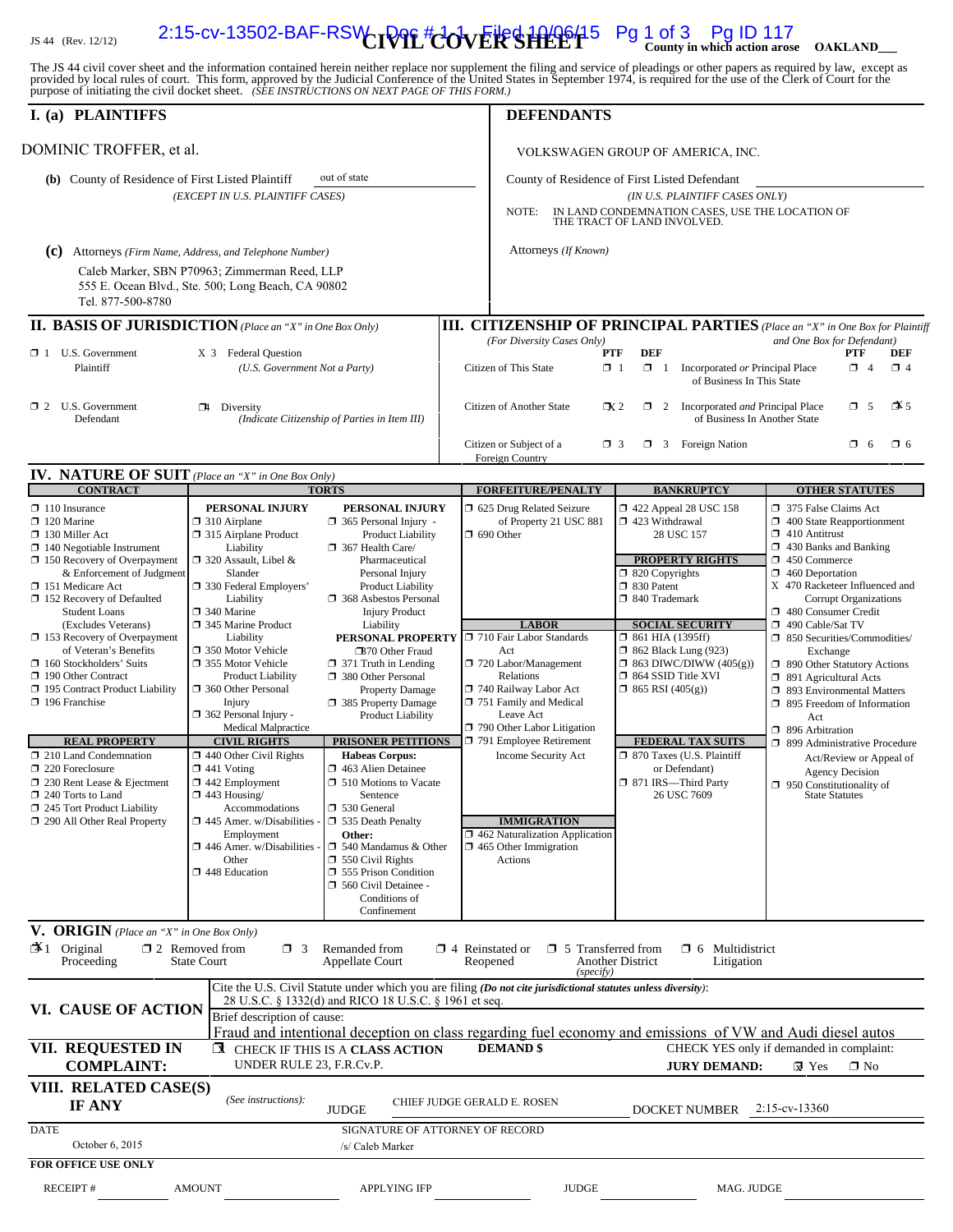# PURSUANT TO LOCAL RULE 83.11 2:15-cv-13502-BAF-RSW Doc # 1-1 Filed 10/06/15 Pg 2 of 3 Pg ID 118

| 1.        | Is this a case that has been previously dismissed? | Yes       |
|-----------|----------------------------------------------------|-----------|
|           | If yes, give the following information:            | <b>No</b> |
| Court:    |                                                    |           |
| Case No.: |                                                    |           |
| Judge:    |                                                    |           |

2. Other than stated above, are there any pending or previously discontinued or dismissed companion cases in this or any other court, including state court? (Companion cases are matters in which it appears substantially similar evidence will be offered or the same or related parties are present and the cases arise out of the same transaction or occurrence.)

 $X$ | Yes No

If yes, give the following information:

Court: USDC EDMI

Case No.: 2:15-cv-13360

Judge: Chief Presiding Judge Gerald E. Rosen

Notes :